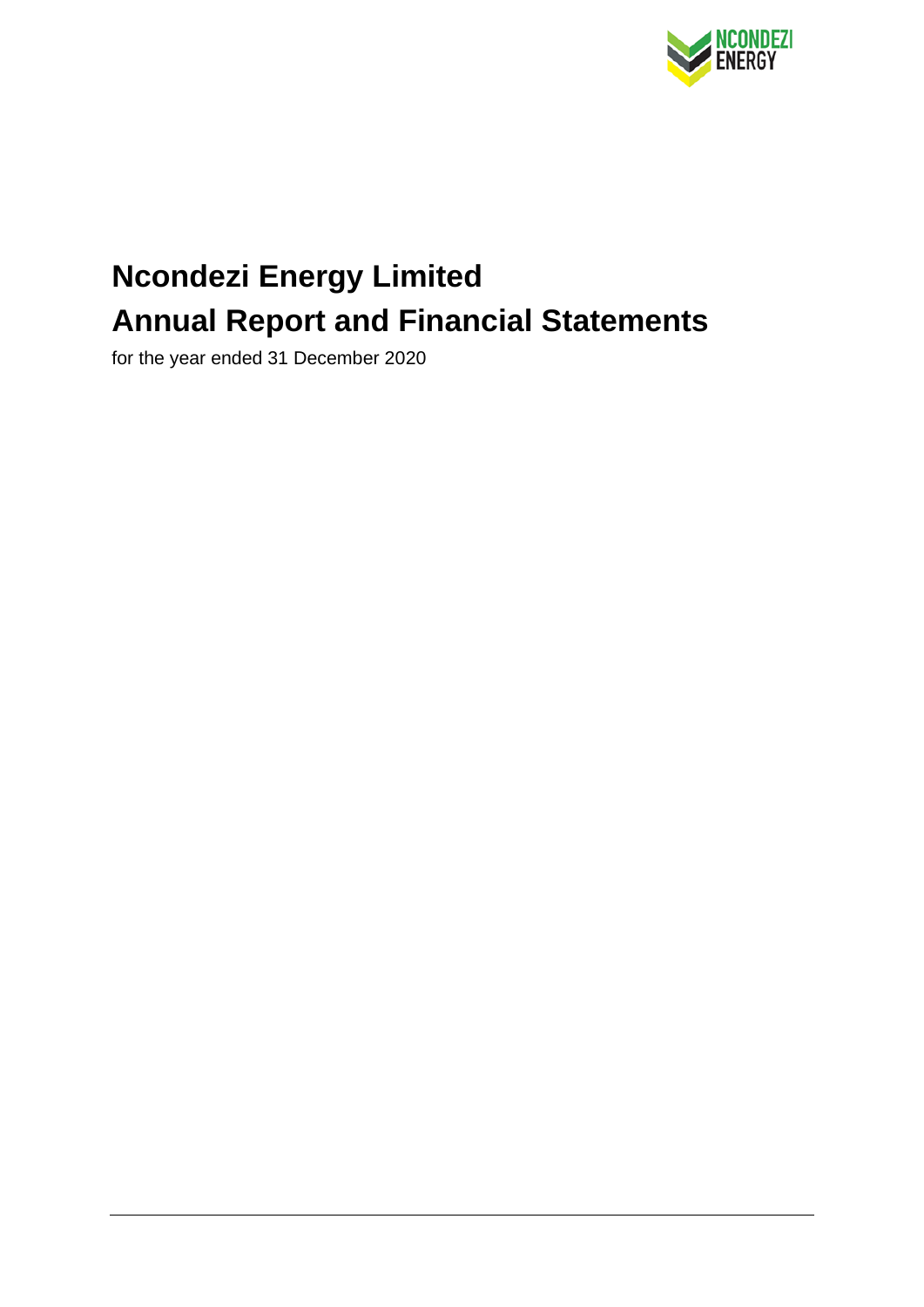# **Contents**



| $1 - 2$   | Overview and Highlights                                                 |
|-----------|-------------------------------------------------------------------------|
| $3 - 5$   | <b>Chairman's Statement</b>                                             |
| $6 - 10$  | <b>Operations Review</b>                                                |
| $11 - 12$ | <b>Financial Review</b>                                                 |
| 13        | <b>Environmental and Social Responsibility</b>                          |
| 14        | Directors' Biographies                                                  |
| $15 - 16$ | Directors' Report                                                       |
| $17 - 21$ | <b>Risk Factors</b>                                                     |
| $22 - 25$ | <b>Corporate Governance Statement</b>                                   |
| $26 - 27$ | <b>Remuneration Committee Report</b>                                    |
| 28        | <b>Statement of Directors' Responsibilities</b>                         |
| $29 - 35$ | Independent audit report to the members of Ncondezi Energy Limited      |
| 36        | Consolidated statement of profit or loss and other comprehensive income |
| 37        | Consolidated statement of financial position                            |
| 38        | Consolidated statement of changes in equity                             |
| 39        | Consolidated statement of cash flows                                    |
| $40 - 67$ | Notes to the consolidated financial statements                          |
| 68        | Company Information                                                     |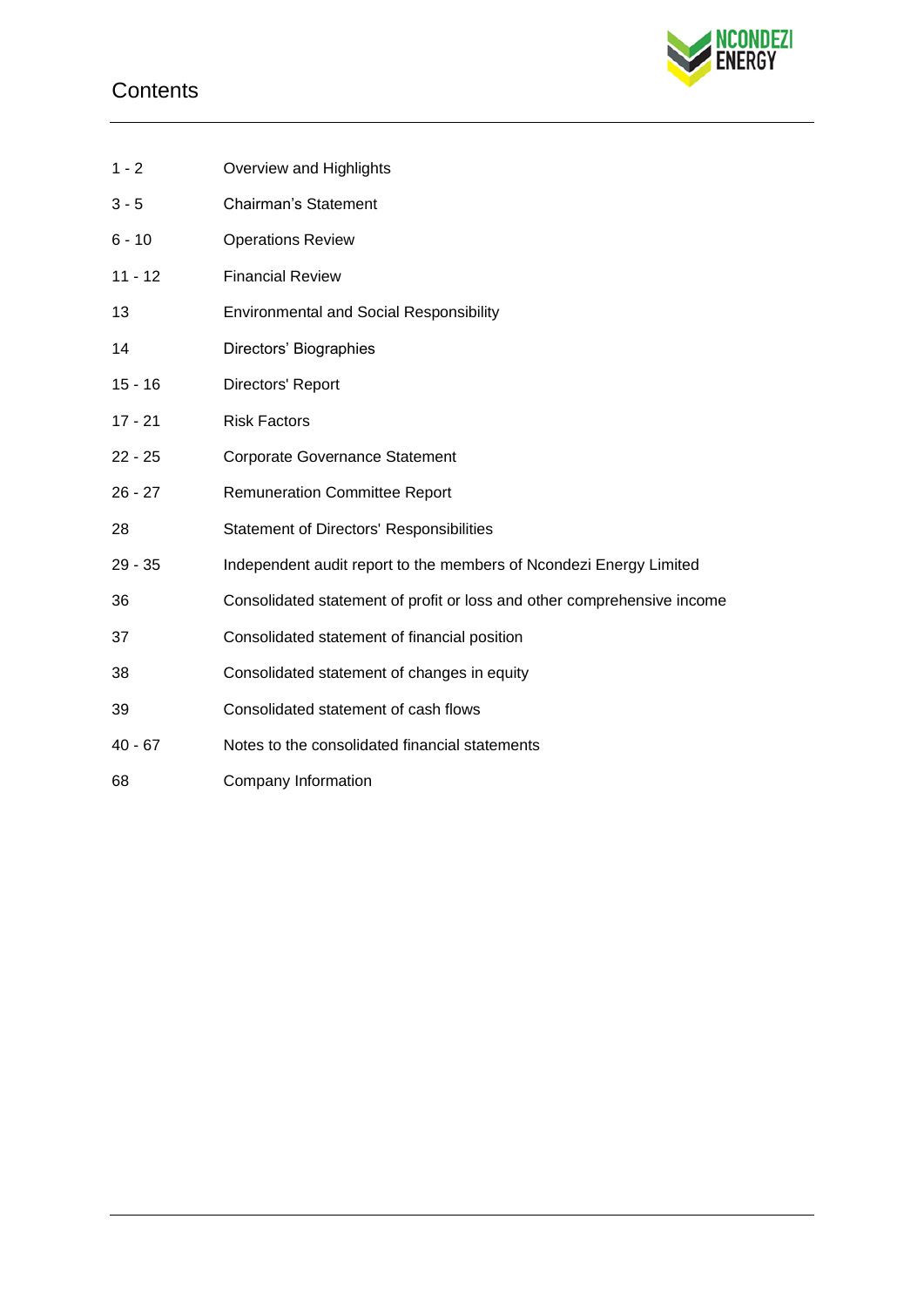

# **Our Vision**

Ncondezi Energy Limited (the "Company" or "Ncondezi") is an emerging African power development company focused on providing reliable and accessible baseload energy and solar photovoltaic ("PV") and battery storage solutions to the Commercial & Industrial ("C&I") sector in Mozambique.

We aim to support the Mozambique Government's energy strategy of universal electricity access by 2030 through our flagship advanced stage, integrated 300MW thermal coal power plant and mine project located in the Tete Province, northern Mozambique (collectively the "Project" or the "Ncondezi Project"). According to the World Bank, only 30% of the Mozambican population had access to energy in 2017.

Designed to provide greater grid stability, securing against the effects of water drought and the intermittency of new large scale renewable projects, the Project will provide 300MW of reliable and available power helping to close the infrastructure gap of the region and serving as a catalyst for economic development. It will be equipped with state of the art emissions control technologies that will reduce local air pollutants, minimising the power plant's impact on the environment and ensuring its compliance with the most stringent emission standards set by the World Bank.

We believe the C&I solar PV and battery storage sector offers the Company a significant growth opportunity which builds on management experience in the power sector and accesses growing demand for renewable energy and near-term low-risk annuity income streams. Our solar PV and battery storage solutions will provide companies with a cheaper, more secure, green energy supply that will also assist in delivering growing ESG goals.

Visit [www.ncondezienergy.com](http://www.ncondezienergy.com/) for information on the Company and its activities.

# **Operational Highlights:**

#### *Ncondezi Power Project*

- Submission of tariff proposal to the Mozambican Government and Electricidade de Moçambique ("EDM").
- Transmission Integration Study and Mozambican Power Market Outlook Study updates (the "Independent Studies") commissioned and submitted following initial tariff discussions with EDM.
- Shareholders Agreement Term Sheet ("SHA TS") signed with China Machinery Engineering Corporation ("CMEC").
- Submission of Historical Cost Audit to CMEC.
- Supplementary Agreement ("SA") to the Joint Development Agreement ("JDA") signed with CMEC agreeing basis for accelerated development work to be carried out on the Project.
- Updated Feasibility Study submitted to EDM.

#### *C&I Solar PV and Battery Storage Projects*

- Force majeure notice issued on maiden C&I 400kWp solar PV plus 912kWh battery storage project ("C&I Maiden Project") following travel restrictions due to the global outbreak of COVID-19.
- Relationship Agreement signed with GridX Africa Development ("GridX") to fund a pipeline of projects in Mozambique up to a total of US\$5.5 million.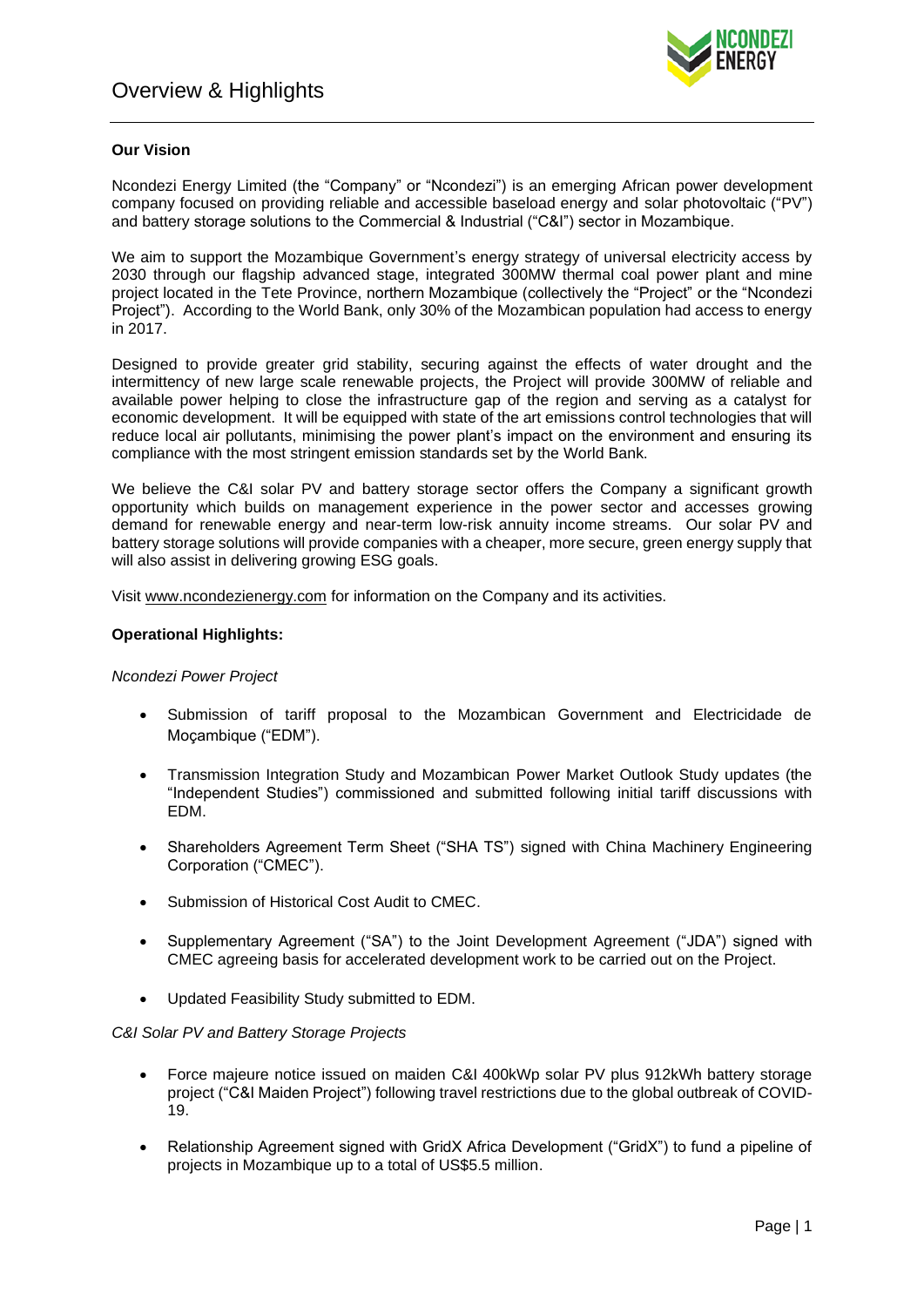

# **Corporate Highlights**

• Scott Fletcher, the Company's largest shareholder, appointed as a Non-Executive Director of the Company.

# **Financial Highlights**

- US\$250,000 drawn down from the US\$750,000 working capital facility. Facility expired end of June 2020.
- "In principle" support received from all Shareholder Loan holders for Shareholder Loan restructuring proposal.
- Board and management signed a binding undertaking ("Undertaking") not to call in the Shareholder Loan before the later of 30 November 2022 or when the Restructuring is completed.
- Two successful fund raises to finance general working capital, the first in May 2020 raising £650,000 at 3.0p, the second in November 2020 raising £750,000 at 4.5p.
- Cash at bank of US\$0.9 million as at 31 December 2020. Based on management projections the Group is funded into September 2021 with further funding required to meet operating cash flows under current forecasts before the end of Q3 202 or in the event of accelerated project advancement.

# **Post balance sheet events**

- US\$21.0 million historical costs relating to the Ncondezi Project agreed "in principle" with CMEC.
- Remobilisation of construction at C&I Maiden Project.
- Master Services Agreement ("MSA") signed with Synergy Consulting ("Synergy") to provide financial and transaction advisory services to the Group for the Ncondezi Project.
- US\$500,000 bridge loan ("Bridge Loan") between the Company's wholly owned renewables subsidiary, Ncondezi Green Power Holding Ltd ("NGP") and certain Company Directors to finance the construction of C&I Maiden Project.
- NGP and Captive Power Limited ("CPL") signed a binding Relationship Agreement under which NGP has the right (but not the obligation) to fund a pipeline of C&I solar and battery storage projects in Mozambique. The CPL Relationship Agreement supersedes the existing Relationship Agreement signed with GridX. As part of the suspension process, GridX agreed to novate to CPL all commercial agreements in relation to the C&I Maiden Project and to release to CPL any rights in relation to 5 of the existing 6 projects in the pipeline.
- Term sheet with binding exclusivity signed between NGP and Nesa Capital (Pty) Ltd and Nesa Engineering (Pty) Ltd (collectively "NESA") detailing proposed formation of a new joint venture company ("JVCo") to create a leading regional Southern African champion in the C&I renewable energy and battery storage sector.
- Binding agreement signed between NESA, Nesa Investment Holdings ("NIH") and NGP granting NESA and NGP exclusive rights to negotiate terms on which they would acquire, through the proposed JVCo, a minimum 51% interest in a 15.5MWp solar PV plus 0.2MWh battery storage C&I portfolio across 66 sites in South Africa (the "NIH Portfolio") with a subsequent option to acquire up to 100% within a 5 year period.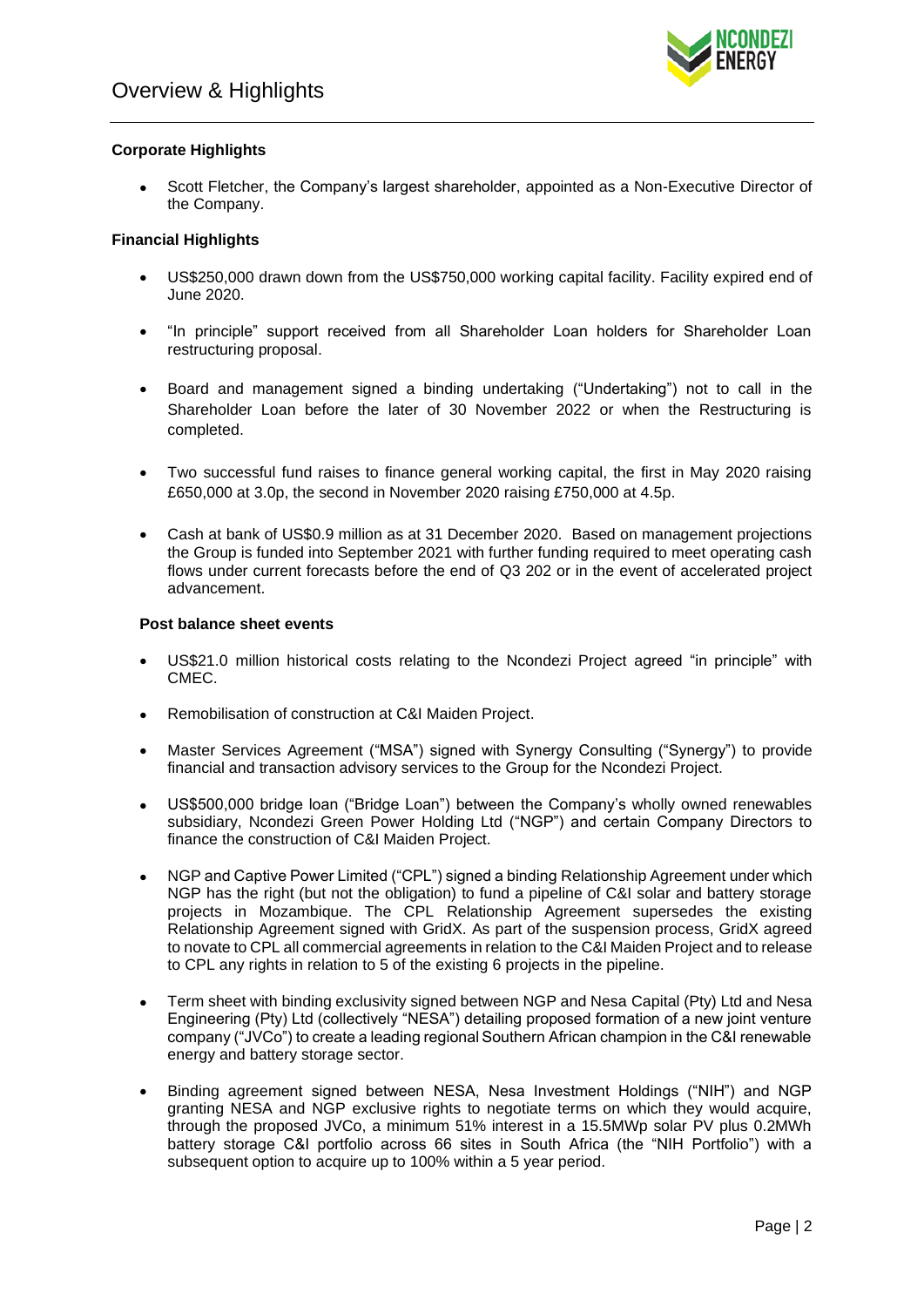# Chairman's Statement



# **Dear Shareholder,**

2020 was an unprecedented year due to the COVID-19 pandemic. Despite the global shutdowns the Company continued to make significant progress at the flagship Ncondezi Project and advance the C&I renewable energy subsidiary NGP.

Whilst there is increasing global pressure for energy generation to transition away from coal, the needs for developing countries, such as Mozambique, to implement a diversified generation mix on their grids for greater energy security combined with the provision of low cost reliable power supply to support economic growth provide a window in which such generation remains suitable. Within this global context, we are at a critical stage in the Project's development where a significant amount of work has been completed establishing the Project as one of the most advanced baseload projects in Mozambique, with strong support from China through our joint venture partner CMEC. The next phase to further de-risk the Project involves finalisation of the Project tariff with EDM and a clearly laid out plan from Government to achieve Financial Close ("FC"). These discussions are ongoing, and we believe the Project has been well positioned for success having delivered on all milestones requested by EDM and Government in 2020.

Beyond the Ncondezi Project, the Company has an opportunity to further capitalise on its ten year experience in power development in one of the most dynamic regions in the world. Having considered the various opportunities available, we believe the C&I solar PV and battery storage sector provides a unique opportunity where the Company has early mover advantage and can plan to become a regional champion. With our C&I Maiden Project due for imminent commissioning, the recent signing of a Relationship Agreement with CPL and a Joint Venture Term Sheet with NESA, we have a clear roadmap for the formation of a cash generative business with a pipeline of projects to generate over 110MWp Solar PV and 14.5MWh of battery storage. This would represent one of the largest C&I portfolios on the continent. The recently announced cap increase on C&I projects in South Africa from 1MW to 100MW is forecast to add up to 15,000MW of new projects over the coming 5 to 7 years representing approximately ZAR100 billion in investment. The proposed new JVCo puts the Company in prime position to take advantage of this.

As we look forward, we have to acknowledge the changing investor appetite in the West for renewable versus fossil fuel projects. In order to ensure that both sides of the Business are able to achieve their full value for Shareholders, the Company has initiated an internal review to assess the optimal ownership structure for the Company's coal baseload and C&I renewable energy projects. I look forward to sharing the outcome of the review in due course.

#### *Significant progress at the Ncondezi Project*

A number of key milestones were delivered at our flagship Ncondezi Project, including submission of the tariff proposal to EDM and the Mozambican Government, signing of the SHA TS with our partners CMEC, submission of the Historical Cost Audit to CMEC and a SA to the JDA signed to accelerate development work on the Project.

We believe the tariff proposal submitted is commercially attractive being competitive with existing gas power plants in Mozambique and over 10% lower than the previously agreed EDM tariff in 2015. Despite China shutting down at the start of the year, our partners CMEC worked tirelessly to ensure we delivered the tariff proposal on time to EDM and the Mozambican Government. Subsequently, and in reaction to the unfolding global crisis, EDM asked the Company to update two studies, the Transmission Integration Study which focuses on the optimal integration point for the Project and the Power Market Outlook Study, which reviewed the energy needs for Mozambique based on the latest data and how the Project would meet them. Both studies were completed and submitted on time alongside the updated Project Feasibility Study, and we believe they have further solidified the case for the Project.

In the meantime, at the end of August we were delighted to sign the SHA TS that sets out the agreed basis for the long form Shareholders Agreement and Subscription Agreement with our partners CMEC. Importantly it states that the Company will retain 40% equity in the Project and with the agreed Investment Conditions, it provides a roadmap for CMEC's investment into the Project.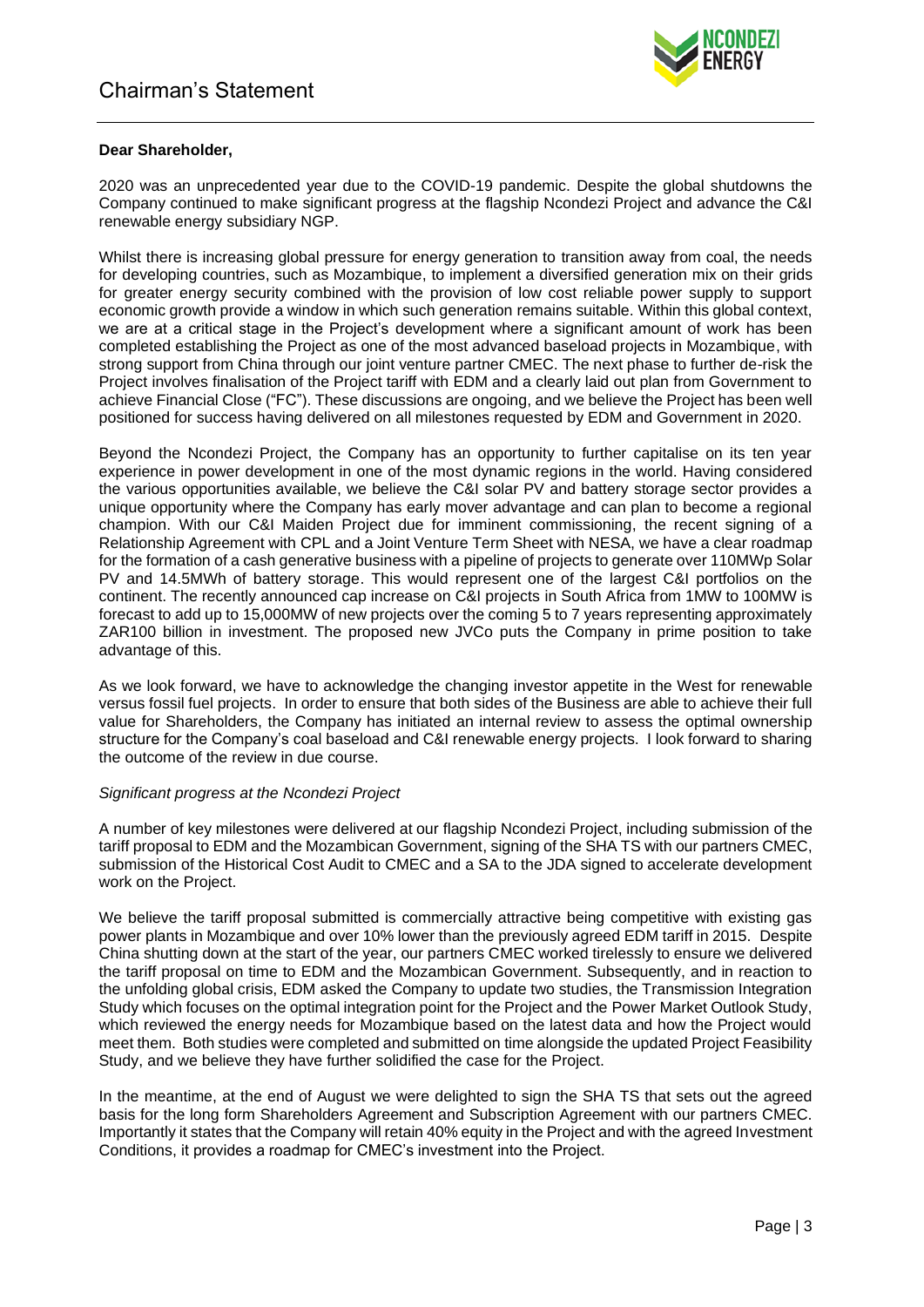

The signing of a SA to the JDA in November enabled CMEC to fund specified accelerated development works at the Project. A provisional budget of US\$1.8 million was approved. We also submitted our historical cost audit to CMEC for review and received "in principle" agreement to repay US\$21.0 million providing a clear crystallisation of value for Ncondezi Shareholders. Finalisation of the historic costs will take place once the tariff has been agreed by EDM.

Tariff negotiations continue with EDM. We appointed Synergy Consulting as Project Advisors in March 2021 to assist with a number of potential advisory services to the Company including finalisation of the tariff, negotiations with CMEC over the subscription price and Project lenders for debt financing and for capital raising to fund our share of the equity at FC.

Tariff negotiations with EDM, whilst taking longer than the agreed timetable, remain positive. We have received approval from EDM and other relevant parties to conduct further work on an optimised transmission integration solution that is expected to further reduce costs. This work is not expected to impact the negotiations and will continue in parallel with them.

#### *Advancing our C&I renewable energy strategy*

Having successfully entered the C&I solar PV and battery storage sector in 2019 with the formation of our wholly owned renewable energy subsidiary NGP, the travel restrictions put in place to combat the COVID-19 pandemic resulted in force majeure being declared at our C&I Maiden Project. We were very pleased to announce in the first quarter of 2021 that the force majeure had been lifted and construction recommenced on what we believe to be the first fully off grid solar PV plus battery storage project of its type in Mozambique. The business model for NGP is to identify quality projects and finance them through either an Asset Finance Agreement ("AFA") or a Power Purchase Agreement ("PPA") over a 15 to 20 year period. This structure provides all the benefits of lower cost, more reliable and sustainable power generation to the energy off-taker without the upfront cost of the equipment installation. NGP has financed the C&I Maiden Project through an AFA structure which provides for fixed monthly payments by the energy off-taker over a 15 year period. A Bridge Loan was provided by certain Company Directors, including myself, at the NGP level to ensure the C&I Maiden Project is fully financed to commissioning. Construction restarted in March and it remains on track to be commissioned imminently with the first payments due to start in July.

Building on the recent Relationship Agreement NGP signed with CPL, that supersedes the previous Relationship Agreement with GridX and secured our US\$5.5 million Mozambique pipeline, we announced that NGP had signed a term sheet with NESA proposing the formation of a new JVCo.

The new JVCo would create a regional champion in the southern African C&I renewable energy sector with a proven management team, operational portfolio of 15.9MWp solar PV and 1.1MWh battery storage across 67 sites in South Africa and Mozambique and a clear pathway to scale the business with a project pipeline currently sitting at 94.5MWp solar PV and 13.5MWp battery storage.

We have received significant interest in our C&I strategy and a capital raising programme is already underway targeting a fundraise directly into JVCo for working capital purposes and towards its acquisition of NIH Portfolio and long term growth strategy. Non-binding offers have been received from multiple parties to provide equity funding into JVCo and debt term sheets have been received from debt providers to leverage the combined operational portfolio. We are looking to finalise this process during Q3 2021.

We remain very excited about the C&I solar PV and battery storage sector as it allows us access to nearterm low-risk annuity income streams and we continue to see significant growth potential as energy users increasingly turn to self-generation solutions and regulations relax.

#### *Financing*

During the course of 2020 the Company successfully completed two fundraisings and we welcomed a number of new investors to the register while also gaining support from existing holders. Further to this, in order to minimise dilution to existing Shareholders and to demonstrate their commitment, CEO Hanno Pengilly, members of the Senior Management Team and certain consultants agreed in May a deferral of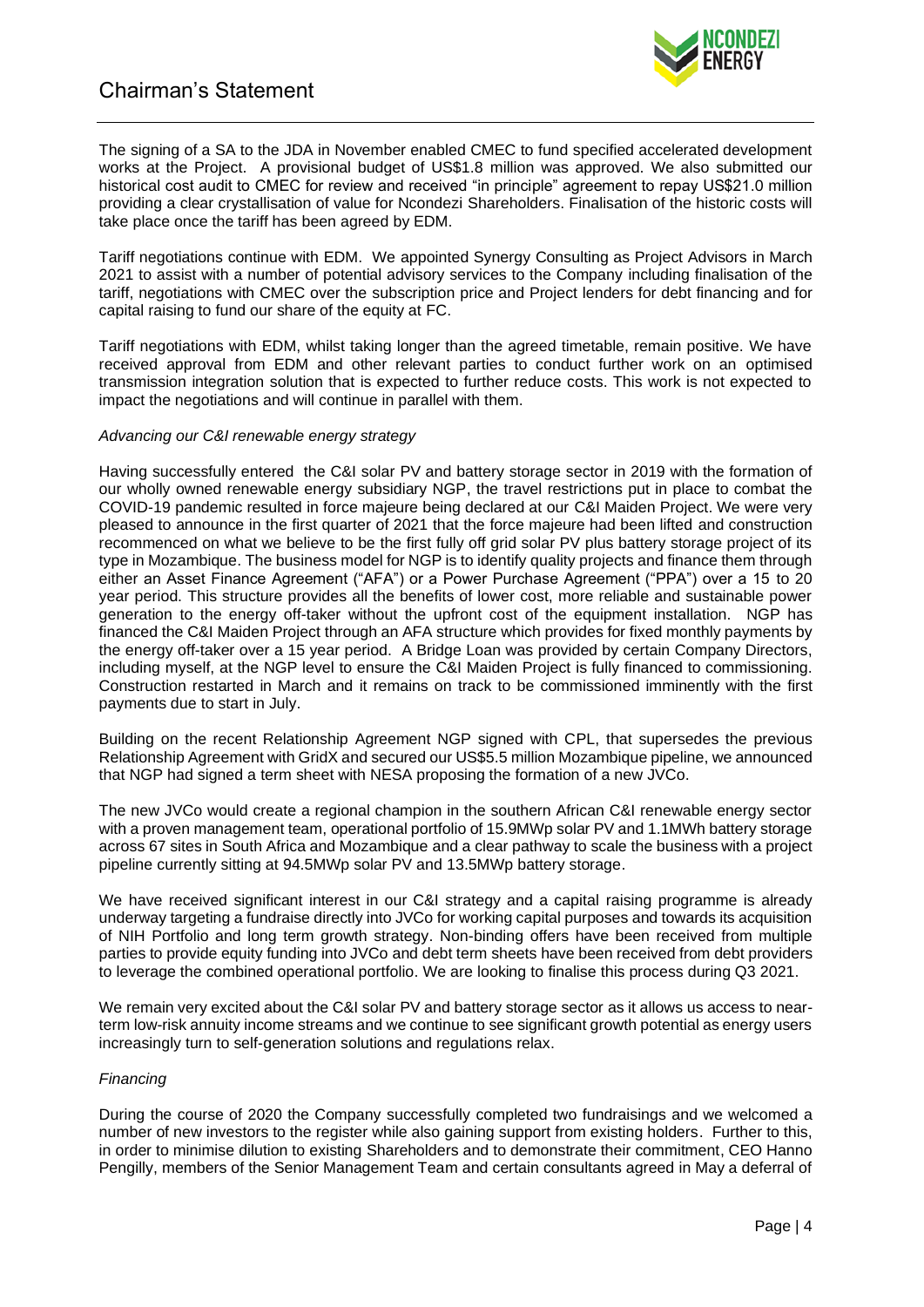

30% of fees owed until the end of November 2020.

Of the US\$750,000 working capital facility put in place in October 2019 to strengthen the balance sheet, only US\$250,000 was drawn down and it subsequently expired at the end of June 2020.

We continue to work to extend and restructure the Shareholder Loan which matured on 30 November 2019. "In principle" support was received from all Lenders to enter the Shareholder Loan restructuring proposal in November 2019 and again in May 2020. To provide investors with confidence that the Shareholder Loan will not be called in imminently, certain Board and Management who represent 39.6% of the Shareholder Loan signed an Undertaking not to call it in before the later of 30 November 2022 or when the Restructuring is completed. This ensures that the majority of 66.67% required to call in the Shareholder Loan will not be reached. We remain confident of a positive outcome as there is significant alignment between the Loan Holders and the major Shareholder and Senior Management of the Company with 87% of the loan outstanding held between Africa Finance Corporation ("AFC") (the Company's second largest Shareholder), the Board and Senior Management.

As at the end of the reporting period, the Company had cash reserves of approximately US\$0.9 million. Based upon projections that include corporate costs, salaries of staff and consultant fees, project costs to progress the Project and C&I projects, the Group is funded into September 2021. Further funding will also be required to meet operating cash flows under current forecasts before the end of Q3 2021 or in the event of accelerated project advancement. Further details can be found in the Going Concern note 1.

# *Acknowledgements*

Following his resignation from the Board in May 2020 I would like to thank Estevão Pale for his invaluable support and guidance throughout his Directorship and we wish him well in his role as Chairman of Mozambique national oil company, Empresa Nacional de Hidrocarbonetos. In October 2020 Scott Fletcher, our largest Shareholder, was appointed to the Board. Scott is uniquely placed to represent independent Shareholder interests and his input has been invaluable. I would also like to thank the team and our Partners for their hard work during what has been a challenging time for everyone. They have continued to make excellent progress across all our workstreams, despite the travel restrictions in place. Finally, my thanks go to our loyal Shareholder base for their support and patience, and we look forward to providing further positive updates going forwards.

**Michael Haworth** Non-Executive Chairman

24 June 2021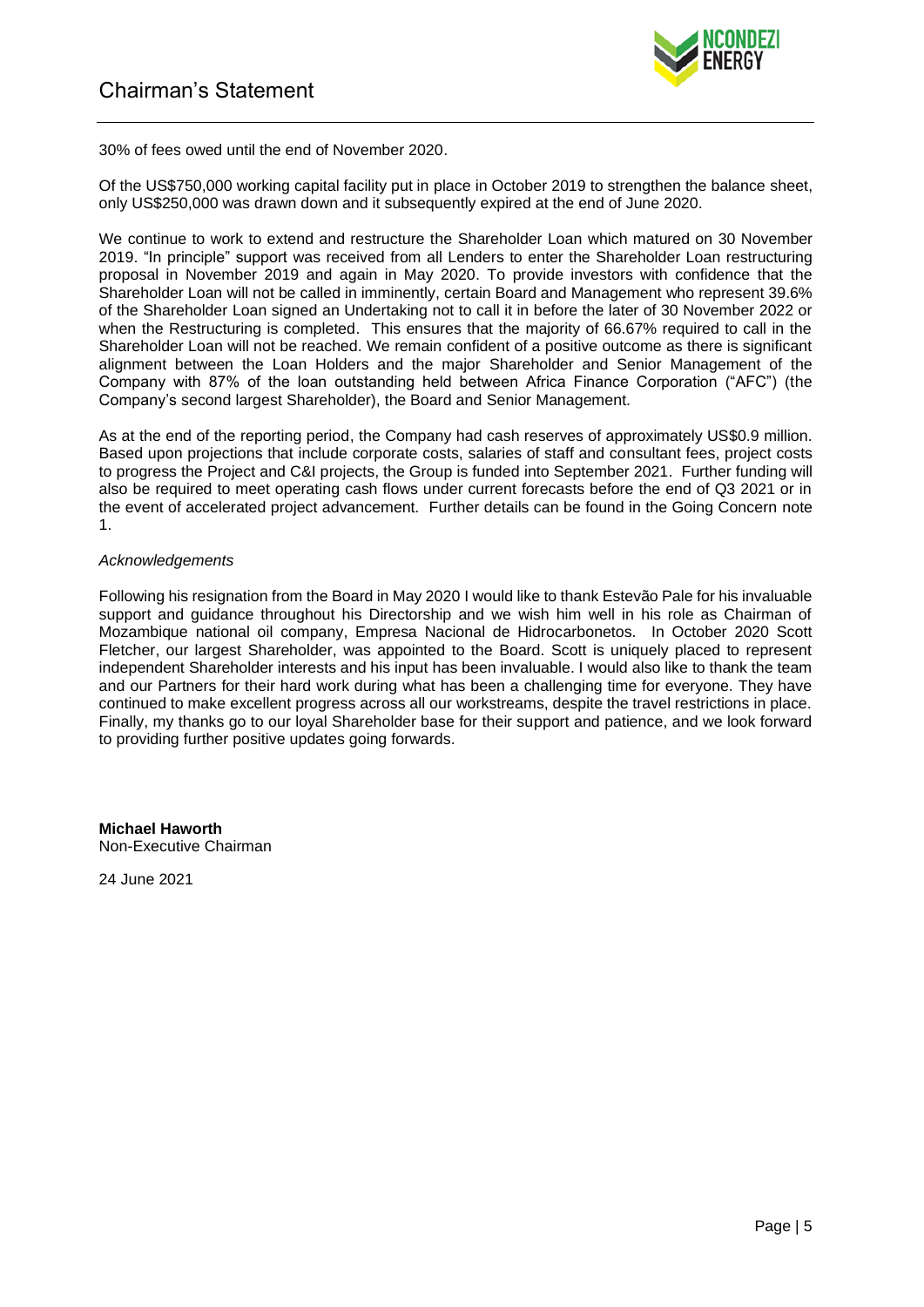

Ncondezi is focused on the phased development of an integrated coal fired power plant and mine, commencing with 300MW first phase. The Project is located near Tete in northern Mozambique.

Ncondezi has also entered the captive solar PV and battery storage sector to build and operate power solutions for the Mozambique C&I sector.

# **Ncondezi Project**

#### Project Tariff Process

As per the announcement on 31 March 2020, the Company submitted a formal tariff proposal to the Mozambican Government and EDM. The Proposal was supported by:

- Executed JDA;
- Engineering, Procurement and Construction ("EPC") and Operations and Maintenance ("O&M") proposals from CMEC and GE Energy Switzerland GmbH ("GE");
- Indicative debt financing terms from a leading financial institution; and
- A Letter of Interest from a leading export credit agency.

The proposal submission was the final milestone required to initiate tariff negotiations with EDM and the Mozambican Government. Once approved, the tariff offer will confirm the Project economics and viability, allowing the development process to focus on finalising the PPA and Power Concession Agreement ("PCA") ahead of FC.

Following the tariff submission, it was agreed between EDM and the Company that both the Transmission Integration Study and Power Market Outlook Study would be updated. This work required access to proprietary information from EDM which was only made available following the tariff submission. The updated Transmission Integration Study was completed and submitted to EDM and the Company have recently received all the relevant approvals needed to conduct further work on an optimised transmission integration solution which is expected to further reduce costs.

The Power Market Outlook Study was submitted to EDM in December 2020 in conjunction with the Developer Studies, which represented the last outstanding requirement from EDM following submission of the tariff proposal earlier in the year. The third party Power Market Outlook Study confirmed the Project's strategic importance and that it is one of the most advanced and credible baseload power supply options in Mozambique and one of the most competitive coal power projects in the region.

The next step is to receive a formal response from EDM on the tariff negotiation process, which was originally targeted for Q1 2021, however at the time of writing is still outstanding.

The Company is proactively engaging with both EDM and Government to reach a conclusion on an agreeable work plan and timetable as soon as possible. Agreement on the tariff is expected to unlock the remaining milestones including; finalisation of the 60% subscription price to be paid by CMEC, the PPA, PCA and FC.

#### Power Plant EPC Agreement

In parallel to the tariff negotiations, the Company has continued to progress the EPC agreement contract for the power plant with CMEC. This is expected to be the largest construction contract for the Project and a final draft of the power plant EPC contract has been submitted to CMEC for final review and signature.

# Shareholders Agreement Term Sheet

As per the announcement on 28 August 2020, the Company signed the SHA TS with CMEC, confirming Ncondezi will retain a 40% equity interest in the Project. The SHA TS sets out the agreed basis for the long form Shareholders Agreement and Subscription Agreements (the "Full Form Agreements"), which will be finalised between the parties once the investment conditions are met.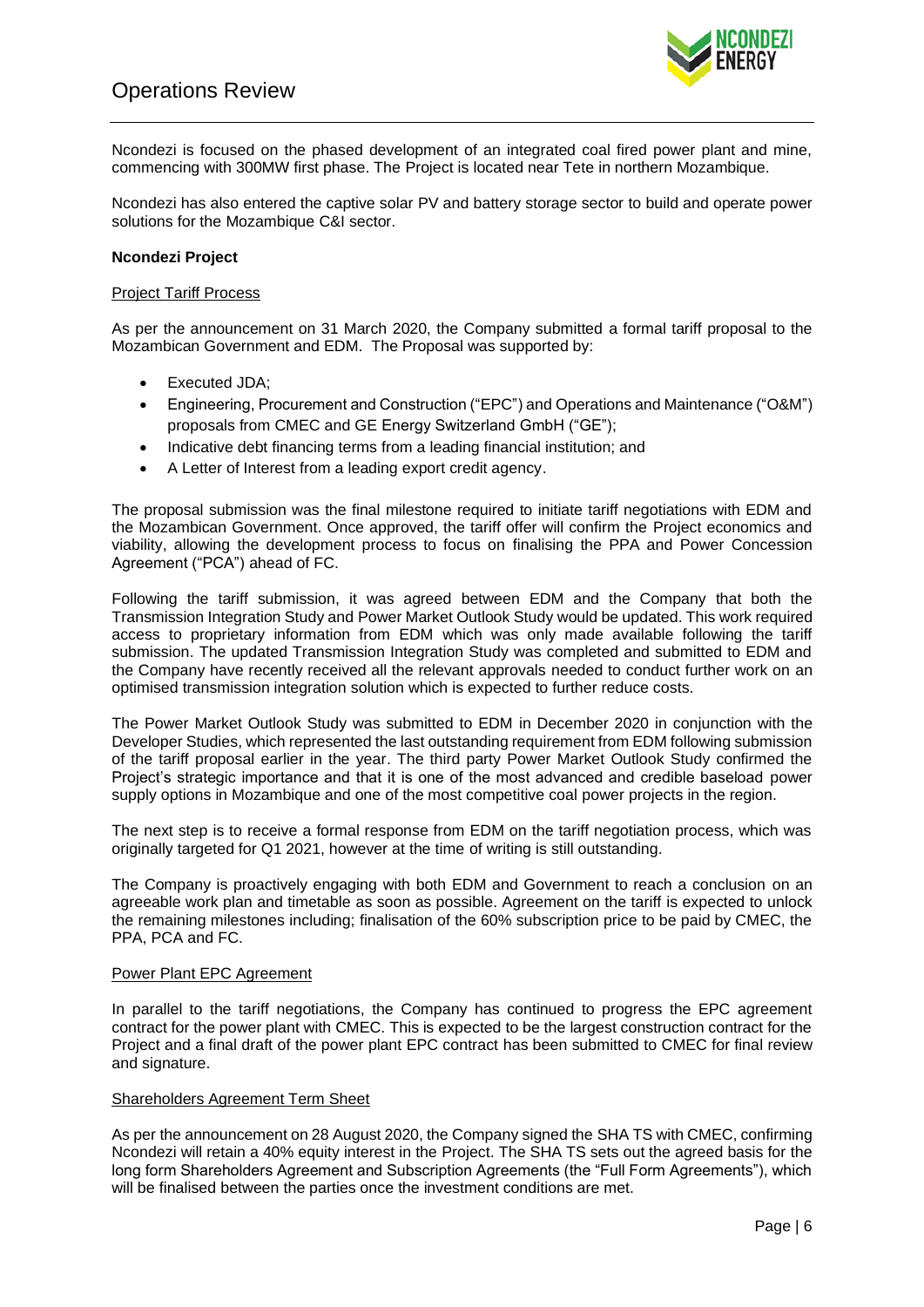

The key principles agreed include:

- CMEC (or its affiliate) to subscribe for 60% equity in the Project following execution of the Full Form Agreements (subject to relevant corporate and regulatory approvals)
- Ncondezi to retain 40% equity participation in the Project
- Investment Conditions agreed for execution of Full Form Agreements
- CMEC and Ncondezi to fund agreed development costs from satisfaction of investment conditions up to FC on a 60:40 basis
- CMEC to lead debt financing process from Chinese financiers
- Defined governance and management structures for the Project
- Agreed that the board of the Project will consist of three Directors nominated by CMEC and two Directors nominated by Ncondezi
- The Board will appoint a senior management team after signing of the Shareholder Agreement but before FC when first drawdown of initial funds for construction commences
- The Shareholder Agreement is governed by and construed in accordance of English law

The Investment Conditions include:

- Approval of the tariff envelope by EDM
- Ncondezi historical costs agreed
- EPC Agreements signed
- O&M Agreements signed
- Agreement on the 60% subscription price to be paid by CMEC
- An adequate debt security package committed to by EDM and the Government of Mozambique meeting the requirements of investors and lenders
- Agreement reached on the Work Program and Budget for development costs until FC
- All relevant approvals attained

The SHA TS is based on and builds on the JDA signed in July 2019. Whilst the Full Form Agreements are being finalised, the JDA will remain in full force and effect. GE is not a signatory to the SHA TS but is the Project's technology partner. Following the announcement from GE on 21 September 2020 regarding their intention to exit the new build coal power market, the Company has held discussions with GE Steam Power and CMEC and confirms any potential impact on the Project is not material to the Project outcome. In the event that a new technology partner is required, CMEC has put in place a contingency plan and compiled a preferred list of partners who are familiar with the Project. CMEC has indicated that such a process would take approximately 1 month to complete, if required.

As per the announcement on the 16 November 2020, the Company signed a SA to the JDA with CMEC, pursuant to which CMEC would fund specified accelerated development works at the Project. A provisional budget of US\$1.8 million was approved by the parties, to be funded by CMEC. Funds drawn down as part of the SA will be treated as pre FC Project development costs to be reimbursed at FC along with the Company's approved historical development costs or by the Company or its affiliates in certain circumstances including the Company achieving FC with a third party, or on the sale or liquidation of the Project company holding the mine project or the power project. A form of share pledge was agreed by the Company and CMEC as security for the funding made by CMEC. Development work agreed within the provisional budget has commenced and is expected to accelerate as soon as a tariff negotiation process is agreed with EDM.

# Historical Cost Audit

As per the announcement on 29 September 2020, the Company submitted the historical cost audit report to CMEC for review. The audit report covered Ncondezi development expenditure on the mine and 300MW coal-fired power project over the last 10 years and was completed by an international independent audit firm. The costs of carrying out the audit report have been covered by CMEC.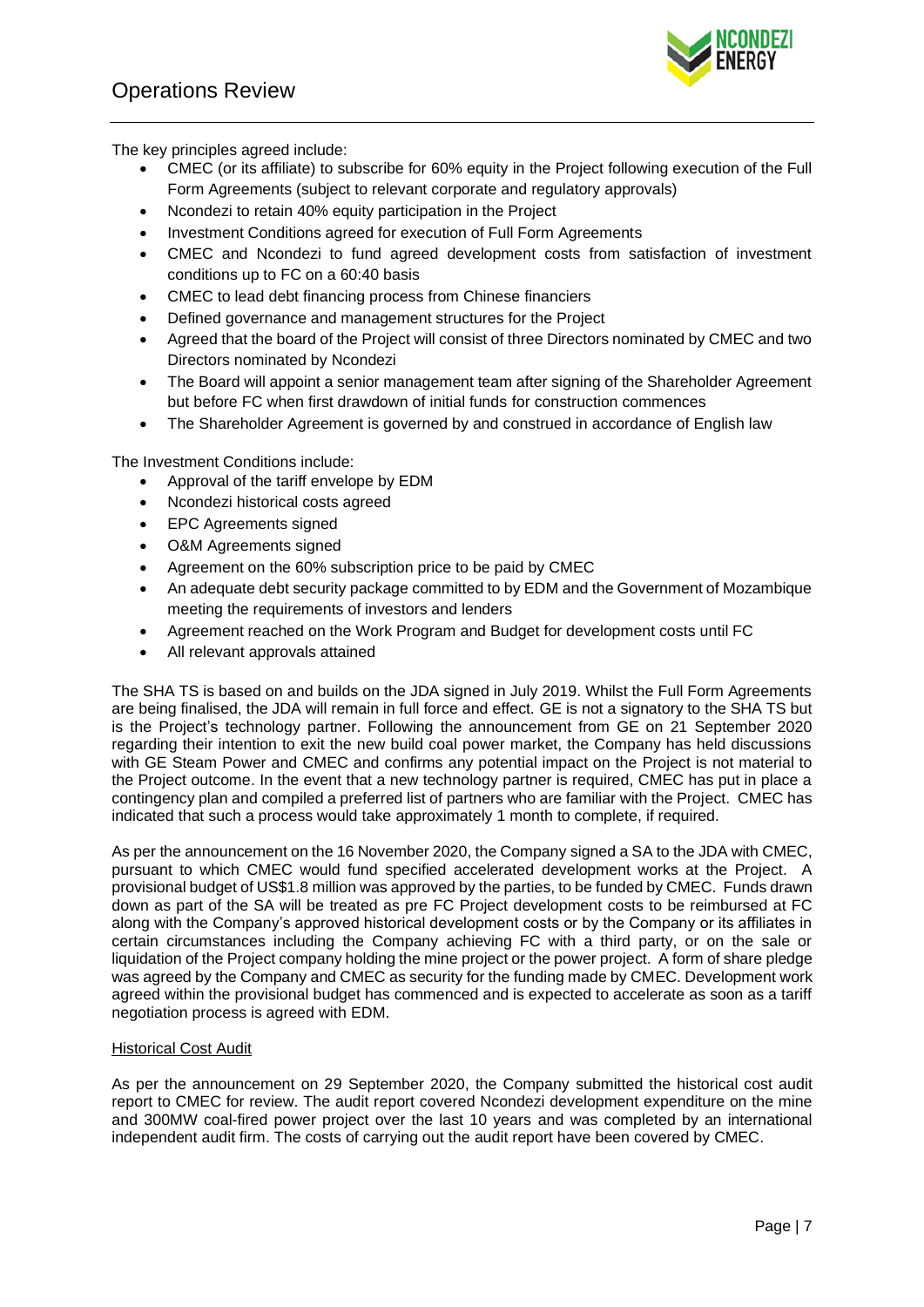

In January 2021 US\$26.7 million was "in principle" agreed as the target Project historical expenditure. US\$21.0 million expenditure was audited by a third-party and the audit report was accepted by CMEC "in principle" to be reimbursed to the Company at FC. US\$5.7 million of costs relating to historical senior and Project management costs are still under negotiation. The historic costs will be finalised when the Project power tariff has been approved by EDM. Agreement of the historical costs is a key condition precedent for the Full Form Agreements between Ncondezi and CMEC and is in addition to the subscription price to be agreed for the 60% share in the Project and the Project developer's fee.

# **C&I Solar PV and Battery Storage**

# Ncondezi Green Power

NGP is a wholly owned subsidiary of Ncondezi which provides solar PV and battery storage solutions for the African C&I sector to replace existing off-grid (normally diesel) power supplies, or to supplement on-grid connections.

NGP provides a full turnkey solution to potential C&I clients, partnering with developers and EPC providers to design, finance, construct and operate solar PV and battery storage installations. For projects that meet its screening and credit approval process, NGP provides a full financing solution for the installation, removing the upfront cost to potential C&I clients. Projects are financed through either an AFA or PPA structure which splits payments over a 15 to 20 year period, to which NGP generates its return. NGP works with tier 1 equipment suppliers and allocates key responsibilities to professionals best suited to managing risk during both the construction and operation phase of a project's life.

This process takes the complications out of delivering a suitable energy solution for companies interested in lowering their energy bills, improving energy security, and utilising more sustainable forms of energy generation to reduce carbon emissions, NGP entered the C&I sector in 2019 when the Company announced its first investment in the C&I Maiden Project, believed to be the first project of its type in Mozambique.

NGP has also secured the right to fund a US\$5.5 million C&I project development pipeline in Mozambique through a Relationship Agreement with CPL.

In June 2021 NGP signed a Term Sheet with NESA proposing the formation of a new JVCo to create a leading regional southern African champion in the C&I renewable energy and storage sector.

# C&I Maiden Project

The C&I Maiden Project achieved FC in October 2019, with NGP agreeing to finance the project through a 15 year AFA. The key project parameters are summarised below:

- 400kWp solar PV plus 912kWh battery storage project
- Fully off-grid project, believed to be the first project of its type in Mozambique
- Utilising market leading equipment including JA Solar panels, ABB Inverters and Tesla Power Pack
- Targeting generation of up to 600MWh and CO2 savings up to 517t per annum
- 15 year fixed price offtake agreement, denominated in US\$ with annual price escalations
- Contracted income of US\$3.1 million over the life of the project

Following the outbreak of COVID-19 travel restrictions were put in place by the Government of Mozambique. In April 2020 the project off-taker for the C&I Maiden Project issued a force majeure notice to the Company due to the inability to provide site access for construction. The project was placed on hold pending the lifting of travel restrictions, which occurred in March 2021 when NGP remobilised construction. A US\$500,000 Bridge Loan between NGP our wholly owned subsidiary and certain Company Directors was entered into in May 2021 to ensure the project was fully financed to commissioning.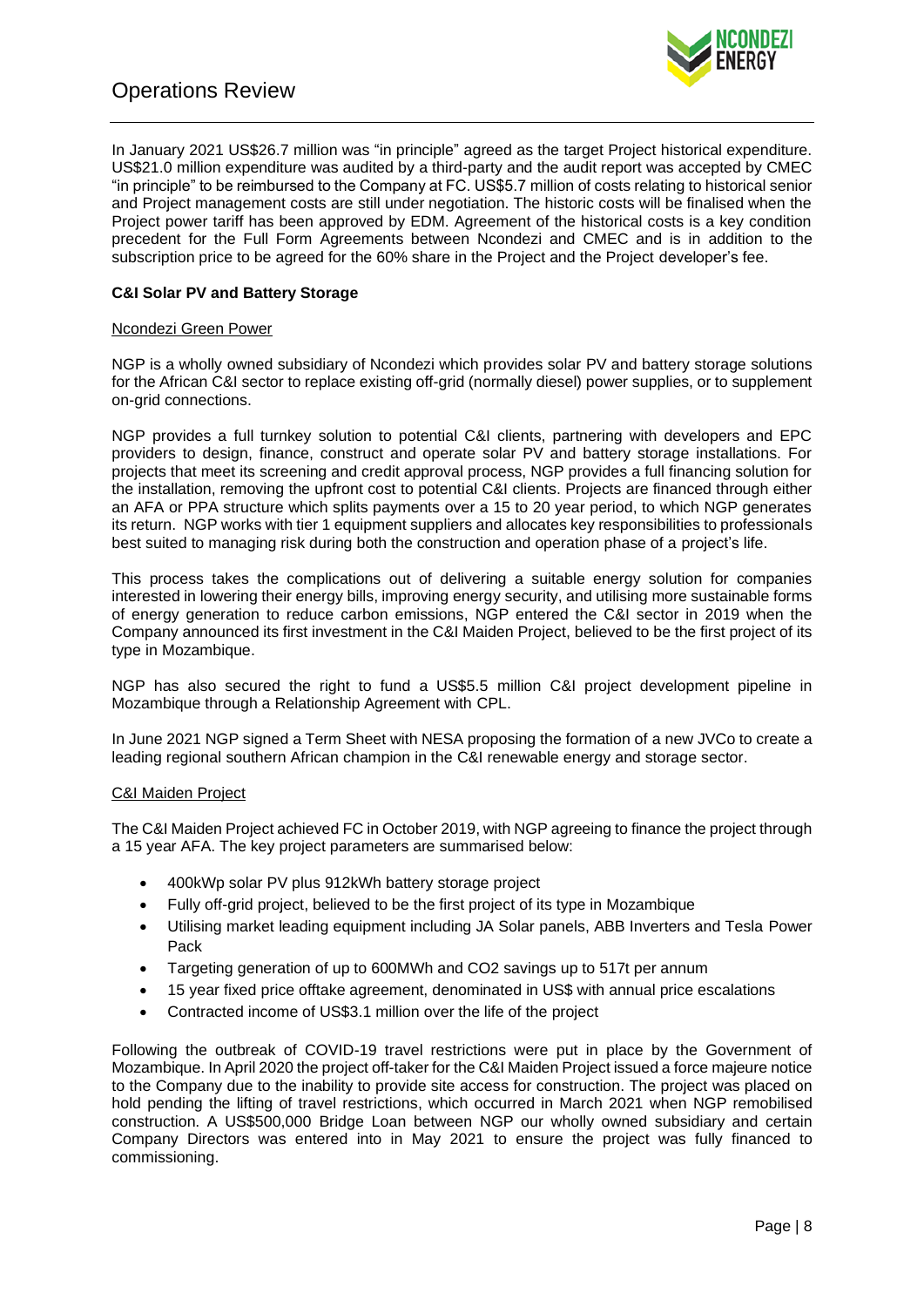

As at the date of this report the mounting structures, solar panels, batteries, inverters and generator have been installed, and are awaiting final testing for commissioning which is expected imminently.

#### Relationship Agreement with GridX

In May 2020, the Company announced that NGP had signed a binding Relationship Agreement with GridX giving it a Right of First Refusal ("ROFR") to fund up to US\$5.5 million of GridX developed projects in Mozambique. In June 2021 this agreement was suspended, it may be reinstated by mutual agreement between the parties. As part of the suspension process, GridX has agreed to novate to CPL all commercial agreements in relation to the C&I Maiden Project currently under construction, and to release to CPL any rights in relation to 5 of the existing 6 projects in the pipeline.

As part of the GridX Relationship Agreement, GridX agreed to forego payment of the final amount of the GridX Fee (US\$130,000) payable under the previous arrangement signed in April 2019. There are no further cash payments to be made to GridX. In the prior year an amount of US\$0.5 million was recognised as JV investment in regard to the ROFR and associated costs incurred. Following the signing of the Relationship Agreement the right is now held in NGP instead of the JV and therefore the JV investment was derecognised and an intangible asset of US\$0.5 million was recognised in May 2020.

In addition, GridX AssetCo ("C&I SPV"), a special purpose vehicle set up specifically for the Company's first solar PV and battery storage project investment, has become a wholly owned subsidiary of NGP through the purchase of all GridX's A class shares at par value totalling US\$100. Following the acquisition and novation to CPL, GridX no longer has any management or acquisition rights in the C&I SPV, and CPL will continue to provide management services. Furthermore, GridX has agreed that as soon as it becomes the owner of any plant and materials relating to the C&I Maiden Project, it shall immediately transfer ownership of such plant and material to the C&I SPV for no additional consideration. As at year end the C&I SPV did not have rights to the assets. Following the acquisition in the year, a loan receivable of US\$0.7 million was recognised for the funding provided by C&I SPV under the AFA.

#### Relationship Agreement with CPL

In June 2021, the Company announced that NGP had signed a new binding Relationship Agreement with CPL giving it the ROFR (but not the obligation) to fund a pipeline of C&I solar PV and battery storage projects in Mozambique. This agreement supersedes the existing agreement signed with GridX in May 2020.

Under the agreement, CPL has identified 6 Initial Projects for development with a combined potential installed PV capacity of 2.8MWp and 6.2MWh battery storage. Capital costs range from US\$250,000 to US\$2.1 million. Should these Initial Projects meet the minimum KPI's and NGP exercises its right to fund, it would represent a potential annuity income stream of over US\$750,000 per annum.

Each project must meet a minimum set of KPIs before being presented to NGP for funding. These minimum KPIs include:

- Project must be located in Mozambique;
- Project size between US\$100,000 and US\$10,000,000;
- Use of proven technology;
- Minimum post tax unlevered equity IRR of at least 10% to NGP;
- Minimum credit requirements met;
- Bankable offtake denominated in US\$;
- Completion of credit checks on potential clients with additional credit support in place where required;
- Finalised EPC and O&M contracts in place; and
- All consents and permits required to start construction in place.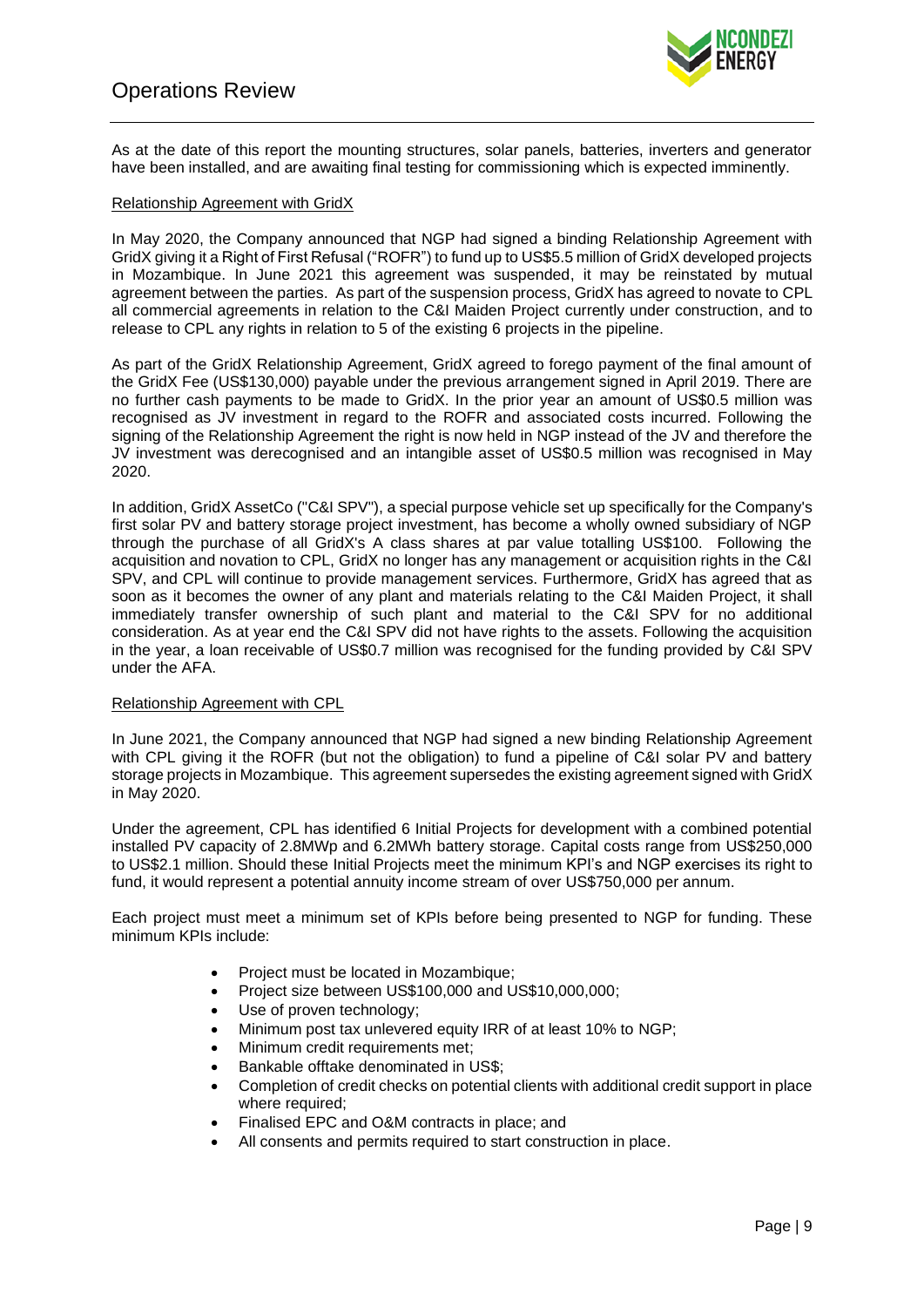

NGP will have the right to fund 100% of each project's equity requirement, and projects will be assessed for funding on a project by project basis. The Company will look to identify the optimal financing strategy for each project, particularly with respect to securing funding at the NGP subsidiary level and will look at both debt and equity options with gearing of up to 50%. Discussions with potential investors and debt providers to date have been positive as investment mandates and appetites to fund energy access and renewable power projects continue to grow.

If a project meets the minimum KPIs, NGP has the right not to fund that project without any financial penalty. However, should NGP elect not to fund any further projects that meet the minimum KPIs, it will lose its ROFR over the remaining projects. If a project does not achieve the KPIs within the proposed time frame allocated, CPL has the ability to substitute that project for alternative projects.

As part of its ordinary course of business as a developer, CPL is entitled to a capped development fee for each project that NGP funds, included as part of the project capital cost.

CPL is expected to provide O&M services for each of the projects that achieves FC in accordance with market-related commercial terms for projects of a similar nature, contracting directly with the power offtaker.

Certain incentives to encourage CPL to achieve the best returns for each project, will be paid through a profit sharing mechanism where an equity IRR hurdle of above 10% is achieved by NGP.

The Relationship Agreement will expire at the earlier of Ncondezi financing US\$5.5 million of projects or 24 months from the date of the Relationship Agreement.

# **Shareholder Loan**

The Shareholder Loan term expired on 30 November 2019 with no extensions or restructuring legally agreed as at period end. The Shareholder Loan was US\$4.7 million as at period end, with interest of 12% continuing to be accrued on the outstanding balance.

As at 18 June 2021, the repayment amount due was US\$5.0 million which includes principal, rolled up premiums under the previous loans and interest.

The Company has received "in principle" support from all Lenders to enter the Shareholder Loan restructuring proposal as set out below:

- 12 month extension on existing terms, including 12% annual interest rate and ability for Lenders to swap debt for equity in part or in full at a conversion price of 10.0p per share.
- A right for Ncondezi to pay off the original principal amount of the Shareholder Loan along with conversion of all interest into Ncondezi shares on AIM at a 25% to 30% premium to the 30 day volume weighted average price ("VWAP").

The restructuring process is currently subject to the completion of Key Lender internal approval from AFC, which has incurred delays from the impact of COVID-19.

On 26 November 2019 and reconfirmed on 20 May 2020, all Lenders, including AFC, indicated that they will not call in the Shareholder Loan whilst the Restructuring is being finalised. On 3 November 2020 certain Board and management, including Chairman Michael Haworth and CEO Hanno Pengilly, who represent 39.6% of the Shareholder Loan signed an Undertaking not to call in the Shareholder Loan before the later of 30 November 2022 or when the Restructuring is completed. The Undertaking prevents the Shareholder Loan from being called as a majority agreement representing 66.7% of Shareholder Loan holders is required.

The Restructuring is subject to the Lenders agreeing to the documentation and the necessary related party transaction process being completed by the Company's Independent Directors.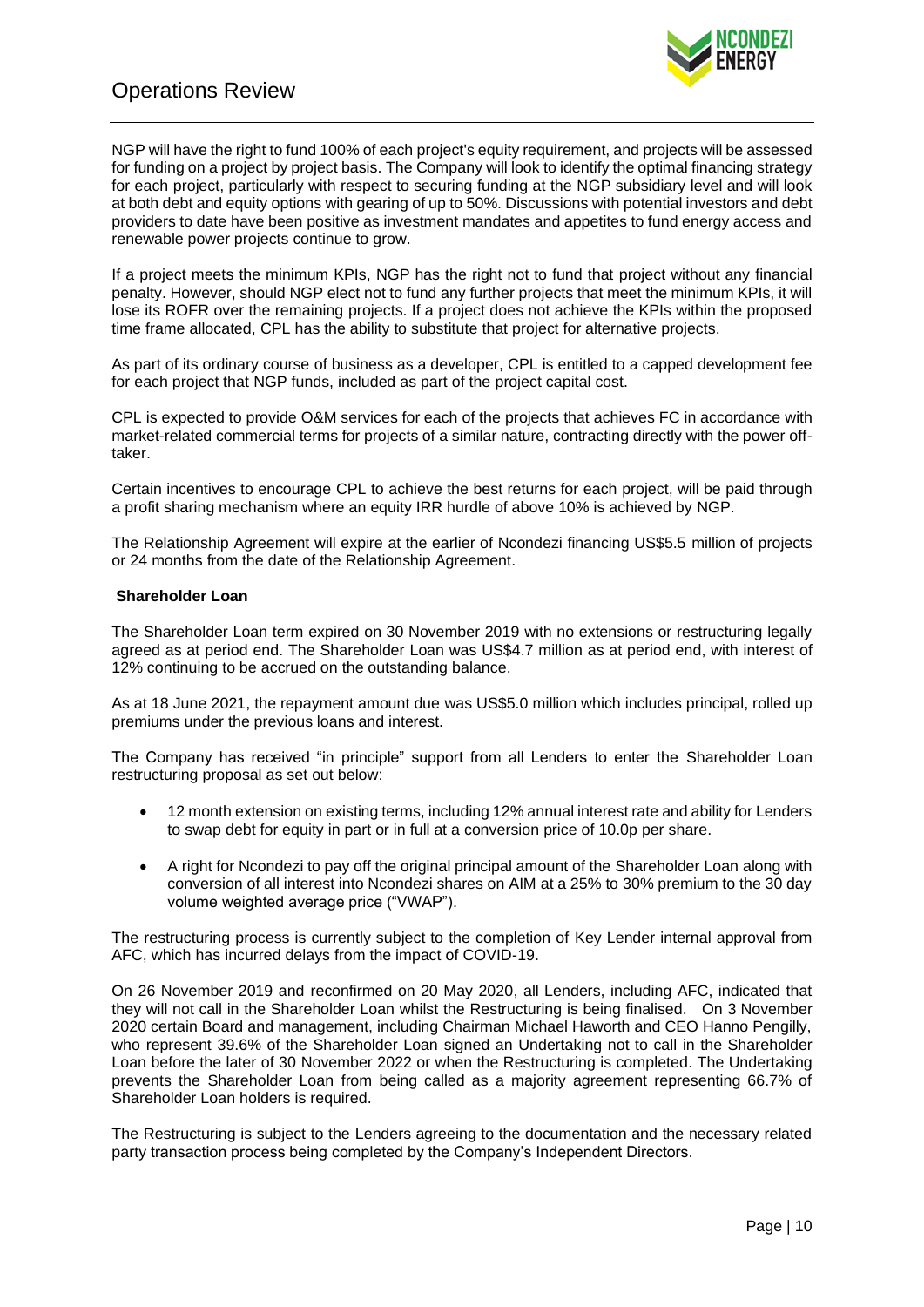

#### **Results from operations**

The Group made a loss after tax for the year of US\$2.8 million compared to a loss of US\$2.3 million for the previous financial year. The basic loss per share for the year was 0.8 cents (2019: 0.7 cents).

Administrative expenses (excluding share based payment charges) totalled US\$1.6 million (2019: US\$1.2 million). Administrative expenses refer principally to staff costs, professional fees and marketing costs and underlying administrative expenses relating to advancing the integrated power and mining project and C&I projects. The US\$0.4 million increase mainly relates to professional fees and amortisation charges in the year.

The expense arising from equity-settled share options made to Directors was US\$0.3 million for the year (2019: US\$0.4 million) made to Directors, executive senior management and contracted personnel as set out on note 19.

The loss after tax includes US\$0.9 million (2019: US\$0.7 million) finance cost comprising mainly of US\$0.5 million of effective interest charges on the Shareholder Loan and US\$0.4 million of fair value loss on the derivatives.

# **Financial Position**

The Group's statement of financial position at 31 December 2020 and comparatives at 31 December 2019 are summarised below:

|                            | 2020            | 2019     |
|----------------------------|-----------------|----------|
|                            | <b>US\$'000</b> | US\$'000 |
| Non-current assets         | 19,371          | 19,032   |
| Current assets             | 965             | 748      |
| Total assets               | 20,336          | 19,780   |
| <b>Current liabilities</b> | 6.324           | 4,668    |
| Total liabilities          | 6,324           | 4,668    |
| Net assets                 | 14.012          | 15,112   |

Capitalised additions totalled US\$0.15 million (2019: US\$0.06 million) in respect of the development of the Power Project, refer to note 7 for more details. The carrying value of the non-current assets was assessed for impairment and no impairment was noted as detailed in note 2.

The increase in non current asset of US\$0.4 million (2019: US\$0.06 million) is in respect of the capitalised additions noted above and additional funding provided under loans receivable for the construction of the C&I Maiden Project as detailed in note 10, partly offset by the amortisation of intangible asset as detailed in note 8.

The increase in current liabilities principally relates to new derivatives issued during the year, Shareholder Loan interest charges and the drawdown of US\$0.3 million from the working capital facility entered in October 2019, together with accrued interest.

### **Cash Flows**

The net cash outflow from operating activities for the year was US\$1.3 million (2019: US\$1.2 million).

The cash outflow principally represented administrative costs for the year with limited working capital movements.

Net cash outflow from investing activities was US\$0.6 million (2019: US\$0.8 million), mainly related to additional funding provided under loans receivable on C&I solar PV and battery storage equipment in respect of the development of the C&I Maiden Project as detailed in notes 10 and 11.

Net cash inflow from financing activities was US\$2.0 million (2019: US\$2.3 million) mainly relating to the net amount of US\$1.8 million from placings of 38,333,333 Ordinary Shares in the Company at a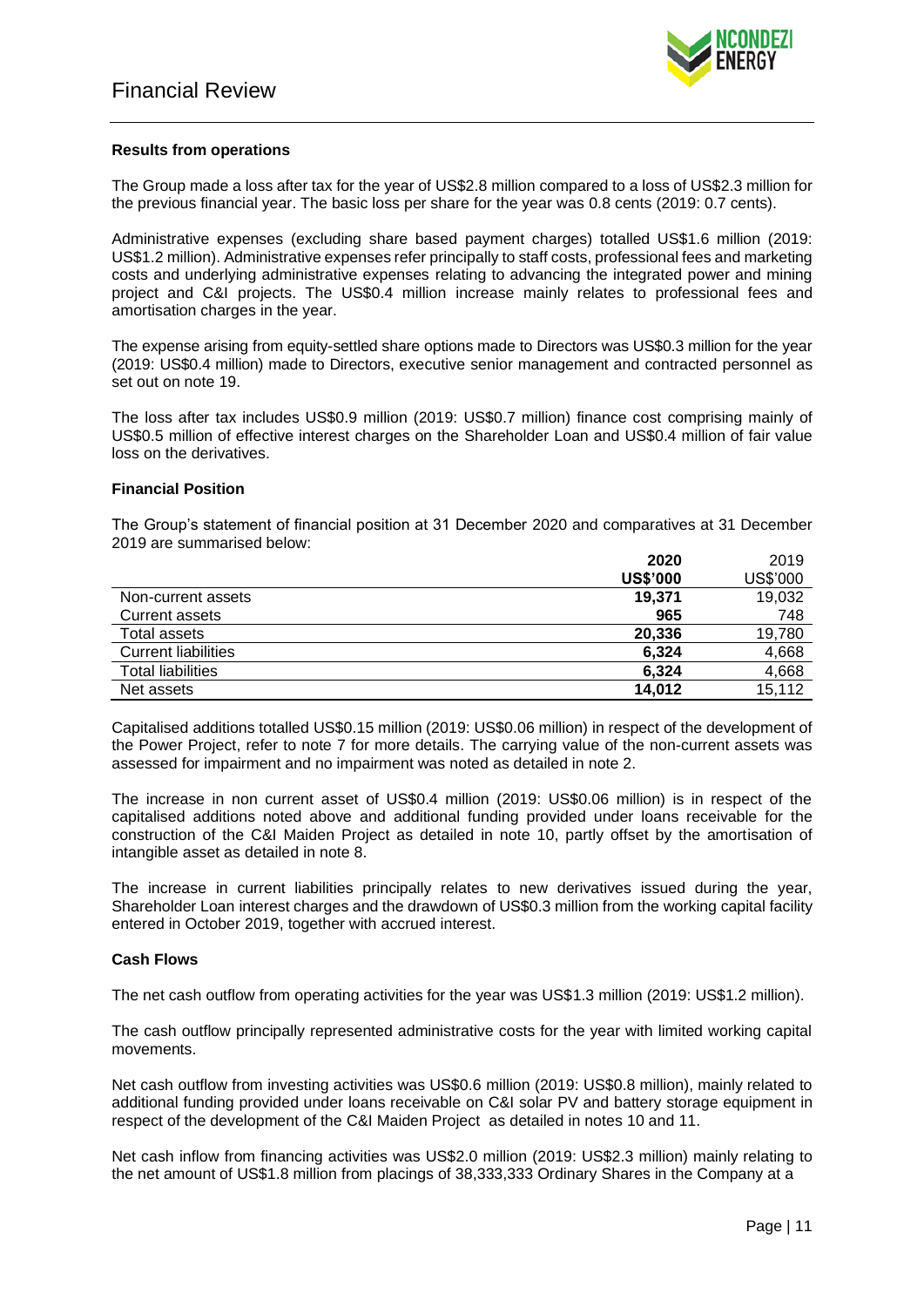

price of 4.5p and 3.0p per Ordinary Share and US\$0.3 million relating to the drawdown from the working capital facility.

The resulting year end cash and cash equivalents held totalled US\$0.9 million (2019: US\$0.7 million).

# **Outlook**

Based upon projections that include corporate costs, salaries of staff and consultant fees, project costs to progress the Project and C&I projects, the Group is funded into September 2021. Further funding will also be required to meet operating cash flows under current forecasts before the end of Q3 2021 or in the event of accelerated project advancement. The Directors are exploring a number of funding and working capital solutions. At present there are no binding agreements in place and there can be no certainty as to the Group's ability to raise additional funding.

The Directors are also aware of the potential risk of delays as a result of the COVID-19 pandemic. Operations are currently unaffected however there is no certainty that further delays may not occur in the future which may lead to further funding requirements.

The Company continues to evaluate options to execute the Shareholder Loan restructuring process as proposed on 26 November 2019. In the meantime, the Undertaking signed by certain Board and management who represent 39.6% of the Shareholder Loan prevents the Shareholder Loan from being called as a majority agreement representing 66.67% is required.

The financial statements have been prepared on a going concern basis in anticipation of a positive funding outcome but it is important to highlight that there are no binding agreements in place and there can be no certainty that any of these initiatives will be successful.

These factors indicate the existence of a material uncertainty which may cast significant doubt about the Group's ability to continue as a going concern. The financial statements do not include the adjustments that would result if the Group was unable to continue as a going concern. Further details can be found in Going Concern note 1.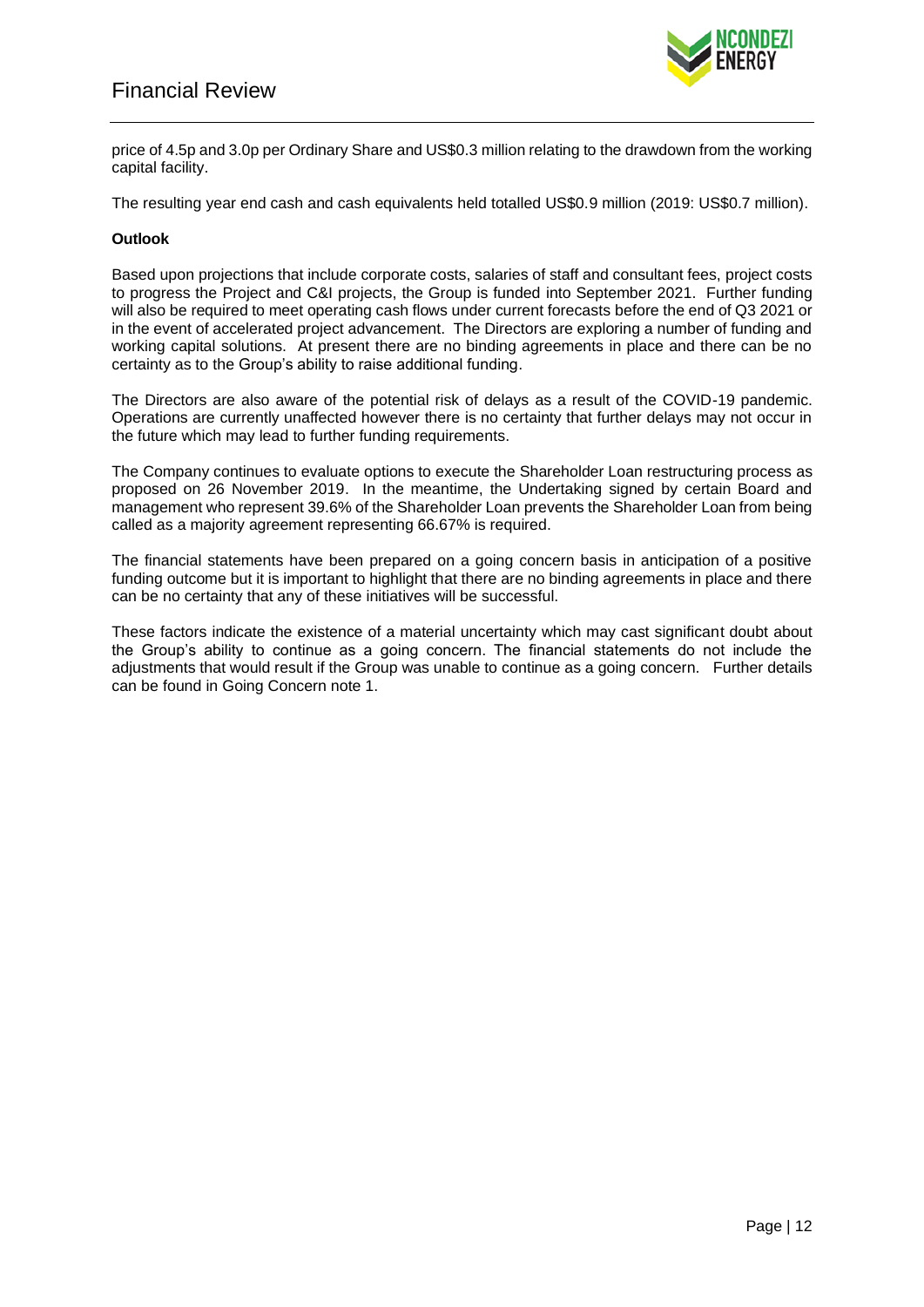

# **Sustainability**

Ncondezi is committed to operating in a sustainable and responsible manner. The Company takes a long-term strategic approach to the conduct of its business, with corporate responsibility as a key priority. We are focused on achieving the highest standards of ethical behaviour, health and safety, environmental stewardship, and governance, while sharing the benefits of our operations with our host communities and host country.

#### Social Development

Ncondezi's Social Development Programme was put on hold pending further Project developments. Following this the Company is working with its partners to put in place a road map to ensure the Company meets the highest levels of sustainability at all stages of development. Further updates will be provided to Shareholders in due course.

Achievements from previous years include:

- The drilling of 14 boreholes in several villages within the Tete province.
- Four students completed their Master's degree in Mining Engineering at Coimbra University benefiting from a full bursary from Ncondezi.
- A 4x4 ambulance was purchased to assist villagers in more remote areas surrounding the Ncondezi Project.
- Ncondezi built a new primary school at Waenera village.
- Upgrading of the Mameme clinic and the construction of a new maternity wing.
- An Agricultural Project based on conservation farming. This included the villages of Catabua and Canjedza as an initial model. The objective being a platform to educate the local communities in all aspects of crop husbandry using their own resources.

#### Commitment to Low Emissions

The Company is committed to maintaining the strictest emission standards at the Project where state of the art emission control systems will be in place to ensure SOx and NOx emissions are below current IFC and World Bank standards and will also comply with the latest OECD guidelines and Equator Principles.

#### Ensuring Energy Security and Access to Low Cost Reliable Power

Mozambique is a developing country with an energy generation mix that is heavily dependent on hydro power generation. Power generation from coal is seen as a key factor in improving Mozambique's energy security by reducing Mozambique's dependence on hydroelectric power (particularly in the north), where current generation is vulnerable to the extreme weather effects of climate change.

Whilst there is increasing global pressure for energy generation to transition away from coal, the needs for developing countries, such as Mozambique, to implement a diversified generation mix on their grids for greater energy security combined with the provision of low cost reliable power supply to support economic growth provide a window in which such generation remains suitable. It will also allow for deeper energy generation from intermittent renewable energy sources such as solar PV and wind.

#### Looking to the Future

As a Company we acknowledge the changing investor appetite in the West for renewable versus fossil fuel projects. We recognise that future energy generation will increasingly focus on renewable energy solutions. Our entry into the C&I solar PV and battery storage sector allows us to offer corporates an opportunity to reduce their carbon emissions and source more sustainable forms of energy.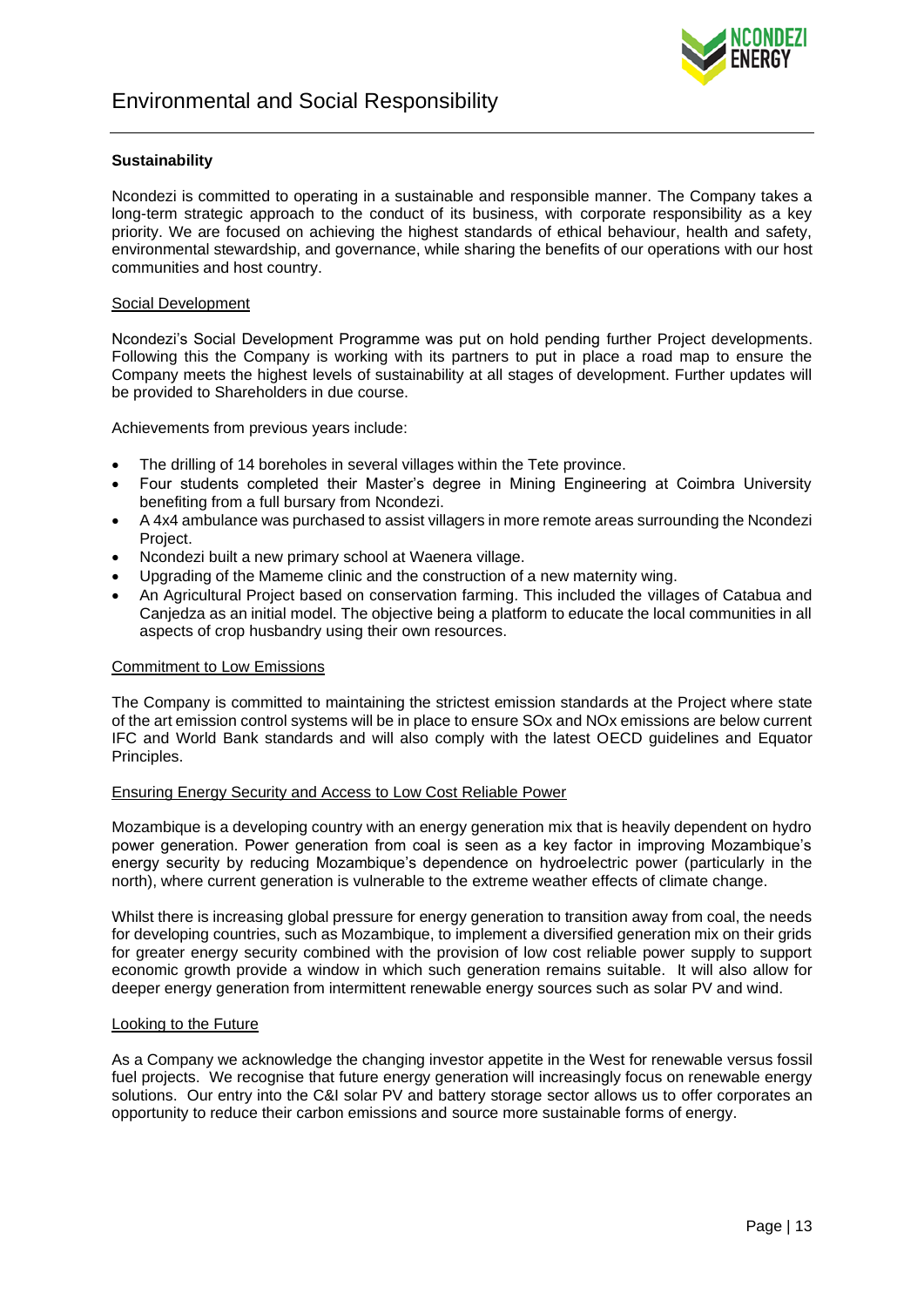

The following sets out the biographies of the directors as at 31 December 2020.

# **Michael Haworth / Non-Executive Chairman**

Michael Haworth has over 20 years finance experience, predominantly in emerging markets and natural resources. Mr Haworth co-founded Greenstone Resources a private equity fund specialising in the mining and metals sector in 2013 and is a Senior Partner of Greenstone Capital LLP and a Director of Greenstone Management Limited. Mr Haworth was previously a Managing Director at J.P. Morgan and Head of Mining and Metals Corporate Finance in London.

#### **Aman Sachdeva / Non-Executive Director**

Aman Sachdeva has more than 20 years' experience in the infrastructure industry, specializing in the energy sector; ranging from project finance, management consulting, regulatory affairs, mergers and acquisitions, power system planning, energy conservation and marketing. Mr Sachdeva is currently the founder and Chief Executive Officer of Synergy Consulting, an independent consulting practice with a focus on project finance, which has to date closed projects worth US\$12 billion. Mr Sachdeva is also an advisor to the World Bank, Energy Sector for Central Asia, South Asia and Africa on a variety of projects. Mr Sachdeva was nominated to serve as a Non-Executive Director by AFC.

# **Scott Fletcher / Non-Executive Director** *(appointed on 29 October 2020)*

Scott Fletcher is one of the UK's leading entrepreneurs and boasts an MBE for services to business and community in the north of England as well as an honorary Doctorate in Business Administration. Mr Fletcher founded his first company in 1996 ANS Group, growing it to become a leading cloud services provider in the UK today. Mr Fletcher is also an active investor in smaller companies both private and public.

#### **Hanno Pengilly / Chief Executive Officer**

Hanno has considerable knowledge in the power and mine sectors on the back of his experience in the business over the last 10 years. Hanno joined the Company in 2010 and has been the Company's Chief Development Officer since May 2012. Hanno has been responsible for managing key project milestones including the delivery of the power plant and mine feasibility studies in 2013 and 2014. Since May 2017, Hanno has led the Company's strategic partner process, which successfully resulted in the signing of a binding JDA in July 2019 and led the Company in key negotiations with the Mozambique government and state power utility EDM. Prior to joining the Company, he was an investment banker at JP Morgan, based in the United Kingdom and South Africa, and predominantly focused on natural resources. He holds a BSc in Economics.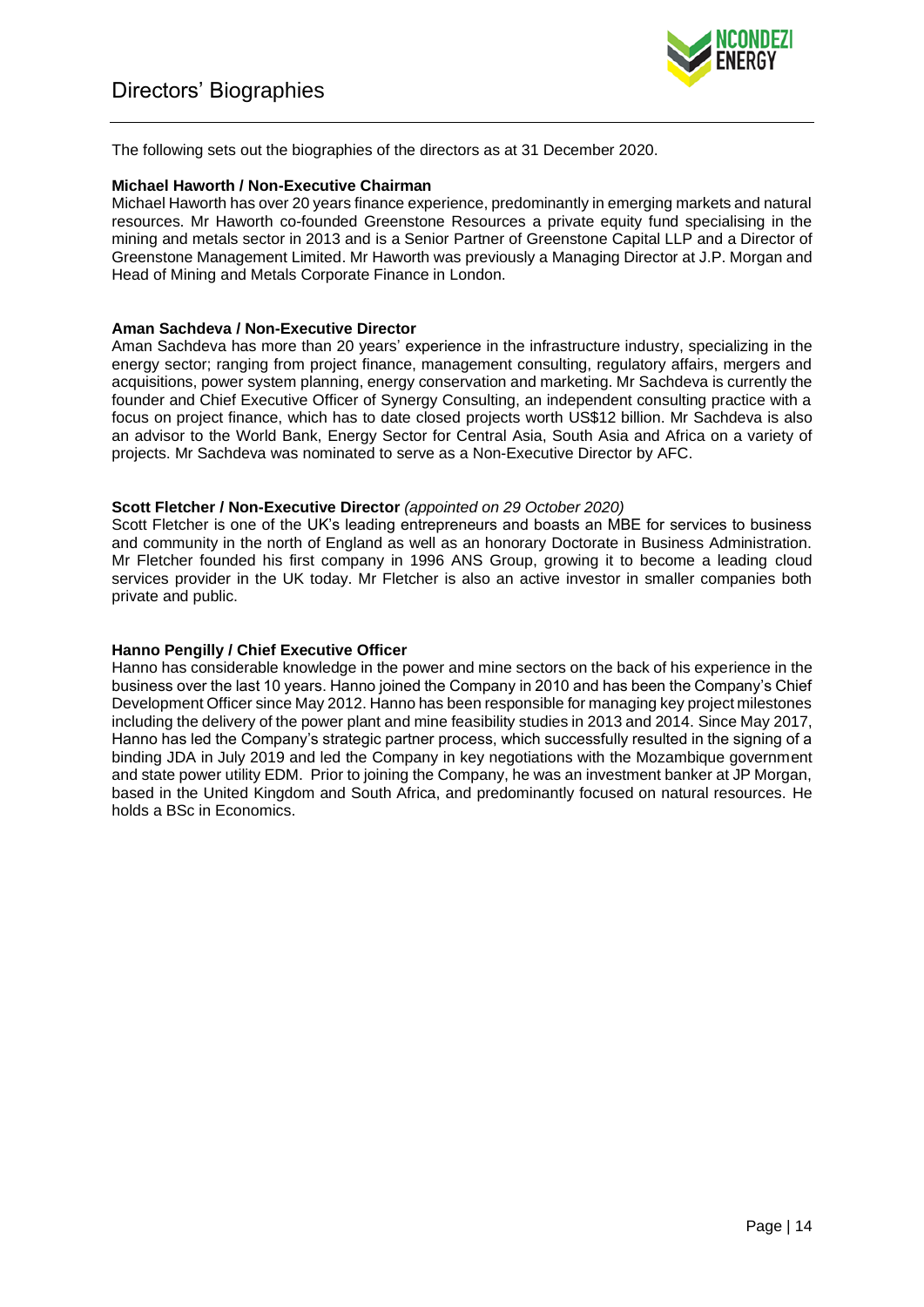

The Directors present their annual report and the audited group financial statements headed by Ncondezi for the year ended 31 December 2020.

#### **Principal activities**

The principal activity of the Group is the development of an integrated 300MW power plant and mine to produce and supply electricity to the Mozambican domestic market. The Group also continues to advance its solar PV and battery storage strategy in the C&I sector in Mozambique.

#### **Business review and future developments**

Details of the Group's business and expected future developments are set out in the Chairman's Statement, the Operations Review and in the Financial Review.

#### **Principal risks and uncertainties**

The Group operates in an uncertain environment that may result in increased risk, cost pressures and schedule delays. The key risk factors that face the Group and their mitigation are set out on pages 17 to 21.

Additionally, the Group's multi-national operations expose it to a variety of financial risks such as market risk, foreign currency exchange rates and interest rates, liquidity risk, and credit risk. These are considered further in notes 1 and 22.

#### **Key performance indicators**

The key performance indicators of the Group are as follows:

|                                                   | 2020 | 2019 |
|---------------------------------------------------|------|------|
| Mine and Power development expenditure (US\$'000) | 152  | 58   |
| C&I projects funding (US\$'000)                   | 418  | 769  |
| Share price at 31 December (pence)                | 5.50 | 6.30 |
| Cash at bank at 31 December (US\$'000)            | 853  | 722  |

#### **Results and dividends**

The results of the Group for the year ended 31 December 2020 are set out on page 36.

The Directors do not recommend payment of a dividend for the year (2019: US\$nil). The loss will be transferred to reserves.

#### **Events after the reporting date**

See note 25 for further information.

#### **Financial instruments**

Details of the use of financial instruments by the Company, its subsidiary undertakings and financial risk management are contained in note 22 of the financial statements.

#### **Going concern**

Based upon projections that include corporate costs, salaries of staff and consultant fees, project costs to progress the Project and C&I projects, the Group is funded into September 2021. While the C&I Maiden Project, currently under construction, is fully funded by a US\$500,000 bridge loan, projections do not include any unforeseen further funding and assumes that the existing debt will be refinanced or converted during Q3 2021. The Company will focus on raising funding at the subsidiary level for future C&I projects to ensure cash reserves are prioritised for the immediate funding needs of the main Project. The working capital facility of US\$750,000 expired on 30 June 2020, during the period US\$250,000 was drawn down. The Shareholder Loan of US\$5.0 million as at 18 June 2021 (principal, historic redemption premium and interest) matured on 30 November 2019. Certain lenders have signed an Undertaking not to call in the Shareholder Loan before the later of 30 November 2022 or when the restructuring is completed. Nevertheless, the Company is currently evaluating options to execute the restructuring process as proposed on 26 November 2019. Details on going concern are contained in note 1 of the financial statements.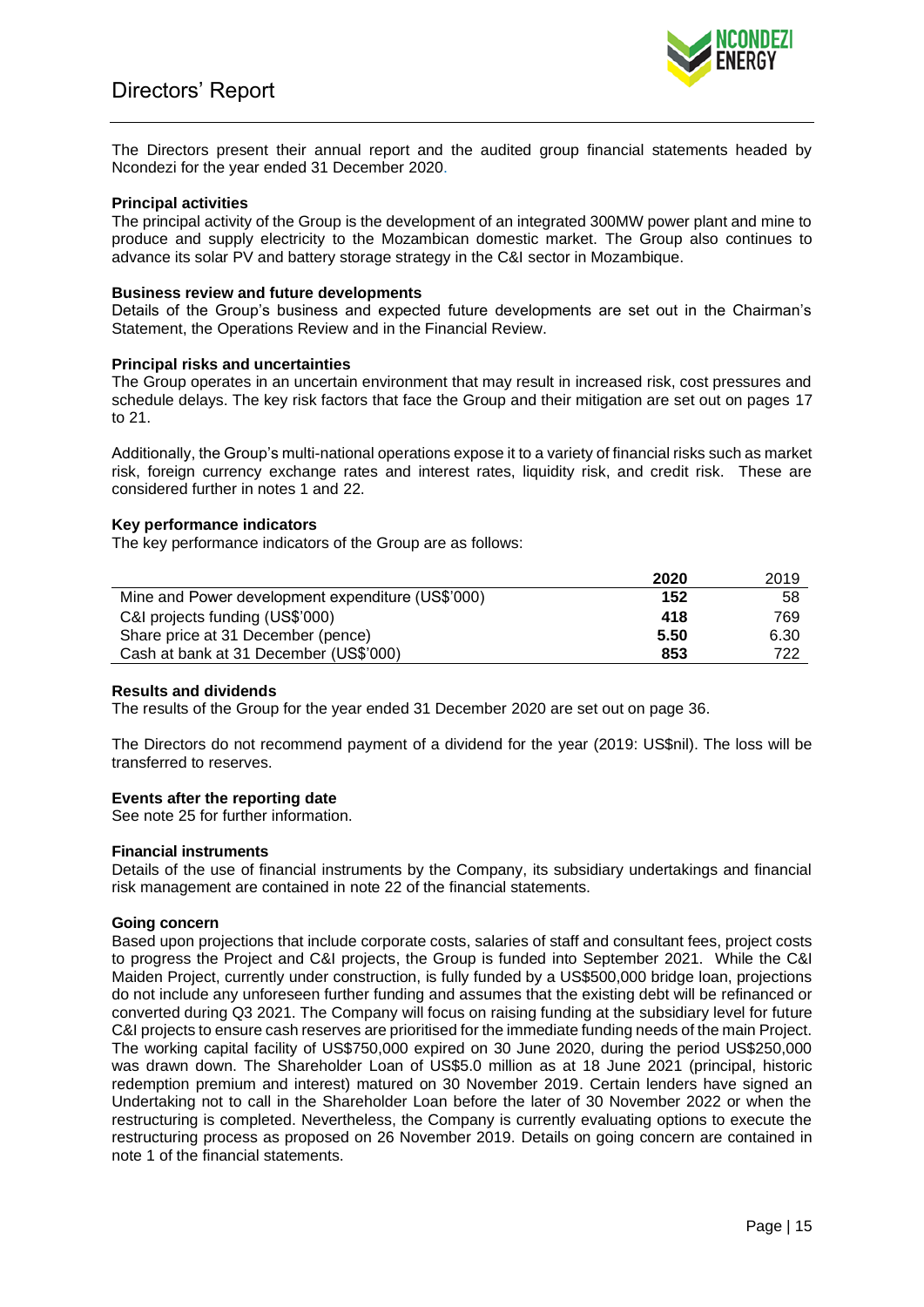

The COVID-19 pandemic represents a risk to a number of aspects of the Company's business and there is considerable uncertainty relating to the pandemic duration and its impact. The Company continues to closely monitor the impacts on its projects and to develop appropriate response plans.

# **Directors and Directors' interests**

|                 |             | Appointment | <b>Ordinary Shares held</b> | <b>Ordinary Shares held</b> |
|-----------------|-------------|-------------|-----------------------------|-----------------------------|
| <b>Director</b> | <b>Note</b> | date        | 31 December 2020            | 31 December 2019            |
| Michael Haworth |             | 01.06.12    | 16,759,462                  | 16,759,462                  |
| Estevão Pale    | 2           | 03.06.10    |                             |                             |
| Aman Sachdeva   | 3           | 21.05.15    |                             |                             |
| Scott Fletcher  | 4           | 29.10.20    | 63,489,687                  |                             |
| Hanno Pengilly  |             | 09.10.19    | 291,375                     | 291,375                     |

1. Includes shares held by a trust of which Michael Haworth is a potential beneficiary.

2. Estevão Pale resigned on 05.05.20.

3. Aman Sachdeva is AFC's nominated director. AFC holds 54,988,520 Ordinary Shares representing 15.0% of the issued Ordinary Shares as at 31.12.20 and 14.83% as at 18.06.21.

4. Scott Fletcher was appointed on 29 October 2020 and therefore comparative information is not provided as he was not a Director on 31 December 2019.

# **Annual General Meeting**

Resolutions will be proposed at the forthcoming Annual General Meeting, as set out in the Formal Notice which will be sent to Shareholders in due course. In accordance with the Company's Articles of Association one third of the Directors are required to retire by rotation. Accordingly, Michael Howarth and Aman Sachdeva will offer themselves for re-election at the forthcoming Annual General Meeting of the Company.

#### **Corporate Governance**

The Company's compliance with the principles of corporate governance is explained in the corporate governance statement on pages 22 to 25.

#### **Ordinary Share Capital**

The Company's Ordinary Shares of no-par value represent 100% of its total share capital. At a meeting of the Company every member present in person or by proxy shall have one vote for every Ordinary Share of which he/she is the holder. Holders of Ordinary Shares are entitled to receive dividends.

On a winding-up or other return of capital, holders are entitled to share in any surplus assets pro rata to the amount paid up on their Ordinary Shares. The shares are not redeemable at the option of either the Company or the holder. There are no restrictions on the transfer of shares.

#### **Disclosure of information to auditors**

So far as each Director at the date of approval of this report is aware, there is no relevant audit information of which the Company's auditors are unaware and each Director has taken all steps that he ought to have taken to make himself aware of any relevant audit information and to establish that the auditors are aware of that information.

#### **Auditors**

BDO LLP have expressed their willingness to continue in office as auditors, and a resolution to reappoint them will be proposed at the Annual General Meeting.

By order of the Board

#### **Elysium Fund Management Limited**  Company Secretary

24 June 2021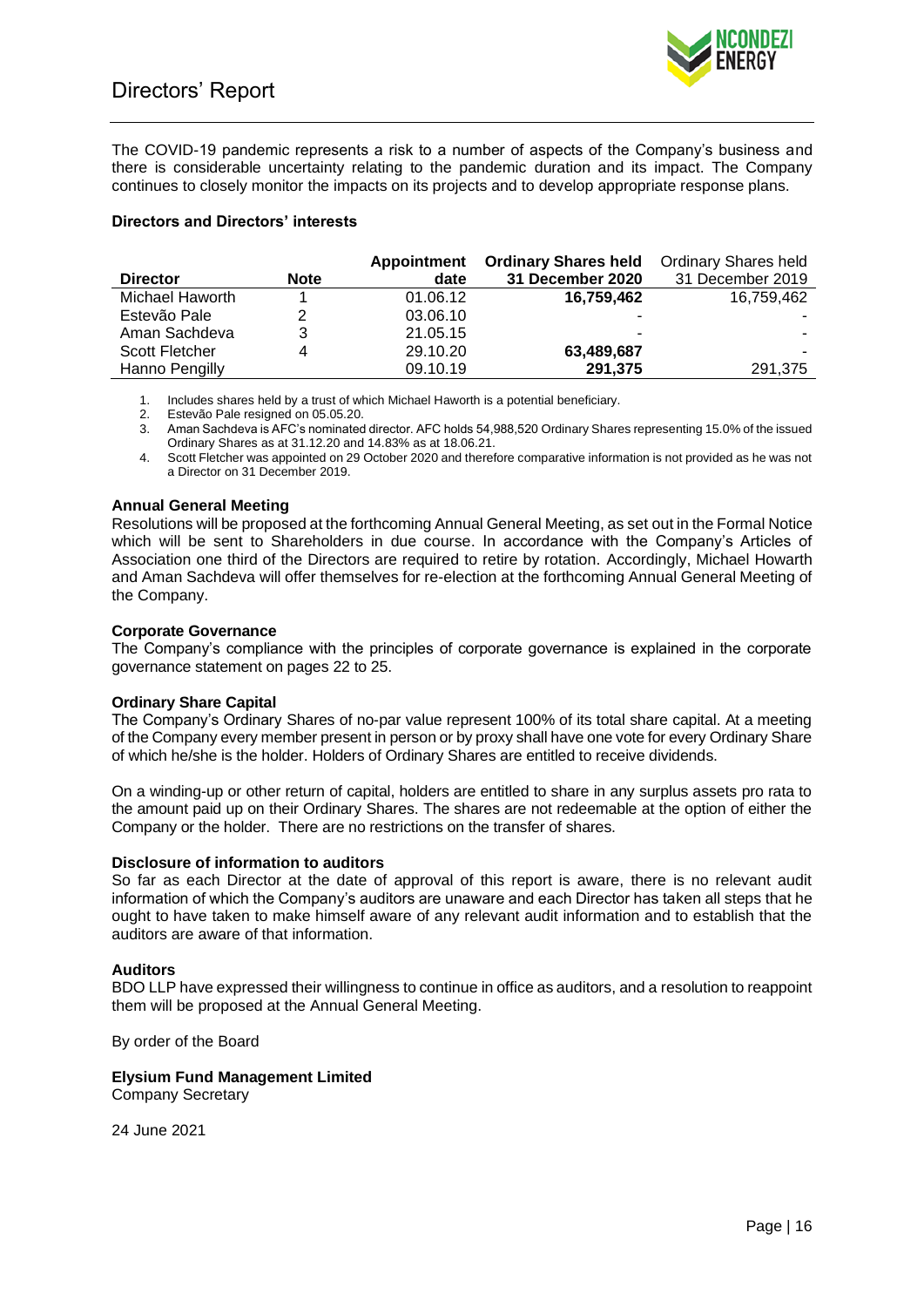# Risk Factors



| Risk(s)        | <b>Potential Impact(s)</b>                                                                                                                                                                                                                                                                                                                                                                                                                                                                                                                                                                                                                                                                                                                                                                                                                                                                                                                                                                                                                                                                                                                                                                                                                                                                                                                                                                                                                                                                                    | <b>Mitigation Measure(s)</b>                                                                                                                                                                                                                                                                                                                                                                                                                                                                                                                                                                                                                                                                                                                                                                                                                                                                                                                                                                                                                                                                                                                                                                                                                                                                                                                                                                                                                                                                                                                                                                                                                                                                                                                                                                                                                                                                                                |
|----------------|---------------------------------------------------------------------------------------------------------------------------------------------------------------------------------------------------------------------------------------------------------------------------------------------------------------------------------------------------------------------------------------------------------------------------------------------------------------------------------------------------------------------------------------------------------------------------------------------------------------------------------------------------------------------------------------------------------------------------------------------------------------------------------------------------------------------------------------------------------------------------------------------------------------------------------------------------------------------------------------------------------------------------------------------------------------------------------------------------------------------------------------------------------------------------------------------------------------------------------------------------------------------------------------------------------------------------------------------------------------------------------------------------------------------------------------------------------------------------------------------------------------|-----------------------------------------------------------------------------------------------------------------------------------------------------------------------------------------------------------------------------------------------------------------------------------------------------------------------------------------------------------------------------------------------------------------------------------------------------------------------------------------------------------------------------------------------------------------------------------------------------------------------------------------------------------------------------------------------------------------------------------------------------------------------------------------------------------------------------------------------------------------------------------------------------------------------------------------------------------------------------------------------------------------------------------------------------------------------------------------------------------------------------------------------------------------------------------------------------------------------------------------------------------------------------------------------------------------------------------------------------------------------------------------------------------------------------------------------------------------------------------------------------------------------------------------------------------------------------------------------------------------------------------------------------------------------------------------------------------------------------------------------------------------------------------------------------------------------------------------------------------------------------------------------------------------------------|
| Financing risk | The<br>Group<br>needs to<br>complete<br>the<br>restructuring of its existing loans and secure<br>investment from strategic investors and/or<br>investment from co-developers to provide<br>sufficient working capital for the next 12<br>months. Failure to do so may lead to the<br>Group not being a going concern (see note<br>1). Additionally, project financing will be<br>required to complete the Project and failure<br>to secure such financing would result in<br>failure of the Project and/or delay in its<br>execution.<br>To achieve FC of the Project, the Group will<br>also need to conclude some of its on-going<br>negotiations on key Project agreements,<br>including the Project Power Tariff, PCA and<br>the PPA. Failure or delay in doing so may<br>lead to failure of the Project and/or delay in<br>its execution.<br>To achieve investment in any CPL C&I<br>projects that meet the minimum KPIs, the<br>Group will need to secure investment from<br>strategic investors and/or investment from<br>co-developers. Failure to do so may lead to<br>loss of the Group's ROFR on future CPL<br>projects.<br>To date the Company has successfully<br>raised capital via the issue of new shares<br>and has been funded by way of loans from<br>Shareholders and management. Going<br>forward future capital raises and debt<br>funding will be subject to market conditions<br>at the time which may be impacted by<br>COVID-19, there is no guarantee these will<br>be successful. | The Company is in discussions with the<br>existing Shareholder Loan holders and has<br>received 'in principle' support regarding<br>restructuring of the loans, if necessary,<br>together with exploring funding solutions to<br>refinance the Shareholder Loan. Further to<br>this<br>certain<br>Board<br><b>Members</b><br>and<br>management who represent 39.6% of the<br>Shareholder<br>Loan<br>have<br>signed<br>an<br>Undertaking not to call in the Shareholder<br>Loan before the later of 30 November 2022<br>or when the Restructuring is completed.<br>The Undertaking prevents the Shareholder<br>Loan from being called as a majority<br>agreement of 66.67% is required.<br>Ncondezi has signed a JDA with CMEC and<br>GE which provides financial support to the<br>Project both at the developmental stages to<br>FC as well as during construction.<br>The Company also signed a SA to the JDA<br>with CMEC, pursuant to which CMEC would<br>fund specified accelerated development<br>works at the Project with a provisional<br>budget of US\$1.8 million being approved by<br>the parties<br>and funded<br>by CMEC.<br>Development work agreed within the<br>provisional budget has commenced and is<br>expected to accelerate as soon as a tariff is<br>agreed with EDM. It is important to highlight<br>that there is no certainty that additional<br>funding will be raised.<br>The Company intends to engage with a<br>range of potential financing partners with the<br>objective<br>securing<br>additional<br>of<br>development capital for the costs that will<br>not be covered by the JDA partners,<br>including selected corporate overheads.<br>Since October 2018, Ncondezi has had a<br>successful track record in raising additional<br>capital with £1.4million before expenses<br>raised during the 2020 financial year despite<br>challenging markets due to the COVID-19<br>outbreak. |
|                |                                                                                                                                                                                                                                                                                                                                                                                                                                                                                                                                                                                                                                                                                                                                                                                                                                                                                                                                                                                                                                                                                                                                                                                                                                                                                                                                                                                                                                                                                                               | The Project is at an advanced level of<br>development. Power Tariff negotiations are<br>underway with EDM and the Mozambique<br>Government. Negotiations have taken place<br>virtually to mitigate the travel restrictions<br>when in place due to COVID-19. Other key<br>workstreams are progressing ahead of<br>finalising the PPA and PCA.                                                                                                                                                                                                                                                                                                                                                                                                                                                                                                                                                                                                                                                                                                                                                                                                                                                                                                                                                                                                                                                                                                                                                                                                                                                                                                                                                                                                                                                                                                                                                                               |
|                |                                                                                                                                                                                                                                                                                                                                                                                                                                                                                                                                                                                                                                                                                                                                                                                                                                                                                                                                                                                                                                                                                                                                                                                                                                                                                                                                                                                                                                                                                                               | The Company has agreed to fund US\$1.1<br>million, towards the C&I Maiden Project, and<br>has sourced funding through a combination<br>of issuing new shares and a Bridge Loan.<br>The Bridge Loan structure provides the<br>Company with additional advantages                                                                                                                                                                                                                                                                                                                                                                                                                                                                                                                                                                                                                                                                                                                                                                                                                                                                                                                                                                                                                                                                                                                                                                                                                                                                                                                                                                                                                                                                                                                                                                                                                                                             |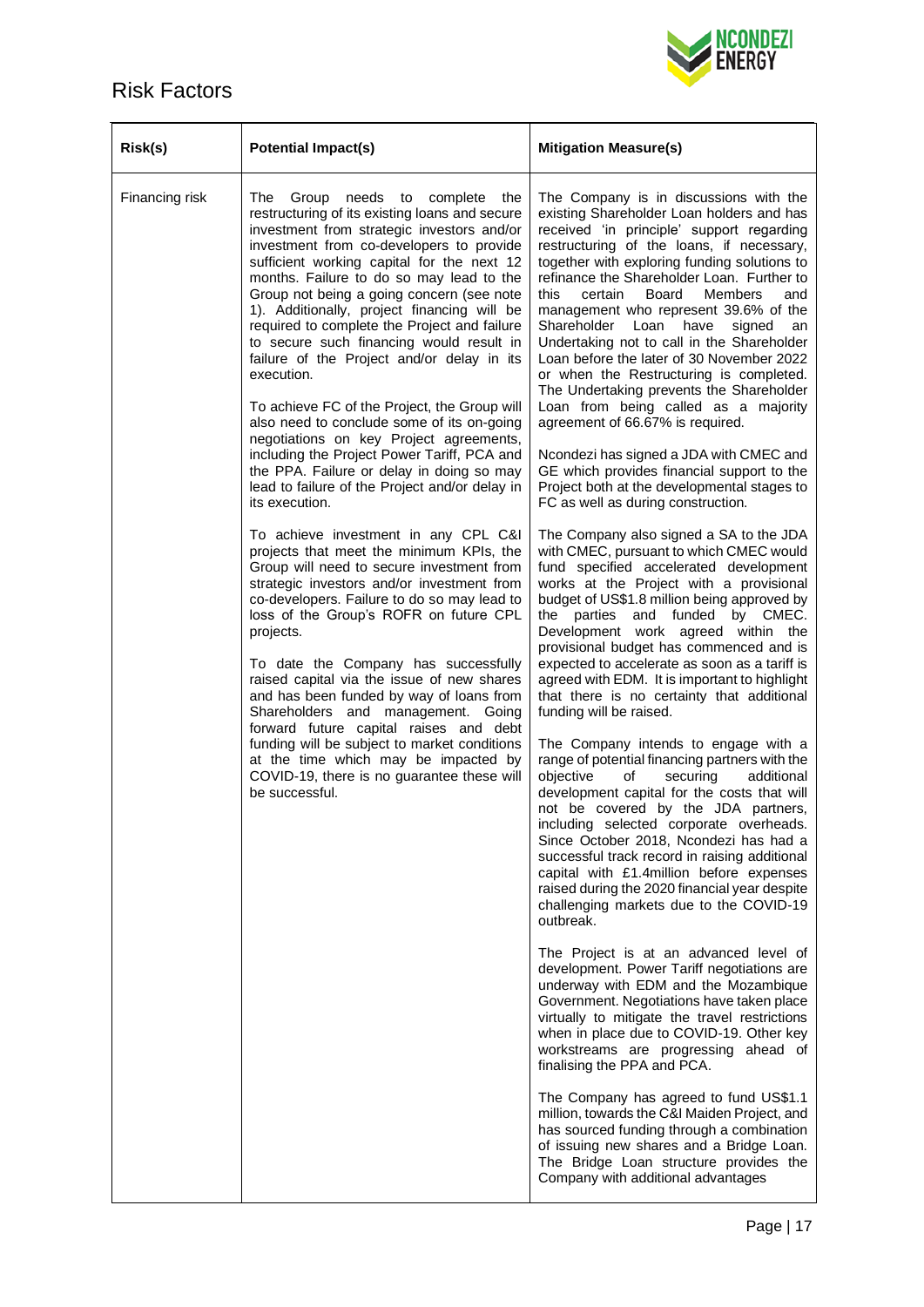

|                                                              |                                                                                                                                                                                                                                                                                                                                                                                                                                                                                                                                                                      | including the ringfencing of debt at the NGP<br>subsidiary level and additional optionality<br>and time to further explore refinancing<br>options. The Company is required to repay<br>or refinance the Bridge Loan in Q4 2021 and<br>plans to refinance the Bridge Loan once the<br>C&I Maiden Project enters commercial<br>operation and has been materially de-<br>risked, although discussions with potential<br>funders have already begun.<br>The Directors' will monitor the monthly cash<br>burn rate to ensure the Group operates<br>within its cash resources for as long as<br>possible.                                                                                                                                                                                                                                                                                                                                                                                                                                                                                                                                                                                                                                                                                                       |
|--------------------------------------------------------------|----------------------------------------------------------------------------------------------------------------------------------------------------------------------------------------------------------------------------------------------------------------------------------------------------------------------------------------------------------------------------------------------------------------------------------------------------------------------------------------------------------------------------------------------------------------------|-----------------------------------------------------------------------------------------------------------------------------------------------------------------------------------------------------------------------------------------------------------------------------------------------------------------------------------------------------------------------------------------------------------------------------------------------------------------------------------------------------------------------------------------------------------------------------------------------------------------------------------------------------------------------------------------------------------------------------------------------------------------------------------------------------------------------------------------------------------------------------------------------------------------------------------------------------------------------------------------------------------------------------------------------------------------------------------------------------------------------------------------------------------------------------------------------------------------------------------------------------------------------------------------------------------|
| Off-taker risk                                               | In the event that the Group is unable to<br>renew the commercial deal with EDM or<br>finalise the PPA on acceptable terms, the<br>Group will need to secure an alternative<br>credible power off-taker(s) to raise finance<br>for the Project. There is no guarantee that, in<br>such circumstances, the Group will be able<br>to secure a credit worthy off-taker for the full<br>output with the plant operating at load<br>factors in excess of 80%.<br>Power off-taker for NGP's C&I Maiden<br>Project defaults on AFA payments once<br>project is commissioned. | October<br>2018, the President of<br>In<br>Mozambique<br>launched<br>"National<br>the<br>Electricity Program for All",<br>targeting<br>expansion of energy access rates in<br>Mozambique from 31% in 2018 to 62% in<br>2024 and 100% by 2030. The program<br>specifies that up to 650MW of new coal<br>power generation is to come online from<br>2023. As part of this programme, EDM has<br>successfully achieved FC on a number of<br>power projects in 2020 and 2021.<br>Should EDM not be able to offtake the full<br>power supply from the Project, there is a<br>shortage of power in the region, with<br>Mozambique currently exporting power to<br>South Africa, Zimbabwe, Zambia, Botswana<br>and Namibia. Each of these countries could<br>provide a potential credible power off-taker<br>for the Power Project either as a substitute<br>or as additional power off-taker for an<br>expanded power plant. The Company<br>monitors this potential closely.<br>NGP completes a detailed credit review of<br>all potential C&I power off-takers to ensure<br>serviceability of the AFA or PPA before<br>committing to any funding. NGP also looks<br>to enhance credit support for its projects by<br>looking at asset pledges, priority ranking<br>security and debt service reserve accounts. |
| Competition from<br>other power<br>stations in<br>Mozambique | Other power stations are being developed in<br>the Tete region and are competing for<br>offtake from EDM as well as resources such<br>as water and transmission line servitudes.                                                                                                                                                                                                                                                                                                                                                                                     | The Project is one of the most advanced<br>projects in the region, making competition<br>from nearby projects more difficult due to<br>the time they require to catch up. The<br>December 2020 Market study confirmed the<br>Project as one of the most competitive coal<br>power plant projects in the southern African<br>region.<br>Competing gas projects are mainly located<br>in the southern part of Mozambique and are<br>not able to supply the portion of the<br>Mozambican power grid that the Power<br>Project is to connect to in the north of the<br>country.                                                                                                                                                                                                                                                                                                                                                                                                                                                                                                                                                                                                                                                                                                                               |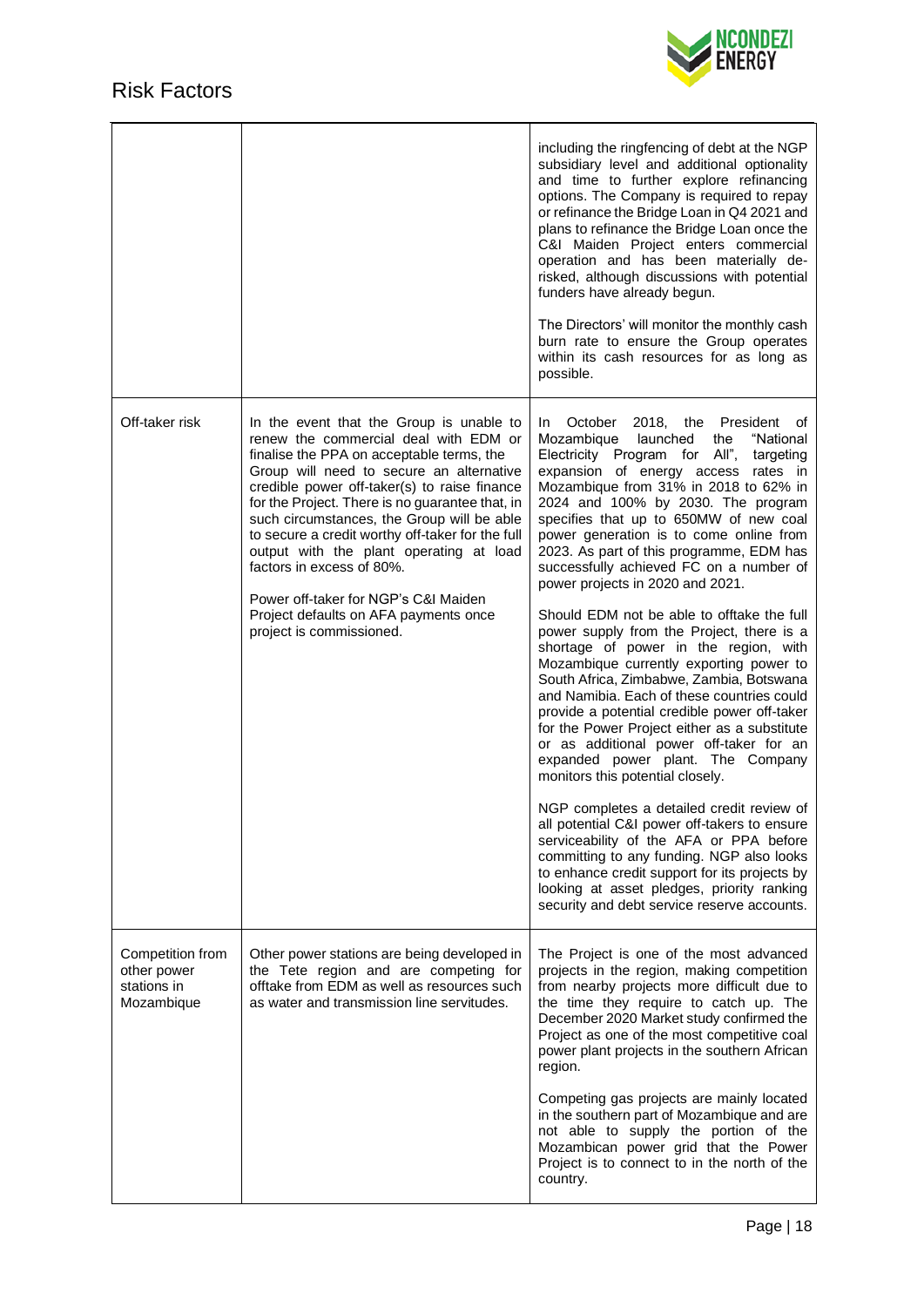

|                                               |                                                                                                                                                                                                                                                                                                                                                                                                                                                                                                                                                                                                               | Competition from solar and wind projects is<br>limited in that they are not baseload plants.<br>Additionally, being a thermal coal power<br>station project, the Group can implement<br>commissioning of the power plant faster<br>than competing hydroelectric projects which<br>typically take 2-3 years longer to<br>commission.                                                                                                                                                                               |
|-----------------------------------------------|---------------------------------------------------------------------------------------------------------------------------------------------------------------------------------------------------------------------------------------------------------------------------------------------------------------------------------------------------------------------------------------------------------------------------------------------------------------------------------------------------------------------------------------------------------------------------------------------------------------|-------------------------------------------------------------------------------------------------------------------------------------------------------------------------------------------------------------------------------------------------------------------------------------------------------------------------------------------------------------------------------------------------------------------------------------------------------------------------------------------------------------------|
| Estimating<br>mineral reserve<br>and resource | The estimation of mineral reserves and<br>mineral resources is a subjective process<br>and the accuracy of reserve and resource<br>estimates is a function of the quantity and<br>quality of available<br>data<br>and<br>the<br>assumptions used and judgements made in<br>interpreting engineering and geological<br>information.<br>There is significant uncertainty in any<br>reserve or resource estimate and the actual<br>deposits encountered and the economic<br>viability of mining a deposit may differ<br>materially from the Group's estimates.<br>The exploration of mineral rights<br><b>IS</b> | Resources<br>Sign-off of resources by registered<br>$\bullet$<br>Competent Person ("CP").<br>Reporting resources in accordance<br>$\bullet$<br>with the JORC code.<br>Classification of resources into a high<br>$\bullet$<br>level of confidence category.<br>Conduct detailed geological modelling<br>$\bullet$<br>utilisation<br><b>The</b><br>of<br>accredited<br>$\bullet$<br>laboratories for the analyses of coal<br>samples.<br>QA/QC procedures according to best<br>$\bullet$<br>practices.<br>Reserves |
|                                               | speculative in nature and is frequently<br>unsuccessful. The Group may therefore be<br>unable to successfully discover and/or<br>exploit reserves.                                                                                                                                                                                                                                                                                                                                                                                                                                                            | Sign-off of reserves by registered CP.<br>$\bullet$<br>Classification of reserves into proven<br>$\bullet$<br>or probable reserves.<br>Detailed mine design and scheduling.<br>$\bullet$                                                                                                                                                                                                                                                                                                                          |
| Coal risk                                     | Coal specification developed at the pre-<br>feasibility study and verified during the<br>feasibility stage may not be representative of<br>coal to be used in the plant.<br>Not properly characterised coal resources<br>may lead to incorrect boiler design and plant<br>underperformance.                                                                                                                                                                                                                                                                                                                   | Further coal quality analysis will be<br>conducted and supplied to the boiler<br>supplier for finalisation of boiler design.                                                                                                                                                                                                                                                                                                                                                                                      |
| Transmission grid<br>constraints              | Available transmission capacity is allocated<br>to other power generators.                                                                                                                                                                                                                                                                                                                                                                                                                                                                                                                                    | A transmission agreement heads of terms<br>has been signed with EDM and the<br>Mozambican Government to ensure that<br>available<br>transmission<br>infrastructure<br>allocation is secured early and that proper<br>evacuation infrastructure and capacities are<br>available to the Project in line with the<br>Group's strategy.                                                                                                                                                                               |
|                                               |                                                                                                                                                                                                                                                                                                                                                                                                                                                                                                                                                                                                               | An updated transmission integration study<br>commenced in June 2020 to explore,<br>develop and identify potential optimisations<br>of all potential future transmission options<br>including new transmission capacity in<br>Mozambique as well as other countries<br>including Malawi and Zambia. Approval<br>was received in May 2021 to conduct further<br>optimised transmission<br>work on<br>an<br>integration solution which is expected to<br>further reduce costs.                                       |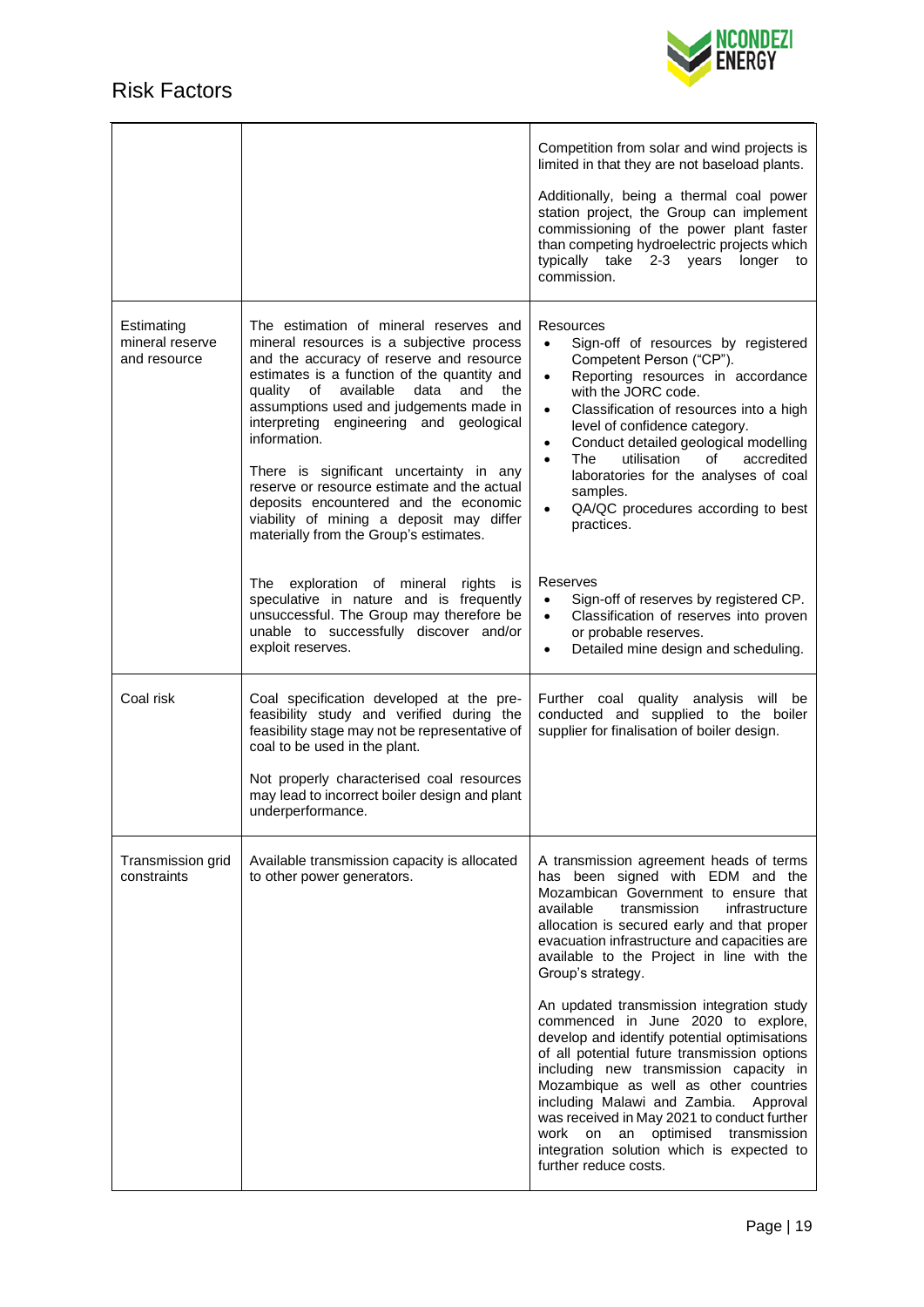

| Environmental<br>and other<br>regulatory<br>requirements | Existing and possible future environmental<br>legislation, regulations and actions could<br>additional<br>cause<br>expense,<br>capital<br>expenditures, restrictions and delays in the<br>activities of the Group, the extent of which<br>cannot be predicted. Before production can<br>commence on any properties, the Group<br>must obtain regulatory approval and there is<br>no assurance that such approvals will be<br>obtained. No assurance can be given that<br>new rules and regulations will not be<br>enacted or existing rules and regulations will<br>not be applied in a manner which could limit<br>or curtail the Group's operations. | The Group adopts standards of international<br>best practice in environmental management<br>and community engagement in addition to<br>focussing<br>satisfying<br>Mozambican<br>on<br>regulations<br>environmental<br>and<br>requirements in all stages of development.<br>Environmental Management and Social<br>Development Plans have been advanced<br>and are being implemented to satisfy<br>national and international best practice.<br>The Mine and Power Plant Environmental<br>Social Impact Assessments (ESIA) have<br>been conducted by independent,<br>internationally recognised consultants, and<br>have been approved by the Mozambican<br>Government.<br>The Project will use state of the art emission<br>control systems, targeting particulates, SOx<br>and NO <sub>x</sub> emissions below the current IFC<br>and World Bank standards. The Project will<br>also be compliant with the latest OECD<br>guidelines and Equator Principles.<br>The Company's entry into the solar PV and<br>battery storage sector positions it to take<br>advantage of growing demand from<br>corporates to reduce their carbon<br>emissions and source more sustainable<br>forms energy. |
|----------------------------------------------------------|--------------------------------------------------------------------------------------------------------------------------------------------------------------------------------------------------------------------------------------------------------------------------------------------------------------------------------------------------------------------------------------------------------------------------------------------------------------------------------------------------------------------------------------------------------------------------------------------------------------------------------------------------------|----------------------------------------------------------------------------------------------------------------------------------------------------------------------------------------------------------------------------------------------------------------------------------------------------------------------------------------------------------------------------------------------------------------------------------------------------------------------------------------------------------------------------------------------------------------------------------------------------------------------------------------------------------------------------------------------------------------------------------------------------------------------------------------------------------------------------------------------------------------------------------------------------------------------------------------------------------------------------------------------------------------------------------------------------------------------------------------------------------------------------------------------------------------------------------------------|
| Climate Change<br><b>Risk</b>                            | Increased awareness and action against<br>climate change will put pressure on<br>governments and financing organisations to<br>reduce exposure to fossil fuel related power<br>generation.<br>This<br>could<br>affect future<br>Mozambican Government policy towards<br>coal fired generation and limit funding<br>appetite for the Project.                                                                                                                                                                                                                                                                                                           | Mozambique is a developing country with an<br>energy generation mix that is heavily<br>dependent on hydro power generation.<br>Power generation from coal is seen as a key<br>factor in improving Mozambique's energy<br>security<br>reducing<br>Mozambique's<br>by<br>dependence<br>hydroelectric<br>on<br>power<br>(particularly in the north), where current<br>generation is vulnerable to the extreme<br>weather effects of climate change. It will<br>also allow for deeper energy generation<br>from intermittent renewable energy sources<br>such as solar PV and wind.                                                                                                                                                                                                                                                                                                                                                                                                                                                                                                                                                                                                              |
| <b>Foreign Country</b><br><b>Risk</b>                    | The Group's exploration licences and<br>Project are in Mozambique. The Group<br>faces political risk whereby changes in<br>government policy or a change of governing<br>political party could place its exploration<br>licences and Project in jeopardy.<br>Mozambique defaulted on commercial loans<br>in 2016 resulting in donors and the<br>International Monetary Fund (IMF) freezing<br>aid to Mozambique, which may affect<br>financing of the Project at FC.<br>Mozambique has been exposed to acts of<br>terrorism in the Cabo Delgado region,<br>affecting businesses and resulting in people                                                | The Mozambican Government has been<br>stable for many years and fosters a<br>beneficial<br>climate towards<br>companies<br>exploring for resources.<br>The IMF and potential multilateral lenders'<br>groups continue towards a resolution for<br>Mozambique's default. Settlement between<br>the Mozambican Government and creditors<br>in October 2019 and the successful FC on<br>Mozambique LNG are seen as positive<br>steps towards future funding of projects in<br>Mozambique. All parties have committed to<br>resolving the issue in a reasonable and<br>transparent manner to restore confidence in<br>the country.                                                                                                                                                                                                                                                                                                                                                                                                                                                                                                                                                               |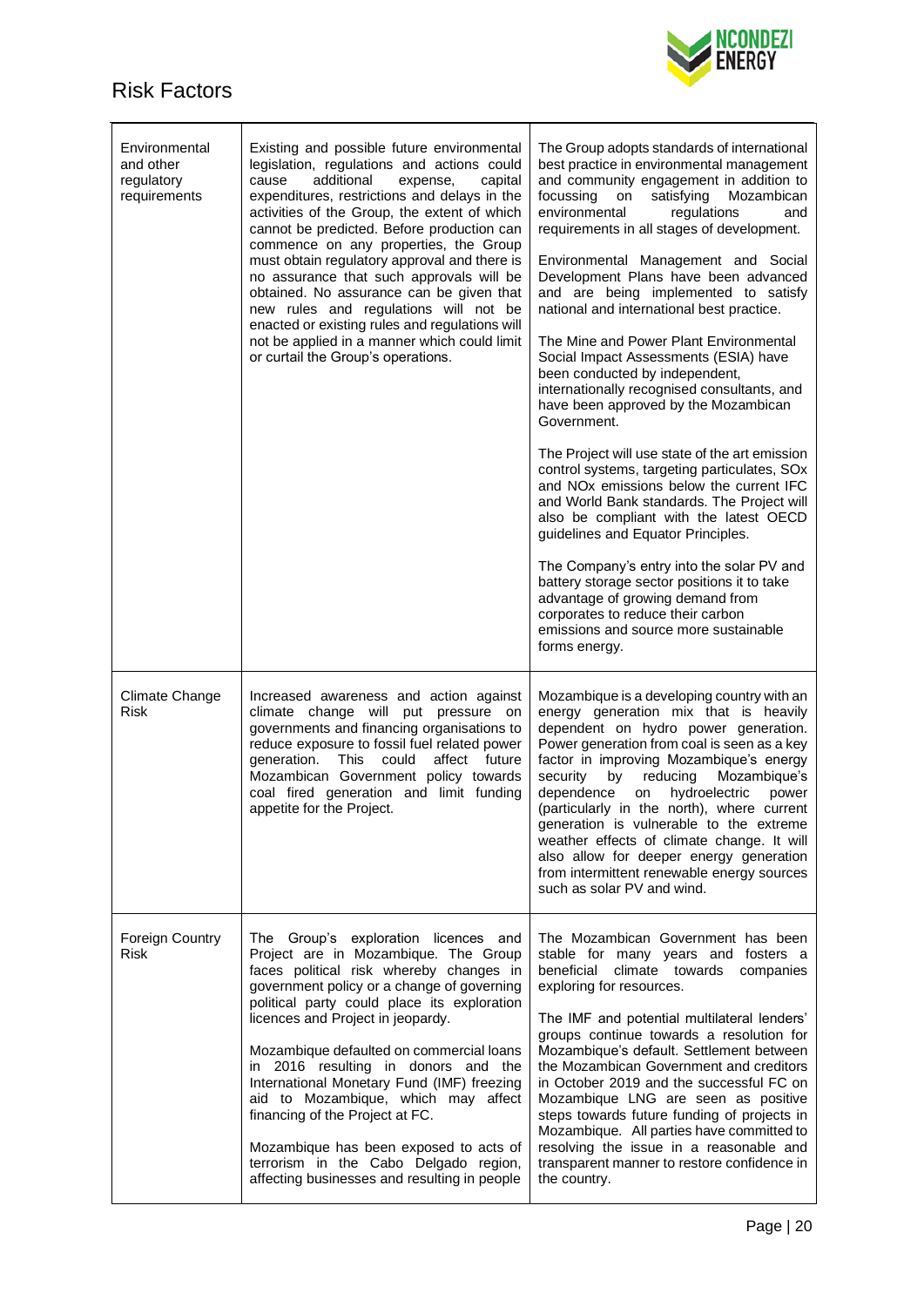

|                                        | relocating. This is expected to impact<br>business activities in the north of the<br>country.                                                                                                                                                                                                                                                                                                                                                                                                                                              | Terrorism<br>attacks<br>in<br>the<br>north<br>οf<br>Mozambique are localised to the Cabo<br>Delgado region and are not expected to<br>have an impact on the Company's business<br>operations.                                                                                                                                                                                                                                                                                                                                                                                                                                                                                                                                                                                                                                                                                                                                                          |
|----------------------------------------|--------------------------------------------------------------------------------------------------------------------------------------------------------------------------------------------------------------------------------------------------------------------------------------------------------------------------------------------------------------------------------------------------------------------------------------------------------------------------------------------------------------------------------------------|--------------------------------------------------------------------------------------------------------------------------------------------------------------------------------------------------------------------------------------------------------------------------------------------------------------------------------------------------------------------------------------------------------------------------------------------------------------------------------------------------------------------------------------------------------------------------------------------------------------------------------------------------------------------------------------------------------------------------------------------------------------------------------------------------------------------------------------------------------------------------------------------------------------------------------------------------------|
| Project<br>Development<br><b>Risk</b>  | The Company's assets are all at a<br>development stage. Failure to successfully<br>execute and complete the development<br>projects, or to execute and complete the<br>projects on time and on budget, would have<br>an adverse operational and financial impact.                                                                                                                                                                                                                                                                          | The Company has signed a JDA with CMEC<br>and GE who have a track record of<br>delivering integrated coal-fired power and<br>mine projects on time and budget. Regular<br>Project update meetings are held with the<br>Executive Team to ensure all workstreams<br>are progressing as planned and ongoing<br>monitoring, reporting and control processes<br>are in place.<br>The Company has signed a relationship<br>agreement with CPL providing a pipeline of<br>potential off-grid solar PV battery storage<br>projects for investment. Projects are only<br>put forward for investment when they meet<br>strict KPIs. The Company has a ROFR over<br>the pipeline and can reject one project that<br>meets the KPIs without losing their ROFR.                                                                                                                                                                                                    |
| <b>Tariff Agreement</b><br><b>Risk</b> | The Company is currently negotiating the<br>tariff for the Ncondezi Project with EDM and<br>the Government of Mozambique. Failure to<br>complete the negotiations successfully<br>would have an adverse operational and<br>financial impact.                                                                                                                                                                                                                                                                                               | The tariff negotiation process is underway<br>and will look to optimise the tariff structure<br>via a number of factors including capex and<br>opex optimisation and financing terms from<br>lenders. While there are no guarantees, the<br>Company remains confident an agreement<br>will be reached with EDM to ensure the<br>Project economics are maintained for all<br>Stakeholders.                                                                                                                                                                                                                                                                                                                                                                                                                                                                                                                                                              |
| COVID-19                               | The COVID-19 outbreak in H1 2020 resulted<br>in travel restrictions in and to Mozambique.<br>This impacted the Company in a number of<br>ways preventing access to site for both the<br>main Ncondezi Project and the C&I Maiden<br>Project. As a result, force majeure was<br>declared by the C&I Maiden Project off-taker<br>and construction was halted until March<br>2021.<br>The travel restrictions also prevented the<br>Project Partners from holding in person<br>negotiations with EDM and existing and<br>potential investors. | The Company halted all travel and operated<br>on a remote basis during the lockdown.<br>Construction work on the C&I Maiden<br>Project in Mozambique was suspended and<br>only recommenced when travel restrictions<br>were lifted and access to site was granted in<br>March 2021.<br>Meetings with our Project<br>Partners,<br>consultants<br>and<br>advisors<br>were<br>all<br>transferred<br>online.<br>Negotiations<br>with<br>Government and EDM also took place<br>online to ensure they could advance while<br>the travel restrictions were in place.<br>Following discussions with<br>EDM<br>the<br>Company agreed to carry<br>out<br>two<br>independent studies which took<br>into<br>account the developments in Mozambique<br>and the region over the last 2 years<br>including the potential impact of COVID-19.<br>The Company continues to closely monitor<br>the impacts on its projects and to develop<br>appropriate response plans. |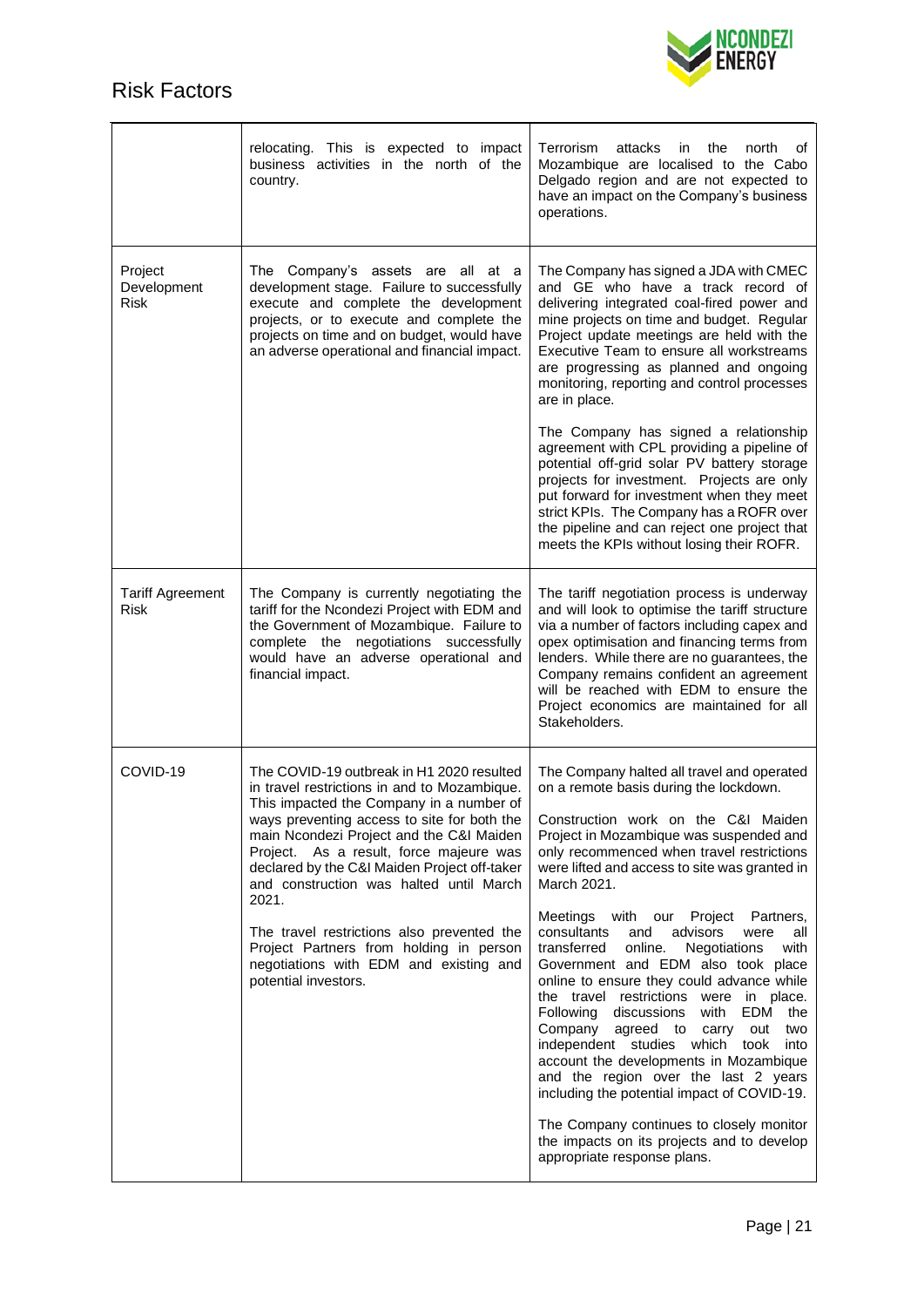

The Directors of the Company have elected to follow the principles of the QCA Corporate Governance Code. The QCA Corporate Governance Code identifies ten principles that focus on the pursuit of medium to long-term value for shareholders without stifling the entrepreneurial spirit in which the company was created. In addition to the details provided below, governance disclosures can be found on the Company's website at<http://www.ncondezienergy.com/corporate-governance.aspx>

The Company is focused on the phased development of its large scale, long life, integrated thermal coal mine and 300MW power plant project (the "Project") which it believes offers the most achievable and financeable route to production, thereby delivering value for Shareholders. The key risk factors that face the Group and their mitigation are set out on pages 17 to 21.

In addition to the main Project, the Company continues to advance its solar PV and battery storage strategy in the C&I sector in Mozambique.

A statement of the Directors' responsibilities in respect of the financial statements is set out on page 28. Below is a brief description of the role of the Board and its committees, including a statement regarding the Group's system of internal financial control.

#### **The workings of the Board and its committees**

#### *The Board of Directors*

At 31 December 2020, the Board comprised a Non-Executive Chairman (Michael Haworth), two further Non-Executive Directors (Aman Sachdeva, Scott Fletcher) and one Executive Director (Hanno Pengilly).

Under the UK Corporate Governance Code, the independence or otherwise of the Directors is a judgement for the Board. As part of this consideration the Board has reflected on the fact that under the UK Corporate Governance Code Scott Fletcher and Aman Sachdeva would not be viewed as independent by virtue of the shares, options and loan that Scott Fletcher holds in the Company and, in respect of Aman Sachdeva, his options and his role as CEO of Synergy Consulting (which provides consultancy services to the Company). Despite this, the Directors believe that independence is not a state of mind that can be measured objectively and, given the character, judgement and decision making process of the individuals concerned, the Directors believe that Scott Fletcher and Aman Sachdeva can be considered independent.

In addition, Michael Haworth has served on the Board for a concurrent period longer than nine years and, in that respect only, does not meet the usual criteria for independence set out in the UK Corporate Governance Code. On the basis that he had no association with, and was independent from, the Group at the time of his appointment and his constructive contributions to Board discussions, the Directors consider that he remains independent.

The Board is satisfied that, between the Directors, it has an effective and appropriate balance of skills and experience, including in the areas of natural resources, infrastructure and finance. For details of the Directors past experience, please refer to 'Director's Biographies' session on page 14.

All Directors receive regular and timely information on the Group's operational and financial performance. Relevant information is circulated to the Directors in advance of meetings. As explained above, due to the relatively small size of the Group's operations, Directors and senior management are very closely involved in the day-to-day running of the business and as such have less need for a detailed formal system of financial reporting.

An agreed procedure exists for Directors in the furtherance of their duties to take independent professional advice. With the prior approval of the Chairman, all Directors have the right to seek independent legal and other professional advice at the Company's expense concerning any aspect of the Company's operations or undertakings in order to fulfil their duties and responsibilities as Directors. If the Chairman is unable or unwilling to give approval, Board approval will be sufficient. Newly appointed Directors are made aware of their responsibilities through the Company Secretary. The Company does not make any provision for formal training of new Directors.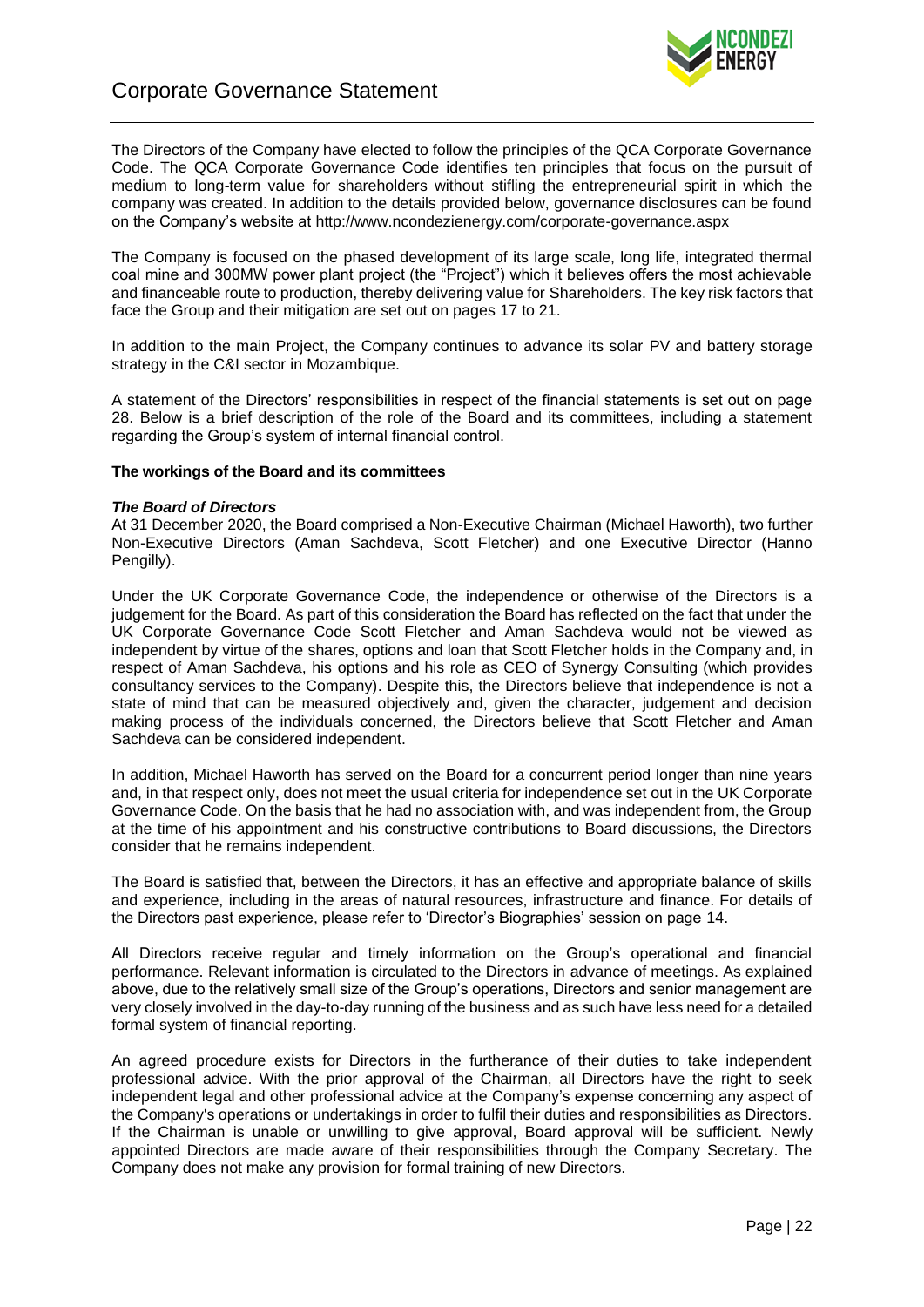



The Company has established Audit and Remuneration Committees of the Board with formally delegated duties and responsibilities. In 2020 until his resignation on 5 May 2020 Estevão Pale remained as second member of the Remuneration Committee together with Michael Haworth. Following Estevão Pale's resignation and Scott Fletcher's appointment, the Remuneration Committee is made up of Michael Haworth, Aman Sachdeva and Scott Fletcher.

Since the appointment of Michael Haworth as Non-Executive Chairman, and given that due to the size of operations the Company does not currently have a nominations committee, he has been assessing the individual contributions of each of the members of the team to ensure that:

- their contribution is relevant and effective;
- that they are committed; and
- where relevant, they have maintained their independence.

Over the next 12 months, the Company intends to continue to review the performance of the team as a unit to ensure that the members of the Board collectively function in an efficient and productive manner.

#### *Conflicts of interest*

The Board confirms that it has instituted a process for reporting and managing any conflicts of interest held by Directors. Under the Company's Articles of Association, the Board has the authority to authorise, to the fullest extent permitted by law:

- (a) any matter which would otherwise result in a Director infringing his duty to avoid a situation in which he has, or can have, a direct or indirect interest that conflicts, or possibly may conflict, with the interests of the Company and which may reasonably be regarded as likely to give rise to a conflict of interest (including a conflict of interest and duty or conflict of duties);
- (b) a Director to accept or continue in any office, employment or position in addition to his office as a Director of the Company and may authorise the manner in which a conflict of interest arising out of such office, employment or position may be dealt with, either before or at the time that such a conflict of interest arises provided that for this purpose the Director in question and any other interested Director are not counted in the quorum at any Board meeting at which such matter, or such office, employment or position, is approved and it is agreed to without their voting or would have been agreed to if their votes had not been counted.

#### *Company materiality threshold*

The Board acknowledges that assessment on materiality and subsequent appropriate thresholds are subjective and open to change. As well as the applicable laws and recommendations, the Board has considered quantitative, qualitative and cumulative factors when determining the materiality of a specific relationship of Directors.

#### *Culture*

It is the Company's policy to conduct all of its business in an honest and ethical manner. The Directors believe that the main determinant of whether a business behaves ethically and with integrity is the quality of its people. As the Board currently fulfils the responsibilities that might otherwise be assumed by a nominations committee, the Directors have responsibility for ensuring that individuals employed by the Group demonstrate the highest levels of integrity.

The Board has also instituted a process for reporting and managing any conflicts of interest held by Directors. Under the Company's Articles of Association, the Board has the authority to authorise, to the fullest extent permitted by law:

a) any matter which would otherwise result in a Director infringing his duty to avoid a situation in which he has, or can have, a direct or indirect interest that conflicts, or possibly may conflict, with the interests of the Company and which may reasonably be regarded as likely to give rise to a conflict of interest (including a conflict of interest and duty or conflict of duties); and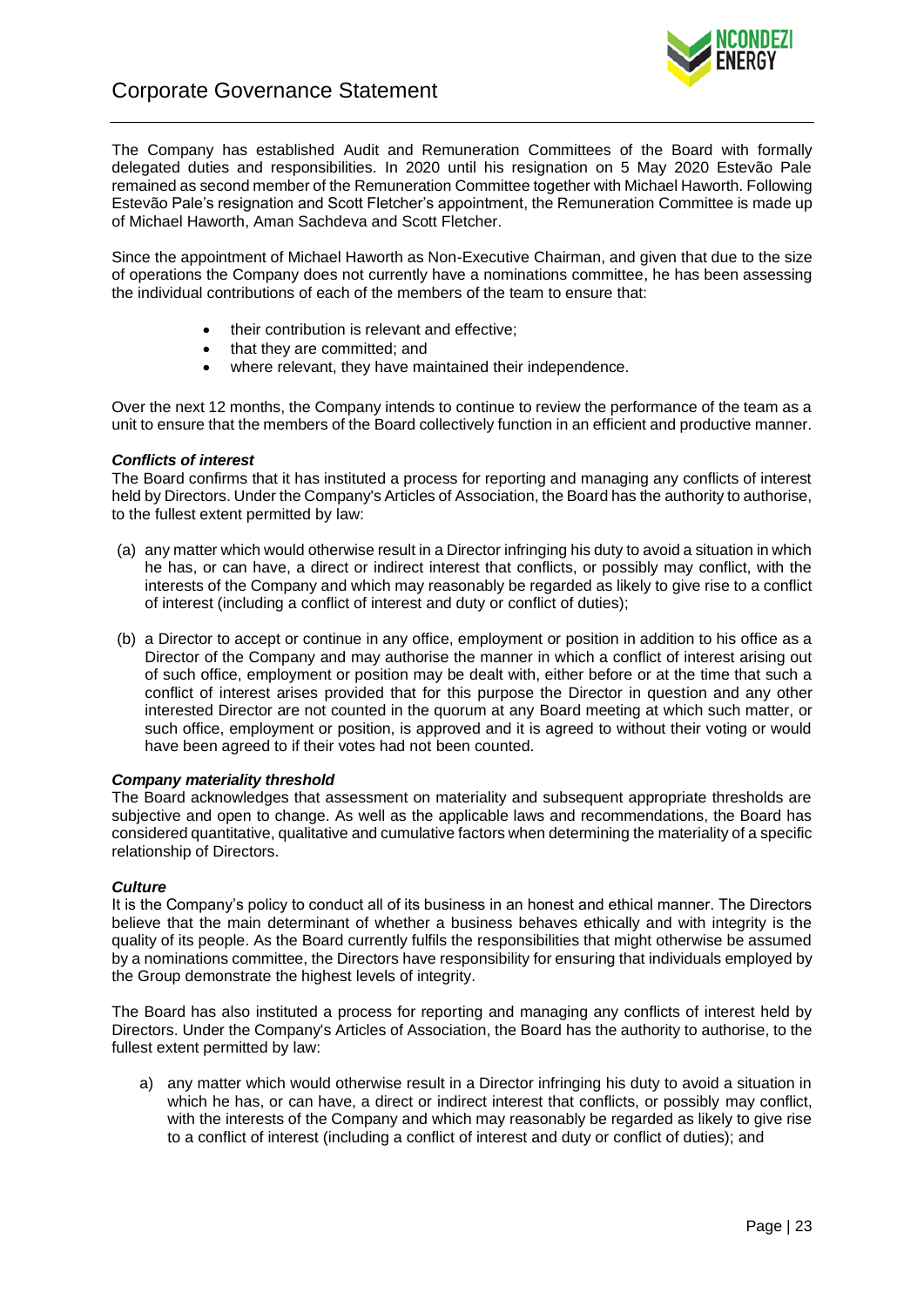

# Corporate Governance Statement

b) a Director to accept or continue in any office, employment or position in addition to his office as a Director of the Company and may authorise the manner in which a conflict of interest arising out of such office, employment or position may be dealt with, either before or at the time that such a conflict of interest arises provided that for this purpose the Director in question and any other interested Director are not counted in the quorum at any board meeting at which such matter, or such office, employment or position, is approved and it is agreed to without their voting or would have been agreed to if their votes had not been counted.

It is our policy to conduct all of our business in an honest and ethical manner. We take a zero-tolerance approach to bribery and corruption and are committed to acting professionally, fairly and with integrity in all our business dealings and relationships wherever we operate, implementing and enforcing effective systems to counter bribery.

We will uphold all laws relevant to countering bribery and corruption in all the jurisdictions in which we operate and remain bound by the laws of the UK, including the Bribery Act 2010, in respect of our conduct both at home and abroad.

# *Board meetings*

Board meetings are held on average every quarter and more frequently when required. Decisions concerning the direction and control of the business are made by the Board. The Board is satisfied that each of the Directors are able to allocate sufficient time to the Group to discharge their responsibilities effectively. The number of meetings held during the year was 11 and attendance is outlined below:

| <b>Attendance by directors</b> | <b>Board meetings</b> |
|--------------------------------|-----------------------|
| Michael Haworth                | 11                    |
| Estevão Pale*                  | 2                     |
| Aman Sachdeva                  | 10                    |
| Scott Fletcher**               | 3                     |
| Hanno Pengilly                 | 11                    |
|                                |                       |

\* *Estevão Pale resigned on 05.05.2020*

*\*\* Scott Fletcher was appointed on 29.10.2020 and attended all 3 meetings held in 2020 following his appointment.*

Generally, the powers and obligations of the Board are governed by the Company's Memorandum and Articles and the BVI Business Companies Act 2004, as amended and the other laws of the jurisdictions in which it operates. The Board is responsible, inter alia, for setting and monitoring Group strategy, reviewing trading performance, ensuring adequate funding, examining major acquisition opportunities, formulating policy on key issues and reporting to the Shareholders.

#### *The Audit Committee*

During 2020, the Audit Committee members were Michael Haworth (Committee Chairman), Aman Sachdeva and Hanno Pengilly. Since the year end, Scott Fletcher has been appointed to the Committee and appointed as Committee Chairman.

The Committee provides a forum for reporting by the Group's external auditors. Meetings are held on average twice a year and are also attended, by invitation, by the Non-Executive Directors.

The Audit Committee is responsible for reviewing a wide range of financial matters including the annual and half year results, financial statements and accompanying reports before their submission to the Board and monitoring the controls which ensure the integrity of the financial information reported to the Shareholders. The Audit Committee meets with the Group's auditors to review reports in respect of the annual audit and considers the significant accounting policies, judgements and estimates involved in the Group's financial reporting, together with the scope of the audit and the auditor fees and independence.

The Board notes that additional information supplied by the Audit Committee has been disseminated across the whole of this Annual Report, rather than included as separate Committee Reports. The Audit Committee met twice in the year.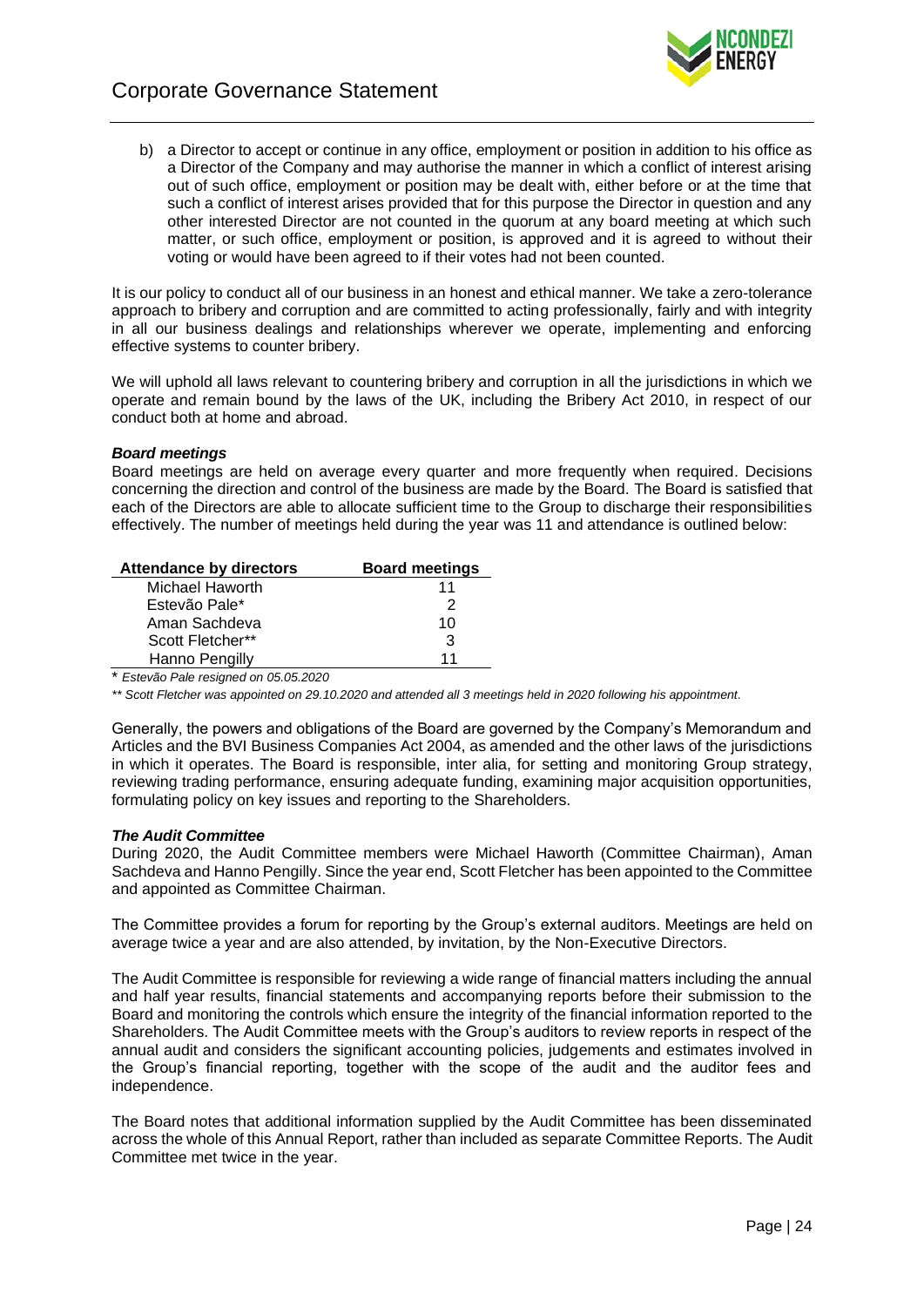

#### *The Remuneration Committee*

The Remuneration Committee in 2020 was comprised of Scott Fletcher (Committee Chairman), Aman Sachdeva and Michael Haworth.

The Committee is responsible for making recommendations to the Board, within agreed terms of reference, on the Company's framework of executive remuneration and its cost. The Remuneration Committee determines the contract terms, remuneration and other benefits for the Executive Directors, including performance related bonus schemes, compensation payments and option schemes. The Board itself determines the remuneration of the Non-Executive Directors. The Remuneration Committee met once in the year.

A Remuneration Committee Report appears on pages 26 to 27.

#### *Internal financial control*

The Board is responsible for establishing and maintaining the Group's system of internal financial controls. Internal financial control systems are designed to meet the particular needs of the Group and the risk to which it is exposed, and by its very nature can provide reasonable, but not absolute, assurance against material misstatement or loss.

The Directors are conscious of the need to keep effective internal financial control, particularly in view of the cash resources of the Group. Due to the relatively small size of the Group's operations, the Directors and senior management are very closely involved in the day-to-day running of the business and as such have less need for a detailed formal system of internal financial control. The Directors have reviewed the effectiveness of the procedures presently in place and consider that they are still appropriate to the nature and scale of the operations of the Group.

#### *Continuous disclosure and shareholder communication*

The Board is committed to the promotion of investor confidence by ensuring that trading in the Company's securities takes place in an efficient, competitive and informed market. The Company has procedures in place to ensure that all price sensitive information is identified, reviewed by management and disclosed to the market through a Regulatory Information Service in a timely manner.

All information disclosed through a Regulatory Information Service is posted on the Company's website http://www.ncondezienergy.com. Shareholders are forwarded documents relating to each Annual General Meeting, being the Annual Report, Notice of Meeting and Explanatory Memorandum and Proxy Form, and are invited to attend these meetings.

#### *Managing business risk*

The Board constantly monitors the operational and financial aspects of the Company's activities and is responsible for the implementation and on-going review of business risks that could affect the Company. Duties in relation to risk management that are conducted by the Directors include but are not limited to:

- Initiate action to prevent or reduce the adverse effects of risk;
- Control further treatment of risks until the level of risk becomes acceptable;
- Identify and record any problems relating to the management of risk;
- Initiate, recommend or provide solutions through designated channels;
- Verify the implementation of solutions;
- Communicate and consult internally and externally as appropriate; and
- Inform investors of material changes to the Company's risk profile.

Ongoing review of the overall risk management programme (inclusive of the review of adequacy of treatment plans) is conducted by external parties where appropriate. The Board ensures that recommendations made by the external parties are investigated and, where considered necessary, appropriate action is taken to ensure that the Company has an appropriate internal control environment in place to manage the key risks identified.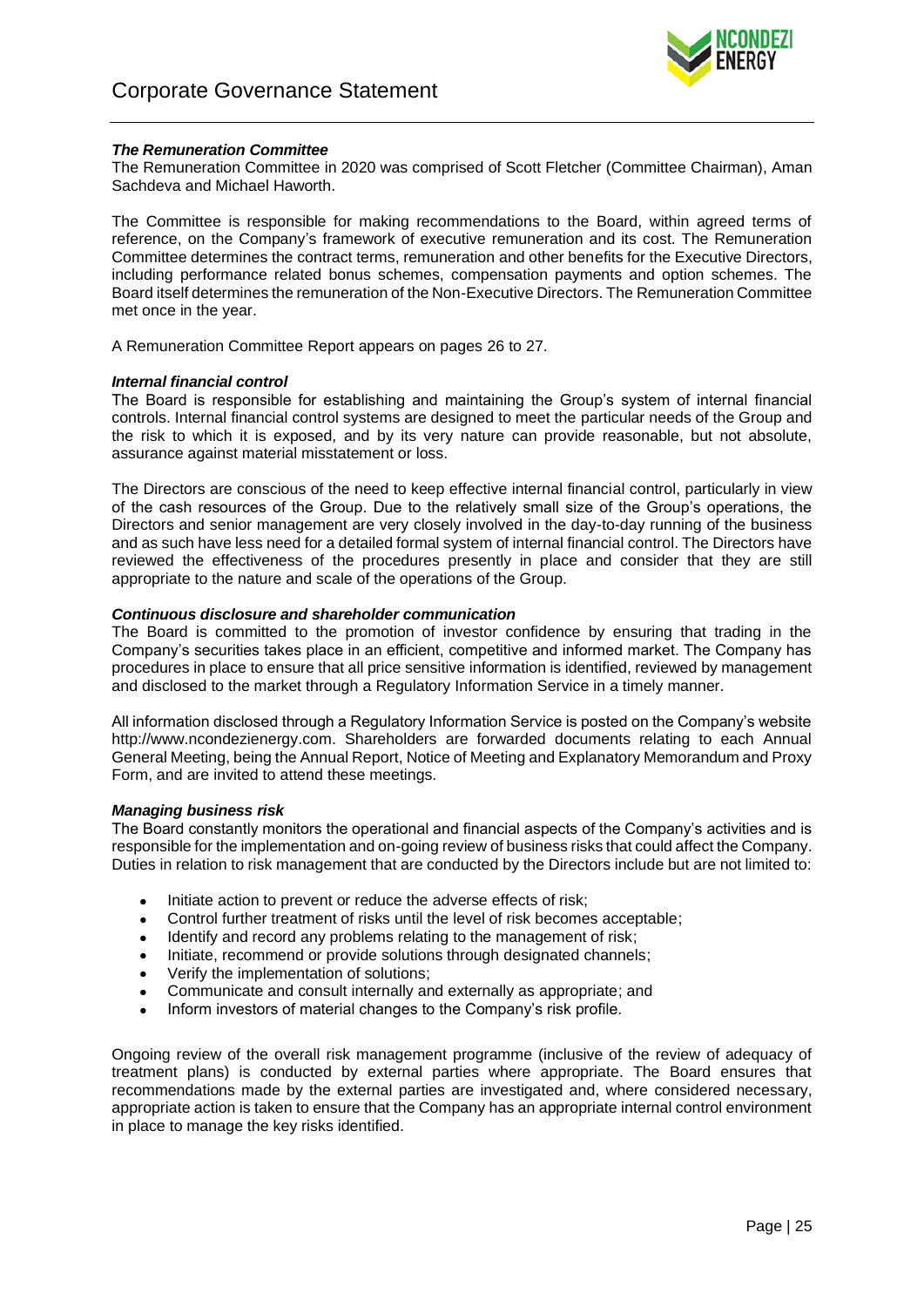

At the year end, being 31 December 2020, the Remuneration Committee comprised Scott Fletcher, Aman Sachdeva and Michael Haworth.

Remuneration packages are determined with reference to market remuneration levels, individual performance and the financial position of the Company and the Group.

The Board determines the remuneration of Non-Executive Directors within the limits set by the Company's Articles of Association. The Non-Executive Directors have letters of engagement with the Company and their appointments are terminable on one months' or three months' written notice on either side.

#### **Long Term Incentive Plan ("LTIP") and unapproved share option scheme**

The Company adopted an LTIP and unapproved share option scheme which are administered by the Committee. These are discretionary and the Committee will decide whether to make share awards under the LTIP or unapproved share option scheme at any time. As at 31 December 2020 the following awards to Director remained in place:

|                       |               | <b>Number</b> | <b>Exercise</b>   |               |
|-----------------------|---------------|---------------|-------------------|---------------|
| <b>Non-Executives</b> | Date of grant | granted       | price             | <b>Expiry</b> |
|                       |               |               |                   |               |
| Estevão Pale*         | 25 May 2018   | 75,000        | 8.625p            | 7 years       |
| Estevão Pale*         | 25 May 2018   | 1,000,000     | 6.25p             | 10 years      |
| Estevão Pale*         | 25 May 2018   | 300,000       | nil               | 10 years      |
| Estevão Pale*         | 26 Nov 2019   | 750,000       | 6.5p              | 10 years      |
| Aman Sachdeva         | 25 May 2018   | 1,000,000     | 6.25p             | 10 years      |
| Aman Sachdeva         | 26 Nov 2019   | 750,000       | 6.5p              | 10 years      |
| Hanno Pengilly        | 25 May 2018   | 550,000       | 8.625p            | 10 years      |
| Hanno Pengilly        | 25 May 2018   | 150,000       | 8.625p            | 10 years      |
| Hanno Pengilly        | 25 May 2018   | 300,000       | 5.0 <sub>p</sub>  | 10 years      |
| Hanno Pengilly        | 25 May 2018   | 2,375,132     | 7.5p              | 10 years      |
| Hanno Pengilly        | 25 May 2018   | 1,187,566     | 10.0 <sub>p</sub> | 10 years      |
| Hanno Pengilly        | 25 May 2018   | 1,187,566     | 15.0p             | 10 years      |
| Hanno Pengilly        | 25 May 2018   | 1,187,566     | 8.625p            | 10 years      |
| Hanno Pengilly        | 26 Nov 2019   | 6,333,332     | 6.5p              | 10 years      |
| Scott Fletcher**      | 12 Nov 2020   | 5,000,000     | 3.0 <sub>p</sub>  | 3 years       |
| Scott Fletcher**      | 12 Nov 2020   | 2,500,000     | 5.0 <sub>p</sub>  | 3 years       |
| Scott Fletcher**      | 12 Nov 2020   | 2,500,000     | 7.5p              | 3 years       |

*\*Estevão Pale resigned on 5 May 2020.*

*\*\*Scott Fletcher was appointed on 29 October 2020.*

Refer to note 19 for details of the vesting conditions attached to certain of the awards.

#### **Grant of Share Awards**

During 2020 10,000,000 share options were issued to the Company's Directors (2019: 7,833,332 all to Company's directors).

#### **Directors' Options**

During 2020 all 10,000,000 share options were issued to the Company's Directors (2019: 7,833,332).

# **Directors' service agreements**

None of the Directors have a service contract which is terminable on greater than one year's notice.

#### **Non-Executive Directors' fees**

The Company has adopted a standard level of fees for Non-Executive and Executive directors of £40,000 per annum, and £70,000 for the Chairman. The current Chairman has waived all fees since his original appointment. In addition, Aman Sachdeva has waived his Directors fees since 1 April 2015 and Scott Fletcher since 29 October 2020.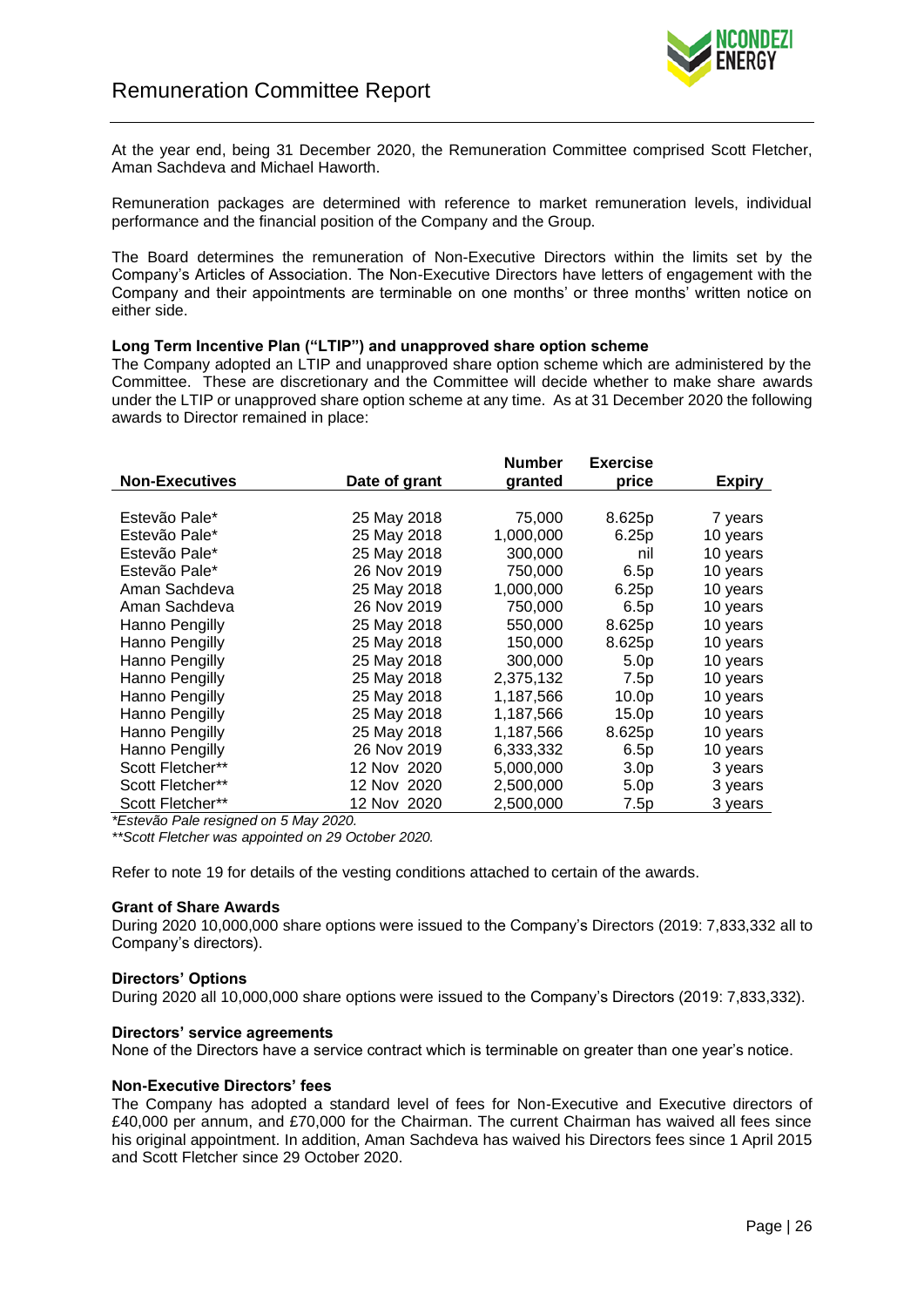

# **Directors' remuneration**

The following table sets out an analysis of the pre-tax remuneration for the year ended 31 December 2020 for individual directors who held office in the Company during the period.

| <b>Director</b>    | <b>Base</b><br>Salary/fee<br><b>US\$'000</b> | <b>Bonus</b><br><b>US\$'000</b> | <b>Share</b><br>based<br>payments*<br><b>US\$'000</b> | Total<br>2020<br><b>US\$'000</b> | Total<br>2019<br>US\$'000 |
|--------------------|----------------------------------------------|---------------------------------|-------------------------------------------------------|----------------------------------|---------------------------|
|                    |                                              |                                 |                                                       |                                  |                           |
| Michael Haworth    |                                              | $\blacksquare$                  | $\blacksquare$                                        | -                                |                           |
| Estevão Pale**     |                                              | $\blacksquare$                  | $\blacksquare$                                        | ۰                                | 39                        |
| Aman Sachdeva      |                                              | $\blacksquare$                  | $\blacksquare$                                        | -                                | 39                        |
| Scott Fletcher***  |                                              | $\blacksquare$                  | 49                                                    | 49                               | $\blacksquare$            |
| Hanno Pengilly**** | 240                                          | 120                             | 180                                                   | 540                              | 85                        |
| Total              | 240                                          | 120                             | 229                                                   | 589                              | 163                       |

\* Details in Note 19

\*\* Estevão Pale resigned on 05.05.2020

\*\*\* Scott Fletcher was appointed on 29.10.2020 \*\*\*\* Hanno Pengilly – US\$120k 2019/20 accrued bonus was paid in shares in 2021

On behalf of the Board

#### **Michael Haworth**

Non-Executive Chairman

24 June 2021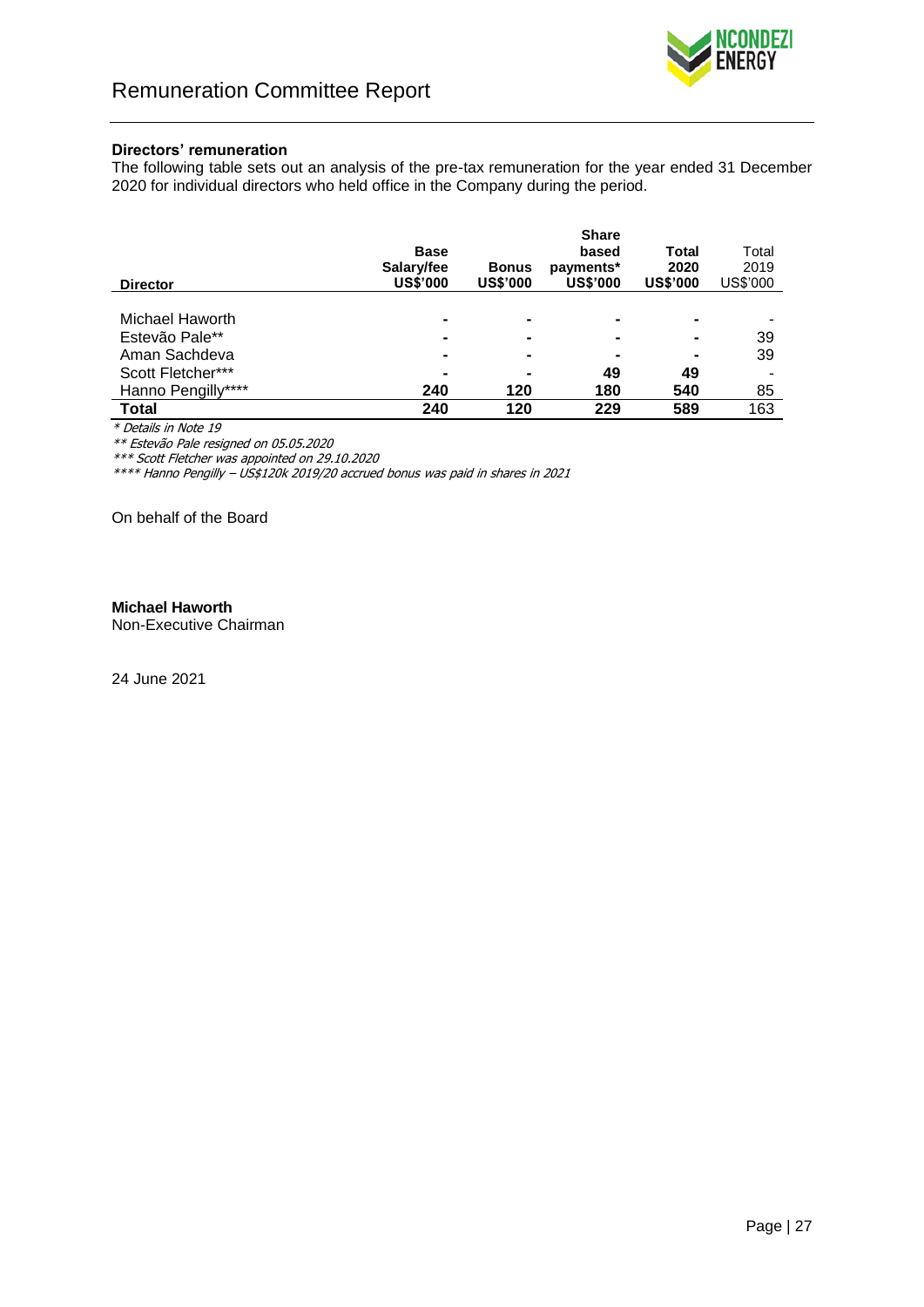

The Directors are responsible for preparing the Directors' report and the financial statements for the Group. The Directors have prepared the financial statements for each financial year which present fairly the state of affairs of the Group and of the profit or loss of the Group for that year.

The Directors have chosen to use the International Financial Reporting Standards ("IFRS") as adopted by the European Union in preparing the Group's financial statements.

The Directors are responsible for keeping proper accounting records which disclose with reasonable accuracy at any time the financial position of the Group, for safeguarding the assets, for taking reasonable steps for the prevention and detection of fraud and other irregularities and for the preparation of financial statements.

International Accounting Standards require that financial statements present fairly for each financial year the company's financial position, financial performance and cash flows. This requires the faithful representation of the effects of transactions, other events and conditions in accordance with the definitions and recognition criteria for assets, liabilities, income and expenses set out in the International Accounting Standards Board's 'Framework for the preparation and presentation of financial statements'.

In virtually all circumstances a fair presentation will be achieved by compliance with all applicable IFRS as adopted by the European Union. The Directors are also required to prepare financial statements in accordance with the rules of the London Stock Exchange for companies trading securities on AIM.

A fair presentation also requires the Directors to:

- consistently select and apply appropriate accounting policies;
- present information, including accounting policies, in a manner that provides relevant, reliable, comparable and understandable information;
- make judgements and accounting estimates that are reasonable and prudent;
- provide additional disclosures when compliance with the specific requirements in IFRS as adopted by the European Union is insufficient to enable users to understand the impact of particular transactions, other events and conditions on the entity's financial position and financial performance;
- state that the Group has complied with IFRS as adopted by the European Union, subject to any material departures disclosed and explained in the financial statements; and
- prepare the financial statements on the going concern basis unless it is inappropriate to presume that the company will continue in business.

The Directors are responsible for ensuring the annual report and the financial statements are made available on a website. In addition to being mailed to Shareholders, financial statements are published on the Company's website in accordance with legislation in the United Kingdom governing the preparation and dissemination of financial statements, which may vary from legislation in other jurisdictions. The maintenance and integrity of the Company's website is the responsibility of the Directors. The Directors' responsibility also extends to the on-going integrity of the financial statements contained therein.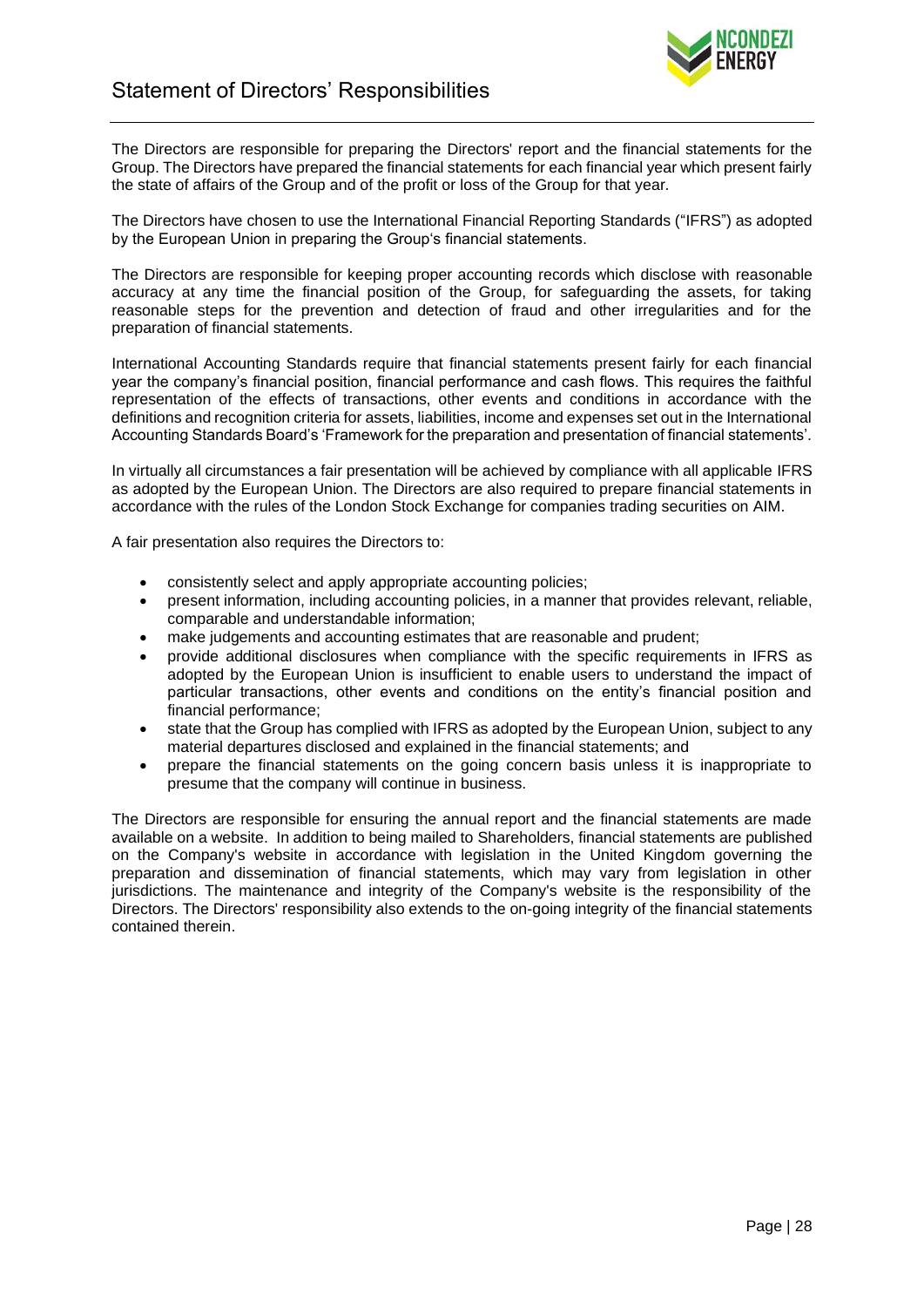

# **Opinion**

In our opinion, the financial statements:

- give a true and fair view of the state of the Group's affairs as at 31 December 2020 and its loss for the year then ended;
- have been prepared in accordance with IFRSs as adopted by the European Union.

We have audited the financial statements of Ncondezi Energy Limited ("the Parent Company") and its subsidiaries (the "Group") for the year ended 31 December 2020 which comprises the consolidated statement of profit or loss and other comprehensive income, consolidated statement of financial position, consolidated statement of changes in equity, consolidated statement of cash flows and notes to the financial statements, including a summary of significant accounting policies.

The financial reporting framework that has been applied in the preparation of the Group financial statements is applicable law and International Financial Reporting Standards (IFRSs) as adopted by the European Union.

# **Basis for opinion**

We conducted our audit in accordance with International Standards on Auditing (UK) (ISAs (UK)) and applicable law. Our responsibilities under those standards are further described in the Auditor's responsibilities for the audit of the financial statements section of our report. We believe that the audit evidence we have obtained is sufficient and appropriate to provide a basis for our opinion.

#### **Independence**

We remain independent of the Group and the Parent Company in accordance with the ethical requirements that are relevant to our audit of the financial statements in the UK, including the FRC's Ethical Standard as applied to listed entities and we have fulfilled our other ethical responsibilities in accordance with these requirements.

#### **Material uncertainty related to going concern**

We draw attention to Note 1 to the financial statements concerning the Group's ability to continue as a going concern which states that the Group will need to extend and restructure its existing shareholder loans which matured on 30 November 2019 and raise further funds to enable the Group to meet its liabilities as they fall due for a period of at least 12 months form the date of signing these financial statements.

As stated in note 1, these events or conditions indicate that a material uncertainty exists that may cast significant doubt on the Group's ability to continue as a going concern. Our opinion is not modified in respect of this matter.

Given the conditions and uncertainties noted above we considered going concern to be a Key Audit Matter.

In auditing the financial statements, we have concluded that the Directors' use of the going concern basis of accounting in the preparation of the financial statements is appropriate.

Our evaluation of the Directors' assessment of the Group's ability to continue to adopt the going concern basis of accounting and our audit procedures in response to this key audit matter included:

• We discussed the ongoing impact of COVID-19 with management, including their assessment of potential risks and uncertainties associated with areas such as the Group's operations, ability to secure funding and restructure the loan and the potential impact on finalisation of the power project tariff that are relevant to the Group's business model and operations. We formed our own assessment of risks and uncertainties based on our understanding of the business.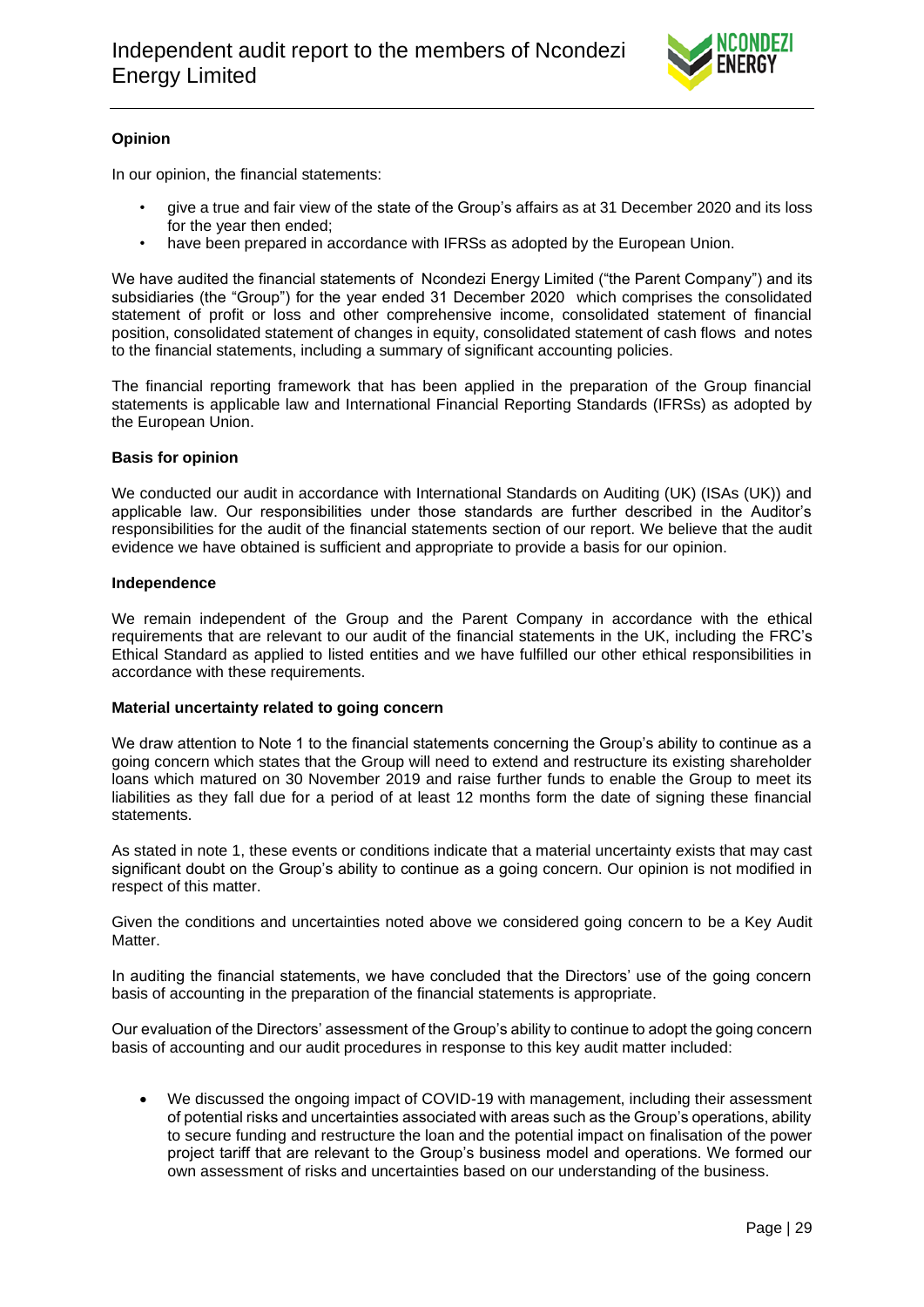

- We obtained management's reverse stress testing analysis which was performed to determine the point at which liquidity breaks and considered whether such scenarios, including the inability to secure anticipated funding,restructure the shareholder loan and refinance loans, failure to obtain tariff approval and delays in finalising the construction of the Azura battery project were possible.
- We assessed management's base case cash flow forecasts and the underlying key assumptions which have been approved by the Board. In doing so, we compared the operating cost forecast to historical expenditure rates, reviewed agreements to assess committed project expenditure, reviewed agreements for the deferral of consulting fees and evaluated the repayment terms of the loan facilities. We reviewed board minutes and market announcements for indications of additional cash requirements.
- We considered management's judgment that they had a reasonable expectation of restructuring the shareholder loans, refinancing loans and securing additional financing to meet working capital requirements. In doing so, we inspected correspondence with the loan note holders, agreement signed with 39.6% of shareholders, made specific inquiries of the Board, considered the Group's history of fundraising and obtained written representations from the Board.
- We reviewed and considered the adequacy of the disclosure within the financial statements relating to the Directors' assessment of the going concern basis of preparation against the accounting standards.

Our responsibilities and the responsibilities of the Directors with respect to going concern are described in the relevant sections of this report.

| Coverage <sup>1</sup> | 97% (2019: 95%) of Group loss before tax<br>99% (2019: 99%) of Group total assets                                   |
|-----------------------|---------------------------------------------------------------------------------------------------------------------|
| Key audit matters     | 2020<br>2019<br>Going concern<br>$\bullet$<br>Carrying value of the group's<br>$\bullet$<br>mining and power assets |
| <b>Materiality</b>    | Group financial statements as a whole<br>US\$0.31m (2019: US\$0.3m) based on 1.5% (2019:1.5%) of<br>total assets    |

# **Overview**

# **An overview of the scope of our audit**

Our Group audit was scoped by obtaining an understanding of the Group and its environment, including the Group's system of internal control, and assessing the risks of material misstatement in the financial statements. We also addressed the risk of management override of internal controls, including assessing whether there was evidence of bias by the Directors that may have represented a risk of material misstatement.

In approaching the audit, we considered how the Group is organised and managed. We completed a full scope audit on the Group's financial information and the components we deemed significant. The Group comprises seven components of which we identified three to be significant, being the parent company, one subsidiary based in Mozambique and the green energy subsidiary based in Mauritius.

<sup>&</sup>lt;sup>1</sup> These are areas which have been subject to a full scope audit by the group engagement team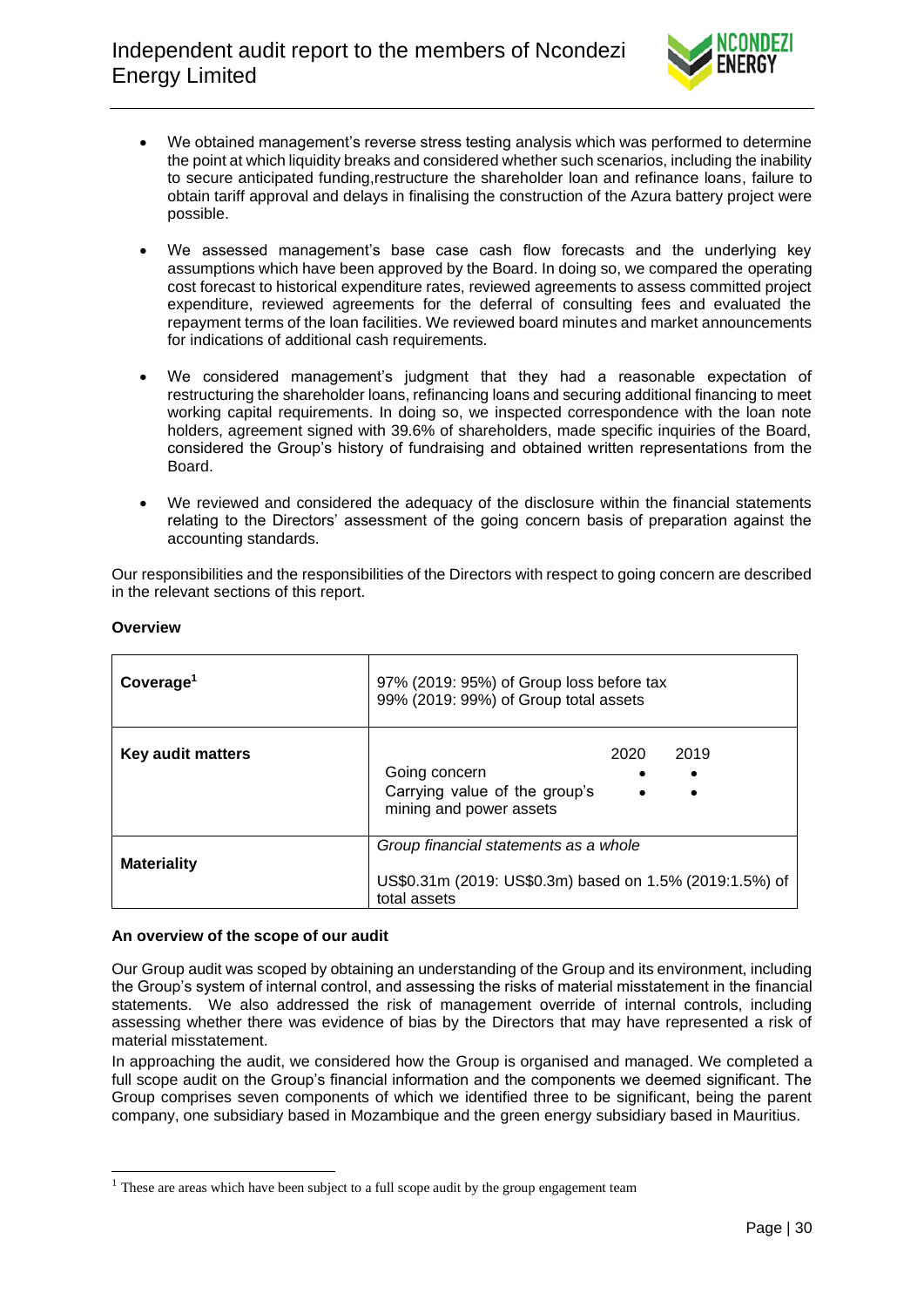

A full scope audit was performed on these significant components by the Group audit team as accounting records are maintained in the UK and management are based in the UK. Non-significant components were subject to analytical review procedures. All procedures were performed by the Group audit team.

# **Key audit matters**

Key audit matters are those matters that, in our professional judgement, were of most significance in our audit of the financial statements of the current period and include the most significant assessed risks of material misstatement (whether or not due to fraud) that we identified, including those which had the greatest effect on: the overall audit strategy, the allocation of resources in the audit, and directing the efforts of the engagement team. These matters were addressed in the context of our audit of the financial statements as a whole, and in forming our opinion thereon, and we do not provide a separate opinion on these matters. In addition to the matter described in the Material uncertainty relating to going concern section, we have determined the matters described below to be the key audit matters to be communicated in our report.

| Key audit matter                                               | How the scope of our audit addressed<br>the key audit matter                                                              |
|----------------------------------------------------------------|---------------------------------------------------------------------------------------------------------------------------|
| Carrying value of the group's mining and                       |                                                                                                                           |
| power assets                                                   | We<br>assessed the<br>appropriateness<br>οf<br>management's conclusion that the mining                                    |
| The Group's mining and power assets represent                  | and power assets represented one cash                                                                                     |
| its most significant assets as at 31 December                  | generating unit, against the requirements of                                                                              |
| 2020 as detailed in note 7. The mining assets                  | applicable accounting standards.                                                                                          |
| are held at their recoverable value which is                   |                                                                                                                           |
| below cost following impairments made in prior<br>years.       | We reviewed management's impairment<br>review and performed our own assessment<br>of impairment indicators<br>in order to |
| Management are required to assess whether                      | determine whether their assessment was                                                                                    |
| they consider there to be any indicators that the              | complete and in accordance with the                                                                                       |
| group's mining and power assets may be                         | requirements of applicable accounting                                                                                     |
| impaired as at 31 December 2020 and whether                    | standards.                                                                                                                |
| any reversals of historic impairments are                      |                                                                                                                           |
| appropriate. Management determined that the                    | We obtained the integrated power and mine                                                                                 |
| mine and power assets represent one cash                       | asset financial<br>model, prepared<br>by                                                                                  |
| generating unit as detailed in note 2.                         | management's external consultant, and                                                                                     |
| performed<br>impairment                                        | checked that the model demonstrated<br>headroom over the carrying value. In                                               |
| Management<br>an<br>assessment for the mining and power assets | respect of key inputs in the model we                                                                                     |
| and concluded that no impairment of the power                  | confirmed that the project costs were                                                                                     |
| or further impairment of the mine assets from the              | consistent with quotes and supporting                                                                                     |
| prior years was necessary and that no reversal                 | information, compared the discount rate to                                                                                |
| of impairment on the mining assets was required                | relevant third party rates and performed                                                                                  |
| as detailed in note 2, which sets out the key                  | sensitivity analysis. We assessed<br>the                                                                                  |
| judgements and estimates involved in the                       | independence and competence of the                                                                                        |
| impairment assessment.                                         | external consultant.                                                                                                      |
| The appropriateness of the carrying value of                   | In respect of the electricity tariff, upon which                                                                          |
| mining and power assets represented a key                      | the project development is dependent,                                                                                     |
| audit matter given the significant judgements                  | which remains subject to agreement with the                                                                               |
| required in the impairment assessment.                         | Government, we obtained confirmation from                                                                                 |
|                                                                | management that the tariff rate represented                                                                               |
|                                                                | their best estimate of the rate required by                                                                               |
|                                                                | based<br>verbal<br>the<br>Government<br>on<br>with                                                                        |
|                                                                | discussions<br>they<br>had<br>held<br>representatives from<br>the<br>Government                                           |
|                                                                | owned power company and we obtained                                                                                       |
|                                                                | specific written representation to that effect.                                                                           |
|                                                                |                                                                                                                           |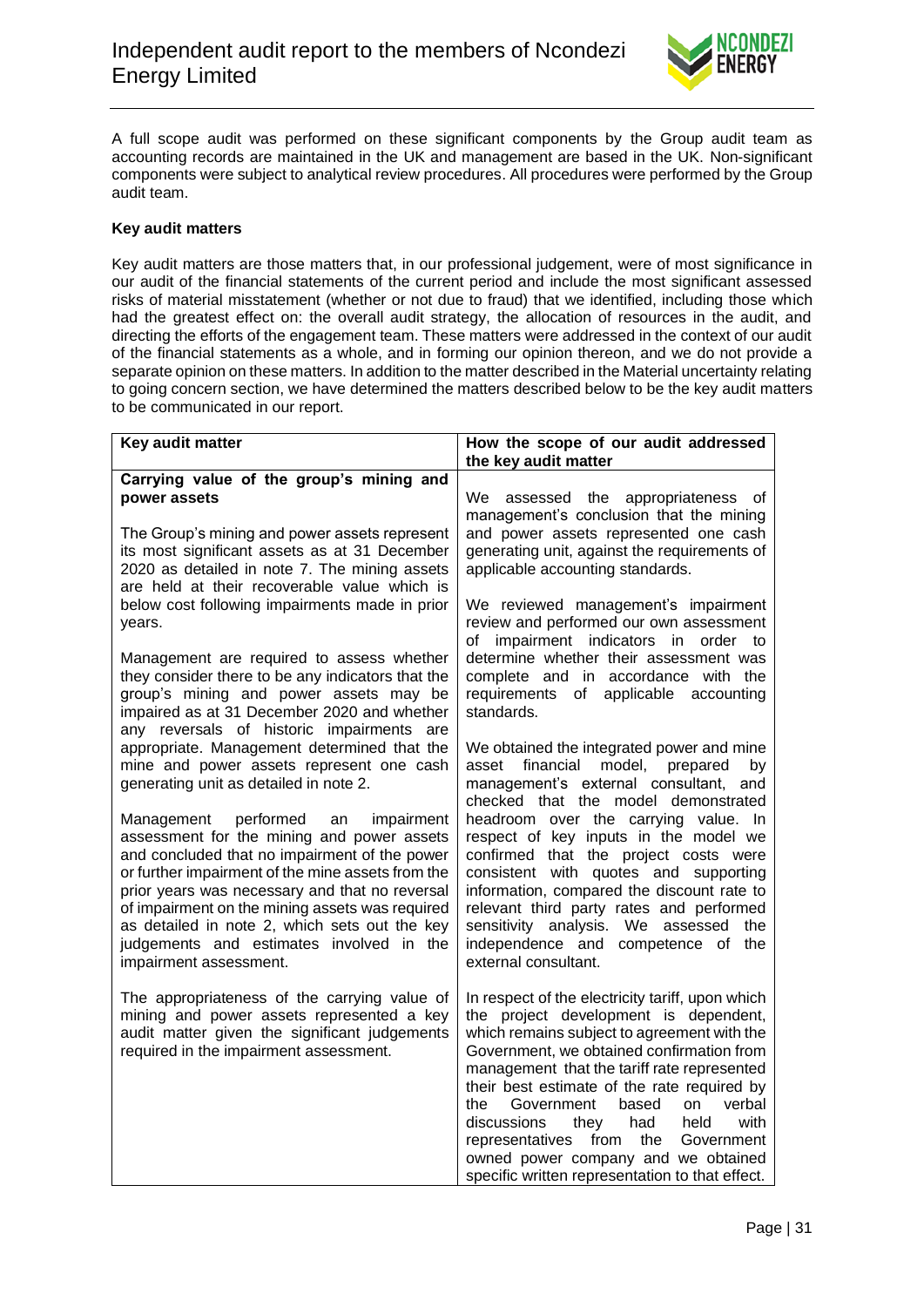

| We reviewed market reports and internal<br>correspondence to check that they were<br>consistent with the tariff used in the model                                                                                                                                                                                                                                                                                                                                                                                                                                                                                                                                                                                  |
|--------------------------------------------------------------------------------------------------------------------------------------------------------------------------------------------------------------------------------------------------------------------------------------------------------------------------------------------------------------------------------------------------------------------------------------------------------------------------------------------------------------------------------------------------------------------------------------------------------------------------------------------------------------------------------------------------------------------|
| and agreed the rate to documents submitted<br>to the Government.                                                                                                                                                                                                                                                                                                                                                                                                                                                                                                                                                                                                                                                   |
| We reviewed the signed shareholders<br>agreement term sheet with the project<br>partners<br>and<br>obtained<br>supporting<br>documents demonstrating progress and the<br>continued feasibility of the project at this<br>time.                                                                                                                                                                                                                                                                                                                                                                                                                                                                                     |
| We assessed the appropriateness<br>ot<br>management's conclusion that no reversal<br>of impairment was required in respect of the<br>mining<br>assets,<br>notwithstanding<br>the<br>headroom derived from the integrated<br>model when compared to the power and<br>mining assets as a whole under certain<br>assumptions. We discussed this judgment<br>with the Audit Committee, which included<br>consideration of factors which may indicate<br>a change in circumstances in respect of the<br>underlying mining asset that gave rise to the<br>original impairment on the mining assets<br>and uncertainties that remain in the absence<br>of a binding Joint Development Agreement<br>or electricity tariff. |
| We reviewed the disclosures in note 2<br>against the requirements of the relevant<br>accounting framework and considered<br>whether they appropriately reflected the key<br>judgements and estimates<br>made<br>by<br>management.                                                                                                                                                                                                                                                                                                                                                                                                                                                                                  |
| Key observations:                                                                                                                                                                                                                                                                                                                                                                                                                                                                                                                                                                                                                                                                                                  |
| Based on the procedures performed, we<br>found management's assessment of the<br>carrying value of the Group's mining and<br>power assets and related disclosures in the<br>financial statement to be appropriate.                                                                                                                                                                                                                                                                                                                                                                                                                                                                                                 |

# **Our application of materiality**

We apply the concept of materiality both in planning and performing our audit, and in evaluating the effect of misstatements. We consider materiality to be the magnitude by which misstatements, including omissions, could influence the economic decisions of reasonable users that are taken on the basis of the financial statements.

In order to reduce to an appropriately low level the probability that any misstatements exceed materiality, we use a lower materiality level, performance materiality, to determine the extent of testing needed. Importantly, misstatements below these levels will not necessarily be evaluated as immaterial as we also take account of the nature of identified misstatements, and the particular circumstances of their occurrence, when evaluating their effect on the financial statements as a whole.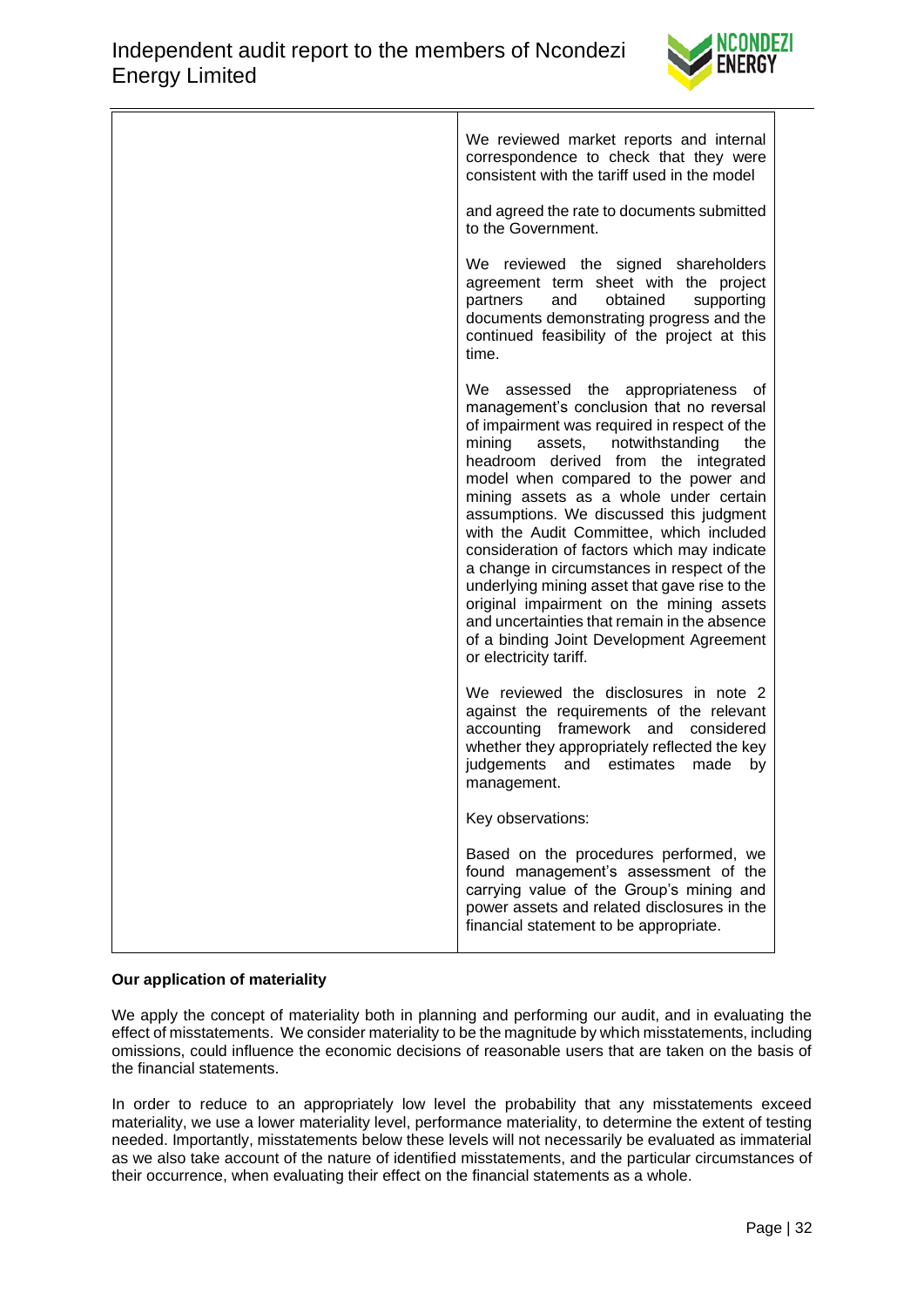

Based on our professional judgement, we determined materiality for the financial statements as a whole and performance materiality as follows:

| <b>Group financial statements</b>                         |     |                                                                                                                                                                       |                                                                                                                                                     |
|-----------------------------------------------------------|-----|-----------------------------------------------------------------------------------------------------------------------------------------------------------------------|-----------------------------------------------------------------------------------------------------------------------------------------------------|
|                                                           |     | 2020                                                                                                                                                                  | 2019                                                                                                                                                |
| <b>Materiality</b>                                        |     | US\$0.31 million                                                                                                                                                      | US\$0.30 million                                                                                                                                    |
| Basis<br>determining<br>materiality                       | for | 1.5% of total assets                                                                                                                                                  | 1.5% of total assets                                                                                                                                |
| Rationale for the<br>benchmark<br>applied                 |     | We.<br>consider<br>total<br>the<br>be<br>assets<br>to<br>appropriate benchmark<br>due to the focus of<br>stakeholders being on<br>the l<br>assets of<br>the<br>Group. | We consider total assets<br>the appropriate<br>be<br>to<br>benchmark due to the<br>of stakeholders<br>focus<br>being on the assets of the<br>Group. |
| <b>Performance</b><br>materiality                         |     | US\$0.21 million                                                                                                                                                      | US\$0.20 million                                                                                                                                    |
| <b>Basis</b><br>determining<br>performance<br>materiality | for | 70%<br>of<br>Group<br>materiality                                                                                                                                     | 70% of Group materiality                                                                                                                            |

# Component materiality

We set materiality for each component of the Group based on a percentage of between 35% and 90% of Group materiality dependent on the size and our assessment of the risk of material misstatement of that component. Component materiality ranged from US\$0.11 million (2019: US\$0.11 million) to US\$0.27 million (2019: US\$0.27 million). In the audit of each component, we further applied performance materiality levels of 70% of the component materiality to our testing to ensure that the risk of errors exceeding component materiality was appropriately mitigated.

#### Reporting threshold

We agreed with the Audit Committee that we would report to them all uncorrected audit differences in excess of US\$15,000 (2019: US\$15,000), as well as differences below that threshold that, in our view, warranted reporting on qualitative grounds. We evaluated any uncorrected misstatements against both quantitative measures of materiality discussed above and in light of other relevant qualitative considerations when forming our opinion.

#### **Other information**

The Directors are responsible for the other information. The other information comprises the information included in the Annual Report and Financial Statements, other than the financial statements and our auditor's report thereon. Our opinion on the financial statements does not cover the other information and we do not express any form of assurance conclusion thereon.

Our responsibility is to read the other information and, in doing so, consider whether the other information is materially inconsistent with the financial statements or our knowledge obtained in the course of the audit or otherwise appears to be materially misstated. If we identify such material inconsistencies or apparent material misstatements, we are required to determine whether this gives rise to a material misstatement in the financial statements themselves. If, based on the work we have performed, we conclude that there is a material misstatement of this other information, we are required to report that fact.

We have nothing to report in this regard.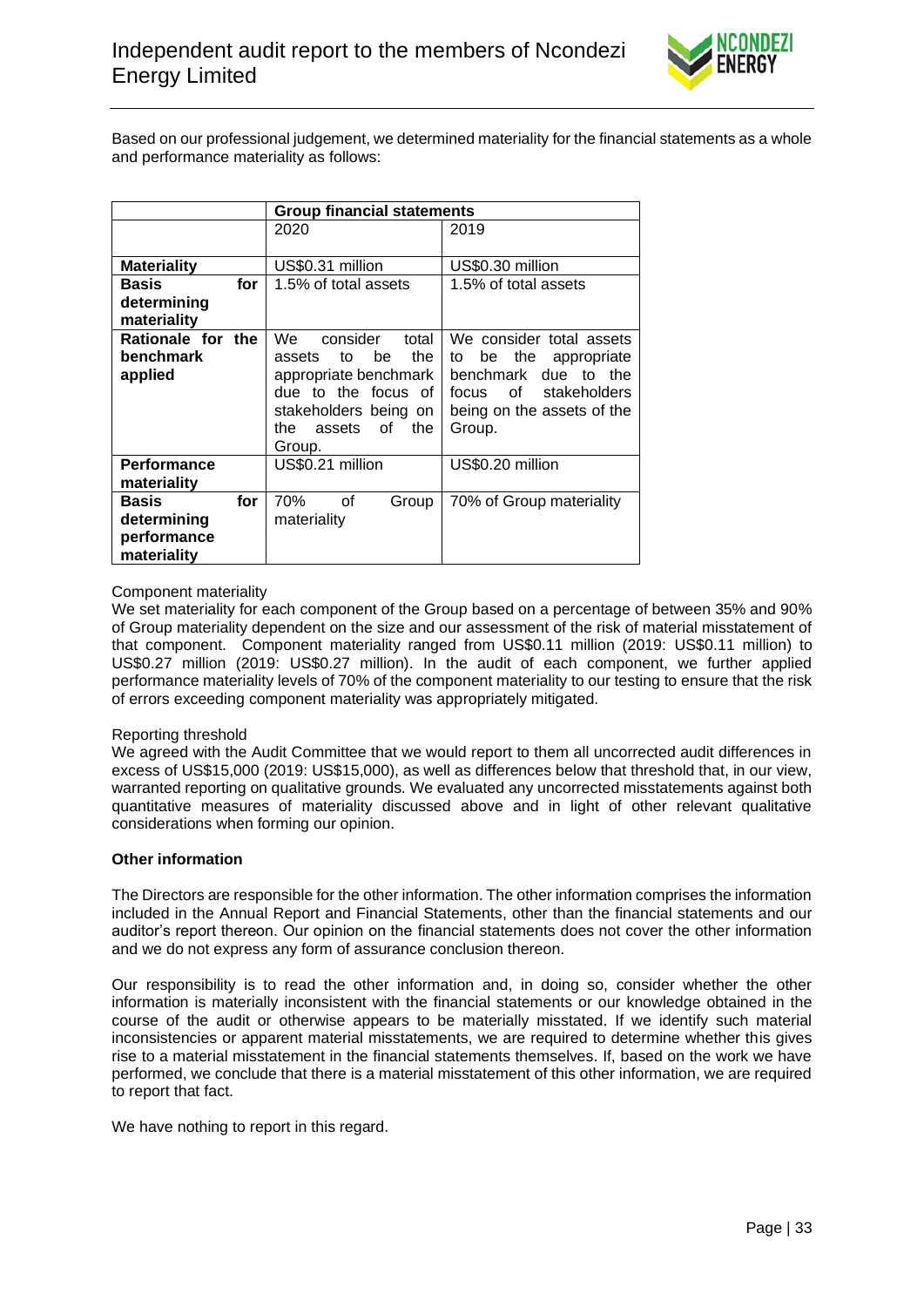

# **Responsibilities of Directors**

As explained more fully in the statement of Directors' responsibilities, the Directors are responsible for the preparation of the financial statements and for being satisfied that they give a true and fair view,

and for such internal control as the Directors determine is necessary to enable the preparation of financial statements that are free from material misstatement, whether due to fraud or error.

In preparing the financial statements, the Directors are responsible for assessing the Group's and Parent Company's ability to continue as a going concern, disclosing, as applicable, matters related to going concern and using the going concern basis of accounting unless the Directors either intend to liquidate the Group or the Parent Company or to cease operations, or have no realistic alternative but to do so.

# **Auditor's responsibilities for the audit of the financial statements**

Our objectives are to obtain reasonable assurance about whether the financial statements as a whole are free from material misstatement, whether due to fraud or error, and to issue an auditor's report that includes our opinion. Reasonable assurance is a high level of assurance, but is not a guarantee that an audit conducted in accordance with ISAs (UK) will always detect a material misstatement when it exists. Misstatements can arise from fraud or error and are considered material if, individually or in the aggregate, they could reasonably be expected to influence the economic decisions of users taken on the basis of these financial statements.

# *Extent to which the audit was capable of detecting irregularities, including fraud*

Irregularities, including fraud, are instances of non-compliance with laws and regulations. We design procedures in line with our responsibilities, outlined above, to detect material misstatements in respect of irregularities, including fraud. The extent to which our procedures are capable of detecting irregularities, including fraud is detailed below:

- Holding discussions with management and the Board to understand the laws and regulations relevant to the Group and its components. These included elements of the financial reporting framework, tax legislation, mining laws, AIM listing rules, QCA corporate governance code and environmental regulations;
- Holding discussions with management and management to consider any known or suspected instances of non-compliance with laws and regulations or fraud;
- Communicating relevant identified laws and regulations and potential fraud risks to all engagement team members and remaining alert to any indications of fraud or non-compliance with laws and regulations throughout the audit;
- Testing appropriateness of journal entries made throughout the period which met a specific risk based criteria;
- Assessing the judgements made by management when making key accounting estimates and judgements, and challenging management on the appropriateness of these judgements, specifically around key audit matters as discussed above;
- Reviewing minutes from board meetings of those charges with governance and RNS announcements to identify any instances of non-compliance with laws and regulations;
- Performing a detailed review of the Group's period-end adjusting entries and investigating any that appear unusual as to nature or amount and agreeing to supporting documentation; and
- Performing detailed testing on account balances which were considered to be at greater risk of susceptibility to fraud.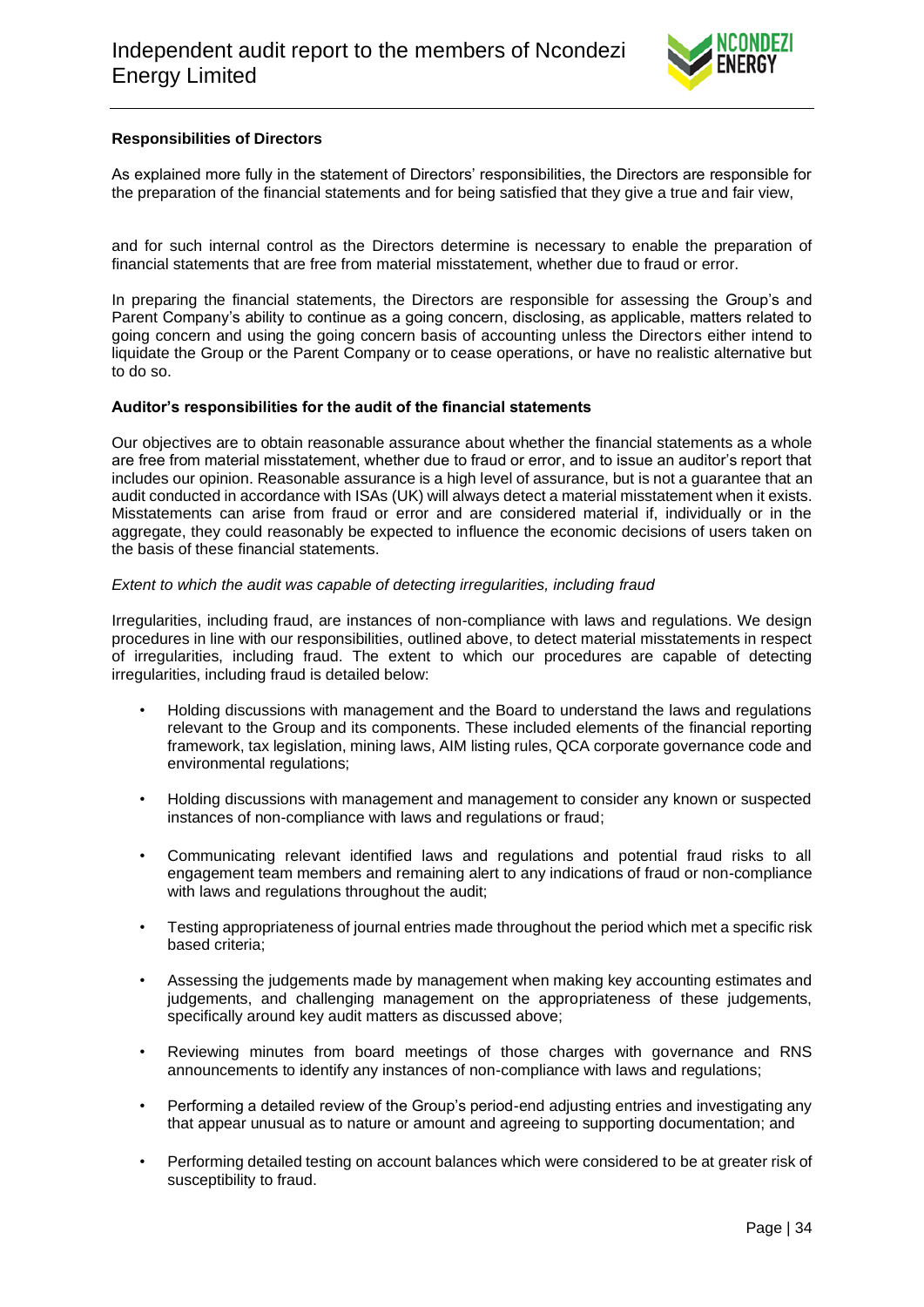

Our audit procedures were designed to respond to risks of material misstatement in the financial statements, recognising that the risk of not detecting a material misstatement due to fraud is higher than the risk of not detecting one resulting from error, as fraud may involve deliberate concealment by, for example, forgery, misrepresentations or through collusion. There are inherent limitations in the audit procedures performed and the further removed non-compliance with laws and regulations is from the events and transactions reflected in the financial statements, the less likely we are to become aware of it.

A further description of our responsibilities is available on the Financial Reporting Council's website at: [https://www.frc.org.uk/auditorsresponsibilities.](https://www.frc.org.uk/auditorsresponsibilities) This description forms part of our auditor's report.

# **Use of our report**

This report is made solely to the Parent Company's members, as a body, in accordance with the terms of our engagement letter. Our audit work has been undertaken so that we might state to the Parent Company's members those matters we are required to state to them in an auditor's report and for no other purpose. To the fullest extent permitted by law, we do not accept or assume responsibility to anyone other than the Parent Company and the Parent Company's members as a body, for our audit work, for this report, or for the opinions we have formed.

BDO LLP Chartered Accountants London United Kingdom

24 June 2021

BDO LLP is a limited liability partnership registered in England and Wales (with registered number OC305127).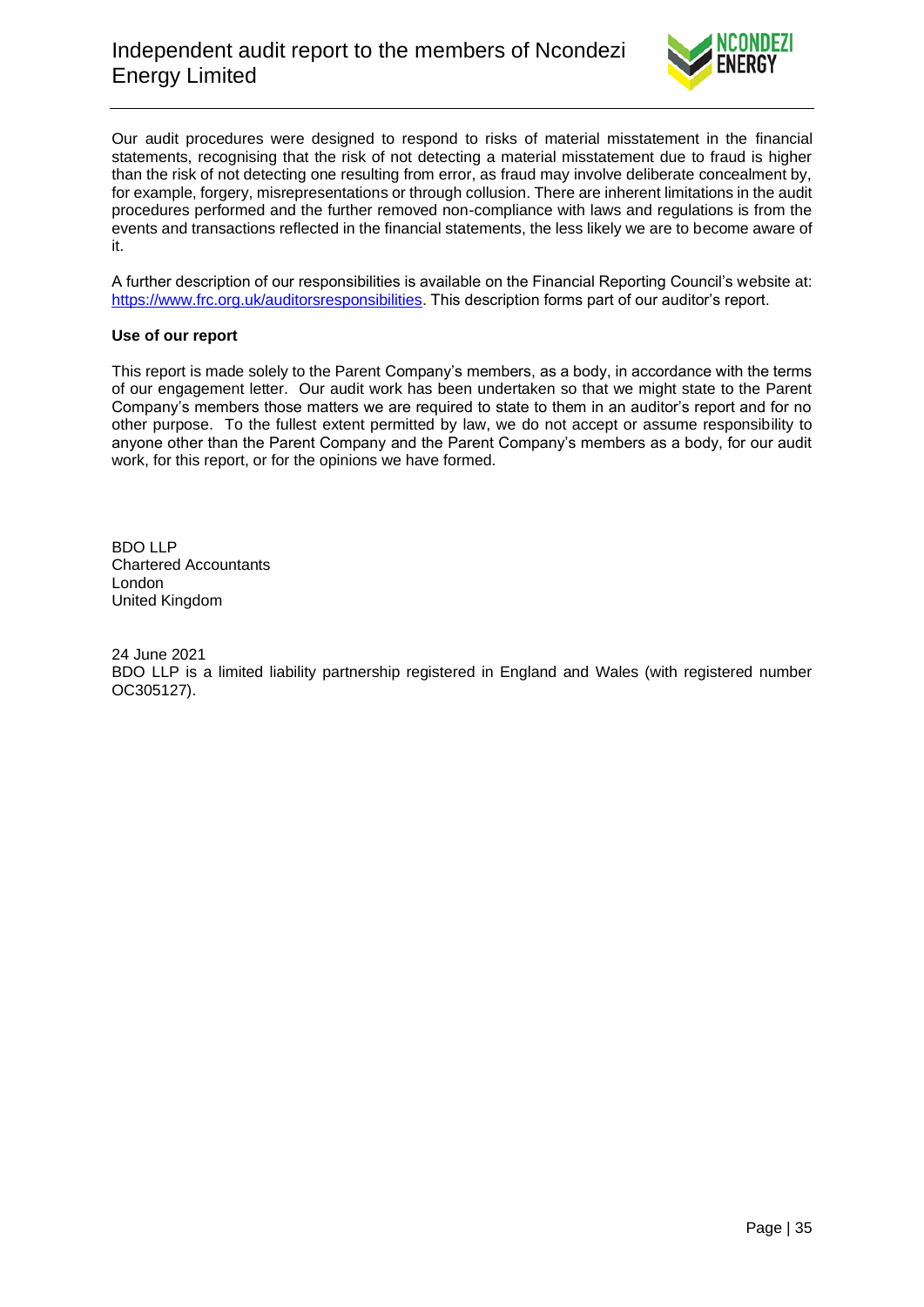

|                                                                                         |             | 2020            | 2019     |
|-----------------------------------------------------------------------------------------|-------------|-----------------|----------|
|                                                                                         | <b>Note</b> |                 |          |
|                                                                                         |             | <b>US\$'000</b> | US\$'000 |
| Other administrative expenses                                                           | 3           | (1,611)         | (1,216)  |
| Share-based payment charge                                                              | 3           | (292)           | (402)    |
| <b>Total administrative expenses and loss</b>                                           |             |                 |          |
| from operations                                                                         |             | (1,903)         | (1,618)  |
| Finance expense, net                                                                    | 4           | (910)           | (680)    |
| Loss for the year before taxation                                                       |             | (2,813)         | (2,298)  |
| Taxation                                                                                | 5           |                 |          |
| Loss and total comprehensive loss for the<br>year attributable to equity holders of the |             |                 |          |
| parent company                                                                          |             | (2, 813)        | (2,298)  |
| Loss per share expressed in cents                                                       |             |                 |          |
| Basic and diluted                                                                       | 6           | (0.8)           | (0.7)    |
|                                                                                         |             |                 |          |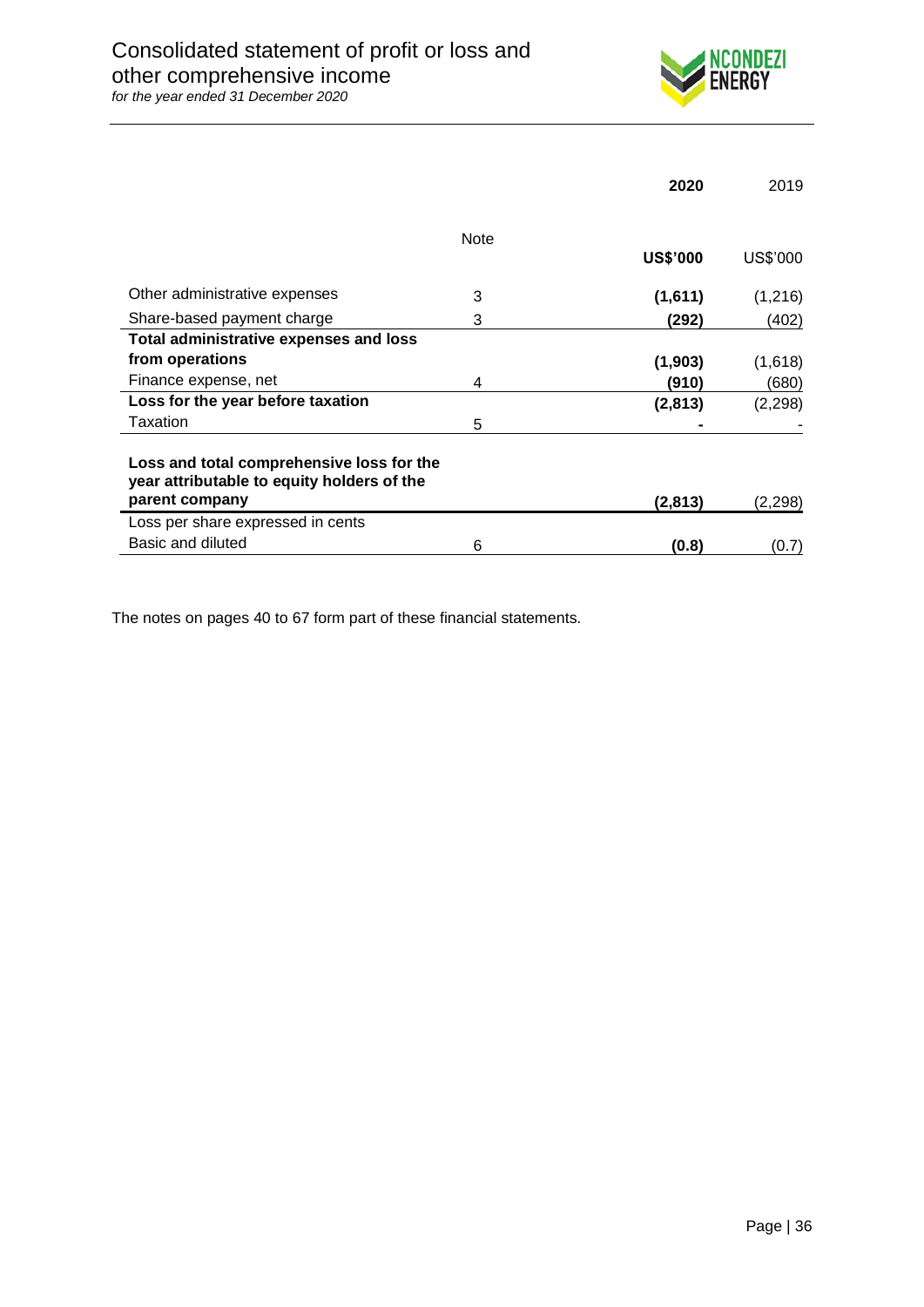

*as at 31 December 2020*

|                                      | <b>Note</b>    | 2020<br><b>US\$'000</b> | 2019<br>US\$'000 |
|--------------------------------------|----------------|-------------------------|------------------|
|                                      |                |                         |                  |
| <b>Assets</b>                        |                |                         |                  |
| <b>Non-current assets</b>            |                |                         |                  |
| Property, plant and equipment        | $\overline{7}$ | 18,348                  | 18,263           |
| JV Investment                        | 10             |                         | 769              |
| Intangible assets                    | 8<br>11        | 358                     |                  |
| Loan receivable                      |                | 665                     |                  |
| <b>Total non-current assets</b>      |                | 19,371                  | 19,032           |
| <b>Current assets</b>                |                |                         |                  |
| Trade and other receivables          | 12             | 112                     | 26               |
| Cash and cash equivalent             | 13             | 853                     | 722              |
| <b>Total current assets</b>          |                | 965                     | 748              |
| <b>Total assets</b>                  |                | 20,336                  | 19,780           |
|                                      |                |                         |                  |
| <b>Current liabilities</b>           |                |                         |                  |
| Trade and other payables             | 14             | 550                     | 404              |
| Loans and borrowings                 | 15             | 5,015                   | 4,234            |
| Derivative financial liability       | 16             | 759                     | 30               |
| <b>Total current liabilities</b>     |                | 6,324                   | 4,668            |
| <b>Total liabilities</b>             |                | 6,324                   | 4,668            |
|                                      |                |                         |                  |
|                                      |                |                         |                  |
| Capital and reserves attributable to |                |                         |                  |
| shareholders                         |                |                         |                  |
| Share capital                        | 17             | 94,137                  | 92,660           |
| <b>Accumulated losses</b>            |                | (80, 125)               | (77, 548)        |
| <b>Total capital and reserves</b>    |                | 14,012                  | 15,112           |
| <b>Total equity and liabilities</b>  |                | 20,336                  | 19,780           |

The financial statements were approved and authorised for issue by the Board of Directors on 24 June 2021 and were signed on its behalf by:

**Michael Haworth** Non-Executive Chairman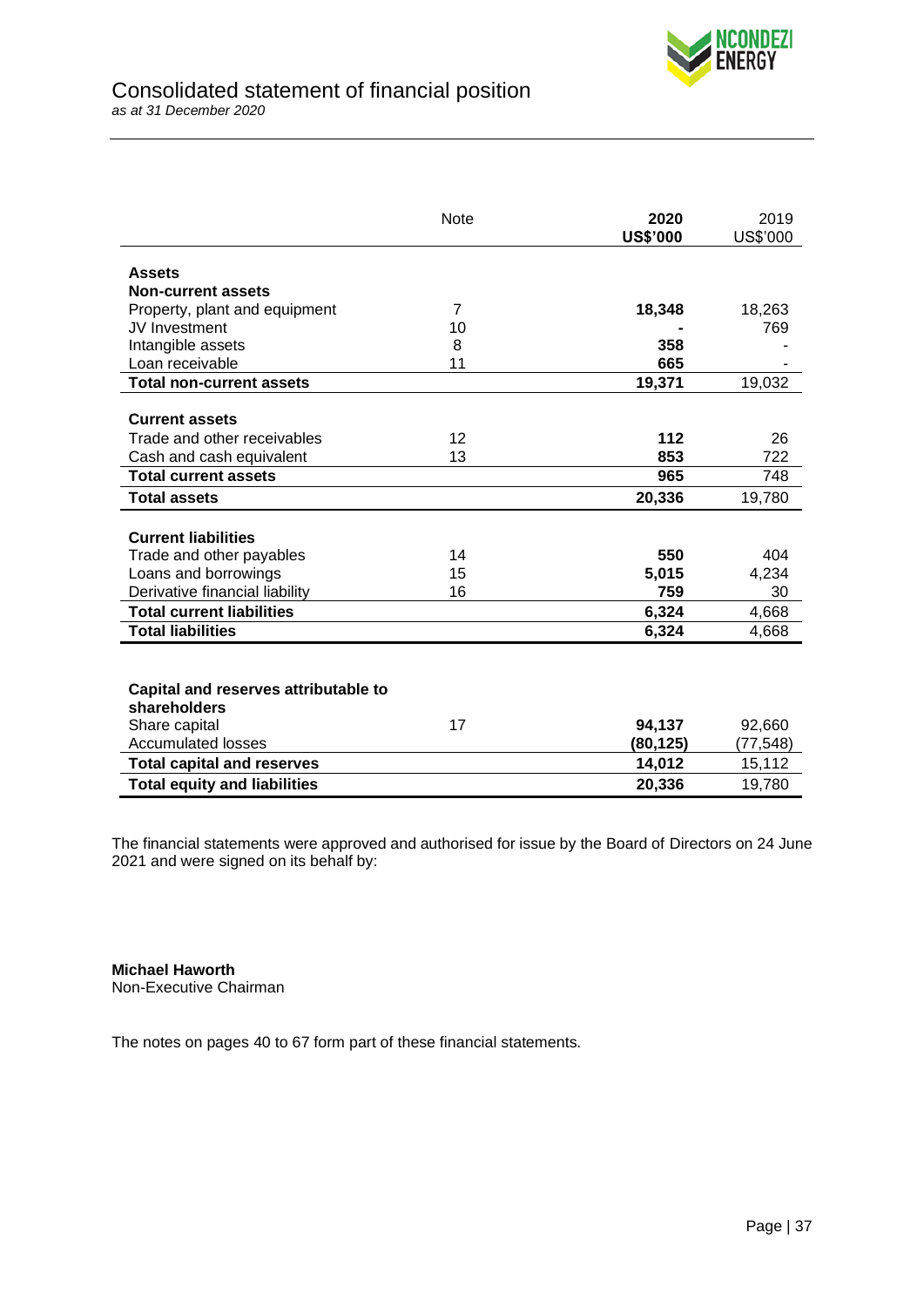

# Consolidated statement of changes in equity

*for the year ended at 31 December 2020*

|                                       | Share<br>capital<br><b>US\$'000</b> | Accumulated<br>Losses<br><b>US\$'000</b> | Total<br><b>US\$'000</b> |
|---------------------------------------|-------------------------------------|------------------------------------------|--------------------------|
| At 1 January 2020                     | 92,660                              | (77,548)                                 | 15,112                   |
| Loss for the year                     |                                     | (2, 813)                                 | (2,813)                  |
| Other comprehensive loss for the year |                                     |                                          |                          |
| Total comprehensive loss for the year |                                     | (2,813)                                  | (2,813)                  |
| Issue of shares                       | 1,910                               |                                          | 1,910                    |
| Costs associated with issue of shares | (138)                               |                                          | (138)                    |
| Warrants issued                       | (351)                               |                                          | (351)                    |
| Exercise of share options             | 56                                  | (56)                                     |                          |
| Equity settled share-based payments   |                                     | 292                                      | 292                      |
| At 31 December 2020                   | 94,137                              | (80,125)                                 | 14.012                   |

|                                          | Share    | Accumulated |          |
|------------------------------------------|----------|-------------|----------|
|                                          | capital  | Losses      | Total    |
|                                          | US\$'000 | US\$'000    | US\$'000 |
| At 1 January 2019                        | 88,796   | (75,554)    | 13,242   |
| Loss for the year                        |          | (2, 298)    | (2, 298) |
| Other comprehensive loss for the year    |          |             |          |
| Total comprehensive loss for the year    |          | (2, 298)    | (2, 298) |
| Issue of shares                          | 2,380    |             | 2,380    |
| Costs associated with issue of shares    | (213)    |             | (213)    |
| Exercise of share options                | 98       | (98)        |          |
| Shareholders Loan conversion into equity | 1,344    |             | 1.344    |
| <b>Exercise of warrants</b>              | 255      |             | 255      |
| Equity settled share-based payments      |          | 402         | 402      |
| At 31 December 2019                      | 92.660   | 77.548)     | 15,112   |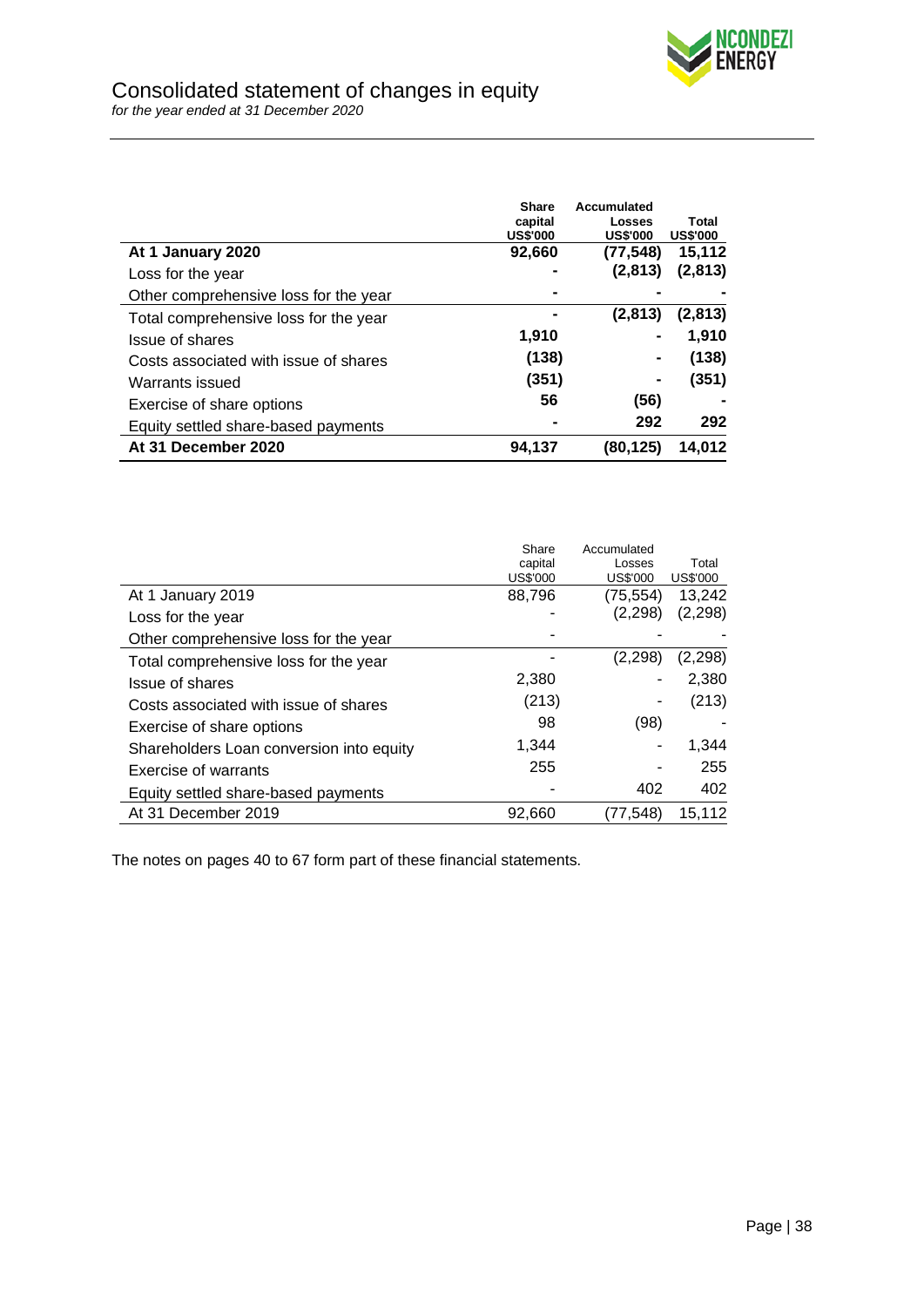

*for the year ended at 31 December 2020*

|                                                        | 2020<br><b>US\$'000</b> | 2019<br>US\$'000 |
|--------------------------------------------------------|-------------------------|------------------|
| Loss before taxation<br>Adjustments for:               | (2,813)                 | (2, 298)         |
| Finance expense                                        | 910                     | 680              |
| Share based payment charge                             | 292                     | 402              |
| Reversal of accrual                                    |                         | (150)            |
| Depreciation                                           | 67                      | 67               |
| Amortisation                                           | 164                     |                  |
| Net cash flow from operating activities before         | (1, 380)                | (1, 299)         |
| changes in working capital                             |                         |                  |
| Increase in payables                                   | 146                     | 73               |
| (Increase)/ decrease in receivables                    | (86)                    | 28               |
| Net cash flow from operating activities before tax     | (1, 320)                | (1, 198)         |
| Income taxes refunded                                  |                         |                  |
| Net cash flow from operating activities after tax      | (1, 320)                | (1, 198)         |
|                                                        |                         |                  |
| <b>Investing activities</b>                            |                         |                  |
| Power and Mine development costs capitalised           | (152)                   | (58)             |
| JV investment prior to acquisition (note 10)           | (384)                   | (769)            |
| Purchase of intangibles                                | (35)                    |                  |
| Net cash flow from investing activities                | (571)                   | (827)            |
| <b>Financing activities</b>                            |                         |                  |
| Issue of ordinary shares                               | 1,910                   | 2,380            |
| Cost of shares issued                                  | (138)                   | (213)            |
| Warrants exercised                                     |                         | 156              |
| Loan draw down                                         | 250                     |                  |
| Net cash flow from financing activities                | 2,022                   | 2,323            |
| Net increase in cash and cash equivalents in the       |                         |                  |
| year                                                   | 131                     | 298              |
| Cash and cash equivalents at the beginning of the year | 722                     | 424              |
| Cash and cash equivalents at the end of the year       | 853                     | 722              |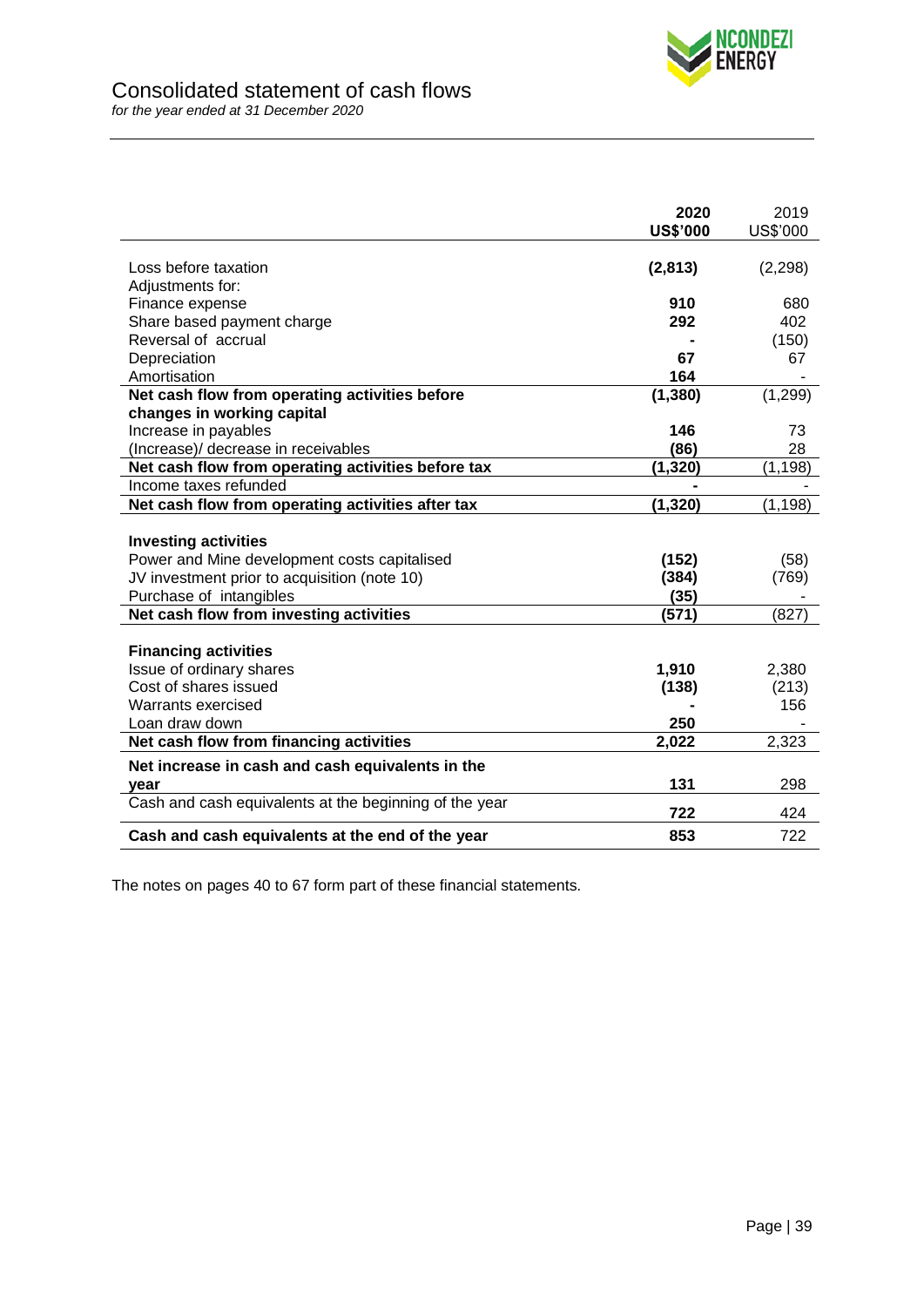

# **1. Principal accounting policies**

#### *General*

The Company is a public limited liability company incorporated on 30 March 2006 in the British Virgin Islands. The address of its registered office is Coastal Building, Wickham's Cay II, PO Box 2221, Road Town, Carrot Bay, Tortola, British Virgin Islands.

# *Going concern*

Based upon projections that include corporate costs, salaries of staff and consultant fees, project costs to progress the Project and C&I projects, the Group is funded into September 2021. While the C&I Maiden Project, currently under construction, is fully funded by a US\$500,000 Bridge Loan, projections do not include any unforeseen further funding and assumes that the existing debt will be refinanced or converted during Q3 2021. The Company will focus on raising funding at the subsidiary level for future C&I Projects to ensure cash reserves are prioritised for the immediate funding needs of the main Project. The working capital facility of US\$750,000 expired on 30 June 2020, during the period US\$250,000 was drawn down.

The Shareholder Loan of US\$5.0 million as at 18 June 2021 (principal, historic redemption premium and interest) matured on 30 November 2019. In November 2020 certain Board and management who represent 39.6% of the Shareholder Loan have signed an Undertaking not to call in the Shareholder Loan before the later of 30 November 2022 or when the restructuring is completed. The Undertaking prevents the Shareholder Loan from being called as a majority agreement representing 66.67% of Shareholder Loan holders is required. Nevertheless, the Company is currently evaluating options to execute the restructuring process as proposed on 26 November 2019.

The Directors continue to explore options in respect of raising further funds to continue with the Ncondezi Project development programmes, as well as fund potential C&I projects. At present there are no binding agreements in place and there can be no certainty as to the Group's ability to raise additional funding. The Directors are also aware of the potential risk of delays as a result of the COVID-19 pandemic. Operations are currently unaffected however there is no certainty that further delays may not occur in the future which may lead to further funding requirements.

In addition, notwithstanding the Shareholder Loan, further funding will be required as detailed above to meet operating cash flows under current forecasts before the end of Q3 2021 or in the event of accelerated project advancement. The Directors are exploring a number of funding and working capital solutions. The financial statements have been prepared on a going concern basis in anticipation of a positive outcome but it is important to highlight that there are no binding agreements in place and there can be no certainty that any of these initiatives will be successful.

The COVID-19 pandemic represents a risk to a number of aspects of the Group's business, including lack of access to the Project and in person meetings with the Project Partners, Government, EDM and potential finance partners which may cause a delay to the Project. There remains considerable uncertainty relating to the pandemic duration and its impact. The Group continues to closely monitor the impacts on its projects and to develop appropriate response plans. There is also a significant uncertainty as regards to the ability of the Group to raise funds in the current market conditions due to the COVID-19 pandemic which may result in the Group having to raise funds at whatever terms are available at the time.

The financial statements have been prepared on a going concern basis in anticipation of a positive outcome but it is important to highlight that there are no binding agreements in place.

These matters indicate the existence of a material uncertainty which may cast significant doubt about the Group's ability to continue as a going concern. The financial statements do not include the adjustments that would result if the Group was unable to continue as a going concern. Such adjustments would principally be the write down of the Group's non-current assets.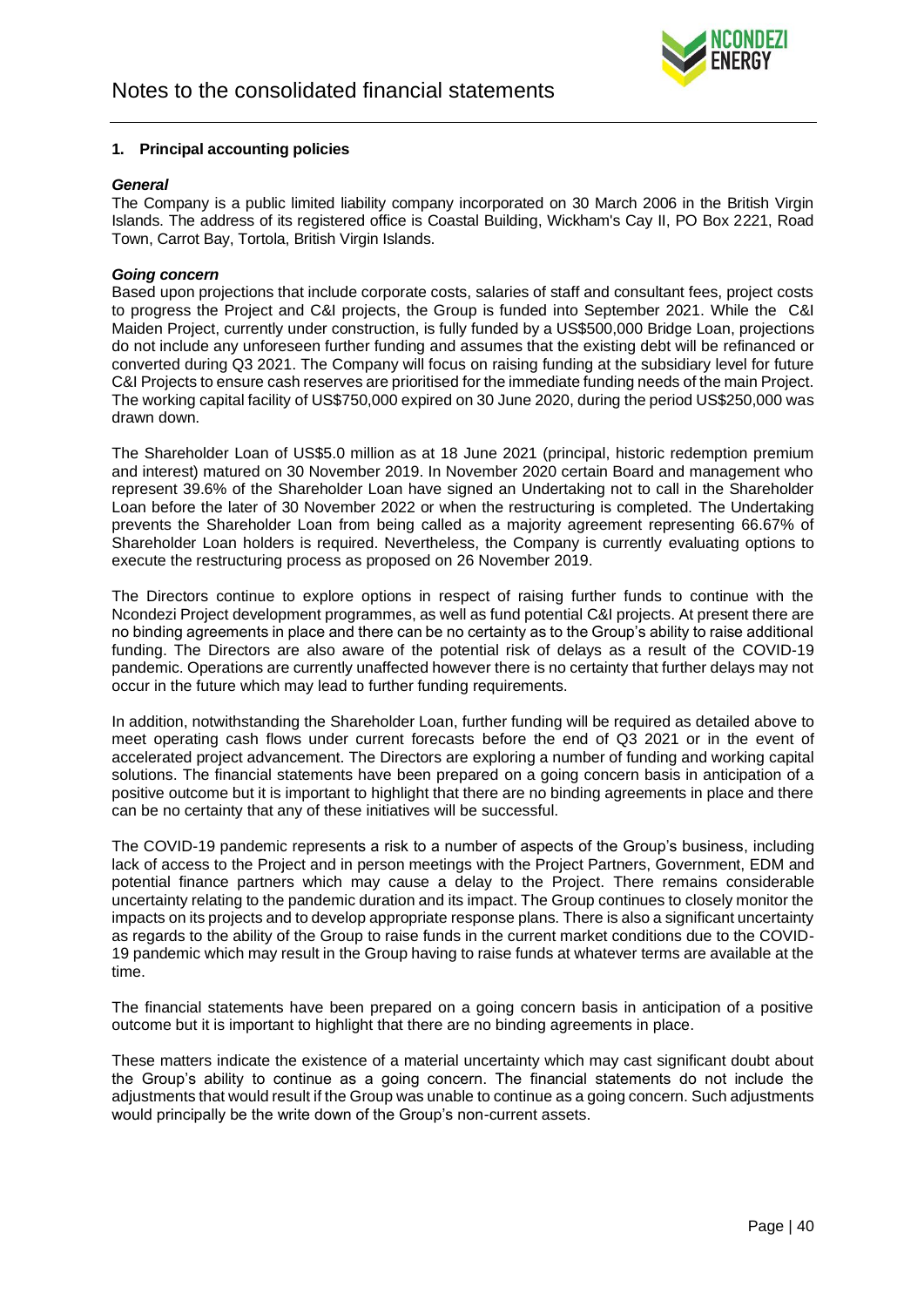

#### *Basis of preparation*

The principal accounting policies adopted in the preparation of these consolidated financial statements are set out below. The policies have been consistently applied to all the years presented, unless otherwise stated.

These financial statements have been prepared in accordance with International Financial Reporting Standards, International Accounting Standards and Interpretations (collectively "IFRS") issued by the International Accounting Standards Board ("IASB") as adopted by the European Union ("adopted IFRS").

The preparation of financial statements in conformity with IFRS requires management to make judgements, estimates and assumptions that affect the application of policies and reported amounts of assets and liabilities, income and expenses. The estimates and associated assumptions are based on historical experience and factors that are believed to be reasonable under the circumstances, the results of which form the basis of making judgements about carrying values of assets and liabilities that are not readily apparent from other sources. Actual results may differ from these estimates. The areas involving a higher degree of judgment or complexity, or where assumptions and estimates are significant to the consolidated financial statements, are disclosed in note 2.

The Group financial information is presented in United States dollars (US\$) and values are rounded to the nearest thousand dollars (US\$'000).

Loss from operations is stated after charging and crediting all operating items excluding finance income and expenses.

The estimates and underlying assumptions are reviewed on an ongoing basis. Revisions to accounting estimates are recognised in the period in which the estimate is revised if the revision only affects that period or in the period of revision and future periods if the revision affects both current and future periods.

#### *New and amended standards which are effective for these Financial Statements*

The following new and revised standards and interpretations, all of which are effective for accounting periods beginning on or after 1 January 2020, have been adopted in the current financial year.

| <b>Standard</b>   | <b>Description</b>                                         |
|-------------------|------------------------------------------------------------|
| <b>IAS 28</b>     | Amendments to IAS 28 Sale of Long-Term Interest in         |
|                   | Associates and Joint Ventures                              |
| IFRS <sub>3</sub> | Amendments to IFRS 3 Business Combinations - Definition of |
|                   | a business                                                 |
| IAS <sub>1</sub>  | <b>Presentation of Financial Statements</b>                |
| IAS <sub>8</sub>  | IAS 8 Accounting Policies, Changes in Accounting Estimates |
|                   | and Errors (Amendment Definition of Material)              |
|                   | Revised Conceptual Framework for Financial Reporting       |

The new standards effective from 1 January 2020, as listed above, do not have a material effect on the Group's financial statements.

#### *Standards in issue but not yet effective*

The following standards, amendments and interpretations which have been recently issued or revised and are mandatory for the Group's accounting periods beginning on or after 1 January 2021**:**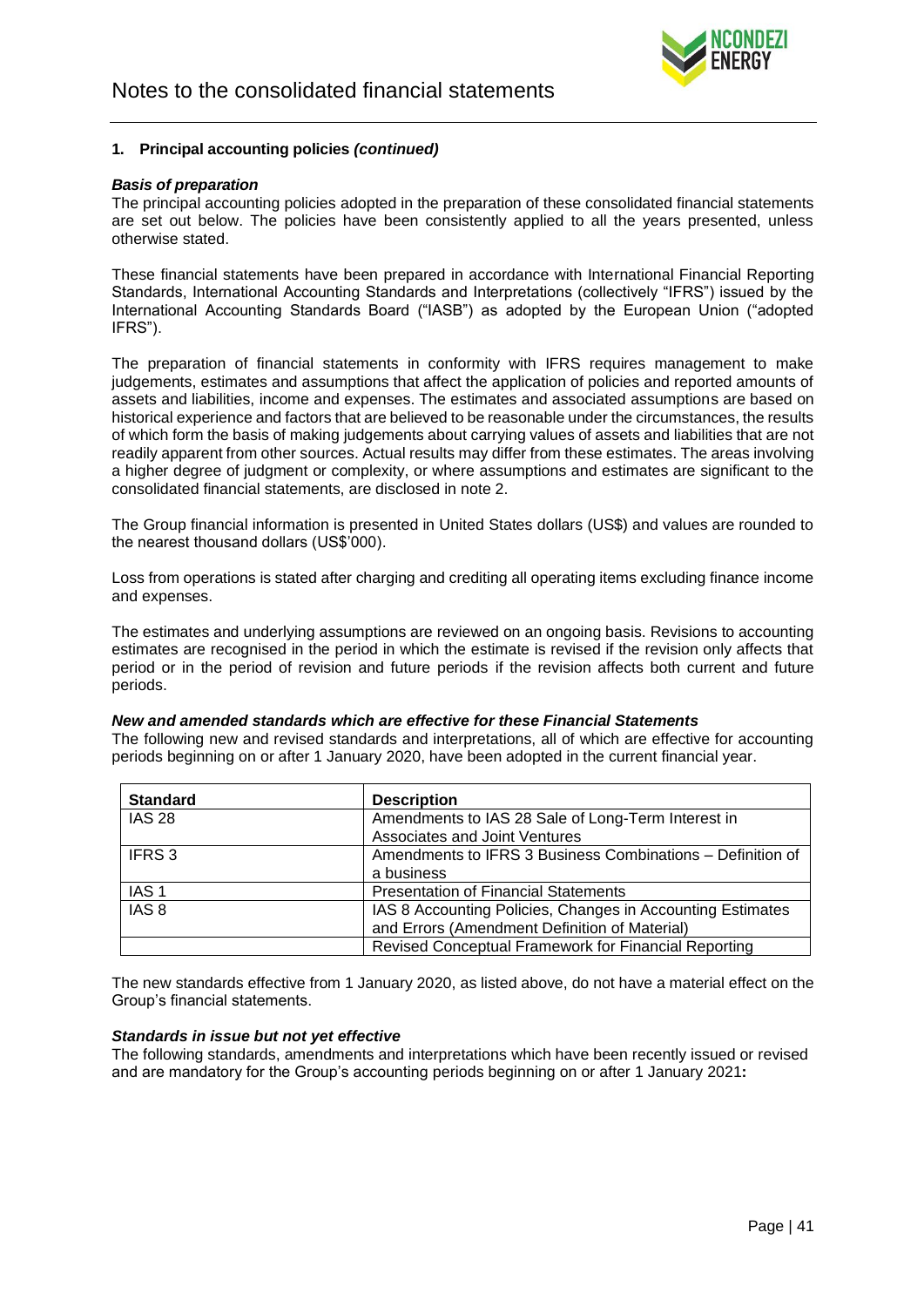

| <b>Standard</b>                              | <b>Description</b>                                                       |
|----------------------------------------------|--------------------------------------------------------------------------|
| IFRS <sub>3</sub>                            | <b>Amendments - Business Combinations</b>                                |
| IAS 16                                       | Property, Plant and Equipment: Proceeds before Intended<br>Use           |
| <b>IAS 37</b>                                | Provisions, Contingent Liabilities and Contingent Assets                 |
| IAS <sub>1</sub>                             | Amendments - Classification of Liabilities as Current or Non-<br>current |
| IFRS 16                                      | Amendments - Leases COVID-19 - Related Rent Concessions                  |
| IFRS 1, IFRS 9, IFRS 16 and<br><b>IAS 41</b> | Annual improvements to IFRSs (2018-2020 Cycle)                           |
| IFRS 9, IAS 39 and IFRS 7                    | Amendments - interest rate benchmark reform - Phase 2                    |

The Group is currently assessing the impact of these new accounting standards and amendments.

#### *Basis of consolidation*

#### **Subsidiaries**

Subsidiaries are all entities over which the Group has control. The Group controls an entity when the Group is exposed to, or has rights to, variable returns from its involvement with the entity and has the ability to affect those returns through its power over the entity. Subsidiaries are fully consolidated from the date on which control is transferred to the Group. They are deconsolidated from the date that control ceases. Where necessary, adjustments are made to the financial statements of subsidiaries to bring their accounting policies into line with those used by other members of the Group. All intra-Group transactions, balances, income and expenses are eliminated on consolidation.

#### **Joint Arrangements**

Certain Group activities are conducted through joint arrangements in which two or more parties have joint control. A joint arrangement is classified as either a joint operation or a joint venture, depending on the rights and obligations of the parties to the arrangement.

Joint operations arise when the Group has a direct ownership interest in jointly controlled assets and obligations for liabilities. The Group does not currently hold this type of arrangement.

Joint ventures arise when the Group has rights to the net assets of the arrangement. For these arrangements, the Group uses equity accounting and recognises initial and subsequent investments at cost, adjusting for the Group's share of the joint venture's income or loss, less dividends received thereafter. When the Group's share of losses in a joint venture equals or exceeds its interest in a joint venture it does not recognise further losses.

Joint ventures are tested for impairment whenever objective evidence indicates that the carrying amount of the investment may not be recoverable. The impairment amount is measured as the difference between the carrying amount of the investment and the higher of its fair value less costs of disposal and its value in use. Impairment losses are reversed in subsequent periods if the amount of the loss decreases and the decrease can be related objectively to an event occurring after the impairment was recognised.

#### **Business combinations**

The acquisition method of accounting is used to account for business combinations by the Group. The consideration transferred for the acquisition of a business is the fair value of the assets transferred, liabilities incurred and the equity interests issued by the Group. The consideration transferred includes the fair value of any asset or liability resulting from a contingent consideration arrangement. Acquisition related costs are expensed as incurred. Identifiable assets acquired and liabilities and contingent liabilities assumed in a business combination are measured initially at their fair values at the acquisition date.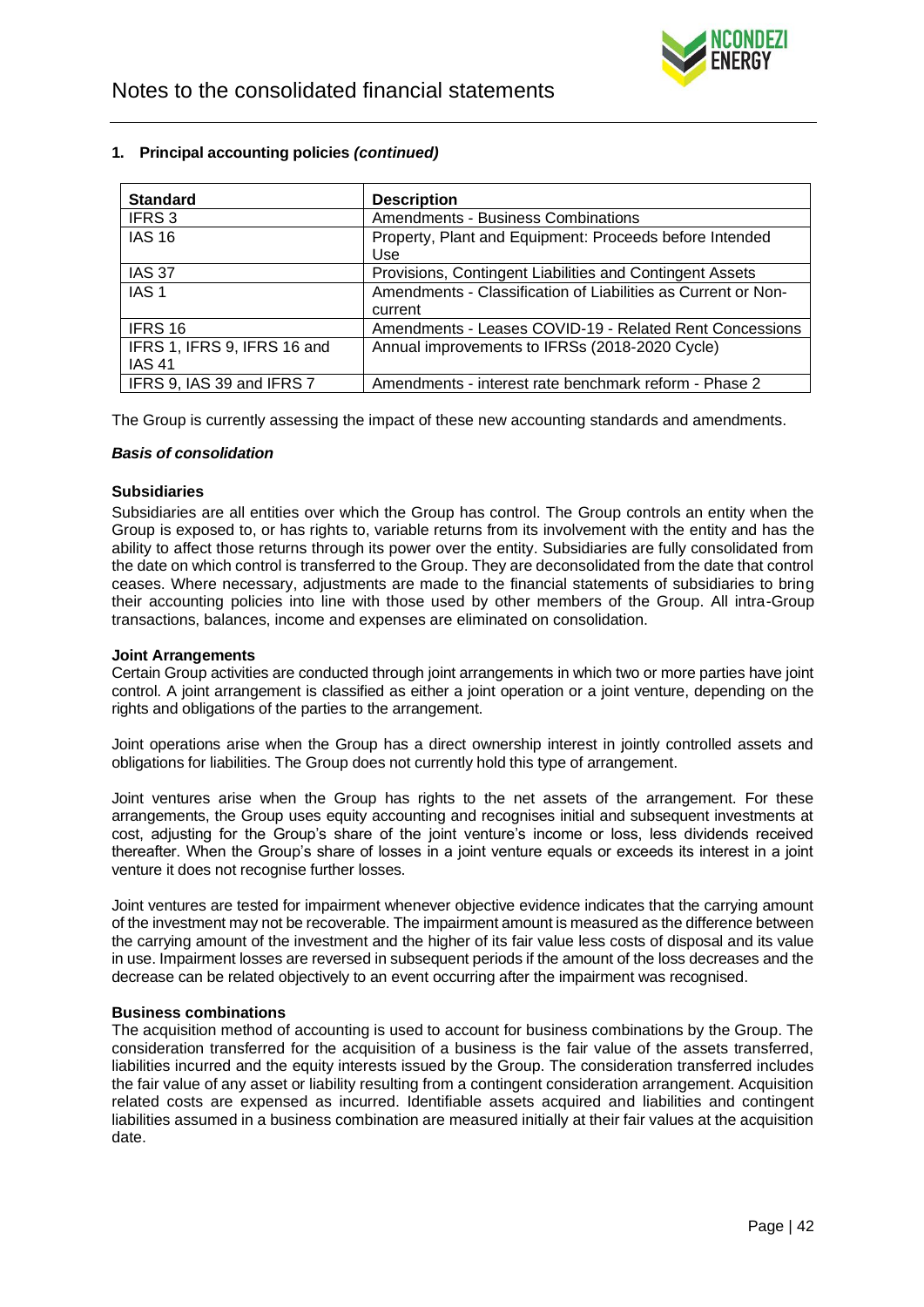

#### *Segmental reporting*

Operating segments are reported in a manner consistent with the internal reporting provided to the chief operating decision-maker. The chief operating decision-maker has been identified as the Board of Directors.

#### *Share-based payments*

Equity-settled share-based payments to employees and Directors are measured at the fair value of the equity instrument. The fair value of the equity-settled transactions with employees and Directors is recognised as an expense over the vesting period. The fair value of the equity instrument is determined at the date of grant, taking into account market based vesting conditions.

The fair value of the equity instrument is measured using the Black-Scholes model. The expected life used in the model is adjusted, based on management's best estimate, for the effects of nontransferability, exercise restrictions and behavioural considerations.

When grant of equity instruments is cancelled or settled during the vesting period the cancellation is accounted for as an acceleration of vesting and the amount that otherwise would have been recognised for services received over the remainder of the vesting period is immediately expensed.

When equity instruments are modified, if the modification increases the fair value of the award, the additional cost must be recognised over the period from the modification date until the vesting date of the modified award.

If, after the vesting date, fully vested options lapse or are not exercised the previously recognised share based payment charge is not reversed.

#### *Property, plant and equipment*

Property, plant and equipment are stated at cost on acquisition less depreciation. Depreciation is provided on a straight-line basis at rates calculated to write off the cost less the estimated residual value of each asset over its expected useful economic life. The residual value is the estimated amount that would currently be obtained from disposal of the asset if the asset were already of the age and in the condition expected at the end of its useful life.

The annual rate of depreciation for each class of depreciable asset is:

| Plant and equipment | 25%     |
|---------------------|---------|
| Other               | 20%-33% |
| <b>Buildings</b>    | 10%     |

The carrying value of property plant and equipment is assessed annually and any impairment is charged to the profit or loss.

#### *Intangible assets*

Intangible assets acquired as part of an acquisition of a business are capitalised separately from goodwill, if these assets are separable and their fair value can be measured reliably. Intangible assets acquired separately from the acquisition of a business are capitalised at cost. The cost of the other intangible assets with finite useful economic lives is amortised over that period. The carrying values of intangible assets are reviewed for impairment when events or changes in circumstances indicate that the carrying values may not be recoverable. If impaired, they are written down to the higher of fair value less costs to sell and value in use.

# **Amortisation and estimated useful lives**

Intangible assets, excluding goodwill, are amortised on a straight-line basis over their estimated useful lives and charged to administrative expenses in the consolidated statement of income. The estimated useful lives of the ROFR to C&I projects pipeline.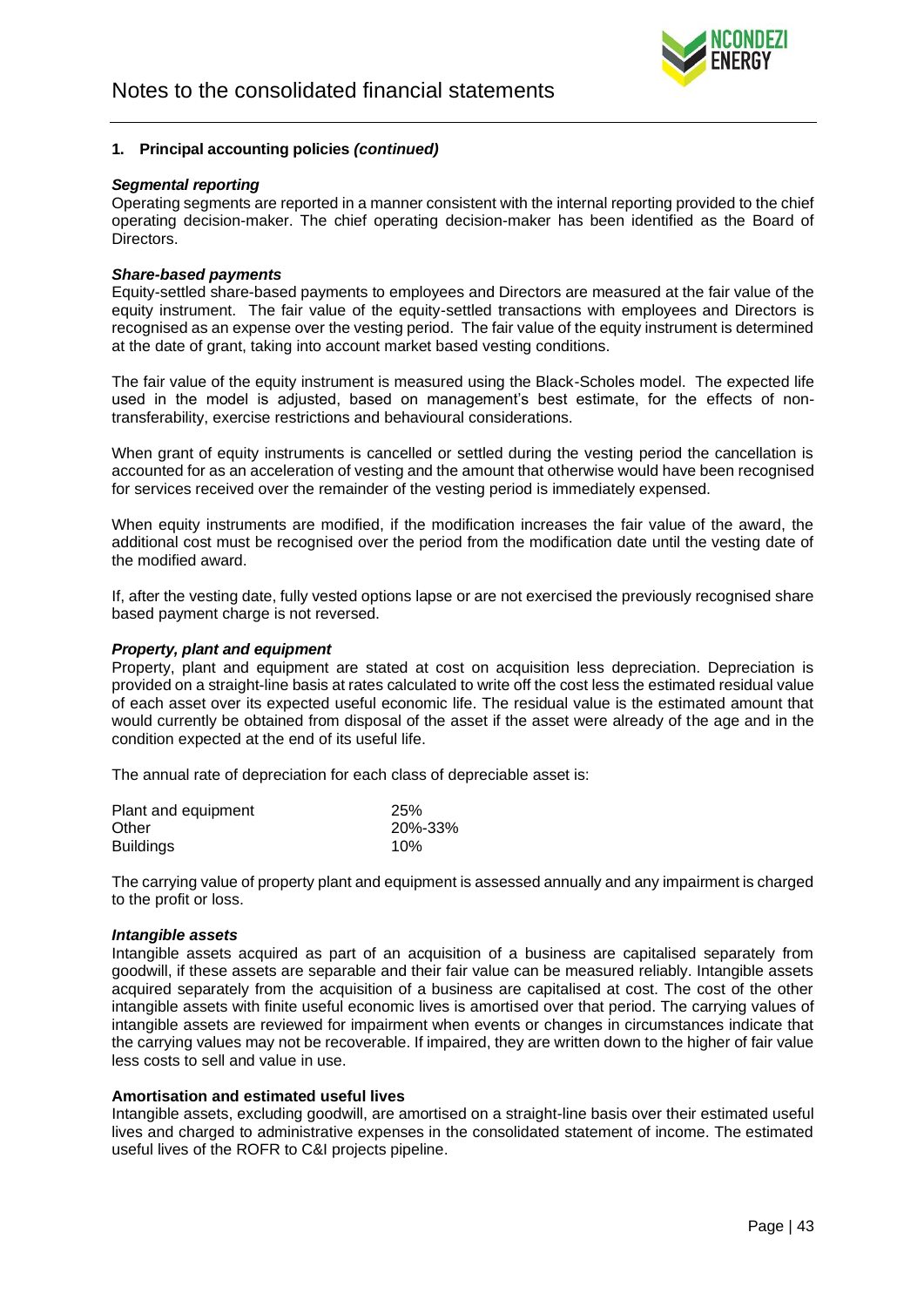

#### *Power project costs*

Power project expenditure is expensed until it is probable that future economic benefits associated with the project will flow to the Group and the cost of the project can be measured reliably. When it is probable that future economic benefits will flow to the Group, all costs associated with developing the 300MW power project are capitalised as power project expenditure within the property, plant and equipment category of tangible non-current assets. The capitalised expenditure includes appropriate technical and administrative expenses but not general overheads. Power project assets are not depreciated until the asset is ready and available for use.

#### *Exploration and evaluation assets*

Exploration and evaluation assets include all costs associated with exploring and evaluating prospects within licence areas, including the initial acquisition of the licence and are capitalised on a project-byproject basis. Costs incurred include appropriate technical and administrative expenses but not general overheads. Where a licence is relinquished, a project is abandoned, or is considered to be of no further commercial value to the Group, the related costs will be written off.

The recoverability of exploration and evaluation assets is dependent upon the discovery of economically recoverable reserves, the ability of the Group to obtain necessary financing to complete the development of reserves and future profitable production or proceeds from the disposition of recoverable reserves.

#### *Mining assets*

When the technical feasibility of the exploration project is determined, mining licence concession is obtained and a decision is made to proceed to development stage the related exploration and evaluation assets are assessed for potential impairment and then transferred to non-current mining assets and included within property, plant and equipment.

Mining properties are depleted over the estimated life of the reserves on a 'unit of production' basis.

Commercial reserves are proven and probable reserves. Changes in commercial reserves affecting unit of production calculations are dealt with prospectively over the revised remaining reserves.

#### *Impairment*

The carrying amounts of non-current assets are reviewed for impairment if events or changes in circumstances indicate the carrying value may not be recoverable. If there are indicators of impairment, an exercise is undertaken to determine whether the carrying values are in excess of their recoverable amount. Such review is undertaken on an asset by asset basis, except where such assets do not generate cash flows independent of other assets, in which case the review is undertaken at the cash generating unit level.

A previously recognised impairment loss is reversed if the recoverable amount increases as a result of a reversal of the conditions that originally resulted in the impairment. This reversal is recognised in the statement of profit or loss and is limited to the carrying amount that would have been determined, net of depreciation, had no impairment loss been recognised in the prior years.

The recoverable amount of assets is the greater of their value in use and fair value less costs to sell. In assessing value in use, the estimated future cash flows are discounted to their present value using a pre-tax discount rate that reflects current market assessments of the time value of money and the risks specific to the asset. For an asset that does not generate cash inflows largely independent of those from other assets, the recoverable amount is determined for the cash-generating unit to which the asset belongs. The Group's cash-generating units are the smallest identifiable groups of assets that generate cash inflows that are largely independent of the cash inflows from other assets or groups of assets.

Impairments are recognised in the statement of profit or loss to the extent that the carrying amount exceeds the assets recoverable amount. The revised carrying amounts are amortised in line with the Group's accounting policies.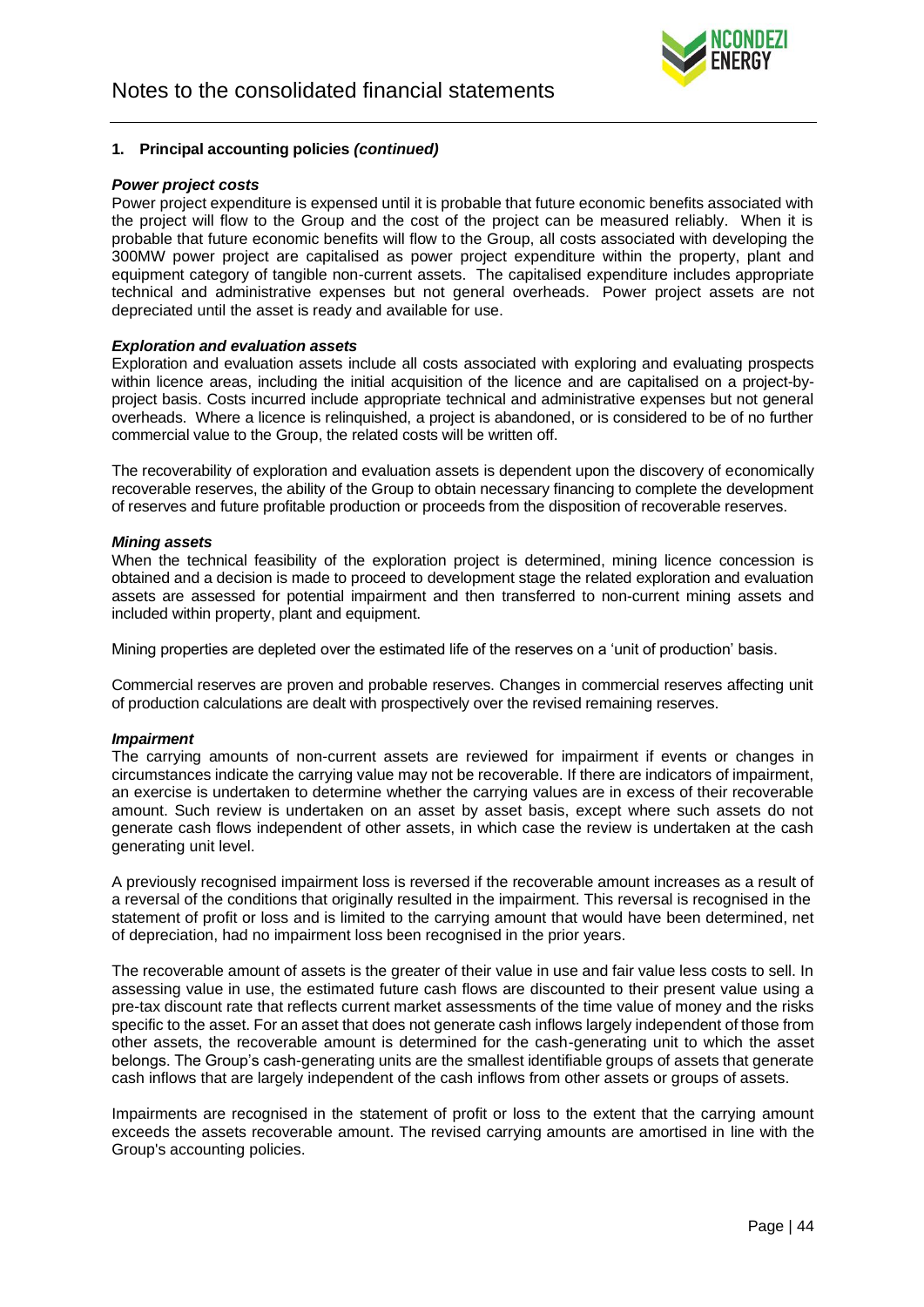

The Group has two cash generating units being (1) the Power Project and Mine Project - this segment is involved in the exploration for coal and development of the coal mine and the development of a 300MW integrated power plant and (2) a C&I solar PV and battery storage project - this segment is focused on building and operating captive solar PV and battery storage solutions for the African C&I sector.

#### *Foreign currency*

The individual financial statements of each Group entity are presented in the currency of the primary economic environment in which the entity operates (its functional currency). For the purpose of the consolidated financial statements, the results of overseas Group entities are translated into US\$, which is the functional currency of the Company and its primary operating subsidiaries and presentation currency for the consolidated financial statements, at rates approximating to those ruling when the transactions took place, all assets and liabilities of overseas Group entities are translated at the rate ruling at the reporting date. Exchange differences arising on translating the opening net assets at opening rate and the results of overseas operations with a non US\$ functional currency at actual rate are recognised in other comprehensive income and accumulated in the foreign exchange translation reserve.

In preparing the financial statements of the individual entities, transactions in currencies other than the entity's functional currency (foreign currencies) are recorded at the rates of exchange prevailing on the dates of the transactions. At each reporting date, monetary items denominated in foreign currencies are retranslated at the rates prevailing on the reporting date.

Exchange differences arising on the settlement of monetary items and on the retranslation of monetary items are included in the statement of profit or loss.

#### *Provisions*

Provisions are recognised when the Group has a legal or constructive obligation, as a result of past events, for which it is probable that an outflow of economic resources will result and that outflow can be reliably measured.

#### *Taxation*

Income tax expense represents the sum of the tax currently payable and deferred tax.

The tax currently payable is based on taxable profit for the year. Taxable profit differs from profit as reported in the profit or loss because it excludes items of income or expense that are taxable or deductible in other years and it further excludes items that are never taxable or deductible. The Group's liability for current tax is calculated using tax rates that have been enacted or substantively enacted by the reporting date.

Deferred tax is recognised on differences between the carrying amounts of assets and liabilities in the financial statements and the corresponding tax bases used in the computation of taxable profit. Deferred tax liabilities are recognised for all taxable temporary differences and deferred tax assets are recognised to the extent that it is probable that taxable profits will be available against which deductible temporary differences can be utilised. The carrying amount of deferred tax assets is reviewed at each reporting date and reduced to the extent that it is no longer probable that sufficient taxable profits will be available to allow all or part of the asset to be recovered. Deferred tax is calculated at the tax rates that are expected to apply in the period when the liability is settled or the asset realised. Deferred tax is charged or credited to the statement of profit or loss, except when it relates to items charged or credited directly to equity, in which case the deferred tax is also dealt with in equity. Deferred tax assets and liabilities are offset when there is a legally enforceable right to set off current tax assets against current tax liabilities and when they relate to income taxes levied by the same taxation authority and the Group intends to settle its current tax assets and liabilities on a net basis.

#### *Financial instruments*

Financial assets and liabilities are recognised when the Group becomes party to the contractual provisions of the instrument.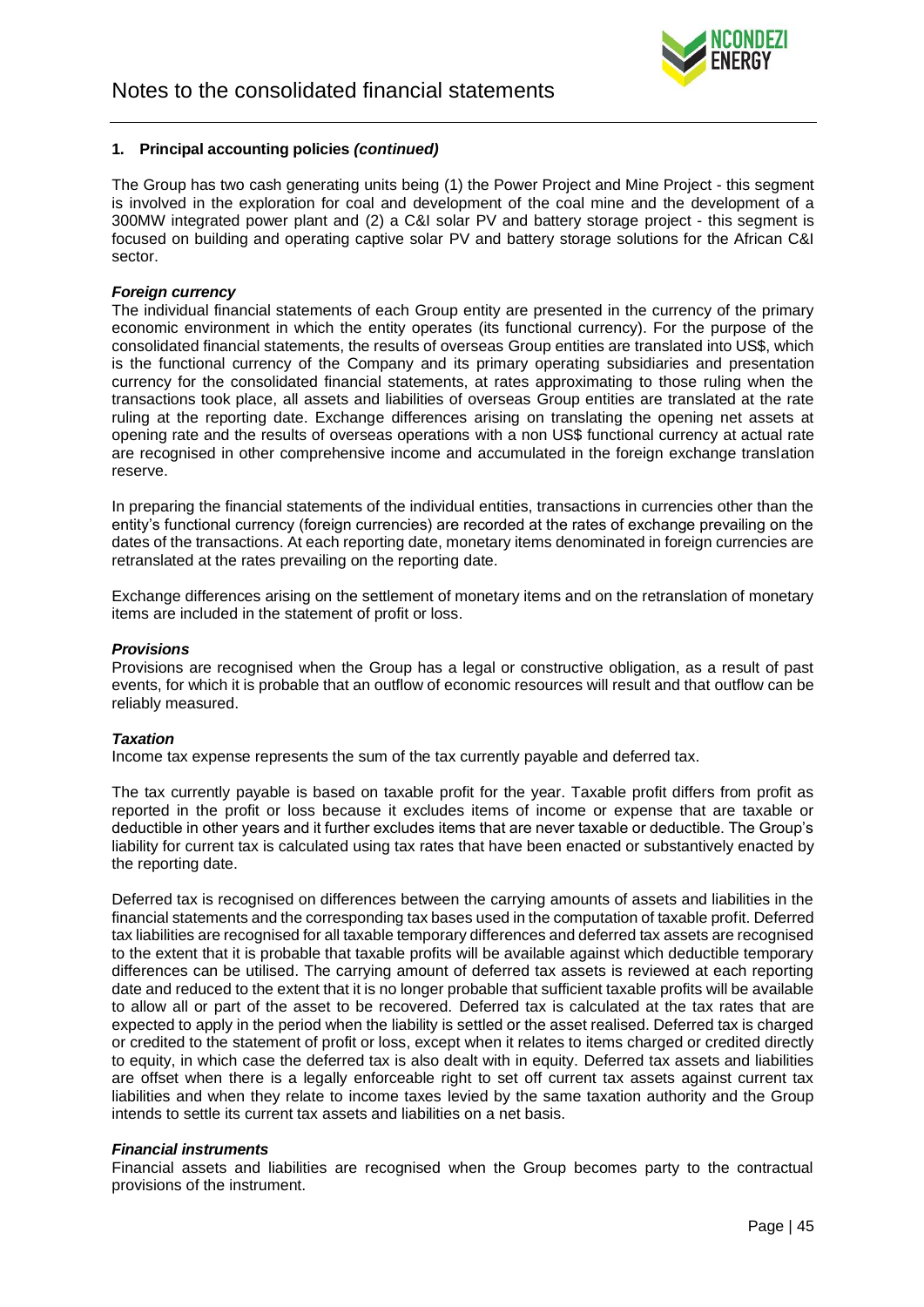

#### *Financial assets*

The Group classifies its financial assets into one of the categories discussed below, depending on the purpose for which the asset was acquired. The Group did not have any financial assets designated at fair value through profit or loss. Unless otherwise indicated, the carrying amounts of the Group's financial assets are a reasonable approximation of their fair values.

The Group's accounting policy for each category is as follows:

#### *Assets at amortised cost*

Assets at amortised cost comprise Trade and Other Receivables and Loan Receivables which are measured on initial recognition at fair value and subsequently measured at amortised cost using the effective interest rate method.

#### *Cash and cash equivalents*

Cash and cash equivalents comprise cash on hand and demand, deposits and other short-term highly liquid investments that are readily convertible to a known amount of cash and are subject to an insignificant risk of changes in value.

#### *Impairment of Financial Assets*

The Group recognizes a loss allowance for expected credit losses ("ECL") on financial assets that are measured at amortised cost which comprise mainly of receivables and loan receivables. The amount of ECL is updated at each reporting date to reflect changes in credit risk since initial recognition of the respective financial instruments. Impairment provisions for other receivables and loan receivables are recognised based on a forward looking ECL model. The methodology used to determine the amount of the provision is based on whether there has been a significant increase in credit risk since initial recognition of the financial asset. For those where the credit risk has not increased significantly since initial recognition of the financial asset, twelve month ECL along with gross interest income are recognised. For those for which credit risk has increased significantly, lifetime ECL along with the gross interest income are recognised. For those that are determined to be credit impaired, lifetime ECL along with interest income on a net basis are recognised.

#### *Financial liabilities*

#### *Financial liabilities held at amortised cost*

Financial liabilities refer to trade and other payables and loans and borrowings (including the host debt in a convertible instrument) and are initially recognised at fair value net of any transaction costs directly attributable to the issue of the instrument. Such liabilities are subsequently measured at amortised cost using the effective interest rate method, which ensures that any interest expense over the period to repayment is at a constant rate on the balance of the liability carried in the statement of financial position. Where loans and borrowings include a redemption premium, the estimated premium is included in the calculation of the effective interest rate.

Where there is a modification to a financial liability, the original financial liability is de-recognised and a new financial liability is recognised at fair value in accordance with the Group's policy.

#### *Convertible loan*

Convertible loan notes are assessed in accordance with IAS 32 Financial Instruments: Presentation to determine whether the conversion element meets the fixed-for-fixed criterion. Where this is met, the instrument is accounted for as a compound financial instrument with appropriate presentation of the liability and equity components.

Where the fixed-for-fixed criterion is not met, the conversion element is accounted for separately as an embedded derivative which is measured at fair value through profit or loss. On issue of a convertible borrowing, the fair value of embedded derivative is determined and the residual is recorded as a host liability initially at fair value and subsequently at amortised cost.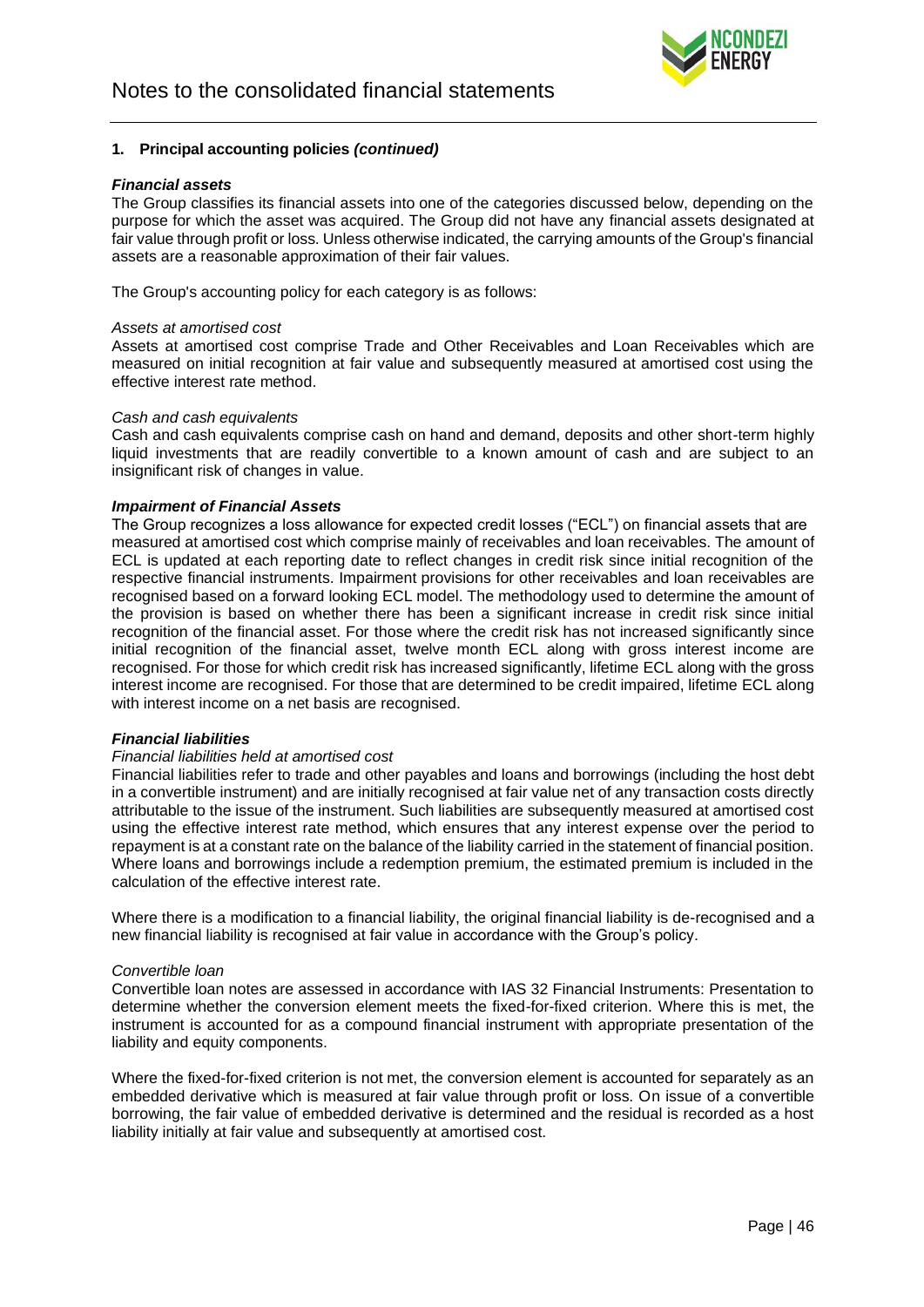

Issue costs are apportioned between the components based on their respective carrying amounts when the instrument was issued.

The finance costs recognised in respect of the convertible borrowings includes the accretion of the liability.

#### *Financial liabilities at fair value through profit or loss*

This category comprises warrants instruments classified as derivative financial liabilities due to the warrant resulting in the issue of a variable number of shares and the embedded derivative within the Shareholder Loan. They are carried in the consolidated statement of financial position at fair value with changes in fair value recognised in the consolidated statement of profit or loss. Other than these derivative financial instruments, the Group does not have any liabilities held for trading nor has it designated any other financial liabilities as being at fair value through profit or loss.

#### *Fair value measurement hierarchy*

The Group classifies its financial liabilities measured at fair value using a fair value hierarchy that reflects the significance of the inputs used in making the fair value measurement (note 22). The fair value hierarchy has the following levels:

a) Quoted prices (unadjusted) in active markets for identical assets or liabilities (Level 1);

b) Inputs other than quoted prices included within Level 1 that are observable for the asset or liability, either directly (i.e., as prices) or indirectly (i.e., derived from prices) (Level 2);

c) Inputs for the asset or liability that are not based on observable market data (unobservable inputs) (Level 3).

The level in the fair value hierarchy within the financial liability is determined on the basis of the lowest level input that is significant to the fair value measurement.

#### *Share capital*

Financial instruments issued by the Group are treated as equity only to the extent that they do not meet the definition of a financial liability. The Company's ordinary shares are classified as equity instruments. The Company considers its capital to be total equity. The Company is not subject to any externally imposed capital requirements.

#### *Non-current assets held for sale and disposal groups*

Non-current assets and disposal groups are classified as held for sale when: they are available for immediate sale subject only to customer conditions; management is committed to a plan to sell; it is unlikely that significant changes to the plan will be made or that the plan will be withdrawn; an active programme to locate a buyer has been initiated; the asset or disposal group is being marketed at a reasonable price in relation to its fair value; and a sale is expected to complete within 12 months from the date of classification.

Non-current assets and disposal groups classified as held for sale are measured at the lower of their carrying amount immediately prior to being classified as held for sale in accordance with the Group's accounting policy; and fair value less costs to sell. Following their classification as held for sale, noncurrent assets (including those in a disposal group) are not depreciated.

# **2. Critical accounting estimates and judgements**

The Group makes estimates and assumptions concerning the future, which by definition will seldom result in actual results that match the accounting estimate. The estimates and assumptions that have a significant risk of causing a material adjustment to the carrying amount of assets and liabilities within the next financial year are discussed below.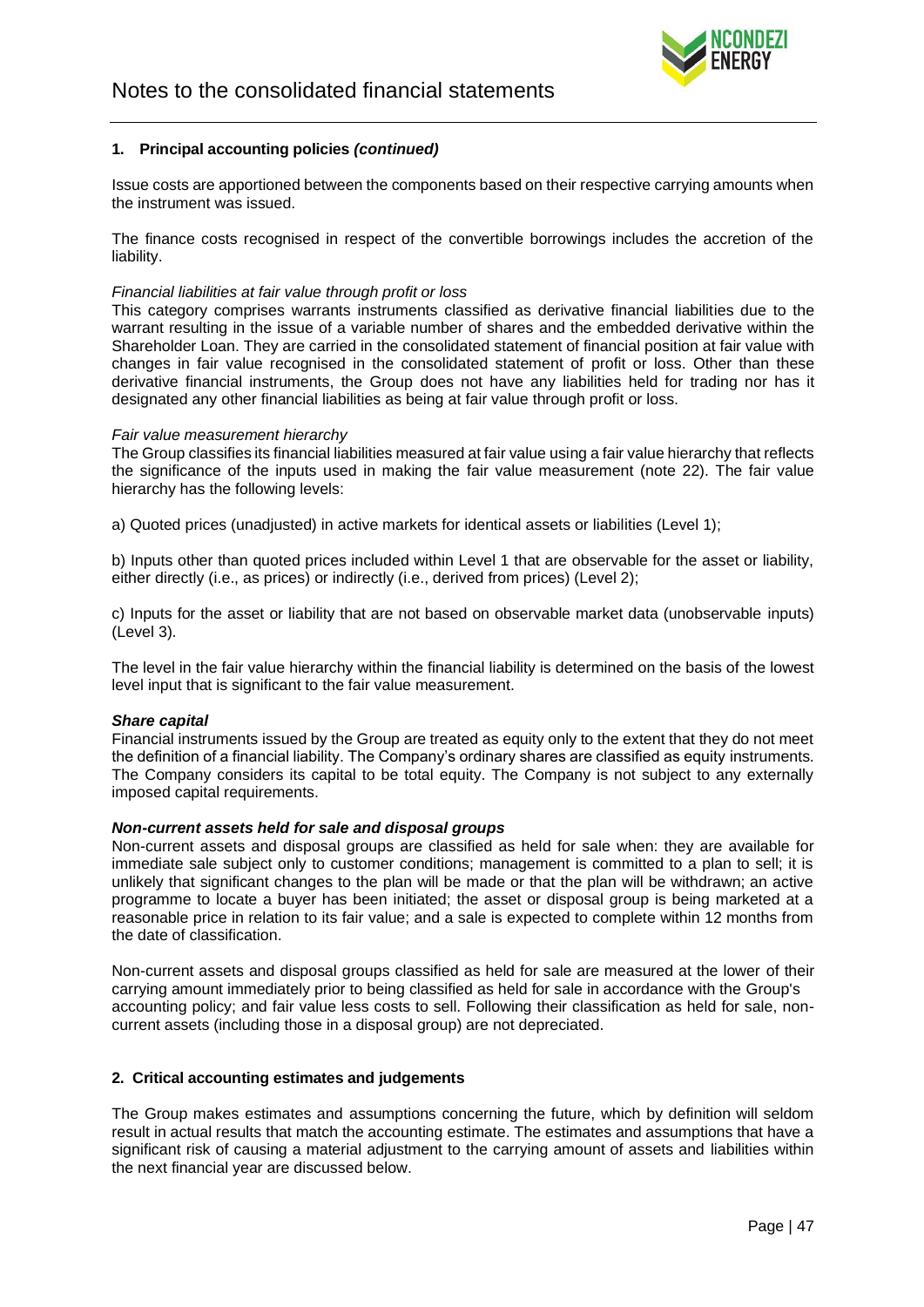

# **2. Critical accounting estimates and judgements** *(continued)*

#### *Accounting judgements and estimates*

#### *(i) Impairment of power and mining assets*

The carrying value of the power plant and mining assets in note 7 are dependent on the success of the power plant project. Management's judgement is that no indicators of impairment have occurred during the year. This has included consideration of the potential sources of impairment indicators prescribed under IAS 36. Management have considered key milestones, signing of the JDA, submission of the tariff proposal, updates and submission of the Project Feasibility Study, Transmission Integration Study and Power Market Outlook Study, Shareholders Agreement signed with CMEC, SA to JDA and submission of historical cost audit to CMEC, risks and de-risking events and determined that it is more likely than not that the power plant will be developed given the progress to date. The carrying value of the assets and feasibility of the Project is supported by the current integrated financial model. The integrated financial model is based on an approximate 10% reduction in the previous tariff which management anticipate being acceptable to the Government following benchmarking and formal discussions with EDM to date. However, negotiations are continuing and should an acceptable tariff not be agreed or other cost efficiencies realised the Project may not proceed and the power assets may not be recoverable.

Following the JDA with CMEC and GE and the new integrated strategy in 2018 the power and mining projects are considered as one cash generating unit. This required judgement and factors considered included the integrated nature of the development project versus the previous development plans, the interdependent nature of the assets and project economics and the extent to which the assets could feasibly be developed independently.

#### *(ii) Asset classified as held for sale*

Management have considered whether the JDA with CMEC and GE was such that the power and mining assets met the criteria of IFRS 5. Having considered the non-binding status of the proposals at 31 December 2020 and associated risks and uncertainties, the extent of progress made towards finalising the JDA and subsequent FC and the period of time to final completion of a transaction, management concluded that the criteria were not met.

#### *(iii) Valuation of share options and warrants*

Share options issued by the Company are fair valued when granted and warrants, which are classified as financial liabilities, are revalued at each reporting date. This requires the Group to determine an appropriate valuation methodology, which they have determined to be the Black-Scholes option pricing model. The use of this model requires the determination of a number of key assumptions which can have a significant effect on the valuation (note 16 and 19).

#### **3. Administrative expenses**

|                                      | 2020            | 2019     |
|--------------------------------------|-----------------|----------|
|                                      | <b>US\$'000</b> | US\$'000 |
|                                      |                 |          |
| Staff costs                          | 53              | 45       |
| Professional and consultancy         | 1,170           | 831      |
| Office expenses                      | 78              | 65       |
| Marketing and promotion              | 96              | 49       |
| Travel and accommodation             | 12              | 89       |
| Other expenses                       | 21              | 51       |
| Depreciation                         | 67              | 67       |
| Amortisation                         | 164             |          |
| Foreign exchange                     | (50)            | 19       |
| <b>Total administrative expenses</b> | 1,611           | 1,216    |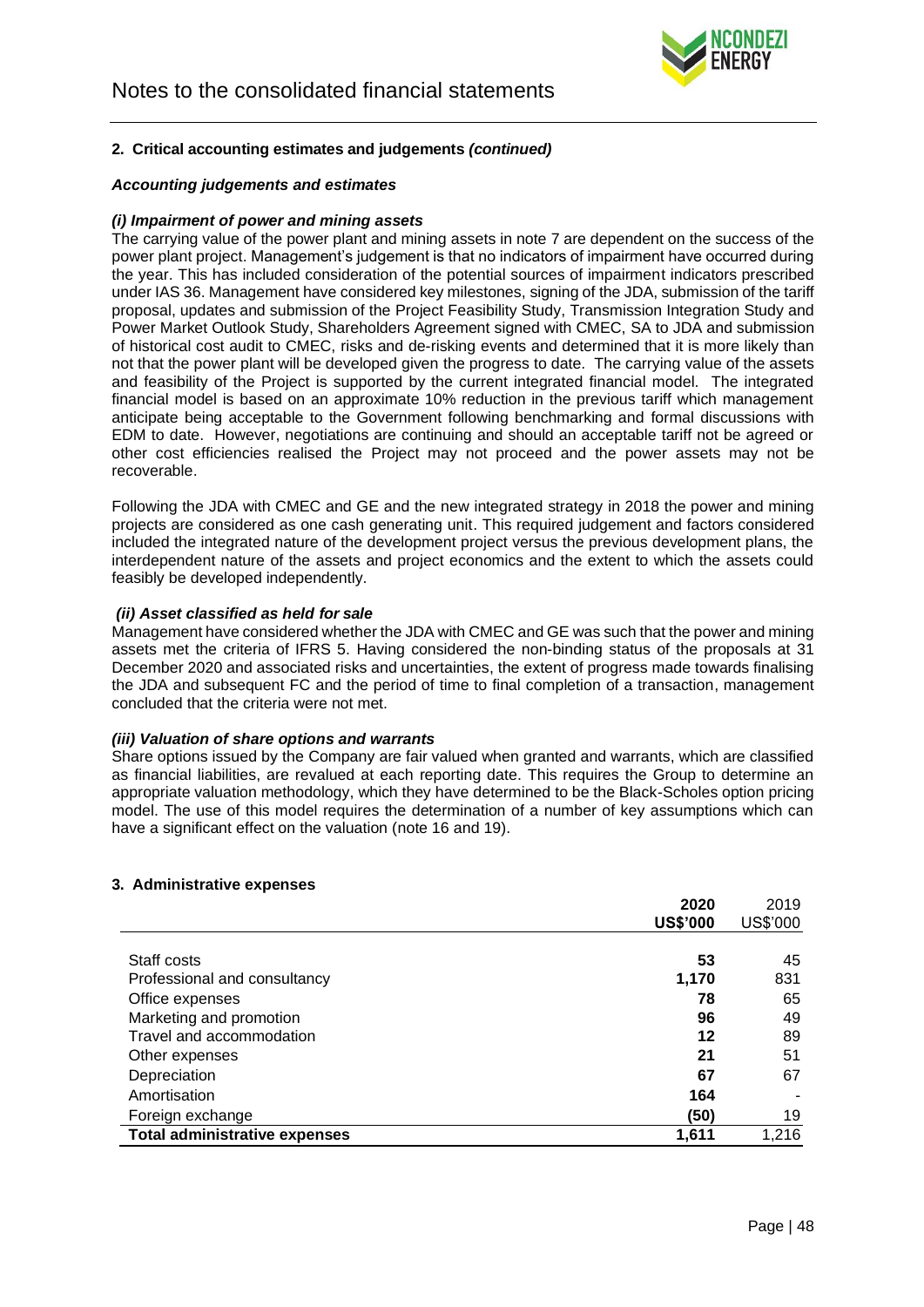# **3. Administrative expenses** *(continued)*

| <b>Auditors' remuneration</b>                                   |                         |                  |
|-----------------------------------------------------------------|-------------------------|------------------|
|                                                                 | 2020<br><b>US\$'000</b> | 2019<br>US\$'000 |
| Group auditors' remuneration<br>- audit of the Group's accounts | 73                      | 69               |
| Other services                                                  |                         |                  |
| - interim review                                                | 2                       | 4                |
|                                                                 | 75                      | 73               |

Auditors' remuneration is included within professional and consultancy costs.

# *Staff costs and Directors remuneration*

|                        | 2020            | 2019     |
|------------------------|-----------------|----------|
|                        | <b>US\$'000</b> | US\$'000 |
| Wages and salaries     | 51              | 45       |
| Directors remuneration | 360             | 240      |
| Share based payment    | 292             | 402      |
| Social security costs  | 2               |          |
|                        | 705             | 687      |

During 2020 US\$nil (2019: US\$nil) included within wages and salaries has been capitalised to the power project asset.

The average monthly number of employees (including executive Directors) of the Group were:

|                | 2020          | 2019          |
|----------------|---------------|---------------|
|                | <b>Number</b> | <b>Number</b> |
| Operational    |               |               |
| Administration | w             | 3             |
|                |               | 4             |

#### *Key management compensation:*

|                     | 2020            | 2019     |
|---------------------|-----------------|----------|
|                     | <b>US\$'000</b> | US\$'000 |
| Fees                | 442             | 268      |
| Share based payment | 253             | 214      |
|                     | 695             | 482      |

Key management includes Directors and Consultants

# **4. Finance expenses, net**

| <b></b>                                         | 2020<br><b>US\$'000</b> | 2019<br>US\$'000 |
|-------------------------------------------------|-------------------------|------------------|
|                                                 |                         |                  |
| Interest on loans (note 15)                     | 531                     | 1.146            |
| Fair value adjustment on the warrants (note 16) | 379                     | (10)             |
| Fair value adjustment on the loan derivative    | $\blacksquare$          | (456)            |
|                                                 | 910                     | 680              |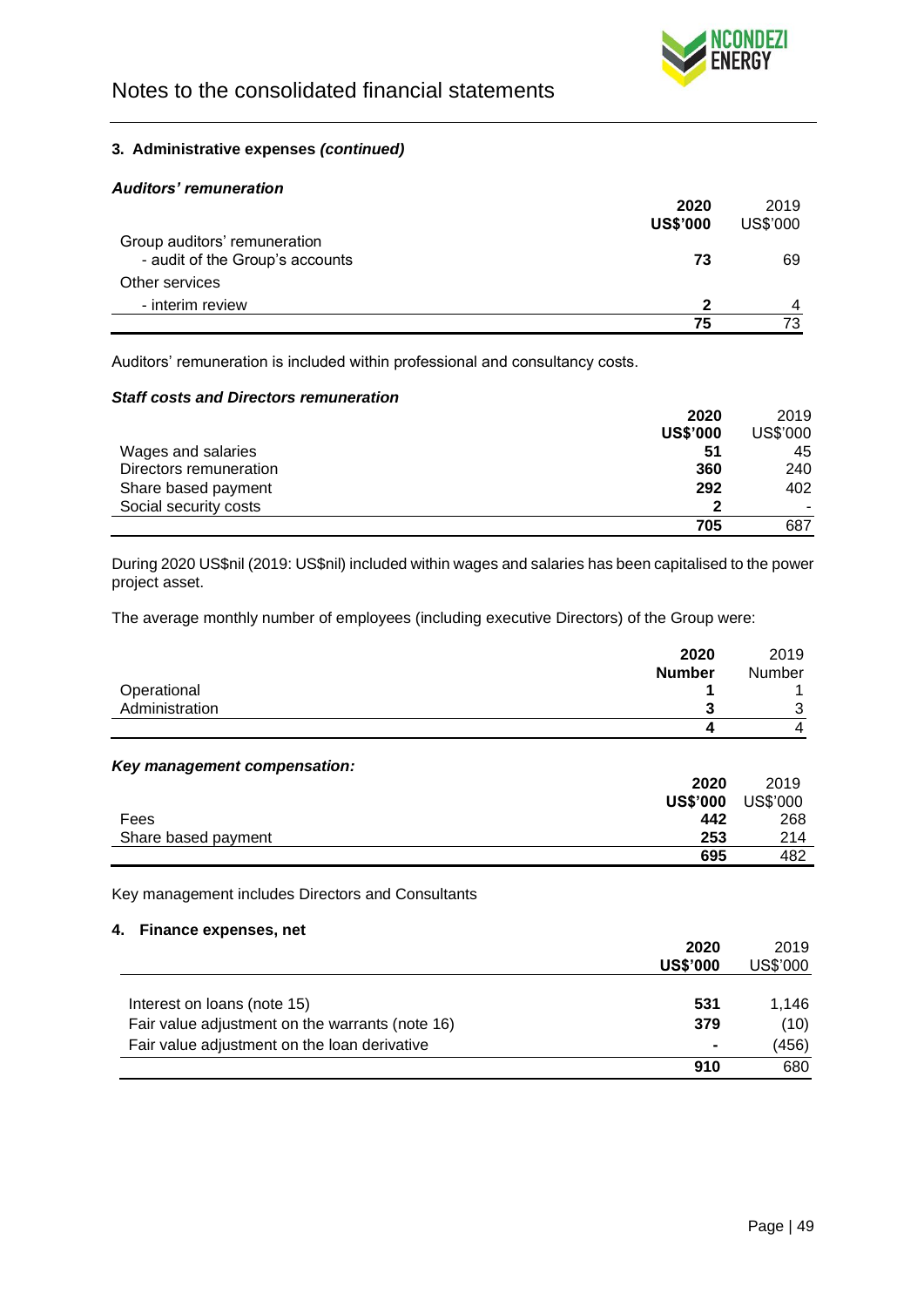

# **5. Taxation**

The Group entities subject to corporate income tax are Ncondezi Coal Company Mozambique Limitada and Ncondezi Power Company S.A. which are subject to tax at the rate of 32% (2019: 32%) on their profits in Mozambique. No tax charge/(credit) arose in the current or prior year for Ncondezi Coal Company Mozambique Limitada and Ncondezi Power Company S.A.

|                                                                   | 2020            | 2019     |
|-------------------------------------------------------------------|-----------------|----------|
|                                                                   | <b>US\$'000</b> | US\$'000 |
| Current tax                                                       |                 |          |
|                                                                   |                 |          |
| Group loss on ordinary activities before tax                      | (2,813)         | (2,298)  |
| Effects of:                                                       |                 |          |
| Reconcile to Mozambique corporation tax rate of 32%<br>(2019:32%) | (900)           | (732)    |
| Differences arising from different tax rates                      | 837             | 667      |
| Foreign exchange effect originating in overseas companies         | 21              |          |
| Unrecognised taxable losses in subsidiaries                       | 42              | 63       |
| Total tax for the year                                            |                 |          |

During the exploration and development stages, the Group will accumulate tax losses which may be carried forward. As at 31 December 2020, no deferred tax asset has been recognised for tax losses of US\$1,877,000 (2019: US\$3,202,000) carried forward within the Group's overseas subsidiaries, as the recovery of this benefit is dependent on the future profitability, the timing and certainty of which cannot be reasonably foreseen.

Tax losses in Mozambique are available for use over a five year period. Of the total available Mozambican subsidiary tax credits, US\$64,000 will be available until 31 December 2025, US\$179,000 will be available until 31 December 2024, US\$77,000 will be available until 31 December 2023, US\$52,000 will be available until 31 December 2022, US\$1,129,000 and will be available until 31 December 2021.

# **6. Loss per share**

Basic loss per share is calculated by dividing the loss attributable to Ordinary Shareholders by the weighted average number of Ordinary Shares outstanding during the year.

Due to the losses incurred during the year a diluted loss per share has not been calculated as this would serve to reduce the basic loss per share. Out of 37,637,227 (2019: 31,930,854) share incentives outstanding at the end of the year 12,294,058 (2019: 16,362,685) had already vested and there was also 32,999,999 warrants issued in the year, which if exercised could potentially dilute basic earnings per share in the future.

|                  |                 | 2020                |         |                 | 2019        |           |
|------------------|-----------------|---------------------|---------|-----------------|-------------|-----------|
|                  |                 | Weighted            |         |                 | Weighted    |           |
|                  |                 | average             |         |                 | average     |           |
|                  |                 | number of Per share |         |                 | number of   | Per share |
|                  | Loss            | shares              | amount  | Loss            | shares      | amount    |
|                  | <b>US\$'000</b> | (thousands)         | (cents) | <b>US\$'000</b> | (thousands) | (cents)   |
| <b>Basic and</b> |                 |                     |         |                 |             |           |
| diluted EPS      | (2,813)         | 341,193             | (0.8)   | (2,298)         | 312,117     | (0.7)     |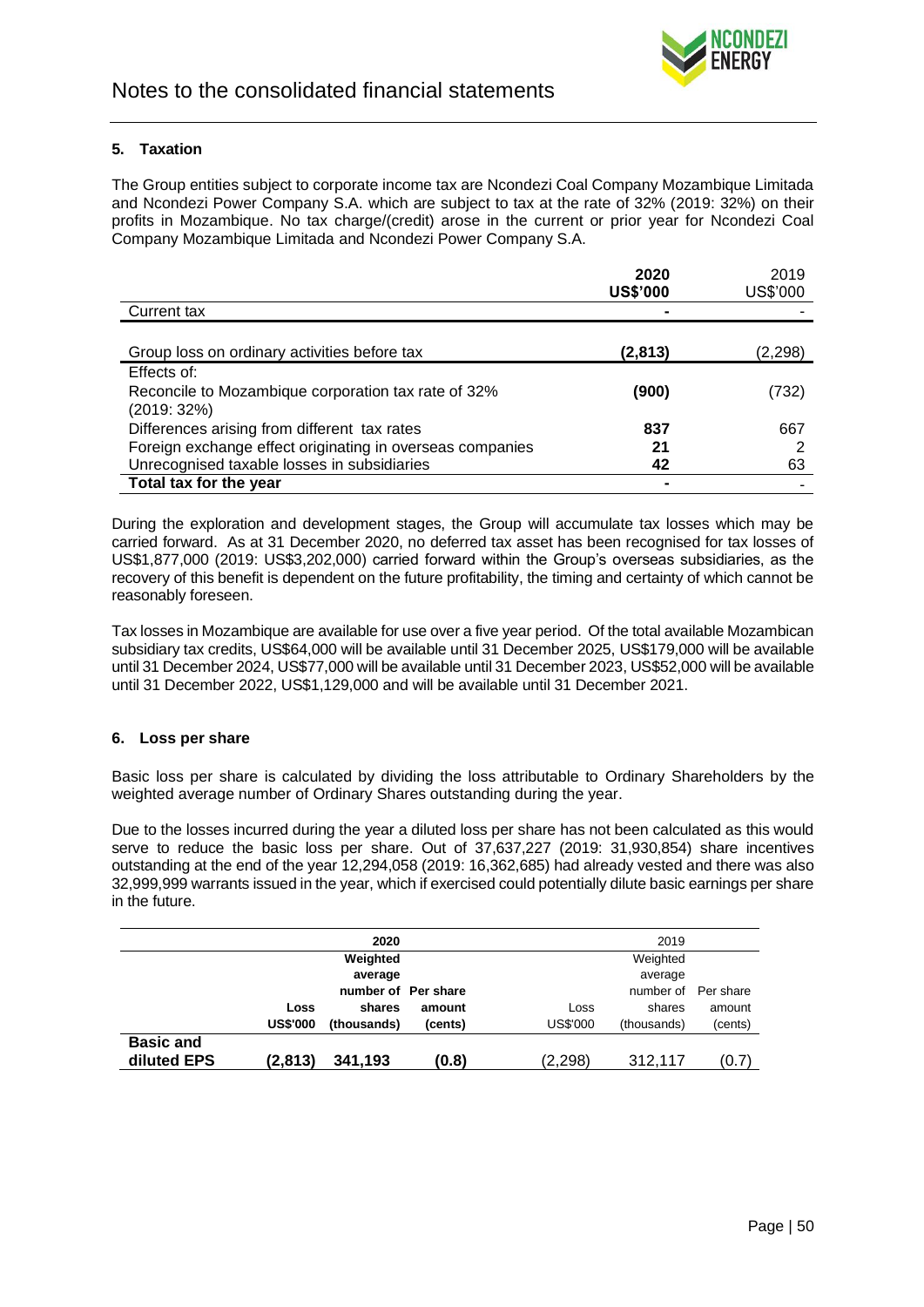

# **7. Property, plant and equipment**

|                               | <b>Power</b><br>assets<br><b>US\$'000</b> | Mining<br>assets<br><b>US\$'000</b> | <b>Buildings</b><br><b>US\$'000</b> | <b>Plant and</b><br>equi.<br><b>US\$'000</b> | Other<br><b>US\$'000</b> | Total<br><b>US\$'000</b> |
|-------------------------------|-------------------------------------------|-------------------------------------|-------------------------------------|----------------------------------------------|--------------------------|--------------------------|
| <b>Cost (less impairment)</b> |                                           |                                     |                                     |                                              |                          |                          |
| At 1 January 2019             | 9,462                                     | 7,661                               | 1,277                               | 35                                           | 718                      | 19,153                   |
| Additions                     | 58                                        |                                     |                                     |                                              |                          | 58                       |
| At 1 January 2020             | 9,520                                     | 7,661                               | 1,277                               | 35                                           | 718                      | 19,211                   |
| <b>Additions</b>              | 76                                        | 76                                  |                                     |                                              |                          | 152                      |
| At 31 December 2020           | 9,596                                     | 7,737                               | 1,277                               | 35                                           | 718                      | 19,363                   |
| <b>Depreciation</b>           |                                           |                                     |                                     |                                              |                          |                          |
| At 1 January 2019             |                                           |                                     | 139                                 | 24                                           | 718                      | 881                      |
| Depreciation charge           |                                           |                                     | 66                                  |                                              |                          | 67                       |
| At 1 January 2020             | -                                         | -                                   | 205                                 | 25                                           | 718                      | 948                      |
| <b>Depreciation charge</b>    |                                           |                                     | 66                                  | 1                                            |                          | 67                       |
| At 31 December 2020           |                                           |                                     | 271                                 | 26                                           | 718                      | 1,015                    |
| Net Book value 2020           | 9,596                                     | 7,737                               | 1,006                               | 9                                            |                          | 18,348                   |
| Net Book value 2019           | 9,520                                     | 7,661                               | 1.072                               | 10                                           |                          | 18,263                   |

Power assets relate to the development of a 300MW power plant. In 2020, the Power assets remain classified as property, plant and equipment as detailed in note 1.

Mine assets relate to the initial acquisition of the licences and subsequent expenditure incurred in evaluating the Ncondezi mine project. These were transferred from intangible assets on receipt of the mining concession in 2013.

#### **8. Intangible assets**

|                               | <b>ROFR</b> to  |                 |
|-------------------------------|-----------------|-----------------|
|                               | C&I             |                 |
|                               | projects        |                 |
|                               | pipeline        | Total           |
|                               | <b>US\$'000</b> | <b>US\$'000</b> |
| <b>Cost (less impairment)</b> |                 |                 |
| At 1 January 2020             |                 |                 |
| Additions (note 10)           | 522             | 522             |
| At 31 December 2020           | 522             | 522             |
|                               |                 |                 |
| Amortisation                  |                 |                 |
| At 1 January 2020             |                 |                 |
| Amortisation charge           | 164             | 164             |
| At 31 December 2020           | 164             | 164             |
| Net Book value 2020           | 358             | 358             |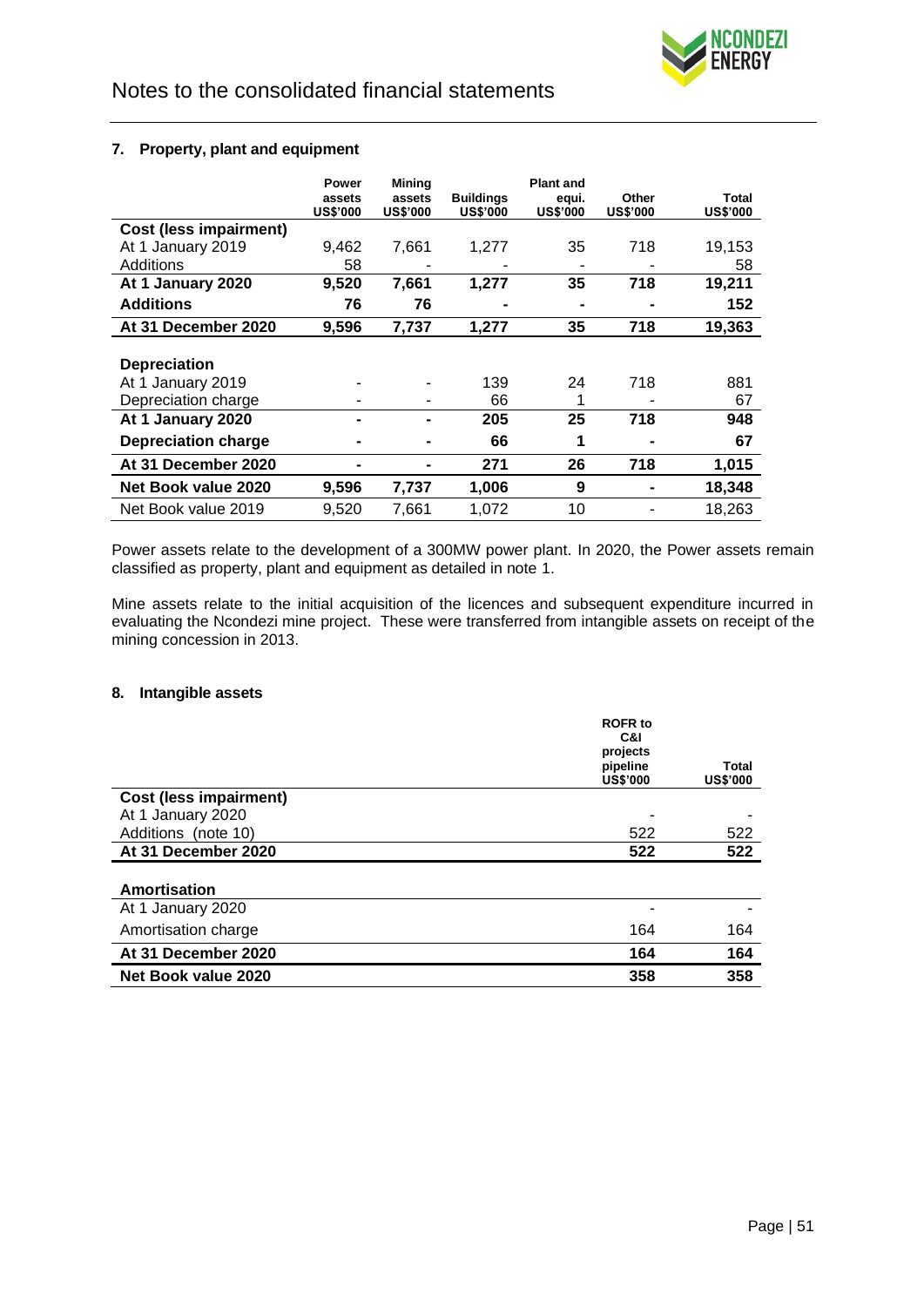

# **9. Subsidiaries**

The Group has the following subsidiary undertakings:

|                                                  |              | %               | %        |                   |                                          |
|--------------------------------------------------|--------------|-----------------|----------|-------------------|------------------------------------------|
|                                                  |              | <b>interest</b> | interest | <b>Country of</b> |                                          |
|                                                  |              | 2020            | 2019     | incorporation     | <b>Activity</b>                          |
| Zambezi Energy Corporation<br>Holdings 1 Limited | 'ZECH1'      | 100             | 100      | <b>Mauritius</b>  | Holding<br>company                       |
| Zambezi Energy Corporation<br>Holdings 2 Limited | 'ZECH2'      | 100             | 100      | Mauritius         | Holding<br>company                       |
| Ncondezi Coal Company<br>Mozambique Limitada     | 'NCCML'      | 100             | 100      | Mozambique        | Mining<br>exploration and<br>development |
| Ncondezi Power Holdings 2<br>Limited             | 'NPH2L'      | 100             | 100      | <b>UAE</b>        | Holding<br>company                       |
| Ncondezi Power Company<br>SA.                    | 'NPCSA'      | 100             | 100      | Mozambique        | Energy<br>company                        |
| Ncondezi Green Power<br><b>Holding Ltd</b>       | 'NGP'        | 100             | 100      | <b>BVI</b>        | Green Energy<br>Holding<br>company       |
| GridX Africa AssetCo                             | 'C&I<br>SPV" | 100             |          | <b>Mauritius</b>  | Green Energy<br>company                  |

Ncondezi Coal Company Mozambique Limitada is owned by Zambezi Energy Corporation Holdings 1 Limited and Zambezi Energy Corporation Holdings 2 Limited. Ncondezi Power Holdings 2 Limited is owned by Ncondezi Energy Limited. Ncondezi Power Company SA is owned by Ncondezi Energy Limited, Zambezi Energy Corporation Holdings 1 Limited and Ncondezi Power Holdings 2 Limited. Ncondezi Green Power Holdings Limited is owned by Ncondezi Energy Limited. GridX Africa AssetCo is owned by Ncondezi Green Power Holding Ltd (in 2021 GridX Africa AssetCo was renamed Mozambique Green Power Limited) 'MGPL'.

# **10. Acquisition of C&I SPV**

On 6 May 2020 the Company entered into a Relationship Agreement with GridX and acquired the remaining joint venture interest in the C&I SPV, a special purpose vehicle setup specifically for the Company's first C&I solar PV and battery storage project investment. C&I SPV became a wholly owned subsidiary of NGP through the purchase of all GridX's A class shares at par value totalling US\$100. Following the acquisition, GridX no longer has any management or acquisition rights in the C&I SPV, but was to provide management services up until these were novated to CPL in June 2021. The acquisition has been accounted for as an asset acquisition and the assets and liabilities have been consolidated within the Group financial statements from May 2020, being the effective date of the acquisition. The following table sets out the book values of the identifiable assets and liabilities acquired at their fair value to the Group in respect of the acquisition:

|                                                                          | 2020<br><b>US\$'000</b> |
|--------------------------------------------------------------------------|-------------------------|
| Consideration paid by the Company:                                       |                         |
| Purchase of A shares                                                     |                         |
| Investment in joint venture                                              | 1,152                   |
| Assets and liabilities of GridX Africa Asset Co acquired by the Company: |                         |
| Loan receivable                                                          | 665                     |
| Intangible assets                                                        | 487                     |
| <b>Total assets</b>                                                      | 1,152                   |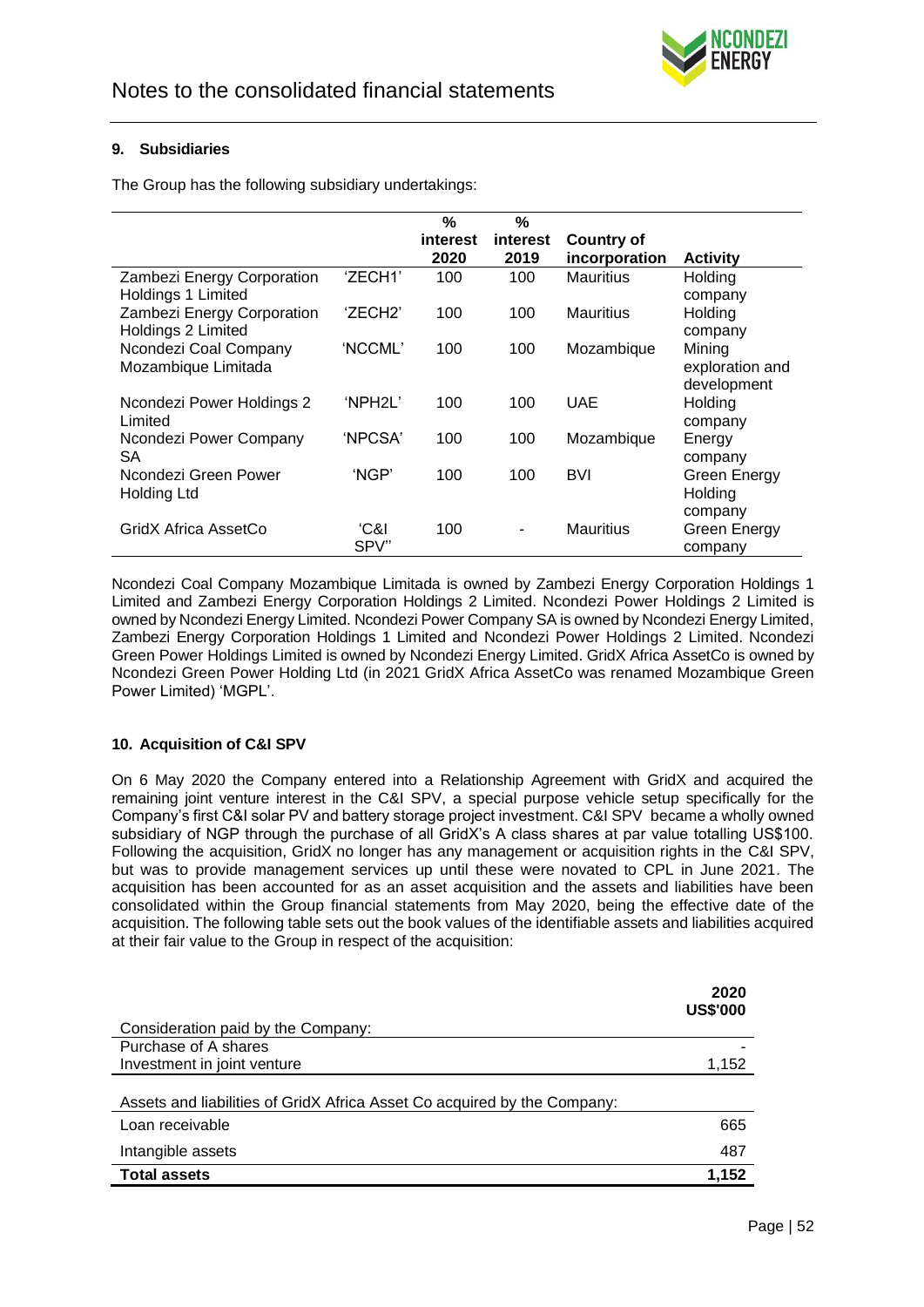

# Notes to the consolidated financial statements

#### **11. Loan Receivable**

|                          | 2020            | 2019     |
|--------------------------|-----------------|----------|
|                          | <b>US\$'000</b> | US\$'000 |
|                          |                 |          |
| Loan to C&I Project      | 665             |          |
| Total non current assets | 665             | -        |

C&I SPV entered into an AFA to provide funding of US\$1,189,000 for the construction of the C&I Maiden Project in Mozambique. As at year end US\$665,000 was provided out of the total funding. The AFA loan is to be repaid in monthly installments in US\$ over a term of 15 years from the date of commissioning with annual escalations of 2.0%. AFA payments over the term of the loan will total US\$3,100,000.

#### **12. Trade and other receivables**

|                                   | 2020            | 2019     |
|-----------------------------------|-----------------|----------|
|                                   | <b>US\$'000</b> | US\$'000 |
| <b>Current assets:</b>            |                 |          |
| Other receivables                 | 112             | 26       |
| Total trade and other receivables | 112             | 26       |

During the year no expected credit losses were recognised (2019: US\$nil). The Directors consider that the carrying amount of other receivables approximates their fair value.

#### **13. Cash and cash equivalents**

|                          | 2020            | 2019     |
|--------------------------|-----------------|----------|
|                          | <b>US\$'000</b> | US\$'000 |
| Cash at bank and in hand | 853             | フつつ      |
|                          | 853             | フつつ      |

The Group's cash and cash equivalents balances may be analysed by currency as follows:

|                             | 2020            | 2019     |
|-----------------------------|-----------------|----------|
|                             | <b>US\$'000</b> | US\$'000 |
| <b>US Dollars</b>           | 354             | 444      |
| <b>Great British Pounds</b> | 493             | 268      |
| Mozambique Meticais         | 6               | 10       |
|                             | 853             | 722.     |

Where possible cash is deposited in floating rate deposit accounts at reputable financial institutions with high credit ratings.

#### **14. Trade and other payables**

|                | 2020<br><b>US\$'000</b> | 2019<br><b>US\$'000</b> |
|----------------|-------------------------|-------------------------|
| Other payables | 57                      | 214                     |
| Accruals       | 493                     | 190                     |
|                | 550                     | 404                     |

Accruals includes US\$nil (2019: US\$nil) of interest in respect of the loans in note 15. The fair value of payables is not significantly different from their carrying value.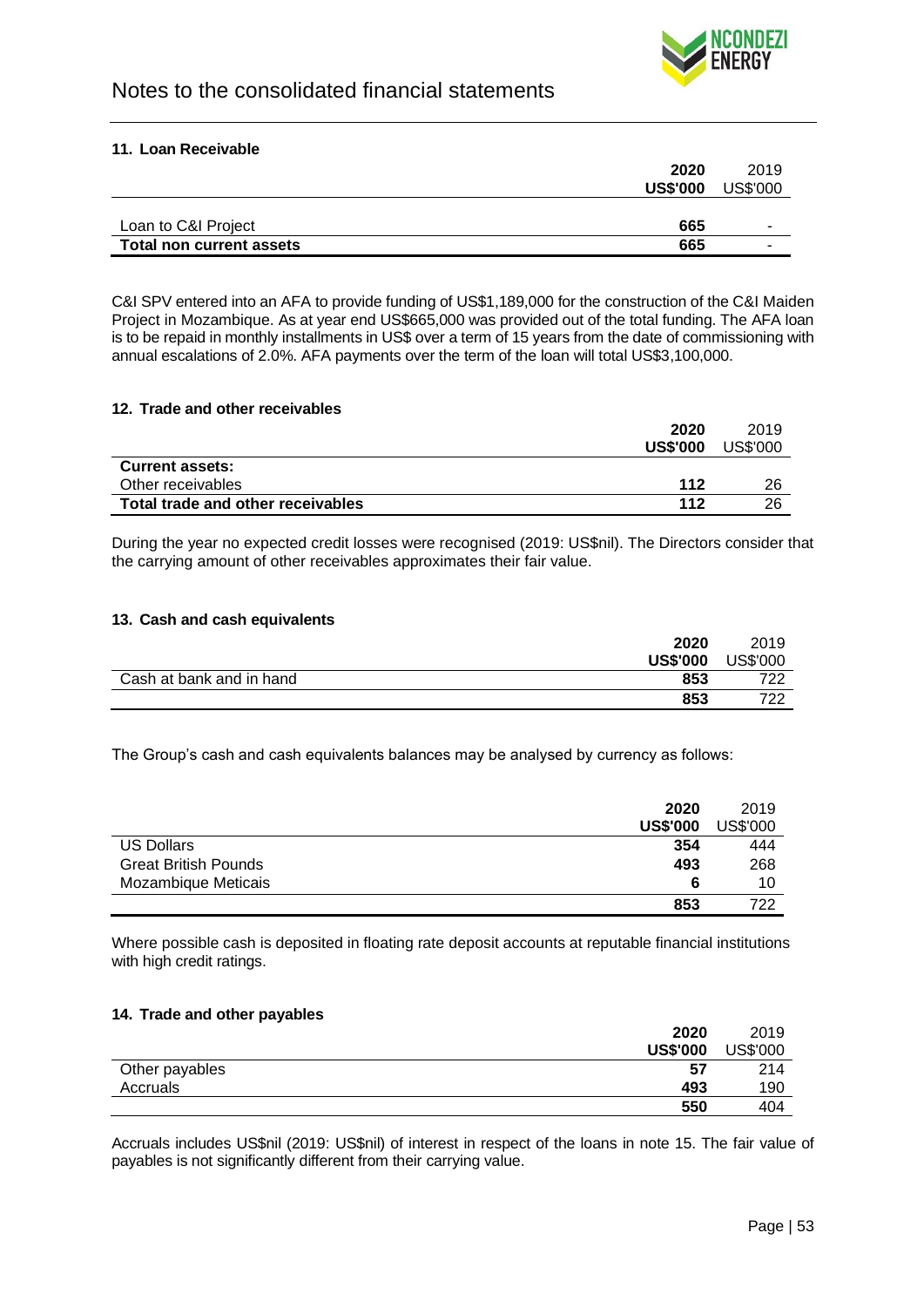# **15. Loans and borrowings**

|                                      | 2020            | 2019     |
|--------------------------------------|-----------------|----------|
|                                      | <b>US\$'000</b> | US\$'000 |
| Shareholder Loans (unsecured)        | 4.742           | 4.234    |
| Working capital facility (unsecured) | 273             |          |
| <b>Total loans and borrowings</b>    | 5.015           | 4.234    |

#### **Shareholder Loans**

On 16 November 2018 the Shareholder Loan was modified with the maturity date extended to 30 November 2019 and an interest coupon of 12%. Under the terms the Lenders have the right to convert the loan into equity as follows:

- (a) First Conversion: Lenders shall be entitled to convert all or part of their portion of the Shareholder Loan (in multiples of US\$1,000) into fully paid Ordinary Shares of the Company at a 10.0p conversion price from 16 November 2018 until 1 November 2019; and
- (b) Second Conversion: if Lenders who are owed (in aggregate) not less than 50.1% of the outstanding principal amount of the Shareholder Loan from 1 November 2019 until maturity provide a conversion notice to the Company, all amounts outstanding under the Shareholder Loan shall convert into fully paid Ordinary Shares of the Company at a conversion price the higher of the 30% discount to the 60 day VWAP at 30 November 2019 or 5.2p.

The Shareholder Loan term expired on 30 November 2019 with no extensions or restructuring legally agreed to date. On 26 November 2019, the Company received "in principle" support from all Lenders to enter a Shareholder Loan restructuring proposal.

The restructuring proposal is set out below:

- Extension on existing terms, including 12% annual interest rate and ability for Lenders to swap debt for equity in part or in full at a conversion price of 10.0p per share
- 12 month extension from the future Restructuring approval date
- A right for Ncondezi to pay off the original principal amount of the Shareholder Loan along with conversion of all interest into Ncondezi shares on AIM at a 25% to 30% premium to the 30 day VWAP

In November 2020 certain Board and management who represent 39.6% of the Shareholder Loan signed an Undertaking not to call in the Shareholder Loan before the later of 30 November 2022 or when the restructuring is completed. The Undertaking prevents the Shareholder Loan from being called as a majority agreement representing 66.67% of Shareholder Loan holders is required.

The Undertaking also reconfirms parties' "in principle" support to enter the Shareholder Loan restructuring proposal as set out above. The Restructuring is subject to all Lenders agreeing to the documentation and the necessary AIM Rules related party transaction fair and reasonable opinion being considered and approved by the Company's Independent Directors.

Nevertheless, the Company is currently evaluating options to execute the restructuring process as proposed on 26 November 2019.

Finance cost recognised for the year in relation to the loan was US\$508,000 (2019: US\$680,000).

# **Working capital facility**

In 2019 the Company entered into a term loan with a company owned by a trust of which CEO, Hanno Pengilly, is a potential beneficiary for an unsecured working capital facility of US\$750,000. The working capital facility was made available for drawdown from 1 January 2020 until 30 June 2020 at the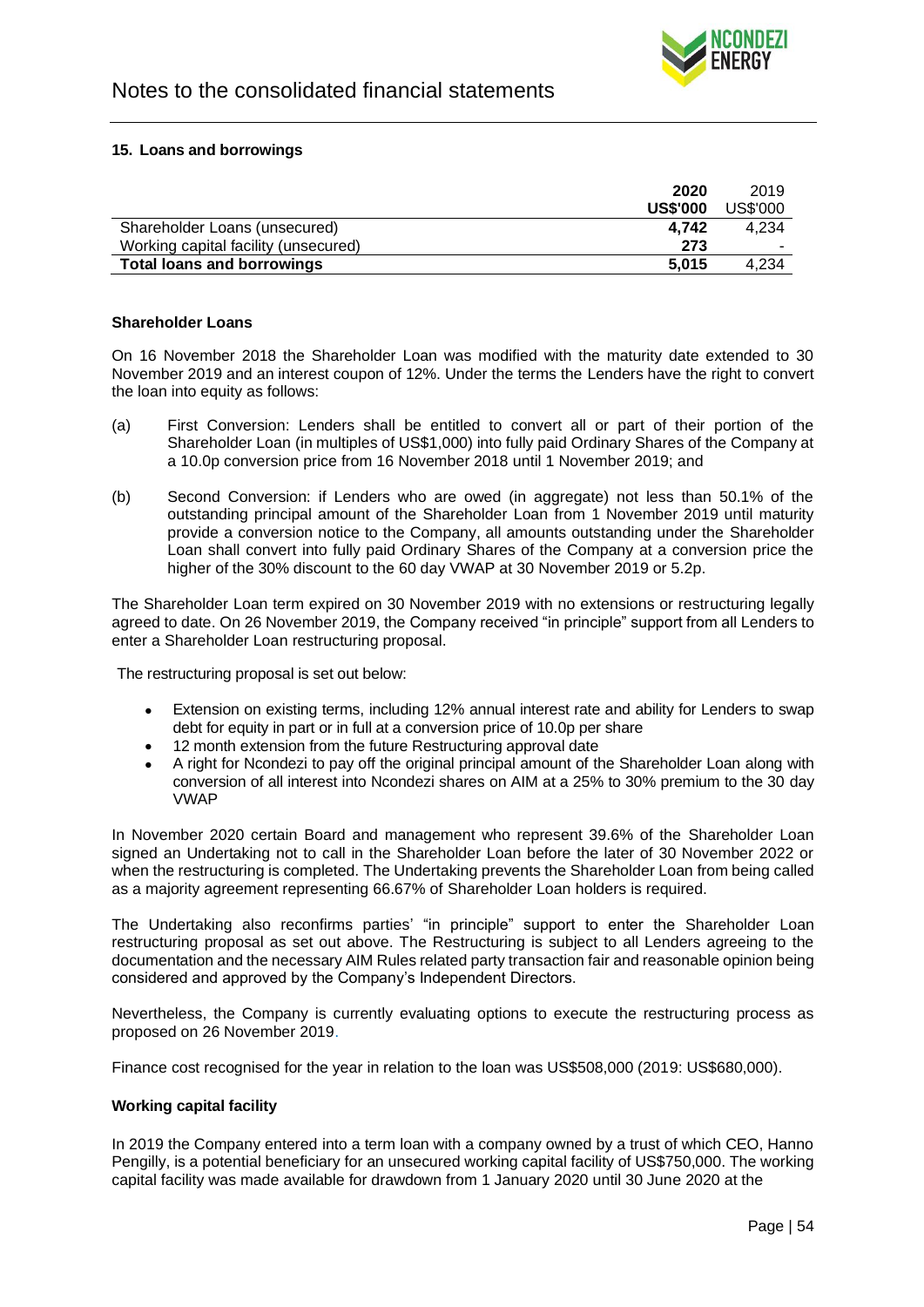

# **15. Loans and borrowings** *(continued)*

Company's election and is repayable within 24 months from first drawdown, unless there is an event of default or the Company elects to prepay the facility. The default of the Shareholder Loan constituted an event of default under the working capital facility therefore the Facility has been classified as current.

There was a drawdown on 24 January 2020 of US\$250,000. Further drawdowns were not solicited and the working capital facility expired at the end of June 2020.

The working capital facility attracted a 10% annual interest charge, payable at maturity or on repayment.

Finance cost recognised for the year in relation to the working capital facility was US\$23,000 (2019: US\$nil).

#### **16. Derivative financial liability**

|          | 2020<br><b>US\$'000</b> | 2019<br><b>US\$'000</b> |
|----------|-------------------------|-------------------------|
| Warrants | 759                     | 30                      |
|          | 759                     | 30                      |

#### **Warrants**

During the period 1,520,000 warrants issued in June 2018 expired. The remaining fair value of US\$29,135 was derecognised through the profit and loss.

On 29 May 2020 2,166,666 warrants at subscription price of 3.0p per share were issued to the Company's joint broker, Novum Securities Ltd, and 21,666,666 warrants at subscription price of 6.0p per share were issued to investors. The warrants have an exercise period of 2 years from 29 May 2020. The warrants are classified at fair value through profit and loss as the functional currency of the Company is US Dollars and the exercise price is set in GBP.

The fair value on the grant date and reporting date were determined using the Black-Scholes Model. The fair value was based on the following assumptions:

| Share Price $(E)$          | $0.03$ and $0.06$ |
|----------------------------|-------------------|
| <b>Expected volatility</b> | 75%               |
| Options life (years)       |                   |
| <b>Expected dividends</b>  |                   |
| Risk free rate             | በ 74%             |

The fair value of the 2,166,666 warrants on the grant date was US\$39,953. On initial recognition the value of the warrants was deducted from the share capital balance. Subsequent changes in the fair value of the warrants are recognised through profit or loss. The warrants were valued at US\$89,486 at the end of the period with the change of fair value of US\$49,533 recognised through profit or loss.

The fair value of the 21,666,666 warrants on the grant date was US\$220,081. On initial recognition the value of the warrants was deducted from the share capital balance. Subsequent changes in the fair value of the warrants are recognised through profit or loss. The warrants were valued at US\$528,337 at the end of the period with the change of fair value of US\$308,256 recognised through profit or loss.

On 16 December 2020 833,333 warrants at subscription price of 4.5p per share were issued to the Company's brokers and 8,333,334 warrants at subscription price of 7.5p per share were issued to investors. The warrants have an exercise period of one year from 8 December 2020. The warrants are classified at fair value through profit and loss as the functional currency of the Company is US Dollars and the exercise price is set in GBP.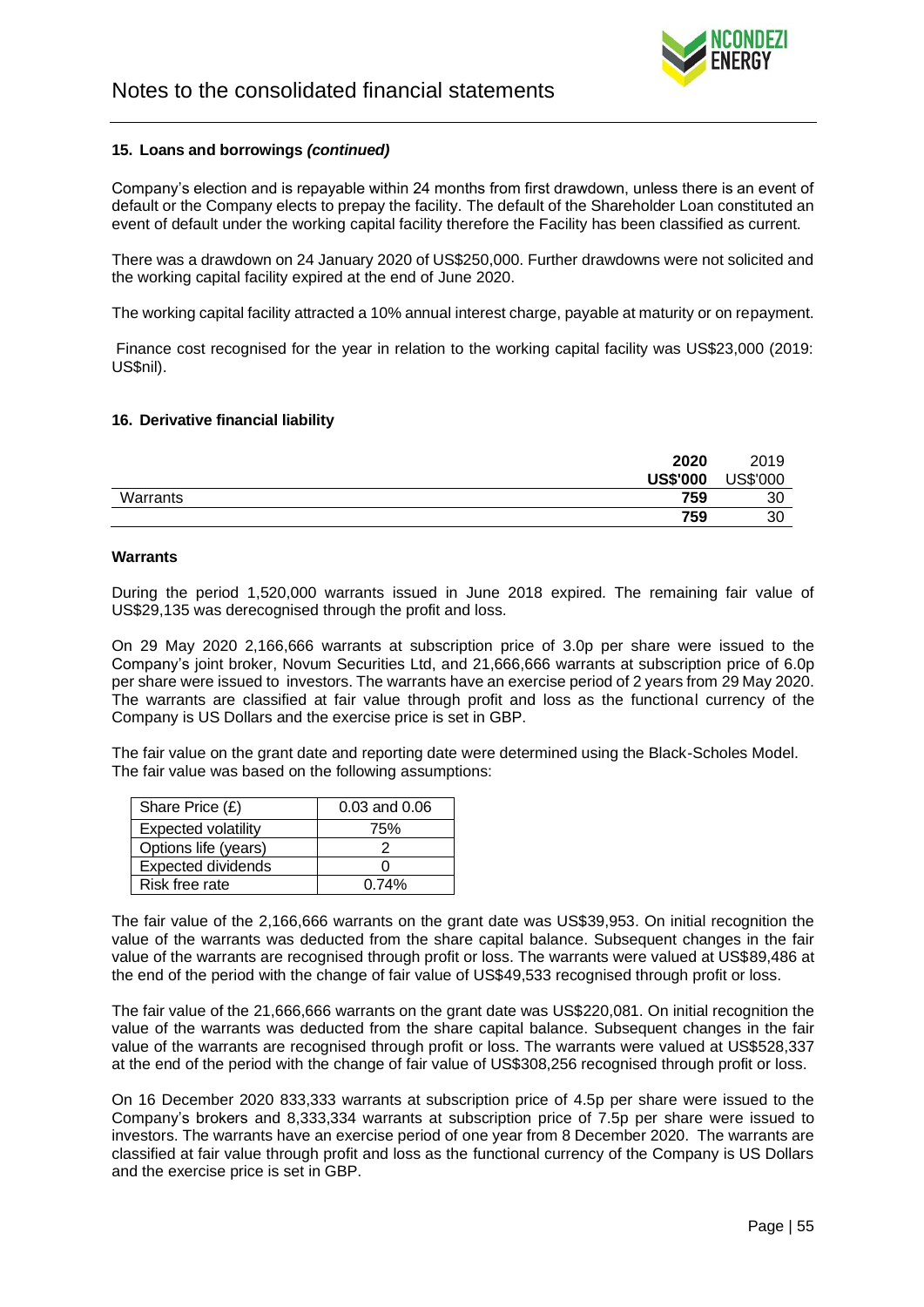

#### **16. Derivative financial liability** *(continued)*

The fair value on the grant date and reporting date were determined using the Black-Scholes Model. The fair value was based on the following assumptions:

| Share Price $(E)$          | 0.045 and 0.075 |
|----------------------------|-----------------|
| <b>Expected volatility</b> | 75%             |
| Options life (years)       |                 |
| <b>Expected dividends</b>  |                 |
| Risk free rate             | በ 25%           |

The fair value of the 833,333 warrants on the grant date was US\$15,983. On initial recognition the value of the warrants was deducted from the share capital balance. Subsequent changes in the fair value of the warrants are recognised through profit or loss. The warrants were valued at US\$22,763 at the end of the period with the change of fair value of US\$6,780 recognised through profit or loss.

The fair value of the 8,333,334 warrants on the grant date was US\$77,602. On initial recognition the value of the warrants was deducted from the share capital balance. Subsequent changes in the fair value of the warrants are recognised through profit or loss. The warrants were valued at US\$118,834 at the end of the period with the change of fair value of US\$41,232 recognised through profit or loss.

The warrants have been deemed to be Level 2 liabilities under the fair value hierarchy.

# **17. Share capital**

|                                          | 2020          | 2019            |
|------------------------------------------|---------------|-----------------|
| Number of shares                         |               |                 |
| Allotted, called up and fully paid       |               |                 |
| Ordinary shares of no-par value          | 366,361,716   | 324,993,717     |
|                                          | <b>Shares</b> | <b>Share</b>    |
|                                          | <b>Issued</b> | capital         |
|                                          | <b>Number</b> | <b>US\$'000</b> |
| At 1 January 2020                        | 324,993,717   | 92,660          |
| Issue of shares                          | 40,799,999    | 1,910           |
| Issue of shares (exercised share awards) | 568,000       | 56              |
| <b>Issue costs</b>                       |               | (138)           |
| Warrants issued                          |               | (351)           |
| At 31 December 2020                      | 366,361,716   | 94,137          |
|                                          |               |                 |
|                                          | <b>Shares</b> | Share           |
|                                          | Issued        | Capital         |
|                                          | <b>Number</b> | US\$'000        |
| At 1 January 2019                        | 282,299,844   | 87,796          |
| Issue of shares                          | 28,856,060    | 2,380           |
| Issue of shares (exercised share awards) | 1,000,000     | 98              |
| Issue of shares (loan equity conversion) | 10,337,813    | 1.344           |
| Issue of shares (exercised warrants)     | 2,500,000     | 255             |
| <b>Issue costs</b>                       |               | (213)           |
| At 31 December 2019                      | 324,993,717   | 92,660          |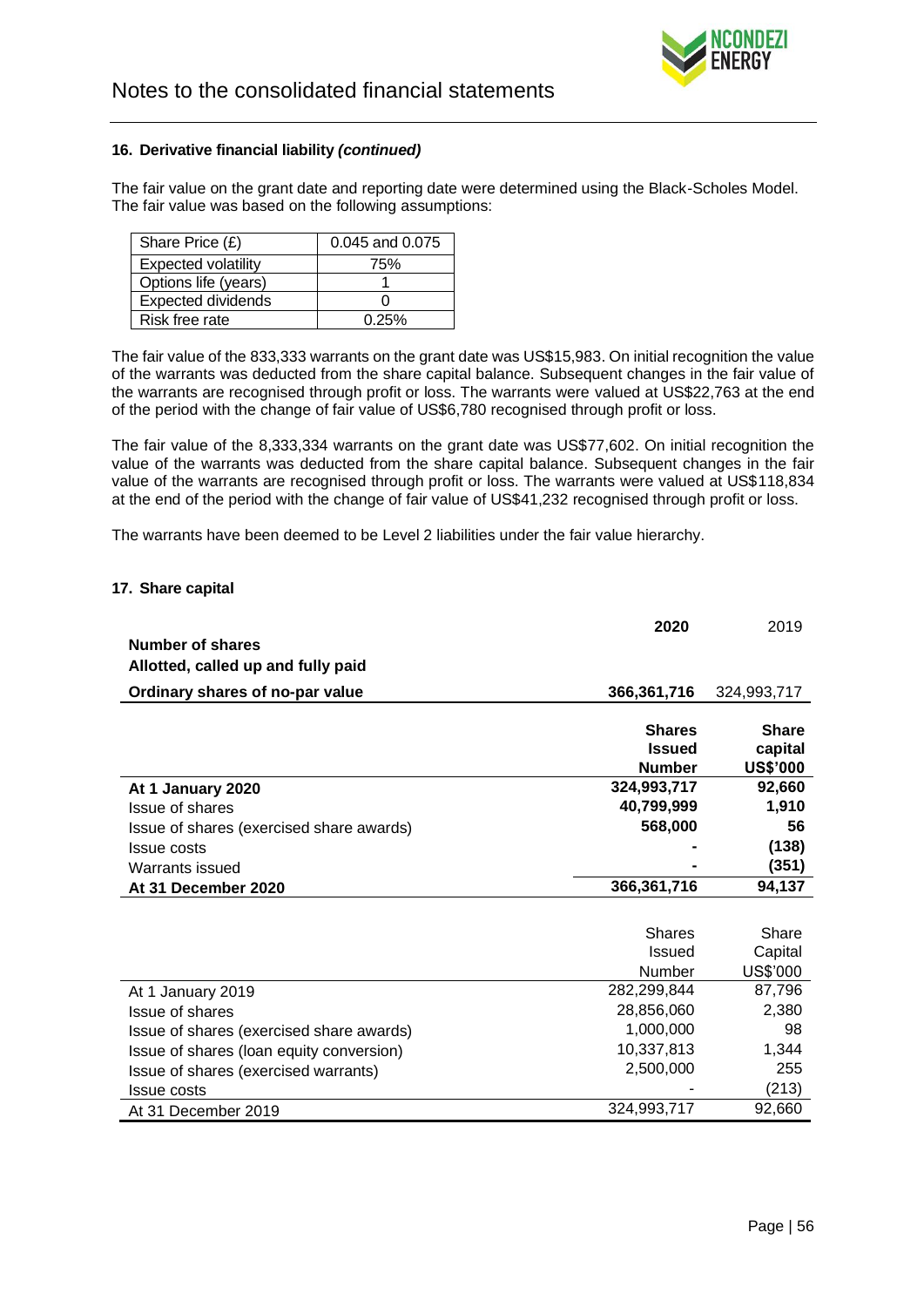

# **18. Reserves**

The following describes the nature and purpose of each reserve within owners' equity.

| Share capital     | Amount subscribed for share capital, net of costs of issue        |
|-------------------|-------------------------------------------------------------------|
| Retained earnings | Cumulative net gains and losses less distributions made, together |
|                   | with share based payment equity increases                         |

#### **19. Share-based payments**

Share awards are granted to employees and Directors on a discretionary basis and the Remuneration Committee will decide whether to make share awards under the LTIP or unapproved share option scheme at any time.

# *Long term incentive plan and unapproved share option scheme*

|                  | <b>WAEP</b> (cents) | 9.71                     | 6.11       |            |               | 9.32        |          |
|------------------|---------------------|--------------------------|------------|------------|---------------|-------------|----------|
| Total            |                     | 31,930,854               | 10,000,000 | (868,000)  | (3, 425, 627) | 37,637,227  |          |
| 7.5p (9.91c)**   | 12.11.20            |                          | 2,500,000  |            |               | 2,500,000   | 11.11.23 |
| 5p (6.61c)**     | 12.11.20            | $\overline{\phantom{a}}$ | 2,500,000  |            |               | 2,500,000   | 11.11.23 |
| 3p (3.96c)**     | 12.11.20            |                          | 5,000,000  |            |               | 5,000,000   | 11.11.23 |
| 6.5p $(8.4c)$ ** | 26.11.19            | 7,833,332                |            |            |               | 7,833,332   | 26.11.29 |
| 15p (20.1c)**    | 25.05.18            | 2,790,779                |            |            |               | 2,790,779   | 25.05.28 |
| 10p (13.4c)**    | 25.05.18            | 2,790,779                |            |            |               | 2,790,779   | 25.05.28 |
| $7.5p(10c)**$    | 25.05.18            | 5,581,558                |            |            |               | 5,581,558   | 25.05.28 |
| 6.25p $(8.4c)^*$ | 25.05.18            | 4,000,000                |            |            |               | 4,000,000   | 25.05.28 |
| 8.625p (11.5c)*  | 25.05.18            | 1,625,000                |            |            |               | 1,625,000   | 05.02.25 |
| 5p (6.7c)**      | 25.05.18            | 2,790,779                |            |            |               | 2,790,779   | 25.05.28 |
| Nil**            | 25.05.18            | 75,000                   |            |            |               | 75,000      | 31.01.24 |
| Nil*             | 25.05.18            | 868,627                  |            | (868,000)  | (627)         |             | 24.05.28 |
| Nil              | 31.01.14            | 225,000                  |            |            | (225,000)     |             | 30.06.20 |
| 17.25p (26.3c)   | 26.04.13            | 150,000                  |            |            |               | 150,000     | 25.04.23 |
| 25c              | 27.05.10            | 800,000                  |            |            | (800,000)     |             | 26.05.20 |
| Nil              | 27.05.10            | 2,400,000                |            |            | (2,400,000)   |             | 26.05.20 |
| 2020             |                     |                          |            |            |               |             |          |
| per share        | date                | year                     | year       | year       | the year      | at year end | date     |
| Exercise price   | Grant               | at start of              | during the | during the | during        | Outstanding | exercise |
|                  |                     | Outstanding              | Granted    | Exercised  | cancelled     |             | Final    |
|                  |                     |                          |            |            | Lapsed/       |             |          |

|                  |          |             |            |             | Lapsed/   |             |          |
|------------------|----------|-------------|------------|-------------|-----------|-------------|----------|
|                  |          | Outstanding | Granted    | Exercised   | cancelled |             | Final    |
| Exercise price   | Grant    | at start of | during the | during the  | during    | Outstanding | exercise |
| per share        | date     | vear        | vear       | vear        | the year  | at year end | date     |
| 2019             |          |             |            |             |           |             |          |
| Nil              | 27.05.10 | 2,400,000   |            |             |           | 2,400,000   | 26.05.20 |
| 25c              | 27.05.10 | 800.000     |            |             |           | 800.000     | 26.05.20 |
| 17.25p (26.3c)   | 26.04.13 | 150,000     |            |             |           | 150,000     | 25.04.23 |
| Nil              | 31.01.14 | 225.000     |            |             |           | 225.000     | 30.06.20 |
| Nil*             | 25.05.18 | 1,868,627   |            | (1,000,000) |           | 868,627     | 24.05.28 |
| Nil**            | 25.05.18 | 75,000      |            |             |           | 75,000      | 31.01.24 |
| 5p (6.7c)**      | 25.05.18 | 2,790,779   |            |             |           | 2,790,779   | 25.05.28 |
| 8.625p (11.5c)*  | 25.05.18 | 1,625,000   |            |             |           | 1,625,000   | 05.02.25 |
| 6.25p $(8.4c)^*$ | 25.05.18 | 4.000.000   |            |             |           | 4,000,000   | 25.05.28 |
| 7.5p (10c)**     | 25.05.18 | 5,581,558   |            |             |           | 5,581,558   | 25.05.28 |
| $10p (13.4c)$ ** | 25.05.18 | 2,790,779   |            |             |           | 2,790,779   | 25.05.28 |
| 15p (20.1c)**    | 25.05.18 | 2,790,779   |            |             |           | 2,790,779   | 25.05.28 |
| 6.5p $(8.4c)$ ** | 26.11.19 |             | 7,833,332  |             |           | 7,833,332   | 26.11.29 |
| Total            |          | 25,097,522  | 7,833,332  | (1,000,000) |           | 31,930,854  |          |
| WAEP             | (cents)  | 9.73        | 8.4        |             |           | 9.71        |          |

*\* Vest on grant date*

*\*\* Vest upon delivery of specific milestones*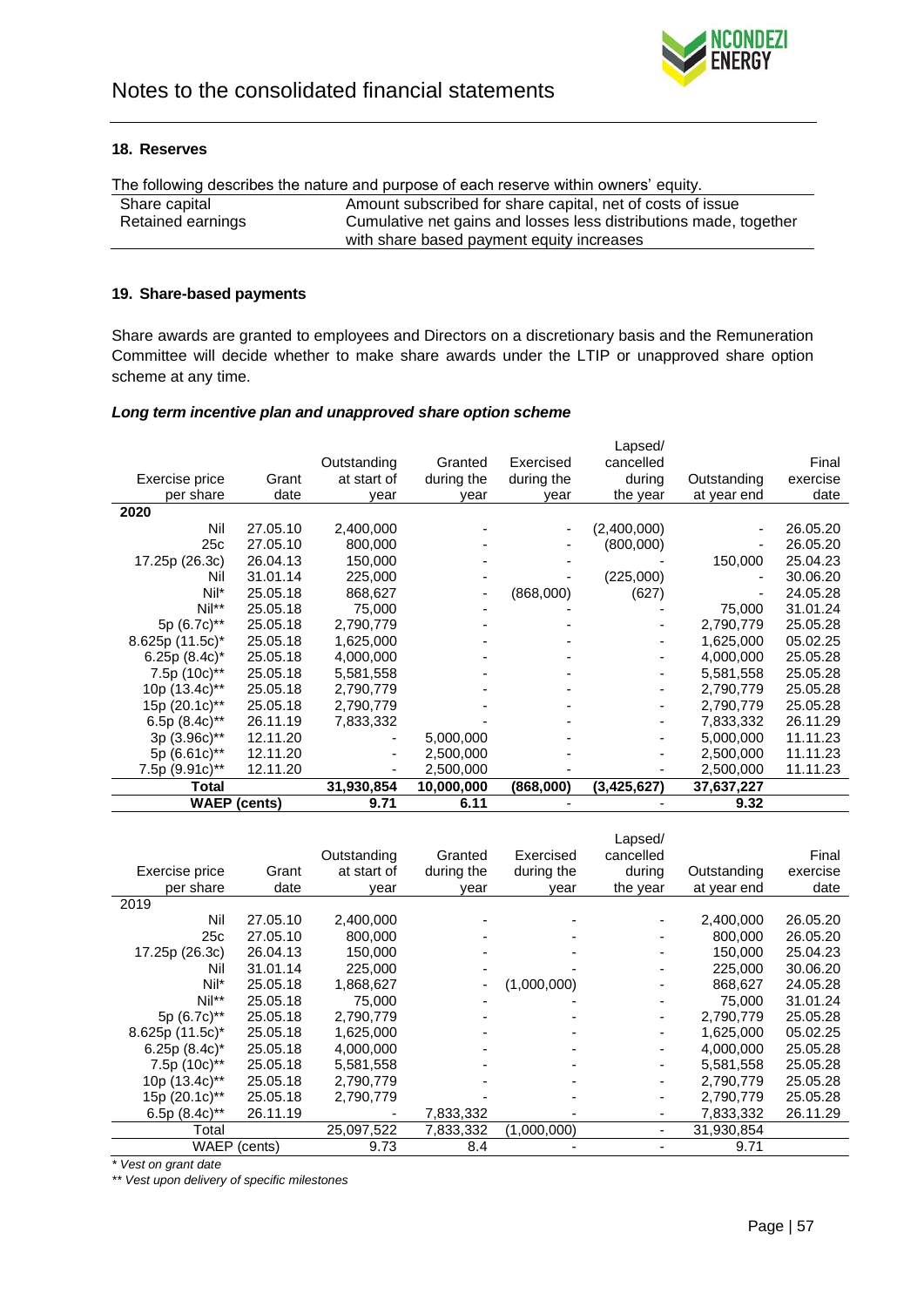

#### **19. Share-based payments** *(continued)*

The Company's mid-market closing share price at 31 December 2020 was 5.50p (31 December 2019: 6.30p). The highest and lowest mid-market closing share prices during the year were 6.05p (2019: 8.95p) and 2.85p (2019: 4.40p) respectively.

Of the total number of options outstanding at year end 12,294,058 (2019: 16,362,685) had vested and were exercisable. The weighted average exercise price for the exercisable options at year end was 8.79p (2019: 7.50p). The weighted average share price at the date of exercise of the 868,000 options was 3.65p.

The weighted average contractual life of the options outstanding at the year-end was four years and eight months (2019: five and half years).

In respect of 10,000,000 options in the Company granted to its Directors 100% are performance related and linked to delivery of specific milestones related to the Company's share price. None of the 10,000,000 options issued during the year were vested at year end.

The fair value of the share awards granted under the Group's unapproved share option scheme has been calculated using the Black-Scholes model and spread over the vesting period. The following principal assumptions were used in the valuation in the current and prior year:

| Grant    | <b>Share</b><br>price at<br>date of | <b>Exercise</b><br>price per |            | <b>Period</b><br>likely to<br>exercise | Risk-free<br>investment | Fair              |
|----------|-------------------------------------|------------------------------|------------|----------------------------------------|-------------------------|-------------------|
| date     | grant                               | share                        | Volatilitv | over                                   | rate                    | value             |
| 25.05.18 | 5.50c                               | (nil)                        | 113.33%    | 5 years                                | 0.7%                    | 5.50c             |
| 25.05.18 | 5.50c                               | 11.54c(8.625p)               | 113.33%    | 5 years                                | 0.7%                    | 4.30c             |
| 25.05.18 | 5.50c                               | 6.69c(5p)                    | 113.33%    | 5 years                                | 0.7%                    | 4.46c             |
| 25.05.18 | 5.50c                               | 10.04c(7.5p)                 | 113.33%    | 5 years                                | 0.7%                    | 4.40c             |
| 25.05.18 | 5.50c                               | 13.38c(10p)                  | 113.33%    | 5 years                                | 0.7%                    | 4.20c             |
| 25.05.18 | 5.50c                               | 20.07c(15p)                  | 113.33%    | 5 years                                | 0.7%                    | 4.00c             |
| 25.05.18 | 5.50c                               | 8.36c(6.25p)                 | 113.33%    | 5 years                                | 0.7%                    | 4.50c             |
| 26.11.19 | 6.70c                               | 8.37c(6.50p)                 | 113.51%    | 5 years                                | 0.6%                    | 5.20 <sub>c</sub> |
| 12.11.20 | 4.95c                               | 3.96c(3p)                    | 77.00%     | 3 years                                | 0.18%                   | 2.72c             |
| 12.11.20 | 4.95c                               | 6.61c(5p)                    | 77.00%     | 3 years                                | 0.18%                   | 2.09c             |
| 12.11.20 | 4.95c                               | 9.91c(7.50p)                 | 77.00%     | 3 years                                | 0.18%                   | 1.60c             |

The volatility rates have been calculated using analysis of historic Company share price volatility.

Based on the above fair values, the expense arising from equity-settled share options made to Directors and consultants was US\$0.3 million for the year (2019: US\$0.4 million including Directors and employees).

# **20. Segmental analysis**

In 2020 the Group had the following reportable segments, following the C&I project acquisition:

- C&I solar PV and battery storage project this segment is involved in providing solar PV and battery storage solutions for the African C&I sector to replace existing off-grid (normally diesel) power supplies, or to supplement on-grid connections
- Power Project and Mine Project this segment is involved in the exploration for coal and development of coal mine and the development of a 300MW integrated power plant next to the Group's coal mine concession areas in Mozambique
- Corporate this comprises head office operations and the provision of services to Group companies

Operating segments are reported in a manner consistent with the internal reporting provided to the chief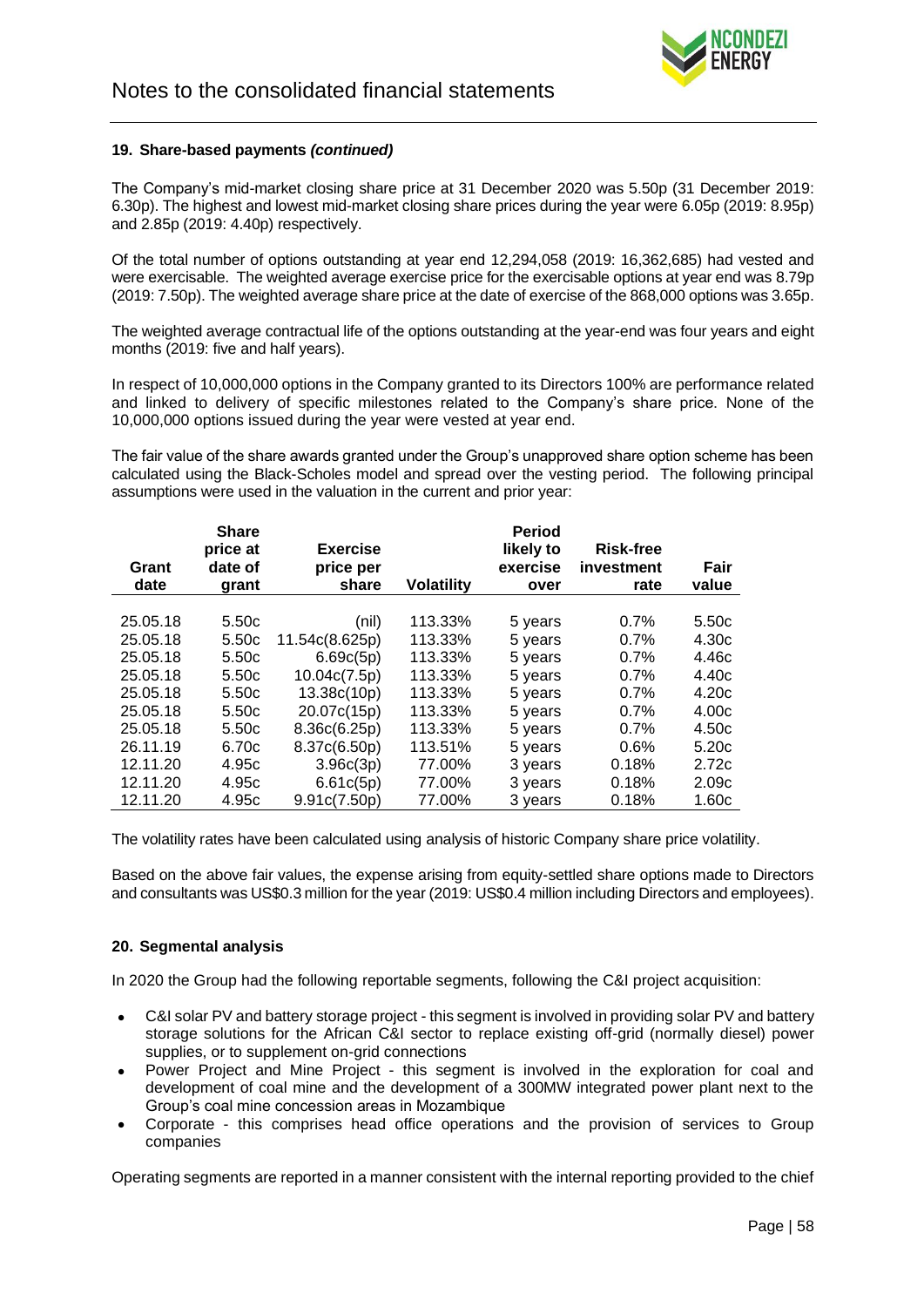

# **20. Segmental analysis** *(continued)*

operating decision-maker. The chief operating decision-maker has been identified as the Board of Directors.

The operating results of each of these segments are regularly reviewed by the Group's chief operating decision-maker in order to make decisions about the allocation of resources and assess their performance. The Group's mine and power activities are interrelated and each activity is dependent on the other. Accordingly, all significant operating decisions are based upon analysis of the mine and power activities as one segment and corporate as one segment.

The segment results for the year ended 31 December 2020 are as follows:

| Income statement                                    | Solar PV &<br><b>Battery</b><br><b>Storage</b><br>project<br><b>US\$'000</b> | Power &<br><b>Mine</b><br>project<br><b>US\$'000</b> | Corporate<br><b>US\$'000</b> | Group<br><b>US\$'000</b> |
|-----------------------------------------------------|------------------------------------------------------------------------------|------------------------------------------------------|------------------------------|--------------------------|
| For the year ended 31 December 2020                 |                                                                              |                                                      |                              |                          |
| Segment result after allocation of central<br>costs | (460)                                                                        | (496)                                                | (947)                        | (1, 903)                 |
| <b>Finance expense</b>                              | $\blacksquare$                                                               |                                                      | (910)                        | (910)                    |
| Loss before taxation                                | (460)                                                                        | (496)                                                | (1, 857)                     | (2, 813)                 |
| <b>Taxation</b>                                     |                                                                              |                                                      |                              |                          |
| Loss for the year                                   | (460)                                                                        | (496)                                                | (1,857)                      | (2,813)                  |

The segment results for the year ended 31 December 2019 are as follows:

|                                            | Solar PV & |          |           |          |
|--------------------------------------------|------------|----------|-----------|----------|
|                                            | Battery    | Power &  |           |          |
|                                            | Storage    | Mine     |           |          |
|                                            | project    | project  | Corporate | Group    |
| Income statement                           | US\$'000   | US\$'000 | US\$'000  | US\$'000 |
| For the year ended 31 December 2019        |            |          |           |          |
| Segment result after allocation of central |            | (464)    | (1, 154)  | (1,618)  |
| costs                                      |            |          |           |          |
| Finance expense                            |            |          | (680)     | (680)    |
| Loss before taxation                       |            | (464)    | (1,834)   | (2,298)  |
| Taxation                                   |            |          |           |          |
| Loss for the year                          |            | (464)    | (1,834)   | (2,298)  |

Other segment items included in the Income statement are as follows:

|                                              | <b>Solar PV</b><br>& Battery<br><b>Storage</b><br>project | Power &<br>Mine<br>project | Corporate       | Group           |
|----------------------------------------------|-----------------------------------------------------------|----------------------------|-----------------|-----------------|
| Income statement                             | <b>US\$'000</b>                                           | <b>US\$'000</b>            | <b>US\$'000</b> | <b>US\$'000</b> |
| For the year ended 31 December 2020          |                                                           |                            |                 |                 |
| Depreciation charged to the income statement | ٠                                                         | (67)                       | $\blacksquare$  | (67)            |
| Amortisation charged to the income statement | (164)                                                     | $\blacksquare$             | $\blacksquare$  | (164)           |
| <b>Share based payment</b>                   | $\blacksquare$                                            |                            | (292)           | (292)           |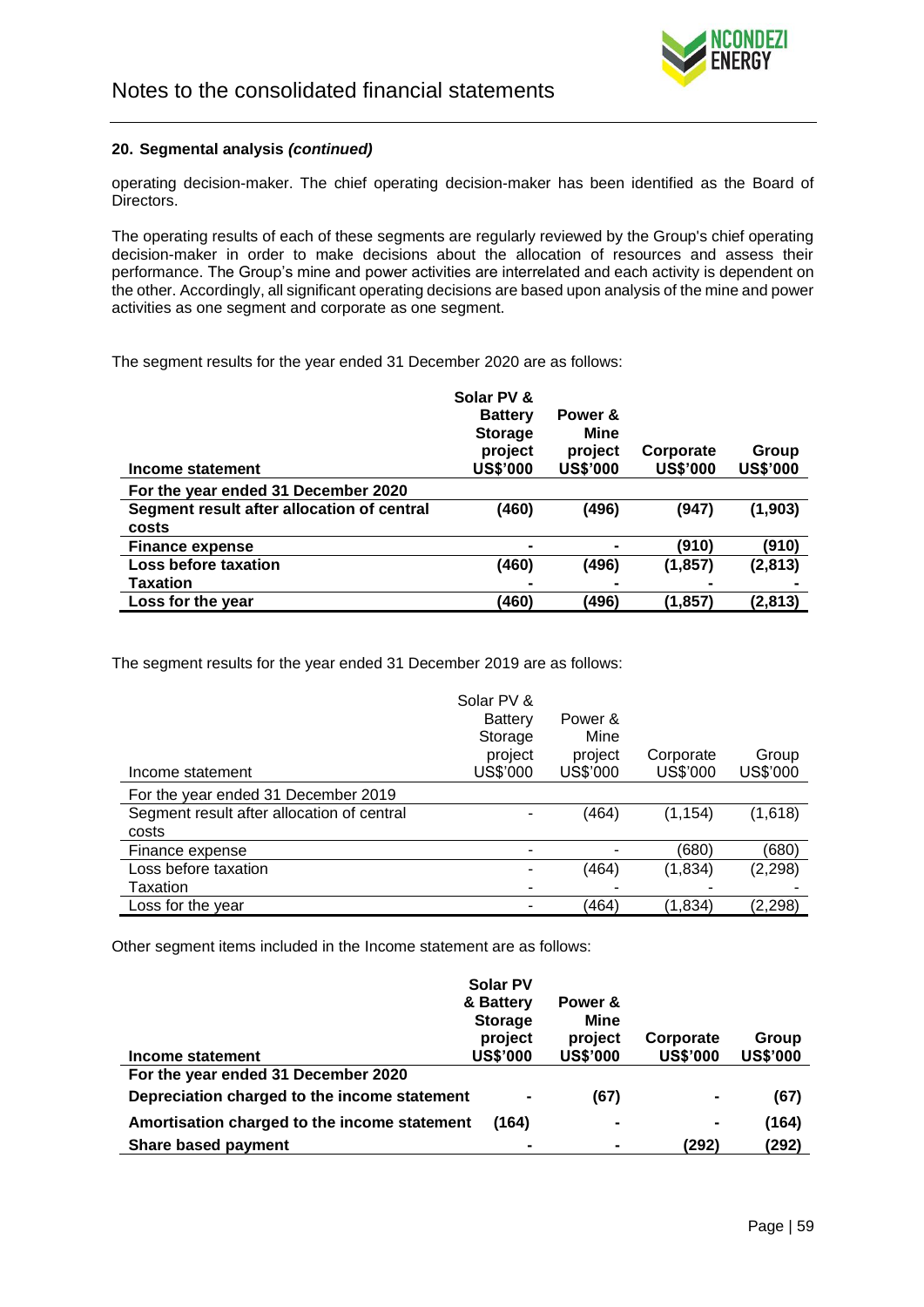

# **20. Segmental analysis** *(continued)*

|                                              | Solar PV<br>& Battery<br>Storage | Power &<br>Mine |           |          |
|----------------------------------------------|----------------------------------|-----------------|-----------|----------|
|                                              | project                          | project         | Corporate | Group    |
| Income statement                             | US\$'000                         | US\$'000        | US\$'000  | US\$'000 |
| For the year ended 31 December 2019          |                                  |                 |           |          |
| Depreciation charged to the income statement |                                  | (67)            |           | (67)     |
| Share based payment                          |                                  |                 | (402)     | (402)    |

The segment assets and liabilities at 31 December 2020 and capital expenditure for the year then ended are as follows:

| <b>Statement of financial position</b>        | Solar PV &<br><b>Battery</b><br><b>Storage</b><br>project<br><b>US\$'000</b> | Power &<br><b>Mine</b><br>project<br><b>US\$'000</b> | Corporate<br><b>US\$'000</b> | Group<br><b>US\$'000</b> |
|-----------------------------------------------|------------------------------------------------------------------------------|------------------------------------------------------|------------------------------|--------------------------|
| At 31 December 2020                           |                                                                              |                                                      |                              |                          |
| <b>Segment assets</b>                         | 1,720                                                                        | 17,486                                               | 1.130                        | 20,336                   |
| <b>Segment liabilities</b>                    | (1)                                                                          | (216)                                                | (6, 107)                     | (6, 324)                 |
| Segment net assets                            | 1.719                                                                        | 17.270                                               | (4,977)                      | 14,012                   |
| Property plant and equip. capital expenditure | $\blacksquare$                                                               | 152                                                  | ۰                            | 152                      |
| Intangible asset expenditure                  | 35                                                                           | $\blacksquare$                                       | ۰                            | 35                       |

The segment assets and liabilities at 31 December 2019 and capital expenditure for the year then ended are as follows:

|                                                  | Solar PV &     |          |           |          |
|--------------------------------------------------|----------------|----------|-----------|----------|
|                                                  | <b>Battery</b> | Power &  |           |          |
|                                                  | Storage        | Mine     |           |          |
|                                                  | project        | project  | Corporate | Group    |
| Statement of financial position                  | US\$'000       | US\$'000 | US\$'000  | US\$'000 |
|                                                  |                |          |           |          |
| At 31 December 2019                              |                |          |           |          |
| Segment assets                                   | 769            | 18.490   | 521       | 19,780   |
| Segment liabilities                              |                | (215)    | (4,453)   | (4,668)  |
| Segment net assets                               | 769            | 18.275   | (3,932)   | 15,112   |
| Property plant and equipment capital expenditure |                | 58       |           | 58       |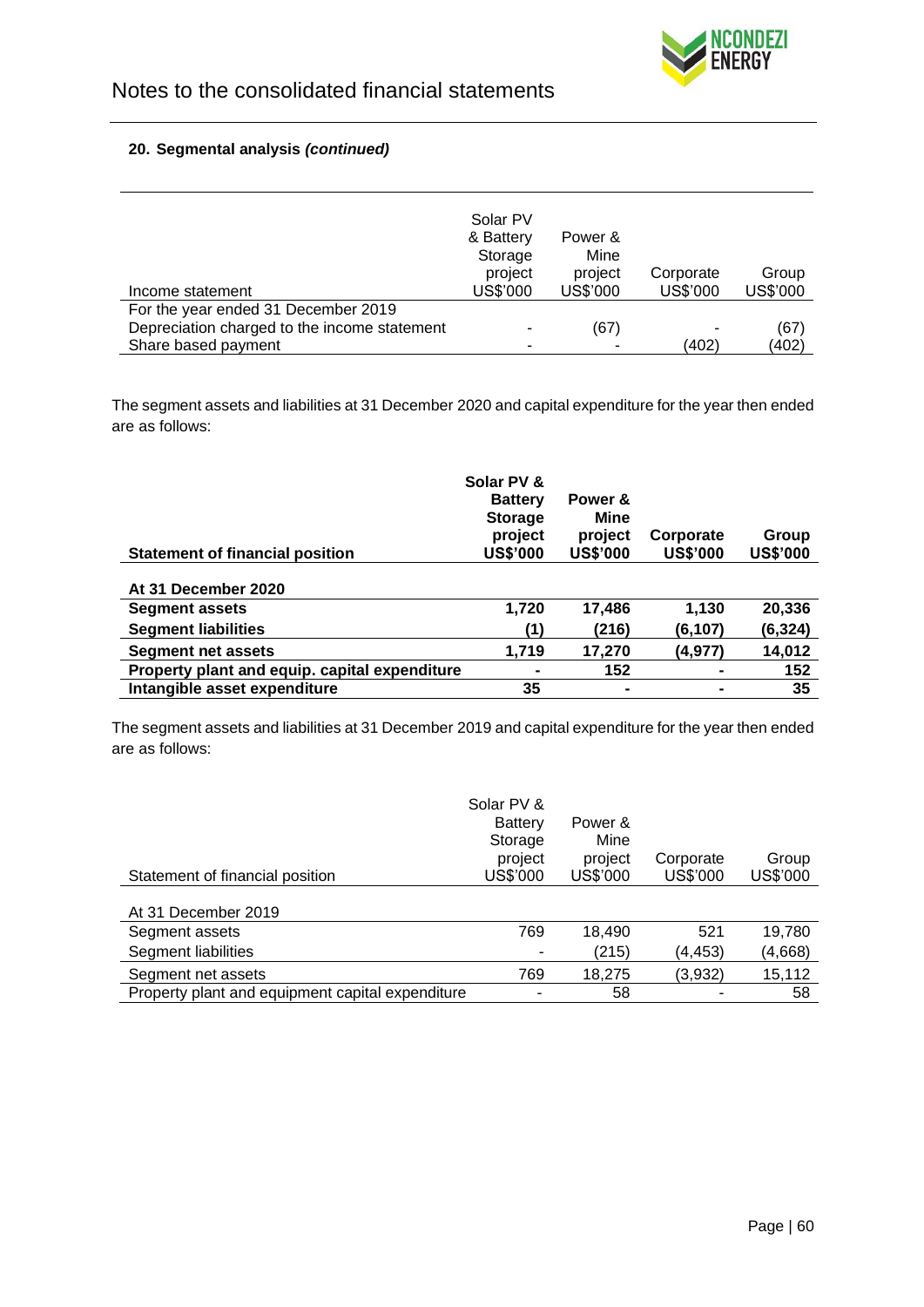# **21. Reconciliation of liabilities arising from financing activities**

|                                 | Loans and<br>borrowings<br><b>US\$'000</b> | <b>Derivative</b><br>financial<br>liability<br><b>US\$'000</b> | Total<br><b>US\$'000</b> |
|---------------------------------|--------------------------------------------|----------------------------------------------------------------|--------------------------|
|                                 |                                            |                                                                |                          |
| At 1 January 2020               | 4,234                                      | 30                                                             | 4,264                    |
| Cash flows                      | 250                                        |                                                                | 250                      |
| Non-cash finance charges        | 531                                        |                                                                | 531                      |
| Derecognition of warrants       |                                            | (29)                                                           | (29)                     |
| Fair value of warrants issued   |                                            | 353                                                            | 353                      |
| Fair value movement on warrants |                                            | 405                                                            | 405                      |
| At 31 December 2020             | 5,015                                      | 759                                                            | 5,774                    |

|                                                 | Short term | Derivative<br>financial |          |
|-------------------------------------------------|------------|-------------------------|----------|
|                                                 |            |                         |          |
|                                                 | loan       | liability               | Total    |
|                                                 | US\$'000   | US\$'000                | US\$'000 |
| At 1 January 2019                               | 4,182      | 5,027845                | 5,027    |
| Cash flows                                      |            |                         |          |
| Conversion of Loan to equity                    | (1,094)    | (250)                   | (1, 344) |
| Non-cash finance charge                         | 1.146      |                         | 1,146    |
| Fair value movement on Loan Embedded Derivative |            | (456)                   | (456)    |
| Exercise of warrants                            |            | (99)                    | (99)     |
| Fair value movement on warrants                 |            | (10)                    | (10)     |
| At 31 December 2019                             | 4,234      | 30                      | 4.264    |

# **22. Financial instruments**

The Group is exposed to risks that arise from its use of financial instruments. This note describes the Group's objectives, policies and processes for managing those risks and the methods used to measure them. Further quantitative information in respect of these risks is presented throughout these financial statements.

The significant accounting policies regarding financial instruments are disclosed in note 1.

There have been no substantive changes in the Group's objectives, policies and processes for managing those risks or the methods used to measure them from previous periods unless otherwise stated in this note.

#### *Principal financial instruments*

The principal financial instruments used by the Group from which financial instrument risk arises, are as follows:

|                                                            | 2020            | 2019     |
|------------------------------------------------------------|-----------------|----------|
|                                                            | <b>US\$'000</b> | US\$'000 |
| Loans and receivables at amortised cost                    |                 |          |
| Trade and other receivables                                | 46              | 9        |
| Loan receivable                                            | 665             |          |
| Cash and cash equivalents                                  | 853             | 722      |
| <b>Financial liabilities held at amortised cost</b>        |                 |          |
| Trade and other payables                                   | 550             | 404      |
| Loans and borrowings                                       | 5.015           | 4,234    |
| Financial liabilities at fair value through profit or loss |                 |          |
| Derivative financial liability                             | 759             | 30       |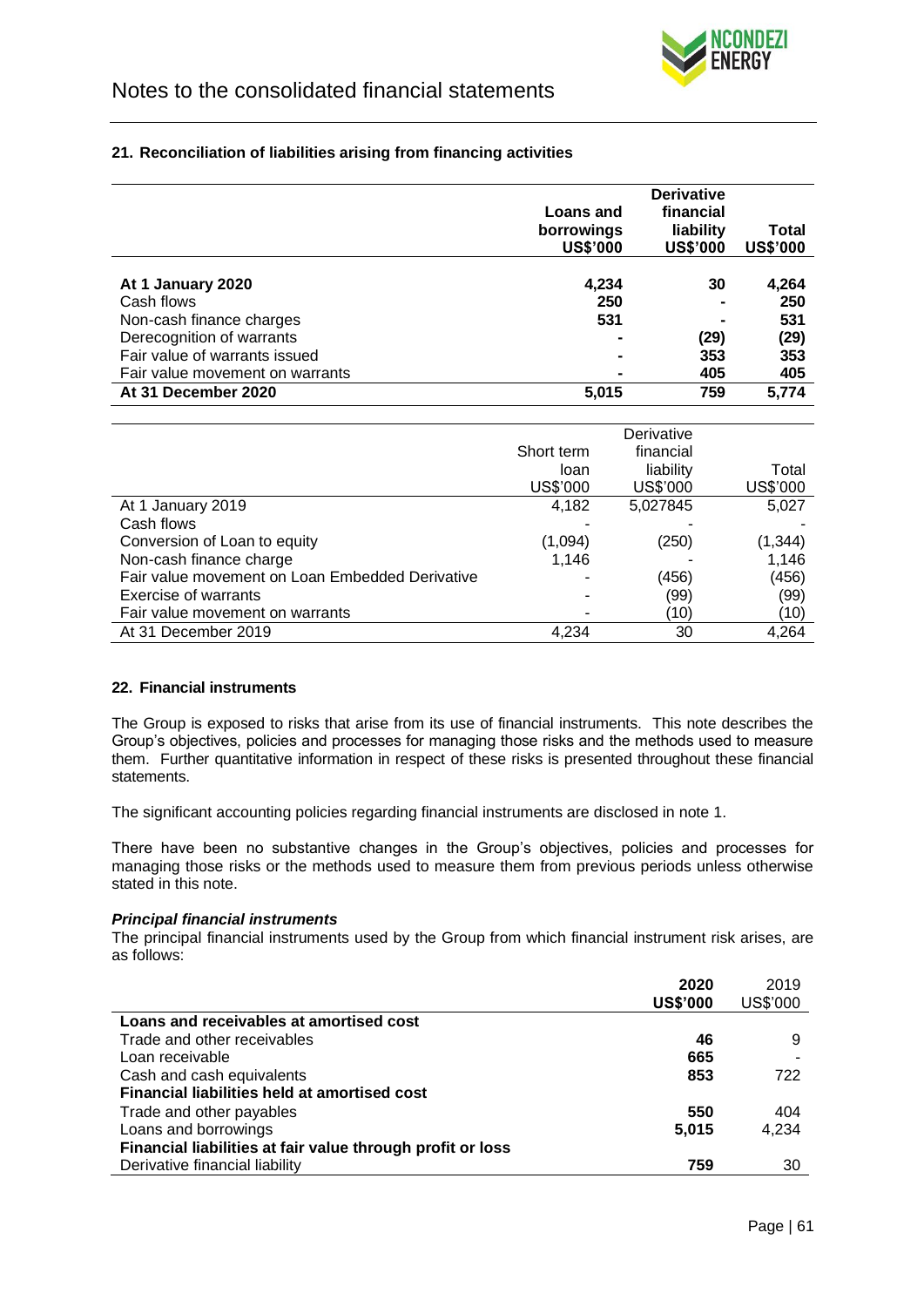

#### **22. Financial instruments** *(continued)*

For details of the fair value hierarchy and valuation techniques relating to the determination of the fair value of the derivative financial liability, refer to note 16.

#### *General objectives, policies and processes*

The Board has overall responsibility for the determination of the Group's risk management objectives and policies and retains ultimately responsibility for them.

The overall objective of the Board is to set polices that seek to reduce risk as far as possible without unduly affecting the Group's competitiveness and flexibility. Further details regarding these policies are set out below:

#### *Liquidity risk*

Liquidity risk arises from the Group's management of working capital. It is the risk that the Group will encounter difficulty in meeting its financial obligations as they fall due.

The Board receives cash flow projections on a monthly basis as well as information on cash balances.

| 2020                     | Total<br><b>US\$'000</b> | <b>on</b><br>demand<br><b>US\$'000</b> | in 1<br>month<br><b>US\$'000</b> | <b>Between 1</b><br>and 6<br>months<br><b>US\$'000</b> | Between 6<br>and 12<br>months<br><b>US\$'000</b> | <b>Between 1</b><br>and 3<br>years<br><b>US\$'000</b> |
|--------------------------|--------------------------|----------------------------------------|----------------------------------|--------------------------------------------------------|--------------------------------------------------|-------------------------------------------------------|
| Trade and other payables | 550                      | $\blacksquare$                         | 331                              | $\blacksquare$                                         | 219                                              | $\blacksquare$                                        |
| Loans and borrowings     | 5.015                    | 5.015                                  | $\blacksquare$                   | $\blacksquare$                                         | $\blacksquare$                                   | $\blacksquare$                                        |

| 2019                     |          | on       | in 1           | Between 1<br>and 6 | Between 6<br>and 12 | Between 1<br>and 3 |
|--------------------------|----------|----------|----------------|--------------------|---------------------|--------------------|
|                          | Total    | demand   | month          | months             | months              | years              |
|                          | US\$'000 | US\$'000 | US\$'000       | US\$'000           | US\$'000            | US\$'000           |
|                          |          |          |                |                    |                     |                    |
| Trade and other payables | 404      | ۰        | 185            | -                  | 219                 | ۰.                 |
| Loans and borrowings     | 4.234    | 4.234    | $\blacksquare$ | -                  | -                   | -                  |

The Group endeavours to match the maturity of its current assets with its current liabilities to mitigate liquidity risk. Refer to note 1 for the material uncertainty regards going concern.

#### *Borrowing facilities*

The Group had US\$nil undrawn and unconditional committed borrowing facilities available at 31 December 2020 (2019: US\$750,000).

The Company put in place a US\$750,000 working capital facility in October 2019. A US\$250,000 drawdown was made in the year. The working capital facility expired on 30 June 2020.

#### *Market risk*

The Group does not currently sell any coal or electricity. As such there is no specific market risk at the date of this report. However, there is a risk that the Group is unable to secure a credit worthy off-taker for the full output of the power plant, with the plant operating at load factors in excess of 80%.

#### *Currency risk*

The Group is exposed to currency risk through its activities due to certain costs arising in Mozambique Meticais and cash held in GB Pounds, whilst the functional currency is US Dollars. The Group has no formal policy in respect of foreign exchange risk; however, it reviews its currency exposures on a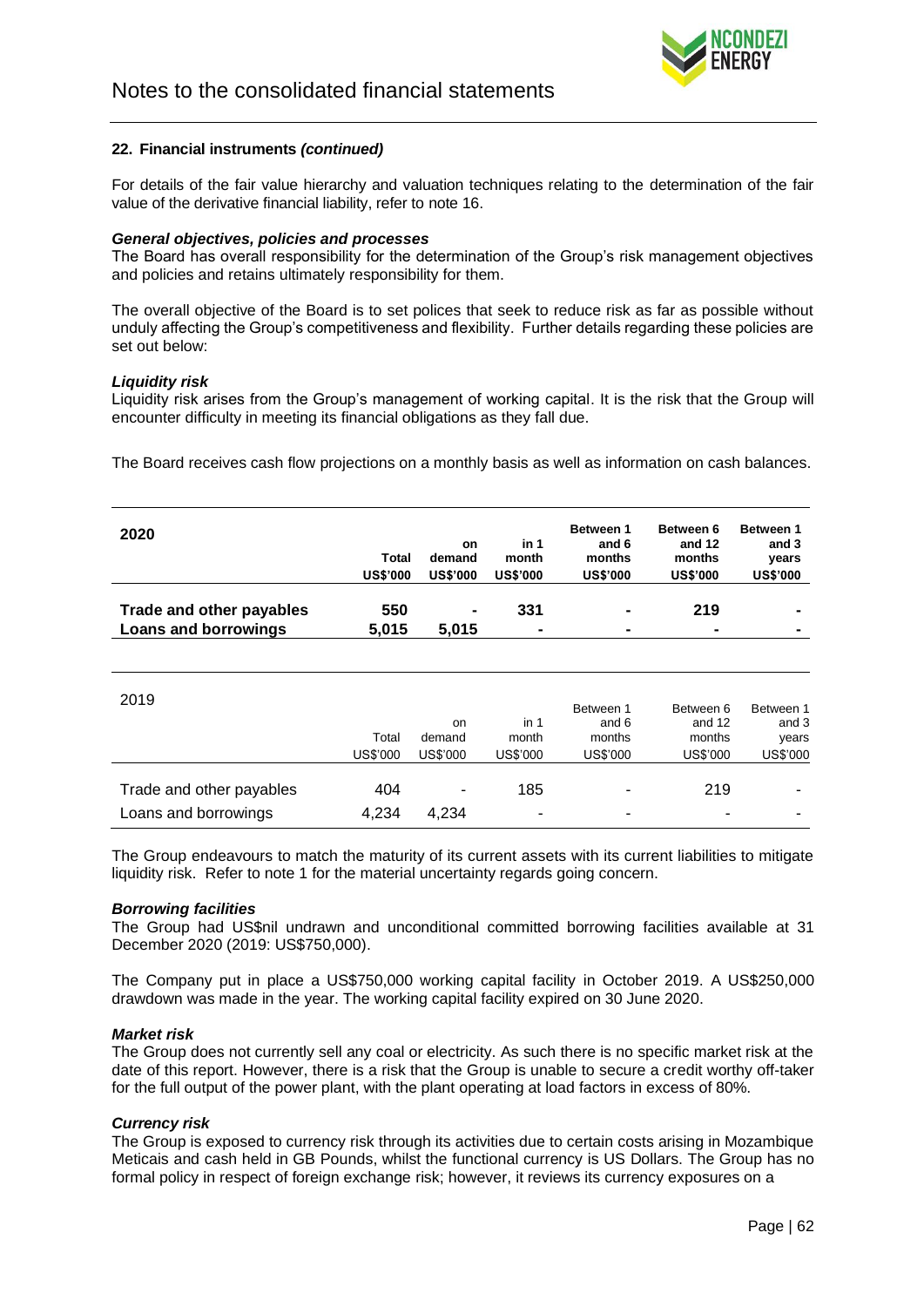

#### **22. Financial instruments** *(continued)*

monthly basis. Currency exposures relating to monetary assets held by foreign operations are included within the Group's consolidated statement of profit or loss. The Group also manages its currency exposure by retaining the majority of its cash balances in US Dollars, being a relatively stable currency.

A 5% appreciation in the value of the US dollar against the Meticais and GB Pounds will increase net assets by US\$26,950 (2019: US\$8,718).

#### *Currency exposures*

As at 31 December the Group's net exposure to foreign exchange risk was as follows:

|                   |            | 2020<br><b>US\$'000</b><br>Assets/(liabilities) held |            |       |            | 2019<br>US\$'000<br>Assets/(liabilities) held |            |       |
|-------------------|------------|------------------------------------------------------|------------|-------|------------|-----------------------------------------------|------------|-------|
|                   | <b>GBP</b> | <b>ZAR</b>                                           | <b>MZN</b> | Total | <b>GBP</b> | ZAR                                           | <b>MZN</b> | Total |
| <b>US Dollars</b> | 435        | $\blacksquare$                                       | 37         | 472   | 187        | 5                                             | 12         | 204   |
|                   | 435        | $\blacksquare$                                       | 37         | 472   | 187        | 5                                             | 12         | 204   |

The Group is exposed to foreign exchange risk arising from various currency exposures primarily with respect to the Mozambican Meticais and GB Pounds, but these are not significant as most of the transactions are in US Dollars.

# *Credit risk*

The Group's exposure to credit risk mainly related to loan receivable in regards to the C&I Maiden Project in Mozambique. Allowances are recognised as required under the IFRS 9 impairment model and continue to be carried until there are indicators that there is no reasonable expectation of recovery.

Subject to COVID-19, the outlook for the energy industry is not expected to result in a significant change in the Group's exposure to credit losses. Allowances are calculated on a case-by-case basis based on the credit risk applicable to individual projects.

The Group has established a credit policy under which each new project is analysed individually for creditworthiness before the Group decides to make an offer to fund. The Group's review includes external ratings, if they are available, financial statements, credit agency information, industry information, and in some cases bank references.

Exposure to credit risk is continually monitored in order to identify projects which experience a significant change in credit risk. The Group monitors its exposure to credit risk on an ongoing basis at various levels and only deal with financial counterparties that have a sufficiently high credit rating. The Group considers a financial asset to have low credit risk if the asset has a low risk of default; the counterparty has a strong capacity to meet its contractual cash flow obligations in the near term; and no adverse changes in economic or business conditions have been identified which in the longer term may, but will not necessarily, reduce the ability of the counterparty to fulfil its contractual cash flow obligations.

The Group continually monitors for indications that a financial asset has become credit impaired with an allowance for credit impairment recognised when the loss is incurred.

Credit risk of the loan receivable has not increased significantly since its initial recognition and a low risk of default was noted in relation to the loan receivable.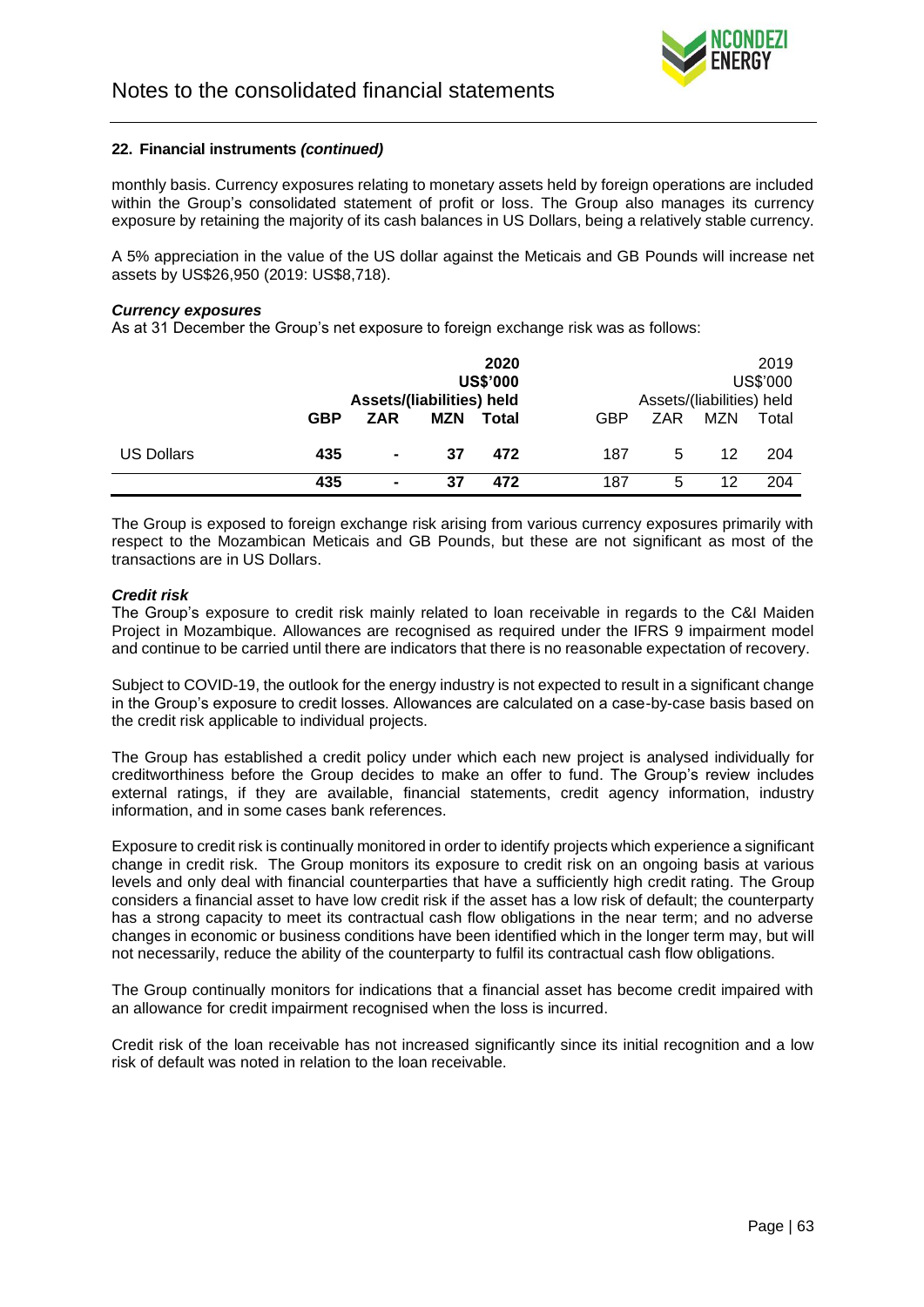

# **23. Related party transactions**

Parties are considered to be related if one party has the ability to control the other party, is under common control, or can exercise significant influence over the other party in making financial and operational decisions. In considering each possible related party relationship, attention is directed to the substance of the relationship, not merely the legal form.

In relation to the Shareholder Loan, the outstanding principal plus interest amount up to 31 December 2020 of US\$1.5 million (2019: US\$1.4 million) related to a Trust of which Non-Executive Chairman, Michael Haworth is a potential beneficiary, US\$0.14 million (2019: US\$0.13 million), to Executive Director, Hanno Pengilly, and US\$0.11 million(2019: US\$0.1 million), to previous Director Estevão Pale.

Refer to note 15 for details of the terms and conditions.

# *Hanno Pengilly – Executive Director of Ncondezi Energy Limited - Director of Herne Capital (Pty) Ltd ("HCL")*

During the year US\$360,000 (2019: US\$240,000) was paid by the Company to HCL in respect of services provided by Hanno Pengilly. There was US\$48,000 related to consultancy fees and \$120,000 related to 2019 and 2020 bonus outstanding balances at 31 December 2020 (2019: US\$nil).

HCL provides leadership on key corporate activities such as capital raising, reporting and press releases, investor relations strategy.

# *Working Capital Facility*

The US\$750,000 working capital facility expired at the end of June 2020. During the period US\$250,000 had been drawn down. The facility was provided by a company owned by a trust of which CEO, Hanno Pengilly, is a potential beneficiary. At the end of the period the loan had accumulated US\$23,000 in interest.

# *Aman Sachdeva – Non-Executive Director of Ncondezi Energy Limited - CEO of Synergy Consulting Inc.*

During the year US\$110,000 (2019: US\$121,000) was paid by the Company to Synergy Consulting Inc. in respect of services provided by Synergy. At 31 December 2020 the outstanding balance was US\$nil (2019: US\$nil).

#### *Scott Fletcher - Non-Executive Director of Ncondezi Energy Limited*

During the year Scott Fletcher subscribed 1,777,800 Ordinary Shares in the November Placing for a total of £80,000. Under the Share Placing a total of 888,900 warrants were issued to Scott Fletcher. Details of the warrants are contained in note 16.

Details of Key Management Remuneration are contained in note 3.

#### **24. Commitments**

#### *Social development programme*

In December 2012 a Memorandum of Understanding was signed with the Mozambican Ministry of Mineral Resources and Energy in respect of a Social Development Programme, with a committed spend of US\$2.0 million following an agreed programme. By December 2016 half of this budget has been successfully spent in various initiatives. During the year there was no expenditure related to social development programmes (2019: US\$nil). Further to an Addendum, the program was postponed to be completed during the mining phase. In addition, upon receiving the mining concession in 2013 a further US\$5.0 million was committed. The expenditure programme is still to be negotiated with the Ministry of Mineral Resources and Energy.

#### *Environmental licence fee*

An environmental licence fee of 0.2% of the capital cost of construction is payable before commencement of construction.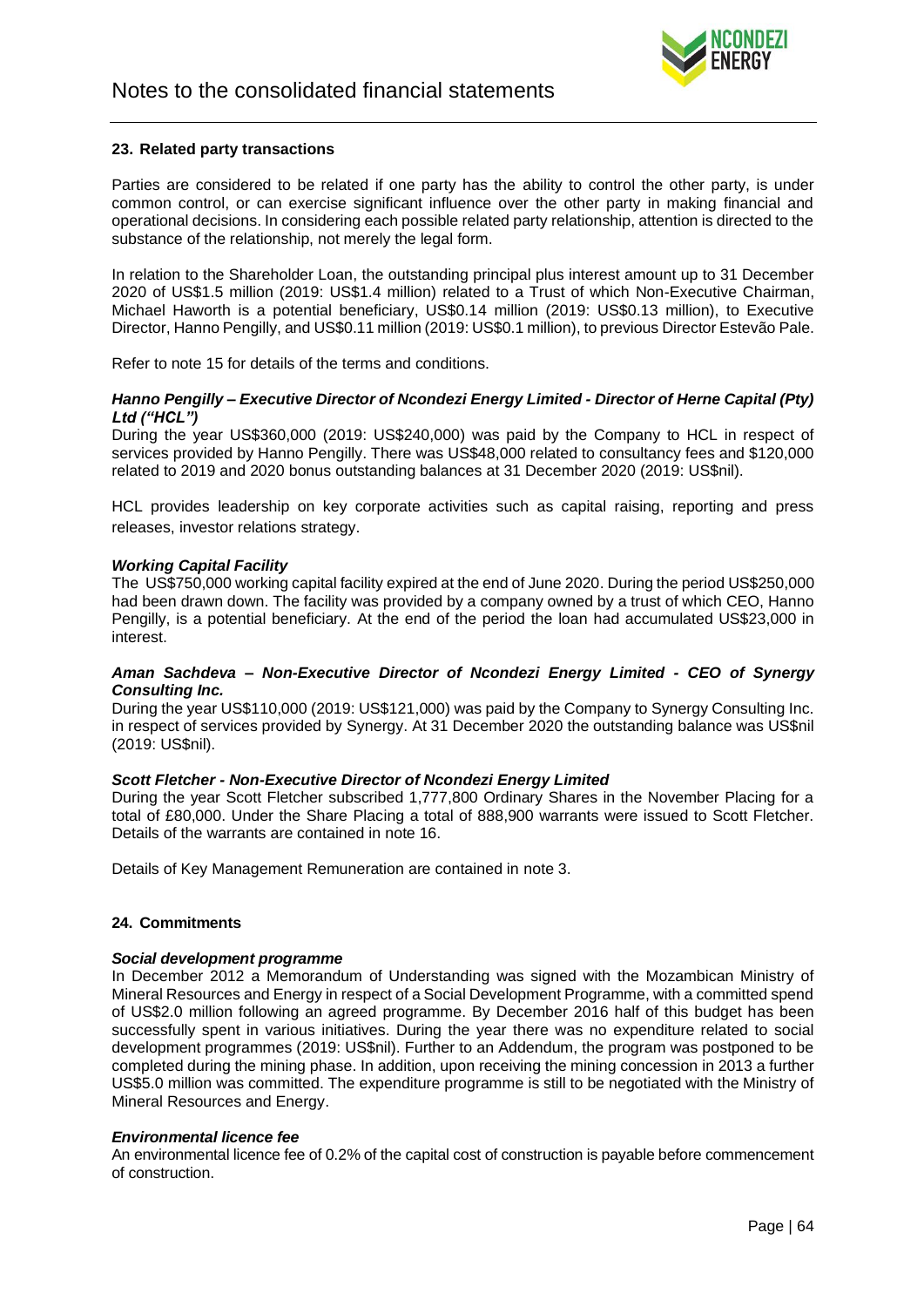

# **24. Commitments** *(continued)*

# *EMEM 5% investment in NCCML*

Along with the issuance of the Mining Concession, Ncondezi's local subsidiary NCCML also concluded an Addendum to Mine Framework Agreement ("MFA") with Mozambican Ministry of Mineral Resources and Energy. Under the terms of the Addendum to the MFA, it has been agreed that the Government owned Mozambican Mining Exploration Company ("EMEM") will be granted a 5% free carry in the share capital of NCCML up to the start of the Ncondezi mine's construction. However, from the commencement of construction EMEM will be required to pay, through an agreed funding mechanism, for its share of any future equity funding obligations that may be required from the shareholders of NCCML including its share of the construction and commissioning costs of bringing the Ncondezi mine into commercial operation.

#### *GridX Fees and first C&I solar PV and battery storage project Commitment*

On 6 May 2020 the Company signed a Relationship Agreement with GridX to fund a pipeline of projects in Mozambique up to a total of US\$5.5 million. GridX agreed to forego payment of the final amount of the GridX Fee of US\$130,000 which would have been payable under the previous arrangement upon completion of a number of conditions that were not met, and this is no longer a potential payment requirement.

During the period out of the initial commitment by Ncondezi of US\$1.1 million, US\$665,000 has been transferred to the C&I SPV to fund the C&I Maiden Project. Due to the COVID-19 outbreak in early April 2020 a force majeure notice was issued by the off-taker. Project construction was put on hold pending further clarity on the impact of COVID-19 and the lifting of travel restrictions, which occurred in March 2021.

#### **25. Events after the reporting date**

- US\$26.7 million was "in-principle" agreed as the target Project historical expenditure. US\$21.0 million expenditure was audited by a third-party and the audit report was accepted by CMEC "in principle". US\$5.7 million of costs relating to historical senior and project management costs are still under negotiation.
- Following the lifting of the COVID-19 related force majeure in March 2021, remobilisation and construction works has taken place at the C&I Maiden Project in Mozambique.
- In March 2021 the Company entered into a MSA with Synergy to provide financial and transaction advisory services to the Group for the Ncondezi Project.
	- The MSA covers potential advisory services to the Project up to FC, including:
		- o finalisation of Project power tariff with EDM;
		- o negotiations with CMEC on Project subscription price;
		- o negotiations with Project lenders for debt financing and
		- o capital raising for Ncondezi's equity contribution towards the Project at FC.
- A US\$500,000 Bridge Loan was entered between its wholly owned renewables subsidiary, NGP and certain Company Directors to finance the construction of the C&I Maiden project under the AFA.

Director's Bridge Loan key terms:

- Fixed 30% coupon payable by NGP at the earlier of:
	- o 6 months from first drawdown;
	- o 20 business days from commissioning of the Project; or
	- o 20 business days from termination of any of the Project key commercial agreements together the "Repayment Date".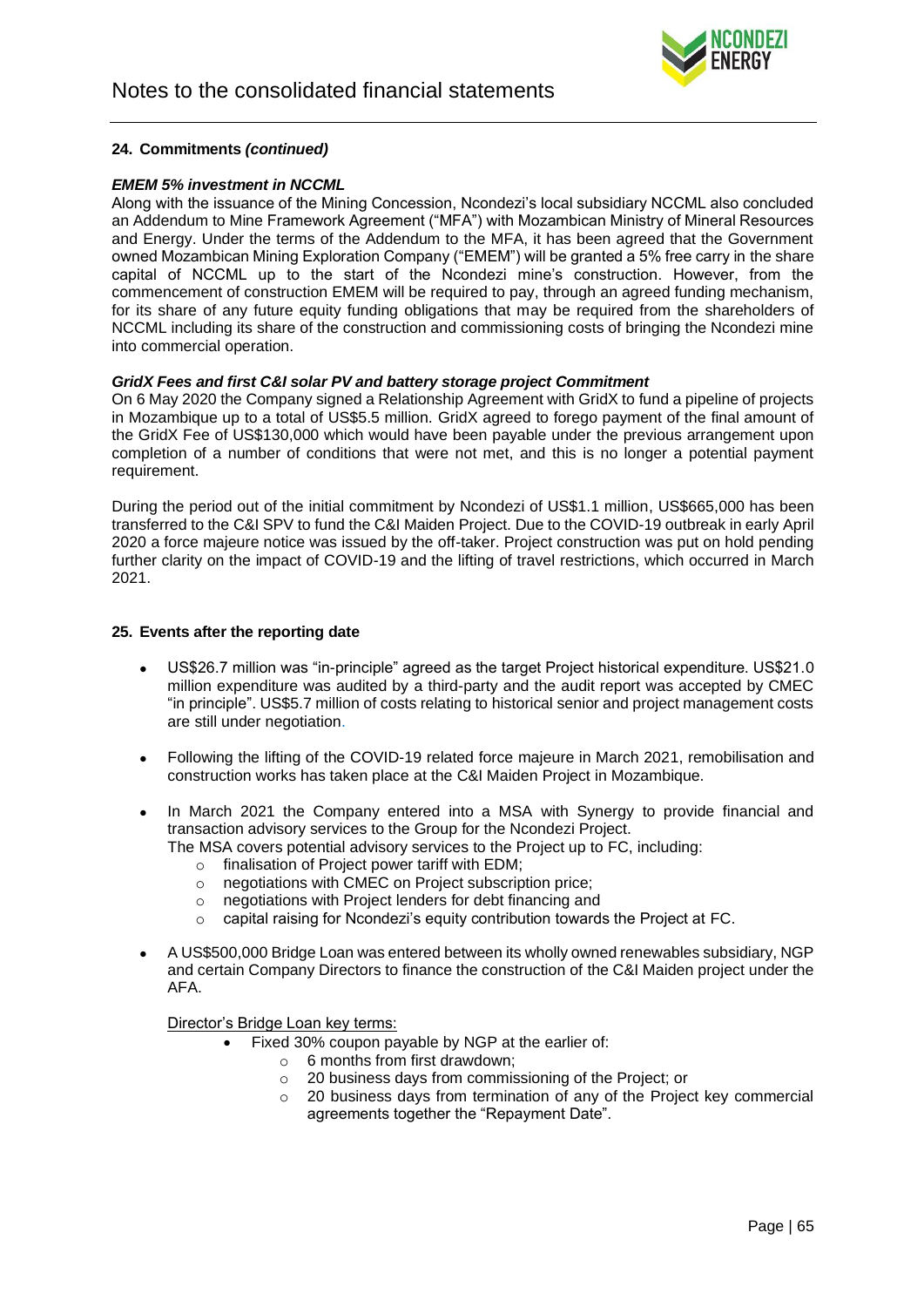

#### **25. Events after the reporting date** *(continued)*

If commissioning date is further delayed as a direct result of the COVID-19 pandemic, the Parties can agree an extension to the Repayment Date for up to 8 months from first drawdown.

• Increased coupon rate of 50% if NGP fails to repay the Bridge Loan by the Repayment Date.

The Bridge Loan constitutes a related party transaction for the purposes of AIM Rule 13 of the AIM Rules for Companies. Accordingly, the Company's Non-Executive Director Aman Sachdeva (being the only director not involved in the Bridge Loan and therefore considered to be independent for the purposes of the related party transaction) considers, having consulted with Liberum Capital Limited, the Company's Nominated Adviser, the terms of the Bridge Loan to be fair and reasonable insofar as the Company's Shareholders are concerned.

On 18 June 2021 US\$228,000 was drawndown.

- In March 2021 4,352,403 Ordinary Shares of no par value in the Company in aggregate were issued in lieu of certain deferred salaries, awarded bonuses and outstanding contractor, adviser and consultant fees.
	- o The CEO has subscribed for 3,240,401 Ordinary Shares in aggregate comprising:
		- 1,996,755 Ordinary Shares at 4.5p per Ordinary Share in relation to contractual bonuses due to him on the achievement of various milestones in 2019 and 2020; and
		- 1,243,646 Ordinary Shares issued at 3.0p per Ordinary Share in relation to his deferred salary between April 2020 and November 2020.
	- o 754,860 Ordinary Shares issued at 3.0p per share to certain employees, contractors and consultants to the Company in relation to outstanding deferred salaries and fees accrued between April 2020 and November 2020 and 357,142 Ordinary Shares issued at 4.2p per share in lieu of outstanding adviser fees.
	- The CEO has agreed to enter into a lock-in agreement with the Company in relation to the 3,240,401 Ordinary Shares being issued to him such that he will not be able to sell any of these shares for a period of 3 years from the date of issue without the prior permission of the Company.
- NGP and CPL have signed a binding relationship agreement under which NGP has the right (but not the obligation) to fund a pipeline of C&I solar and battery storage projects in Mozambique. The CPL relationship agreement supersedes the existing relationship agreement signed with GridX, announced on 6 May 2020. The rights and obligations of GridX and NGP under the GridX relationship agreement have been suspended and may be reinstated by mutual agreement between the parties. As part of the suspension process, GridX has agreed to novate to CPL all commercial agreements in relation to NGP's C&I project currently under construction and to release to CPL any rights in relation to 5 of the existing 6 Projects in the pipeline. The CPL relationship agreement includes a diversified portfolio of 6 potential projects in Mozambique with a combined potential installed solar capacity of 2.8 MWp and 6.2 MWh of battery storage.
- In June 2021, the Company announced that a term sheet with binding exclusivity had been signed between NGP and NESA detailing the proposed formation of a new JVCo to create a leading regional Southern African champion in the C&I renewable energy and battery storage sector. The key highlights of the term sheet are:
	- $\circ$  Outlines proposed structure to create a regional champion in the southern African C&I renewable energy sector;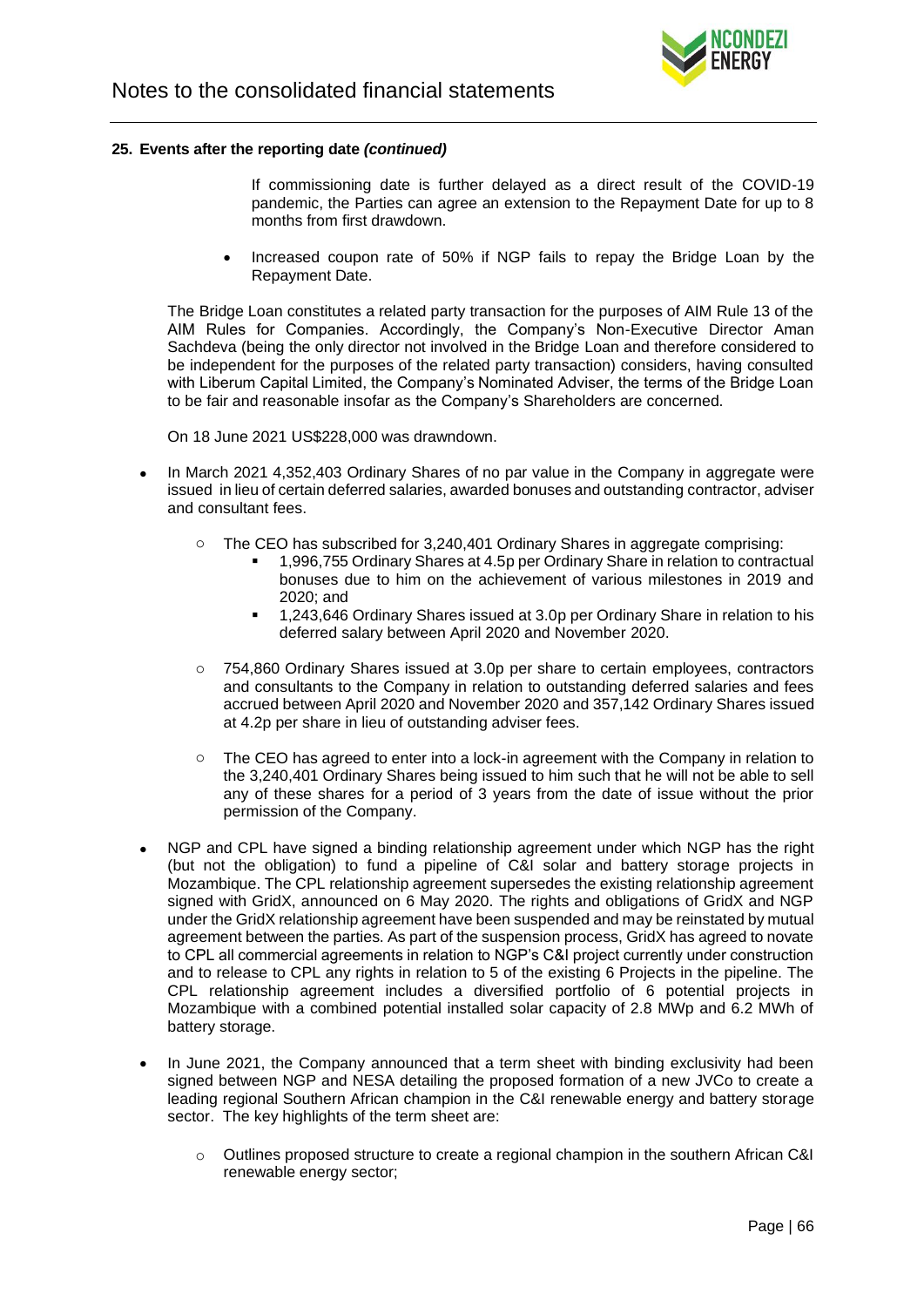

# **25. Events after the reporting date** *(continued)*

- Provides NGP and NESA mutual exclusivity until 30 November 2021 to form JVCo and raise capital for its activities; and
- $\circ$  Outlines the plan for JVCo to acquire a controlling stake in the NIH Portfolio, currently under separate ownership by NIH.

The JVCo would be a newly incorporated company with assets from NGP and NES including:

- o NGP's 400kWp solar PV and 0.9MWh battery storage project currently under construction
- o NGP's project pipeline in Mozambique
- o NESA's C&I renewable energy management team
- o NESA's EPC business
- o NESA's pipeline in South Africa

The term sheet provides that NGP will acquire a minimum 40% equity stake in JVCo pre new equity capital with various options to increase its equity stake subject to certain terms. NESA, NIH and NGP have entered into a binding agreement granting NESA and NGP exclusive rights to negotiate terms on which they would acquire, through the proposed JVCo, a minimum 51% interest in the NIH Portfolio by 30 November 2021 with a subsequent option to acquire up to 100% within a 5 year period. Following the proposed capital raise and transaction, JVCo will have a combined operational portfolio of 15.9MWp solar PV and 1.1MWh battery storage across 67 sites in South Africa and Mozambique, subject to funding and acquisition of the NIH Portfolio. This will have projected CO2 savings up to 22,000t per annum and projected US\$40.0 million in contracted EBITDA with average contract life of 17 years. The current combined project pipeline of the JVCo if successfully implemented would lead to 94.5MWp solar PV and 13.5MWp battery storage across a further 47 potential sites with potential CO2 savings up to 130,000t per annum.

Discussions regarding capital raising are already underway targeting a fund-raise directly into JVCo for working capital purposes and towards its acquisition and long term growth strategy. Non-binding offers have been received from multiple parties to provide equity funding into JVCo and term sheets have been received from debt providers to leverage the combined operational portfolio. The JVCo capital structure is expected to be finalised in Q3 2021.